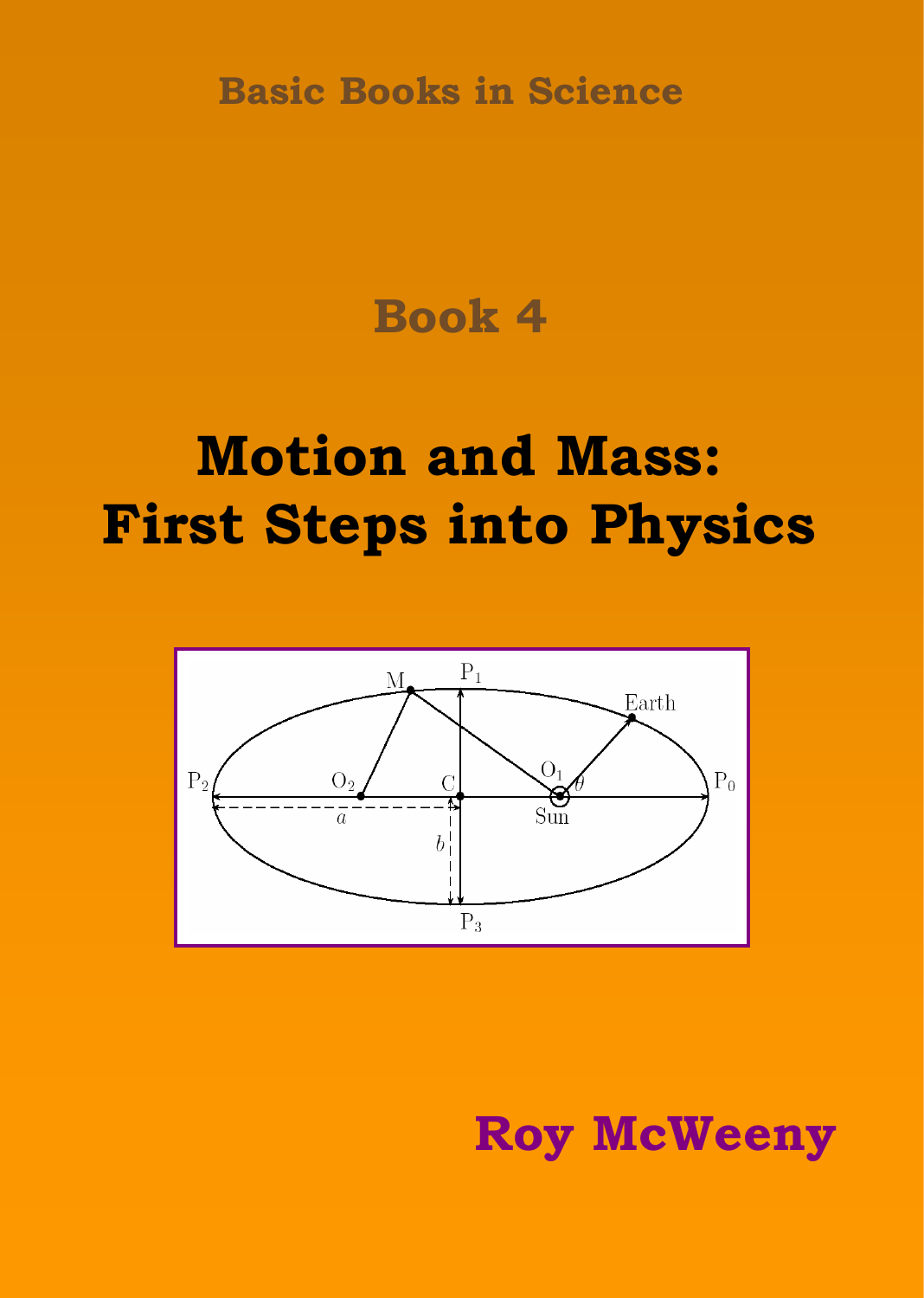# BASIC BOOKS IN SCIENCE

# $-$  a Series of books that start at the beginning

# Book 4

# Mass and motion – first steps into Physics

### Roy McWeeny

Professore Emerito di Chimica Teorica, Università di Pisa, Pisa (Italy)

The Series is maintained, with regular updating and improvement, at http://www.learndev.org/ScienceWorkBooks.html and the books may be downloaded entirely free of charge



This work is licensed under a Creative Commons Attribution-ShareAlike 3.0 Unported License

(Last updated 10 November 2011)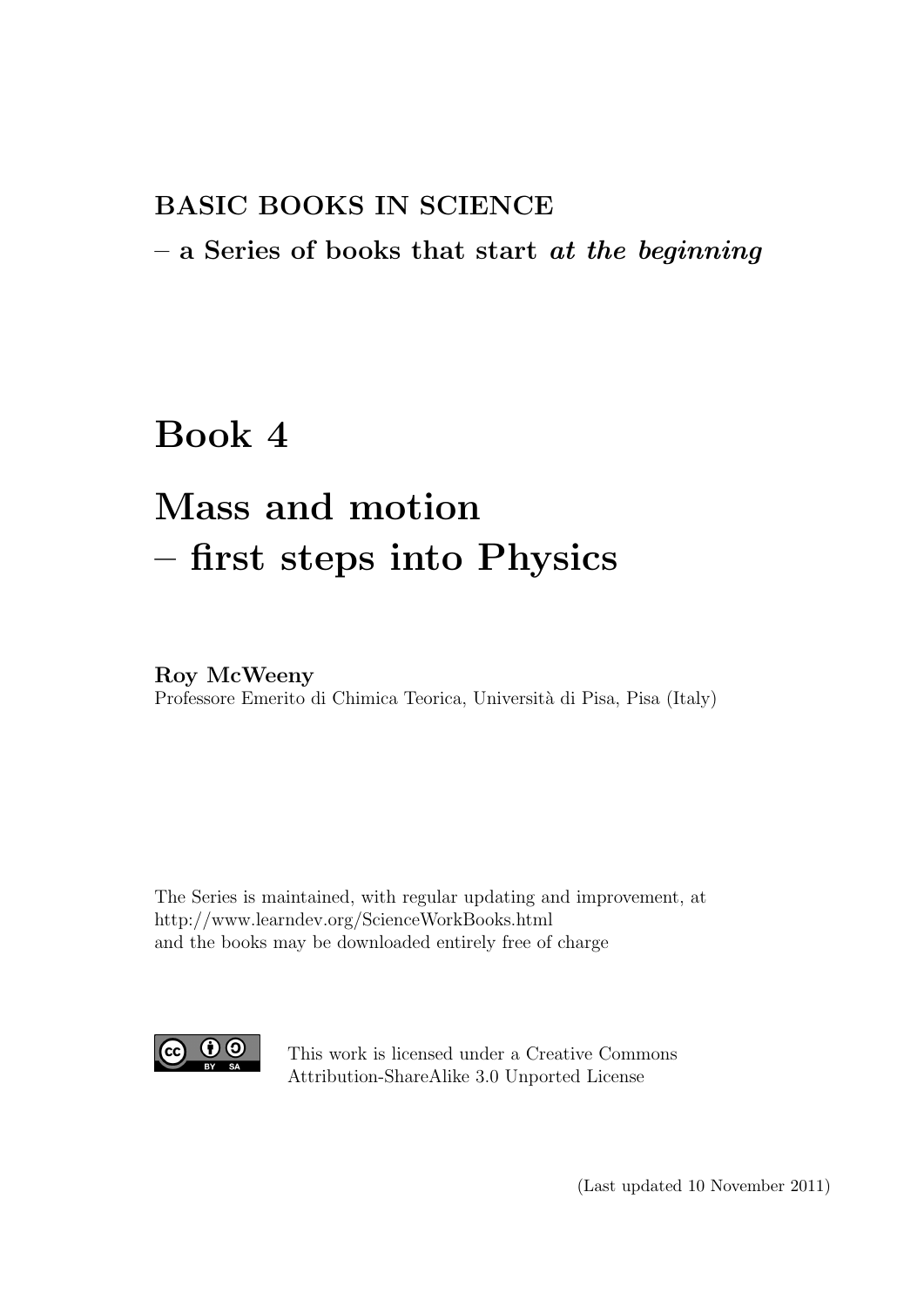### BASIC BOOKS IN SCIENCE

### Acknowledgements

In a world increasingly driven by information technology no educational experiment can hope to make a significant impact without effective bridges to the 'user community' – the students and their teachers.

In the case of "Basic Books in Science" (for brevity, "the Series"), these bridges have been provided as a result of the enthusiasm and good will of Dr. David Peat (The Pari Center for New Learning), who first offered to host the Series on his website, and of Dr. Jan Visser (The Learning Development Institute), who set up a parallel channel for further development of the project. The credit for setting up and maintaining the bridgeheads, and for promoting the project in general, must go entirely to them.

Education is a global enterprise with no boundaries and, as such, is sure to meet linguistic difficulties: these will be reduced by providing translations into some of the world's most widely used languages. Dr. Angel S. Sanz (Madrid) is preparing Spanish versions of the books and his initiative is most warmly appreciated.

We appreciate the interest shown by universities in Sub-Saharan Africa (e.g. University of the Western Cape and Kenyatta University), where trainee teachers are making use of the Series; and that shown by the Illinois Mathematics and Science Academy (IMSA) where material from the Series is being used in teaching groups of refugee children from many parts of the world.

All who have contributed to the Series in any way are warmly thanked: they have given freely of their time and energy 'for the love of Science'.

Pisa, 2007 Roy McWeeny (Series Editor)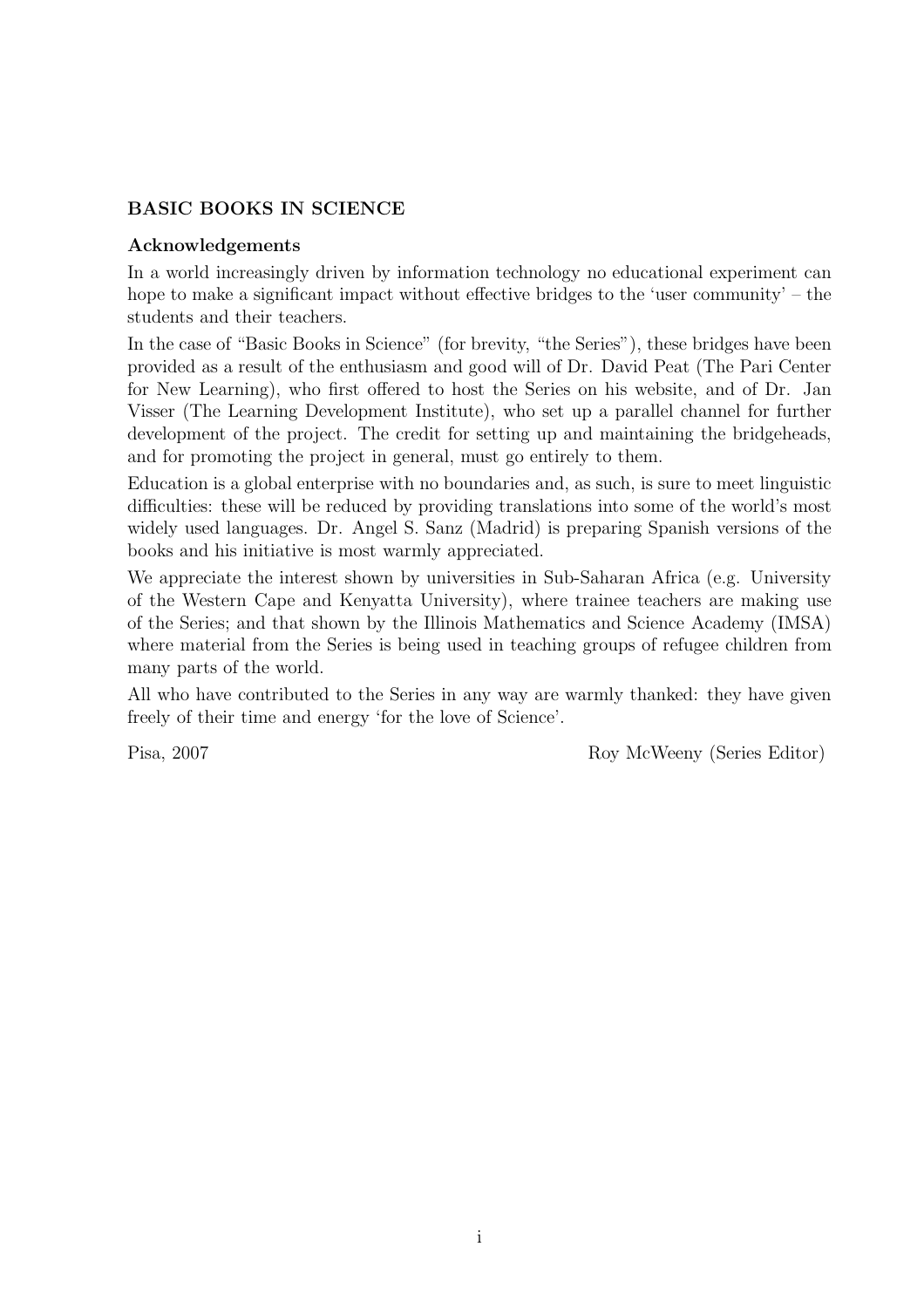# BASIC BOOKS IN SCIENCE

#### About this Series

All human progress depends on **education**: to get it we need books and schools. Science Education is of key importance.

Unfortunately, books and schools are not always easy to find. But nowadays all the world's knowledge should be freely available to everyone – through the Internet that connects all the world's computers.

The aim of the Series is to bring basic knowledge in all areas of science within the reach of everyone. Every Book will cover in some depth a clearly defined area, starting from the very beginning and leading up to university level: all will be available on the Internet at no cost to the reader. To obtain a copy it should be enough to make a single visit to any library or public office with a personal computer and a telephone line. Each book will serve as one of the 'building blocks' out of which Science is built; and together they will form a 'give-away' science library.

#### About this book

This book, like the others in the Series, is written in simple English – the language most widely used in science and technology. It builds on the foundations laid in Book 1 (Number and symbols), Book 2 (Space) and Book 3 (Relationships, change – and Mathematical Analysis). Book 4 starts from our first ideas about the world around us: when we push things they usually move and the way they move depends on how 'heavy' or 'massive' they are.

From these simple ideas about mass and motion, and a few experiments that anyone can do, we can lay the foundations of Physics: they are expressed mathematically in the 'laws of motion', which form the starting point for the Physical Sciences. Almost all of Physics and its applications, up to the end of the 19th century, can be understood using only the laws of motion! The rest involves Electricity (to be studied in Book 10) and takes us into Modern Physics and all that has happened during the last 150 years. So we're starting on a very long journey of discovery ....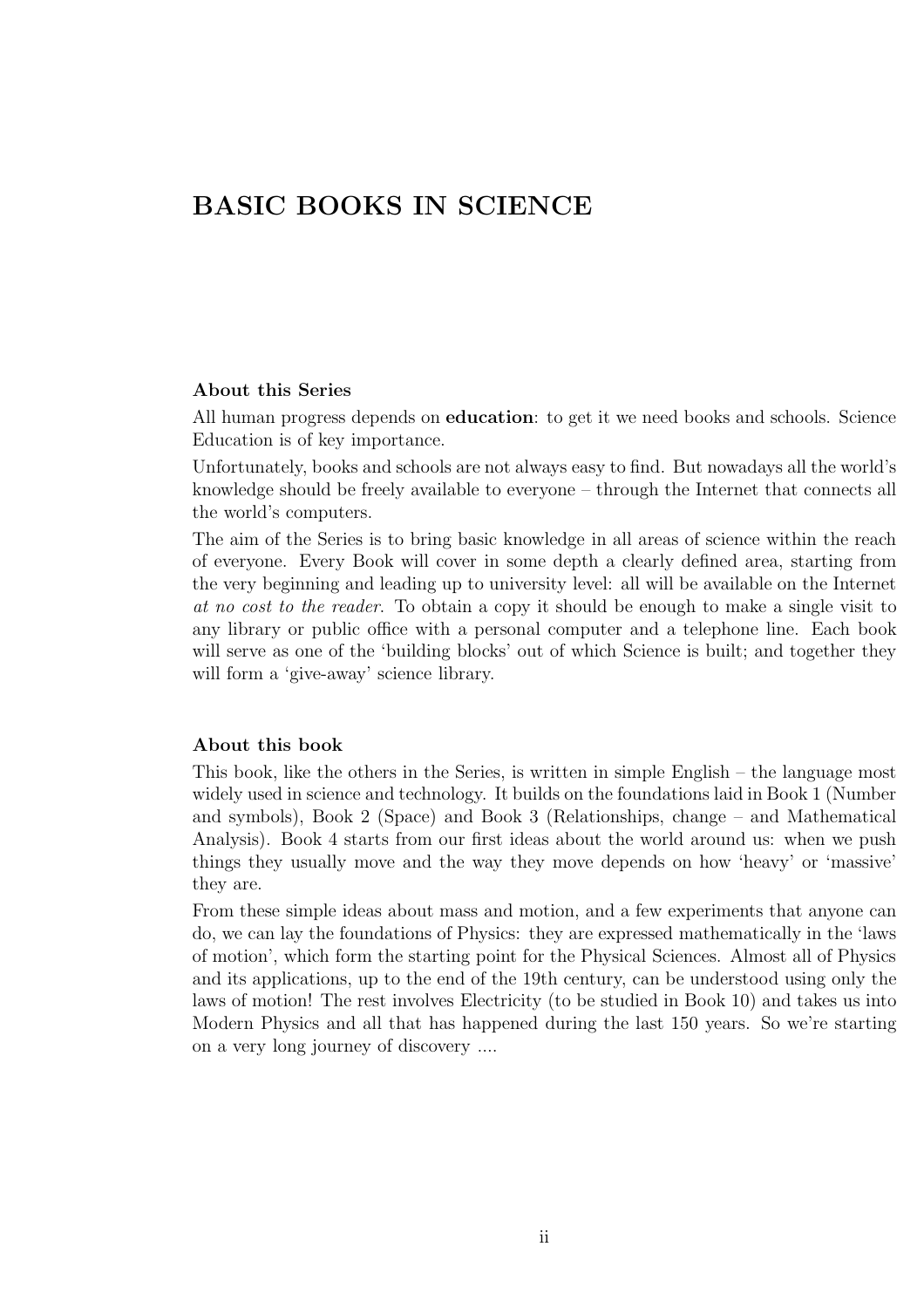# Looking ahead –

Now you know something about numbers and symbols (Book 1) and about space and geometry (Book 2); and you've learnt (in Book 3) how to use these ideas to study relationships between measurable quantities (how one thing depends on amother). So at last you're ready to start on Physics.

Physics is a big subject and you'll need more than one book; but even with only Book 4 you'll begin to understand a lot about a large part of the world – the physical world of the objects around us. Again, there are many important 'milestones'....

- Chapter 1 deals with actions like pushing and pulling, which you can feel with your body: they are forces, which can act on an object to make it move, or to change the way it is moving. But every object has a mass, which measures how much it resists change. By the end of the chapter, you'll know about force, mass, weight and gravity; and the famous laws put forward by Newton. You'll know that forces are vectors (which you first met in Book 1) and how they can be combined.
- In Chapter 2 you'll think about lifting things: you do **work** and get tired you lose energy. Where has the energy gone? You find two kinds of energy: potential energy, which you can *store* in an object; and **kinetic energy**, which is due to its *motion*. The sum of the two is constant: this is the principle of **energy** conservation.
- Chapter 3 extends this principle to the motion of a particle (a 'point mass') when it is acted on by a force and moves along and curved path. Energy is still conserved. You learn how to calculate the path; and find that what's good for a small particle seems to be good also for big ones (e.g. the Earth going around the Sun).
- Chapter 4 asks why this can be so and finds a reason: think of a big body as a collection of millions of particles, all interacting with each other, and use Newton's laws. One point in the body, the centre of mass, moves as if all the mass were concentrated at that point and acted on by a single force – the vector sum of all the actual forces applied to the big body. You'll also learn about momentum and collisions.
- Time to think about **rotational motion**. Chapter 5 shows how to deal with rotation of a many-particle system about its centre of mass. Corresponding to "Force  $=$  rate of change of (linear) momentum", there is a new law "**Torque**  $=$ rate of change of **angular momentum**". You'll learn how torque and angular momentum are defined; and how the new law applies just as well to both oneparticle and many-particle systems. So you can study the Solar System in more detail and calculate the orbits of the planets.
- In Chapter 6 you'll be thinking of a **rigid body**, in which all the particles are joined together so that the distances between them can't change. If the body is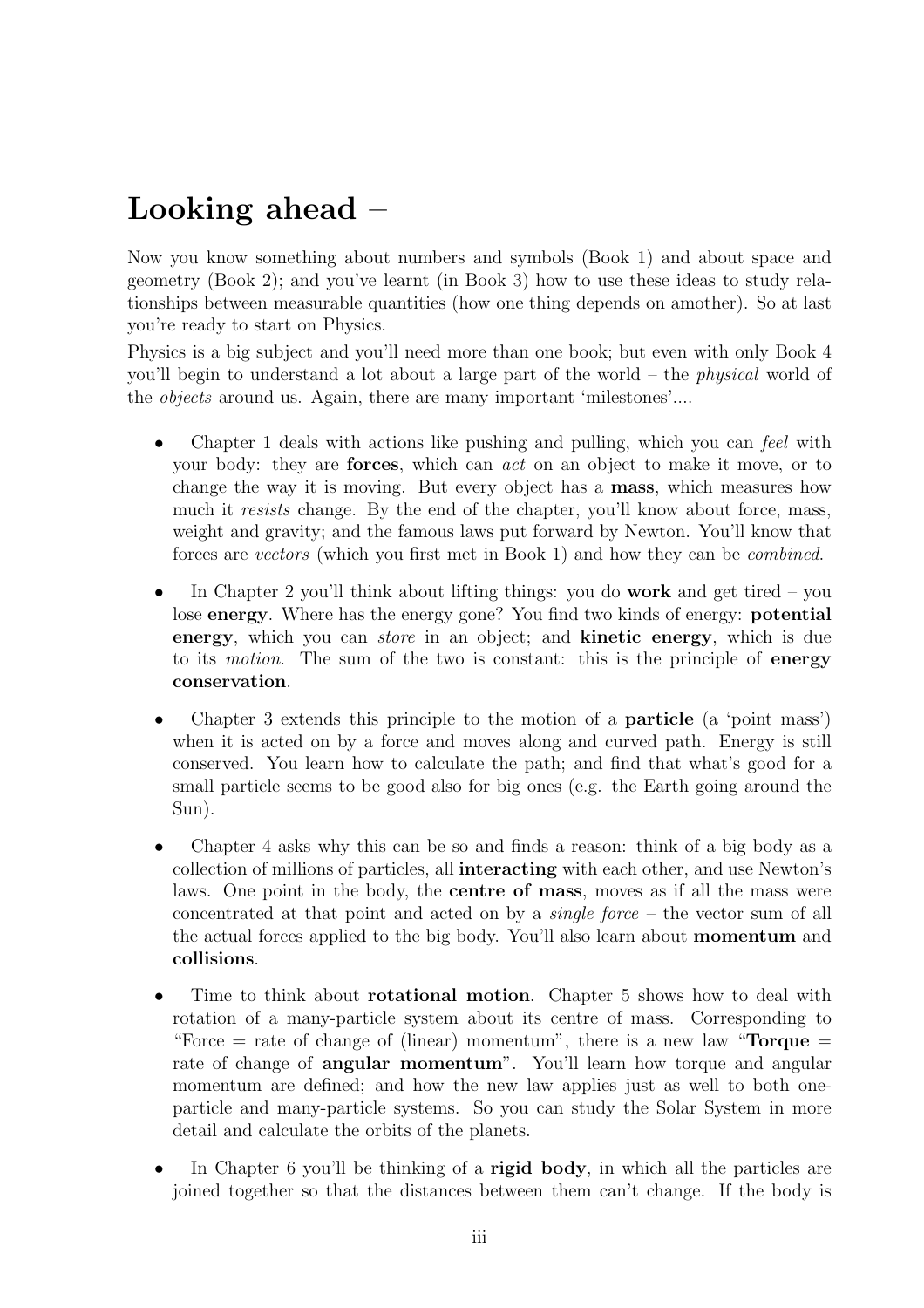moving you are studying **Dynamics**; but if it is in equilibrium (at rest or in *uniform* motion), then you are studying Statics. You'll be able to solve many every-day problems and you'll be well prepared for entering the Engineering Sciences.

- Chapter 7 deals with simple machines, illustrating the principles from earlier Chapters, going from levers to water-wheels and clocks.
- The final Chapter 8 carries you to the present day and to the big problems of the future; we all depend on  $\text{energy}$  – for machines and factories, for transporting goods (and people), for digging and building, for almost everything we do. Most of that energy comes from burning fuel (wood, coal, oil, gas, or anything that will burn); but what will happen when we've used it all? We probably need to solve that problem before the end of this century: how can we do it? Do we go back to watermills and wind-mills, or to the energy we can get from the heat of the sun? In this last chapter you'll find that **mass is a form of energy** and that *in theory* a bottle of seawater, for example, could give enough energy to run a big city for a week! – if only we could get the energy out! This is the promise of nuclear energy. Some countries are using it already; but it can be dangerous and it brings new problems. To understand them you'll have to go beyond Book 4. In Book 5 you'll take the first steps into Chemistry, learning something about atoms and molecules and what everything is made of – and inside the atom you'll find the nucleus!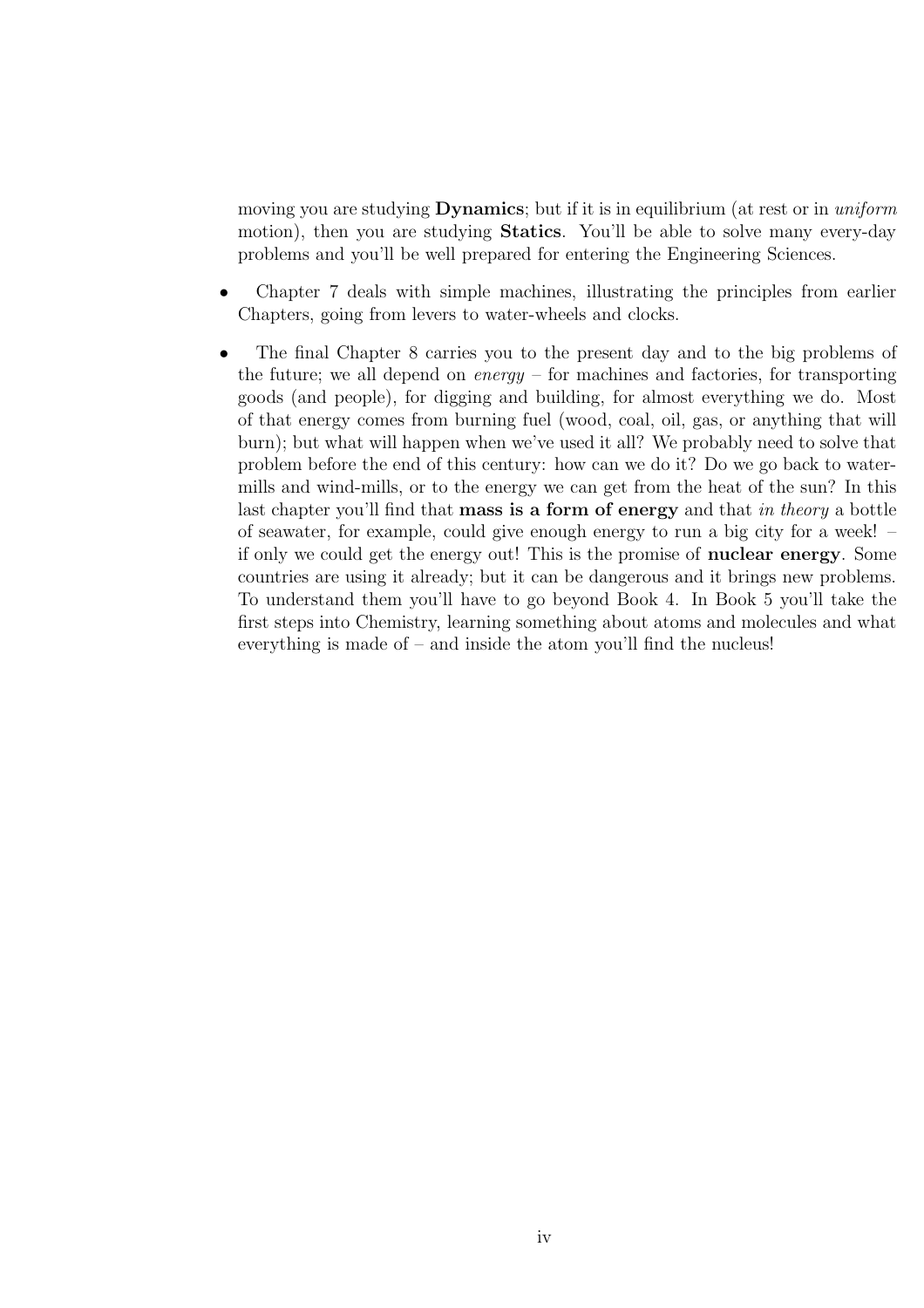### **CONTENTS**

#### Chapter 1 Mass, force, and weight

- 1.1 What makes things move?
- 1.2 How can we measure force?
- 1.3 Combining forces
- 1.4 How to work with vectors

### Chapter 2 Work and energy

- 2.1 What is work?
- 2.2 Two kinds of energy
- 2.3 Conservation of energy
- 2.4 Doing without the pictures by using calculus
- 2.5 Another kind of energy a stretched spring
- 2.6 Rate of working power

### Chapter 3 Motion of a single particle

- 3.1 What happens if the force on a particle is variable and its path is a curve?
- 3.2 Motion of a projectile
- 3.3 A numerical method
- 3.4 Motion of the Earth around the Sun
- 3.5 More about potential energy

### Chapter 4 From one particle to many  $-$  the next big step

- 4.1 Many-particle systems
- 4.2 Conservation of linear momentum
- 4.3 Elastic and inelastic collisions

### Chapter 5 Rotational motion

- 5.1 Torque
- 5.2 Angular momentum and torque
- 5.3 Another look at the solar system
- 5.4 Kepler's laws

#### Chapter 6 Dynamics and statics of rigid bodies

- 6.1 From connected particles to rigid bodies
- 6.2 Rigid bodies in motion dynamics
- 6.3 Rigid bodies at rest statics

### Chapter 7 Some simple machines

- 7.1 Levers
- 7.2 Weighing machines
- 7.3 The wheel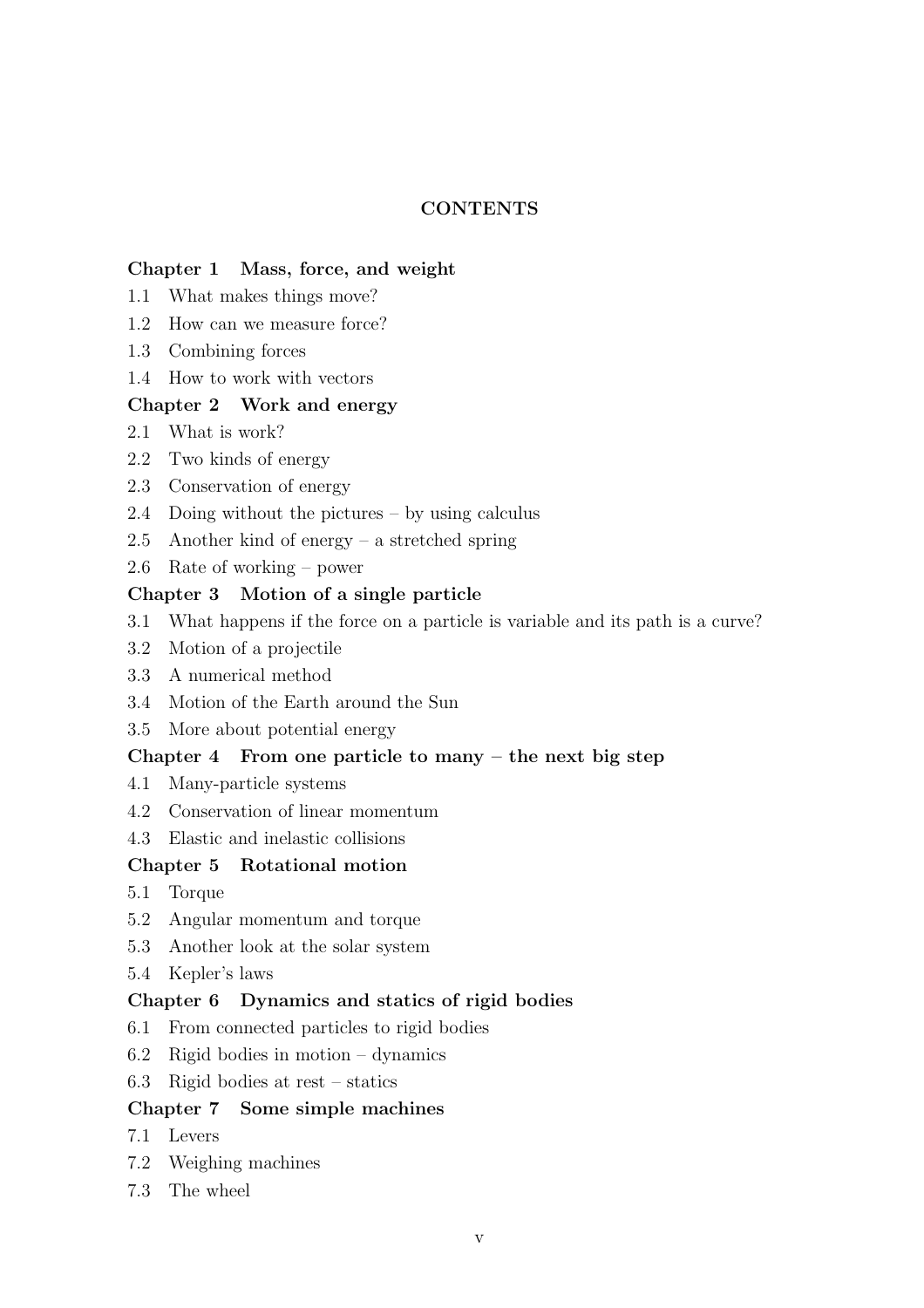#### 7.4 Clocks and Mechanisms

### Chapter 8 Turning mass into energy

- 8.1 Reminder of relativity theory
- 8.1 Vectors in 4-space
- 8.3 Momentum and energy:  $E = mc^2$  a hope for the future?

Notes to the Reader. When Chapters have several Sections they are numbered so that "Section 2.3" will mean "Chapter 2, Section 3". Similarly, "equation (2.3)" will mean "Chapter 2, equation 3".

Important 'key' words are printed in boldface, when they first appear. They are collected in the Index at the end of the book, along with page numbers for finding them.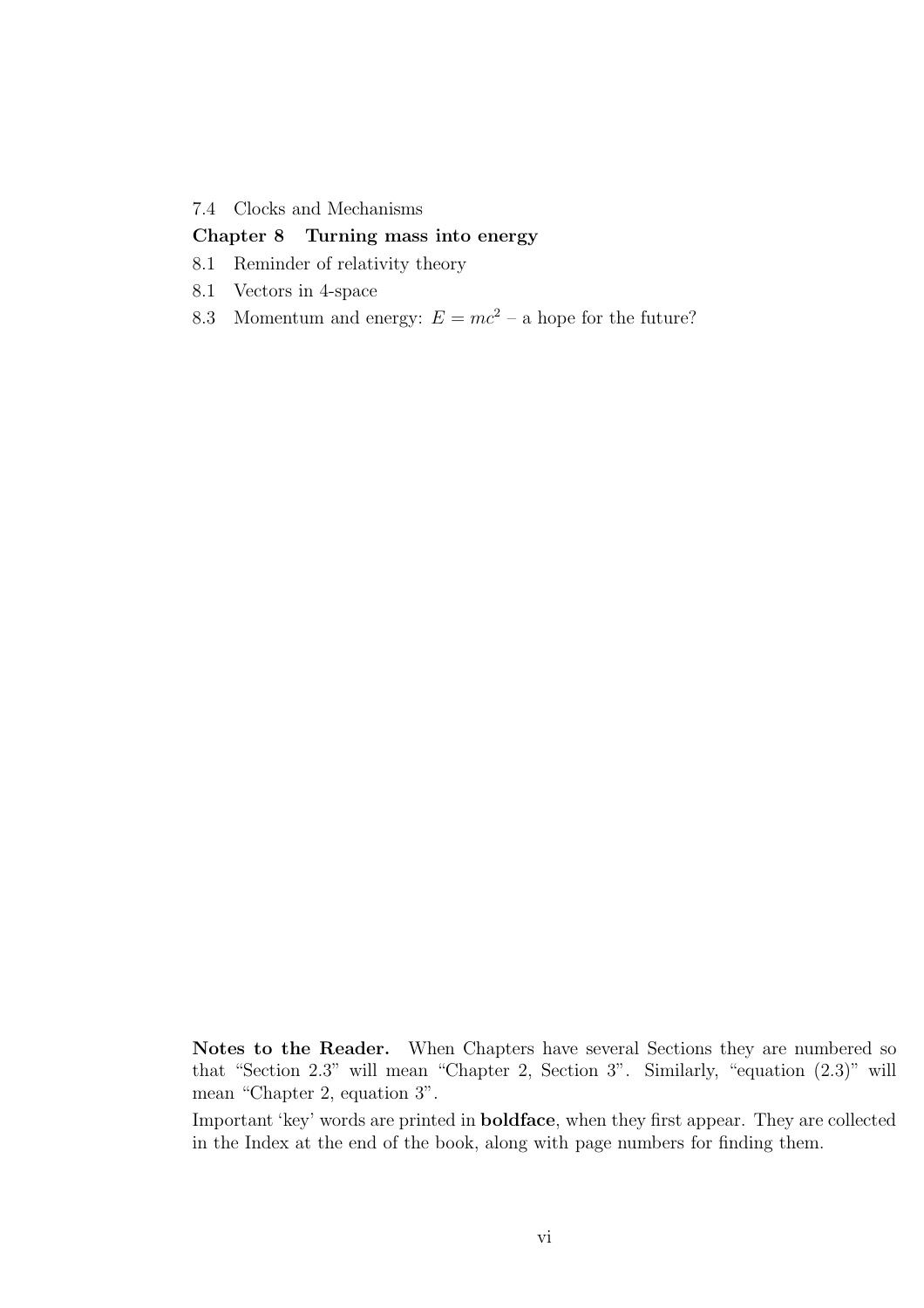# Chapter 1

# Mass, force, and weight

### 1.1 What makes things move?

When you take hold of something (we'll usually call it an 'object' or a 'body') and *pull* it, towards you, or push it, away from you, it usually moves – unless it's fixed or too big. In both cases you 'apply a **force**' to the object. Push and pull are both forces, which can be big or small (depending on how strong you are and on how 'hard' you push or pull). So a force has a *magnitude* (size) and a *direction*: it is a **vector** (see Book 1, Section 3.2) and is often represented by an arrow, pointing one way or another (away from you if you are pushing, towards you if you are pulling); and the length of the arrow is used to show the magnitude of the force it represents (long for a big force, short for a small one).

When you apply a force to a body it will also have a 'point of application', usually  $you$ where you take hold of the body – and this can be shown by putting the end of the arrow (not the sharp end!) at that point.

We're now all set to go. Fig.1 represents the force you might apply to a cart full of stones to make it move away from you – in the direction of the arrow. The bold dot marks the point of application.

At first the cart is standing still; it is 'at rest' or 'stationary'. But then, as you keep on pushing. it begins to move – very slowly at first, but then faster and faster, until it seems to be going by itself! Even when you stop pushing it keeps on going – until something stops it (perhaps the ground is rough and a wheel gets stuck in a hole).

Another example could be a barge (a flat-bottomed boat for carrying heavy loads), usually pulled (or 'towed') by a horse or other strong animal, walking along the 'tow path' at the side of the river or canal (Fig.2). Starting from rest, the barge moves very slowly at first, even when the horse is pulling as hard as it can. But then it goes faster and faster, even when the animal is just walking and seems to be pulling hardly at all – the barge is moving almost by itself.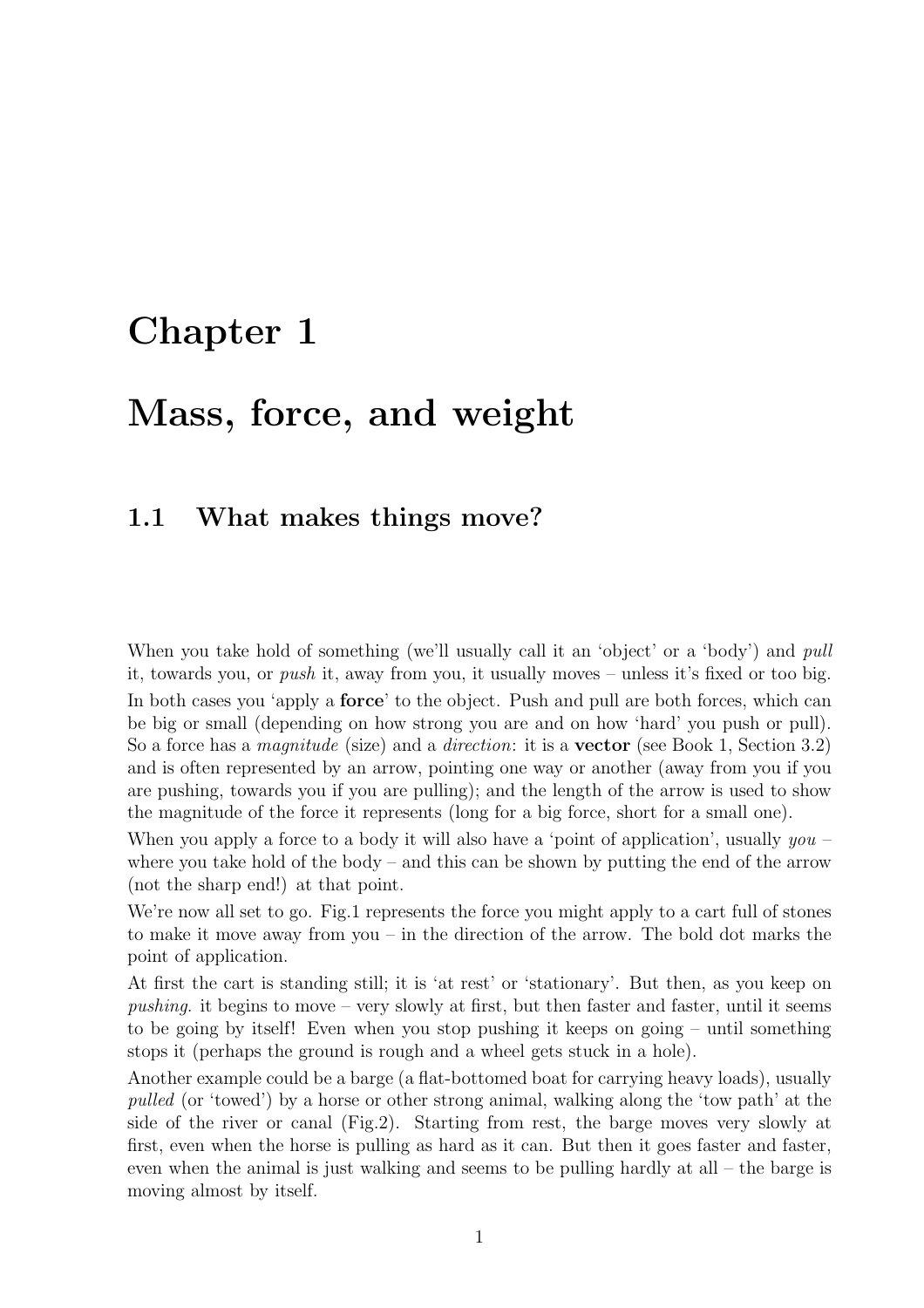

This second example brings in another idea. The 'pulling' force in Fig.2 is applied at the dot (•) by means of a rope, connecting the animal to the barge, and the rope is stretched *tight*. We say that there is a **tension** in the rope and that this tension carries or 'transmits' the pull from one end of the rope (the animal) to the other end (the barge). The tension is just a special kind of force but it has the important property of being able to carry force from one point to another.



If you cut the rope at any point (P, say) you can keep everything just as it was by holding the two cut ends together (if you're strong enough!) as in Fig.3. To do that you have to pull the left-hand piece of rope with a force  $T_1$  (equal to T, the one at first applied by the horse) and the right-hand piece with a force  $T_2$  just as big as  $T_1$  but pointing in the opposite direction. The forces must be equal, because otherwise you'd be pulled off your feet! The forces you are applying are now  $T_1 = T$  (you're now standing in for the horse!) and  $T_2 = -T_1 = -T$ , where the minus sign just shows the *direction* of the force (let's agree that negative means to the left, positive to the right).

Of course the animal is still there, pulling with the same force  $T$  on the far end of the right-hand rope, so we show it as the last force vector on the right.

The force applied to the barge  $(T_1)$  is called the **action**, while the equal but *opposite* force  $T_2$ , is called the **reaction** of the barge against whatever is pulling it.

Since the point P could be anywhere in the rope, it is clear that the tension must be the same at all points in the rope and that it can be represented by a pair of arrows in opposite directions  $\leftarrow \bullet \rightarrow$ . The equal and opposite forces at any point are what keeps the rope tight; and the tension is simply the magnitude of either force.

We can talk about a 'pushing' force in a similar way. But you can't transmit a push with a length of rope or string; it just folds up! You need something stiff, like a stick. When you push something with a stick you can describe it using a diagram similar to the one in Fig.3 except that the directions of all the forces are reversed. Just imagine cutting a little piece out of the stick at point P (you can do it in your head – you don't need a saw!). Then you have the two halves of the stick, separated by the bit you're thinking of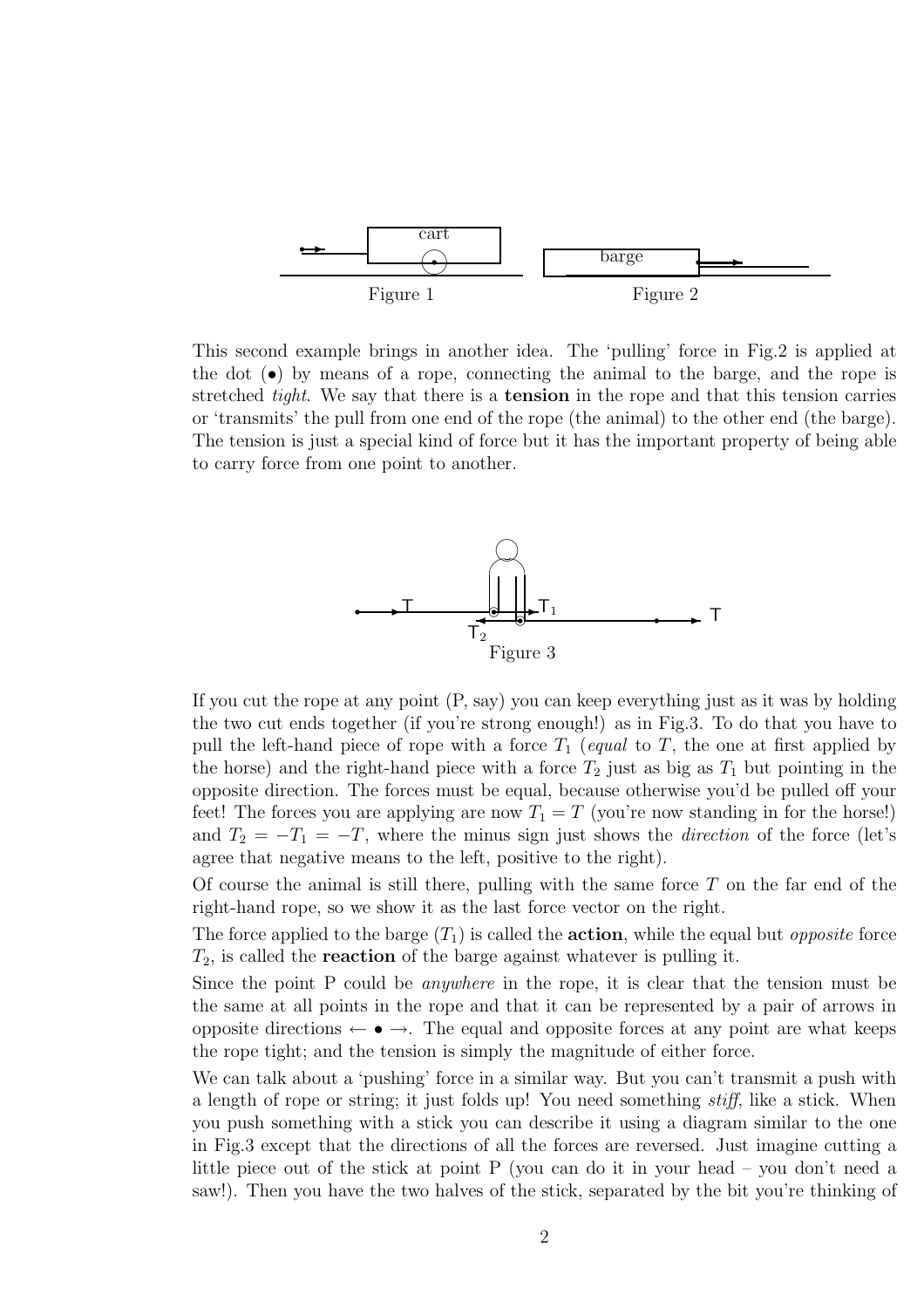taking away (this takes your place in Fig.3, where you were holding the two pieces of rope together). If you're pushing something on your left (perhaps trying to stop the barge that was still moving) then the forces in the stick can be pictured as in Fig.4a (magnified so you can see what's going on): the first bit of stick is pushing the barge with a force  $-F$ (i.e. F in the negative direction – to the left) and so feels a reaction  $+F$ ; each piece of stick pushes the next one with a force F and is pushed back by a force  $-F$ .



Figure 4

Whenever there is a pair of equal but opposite *pushes* at any point in the stick we say it is in **compression**; and it is now the *compression* that transmits the force from one end of the stick to the other. Notice that in Fig.4(a) we've shown the forces acting on the piece of stick: they are applied to the 'faces' (i.e. the cut ends) of the piece and point into it. To be clear about the difference between compression and tension, look at Fig.4(b) – which shows a little piece of the rope (Fig.3) when it's in tension: the forces acting on this piece of rope are applied at its cut ends and point out of it. When you were standing in for that missing piece of rope (Fig.3) these were the forces you could actually feel, as if they were trying to pull you over: they were the reactions to the forces you were applying to the barge (on the left) and the horse (on the right).

Tension and compression are two very important ideas, that we'll use a lot.

We now want to bring all these ideas, taken from everyday life, together and to express them in a few simple principles or 'laws' – the laws first proposed by Newton in his 'Principia', a book published in 1686.

### 1.2 How can we measure a force?

In Physics we need to *measure* all the things we talk about. To measure force we start by looking for a law, in the form of an equation, to express what we've found from everyday experience. Force, let's use the letter  $F$  to stand for its magnitude, is what makes a body move; but it does not move as soon as the force is applied  $-$  you have to wait until it starts to move, slowly at first and then faster and faster. So force, applied to a body at rest (not fixed but free to move), will lead to an increase in its speed from zero to some value v, where v is the magnitude of the **velocity** (another vector quantity like the force itself). Since  $v$  increases as time passes, provided we go on applying the force, we can say v is a 'function of the time t' (see Book 3 Chapter 1) and write  $v = v(t)$ . The rate at which  $\nu$  increases (how much extra speed the body gains in every second) is called the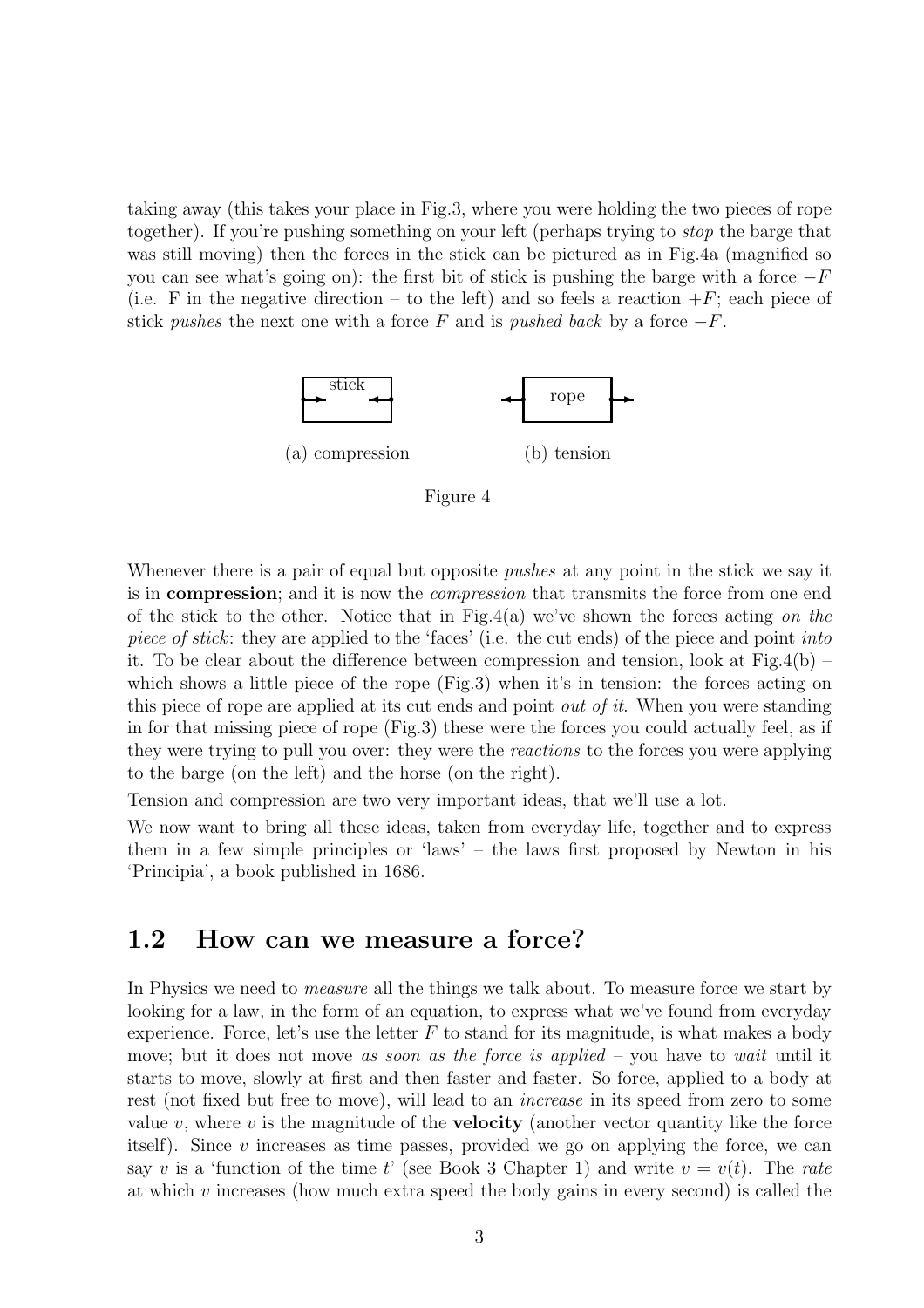acceleration of the body, usually denoted by  $a$ , and  $a$  will also be a function of time:  $a = a(t)$ . Notice, however, that even when the *magnitude v* of the velocity vector **v** is not increasing the vector may be changing *direction*, so more correctly acceleration means the rate of change of the vector v. (If you swing something round your head, on the end of a string, its speed may be constant but the velocity is continually changing direction. The vector  $\bf{v}$  is constant only if it keeps always the same direction; but you can feel the tension in the string – and that is what pulls it to one side and makes it go in a circle instead.)

Everything we do seems to tell us that "the bigger the force applied to a body, the bigger will be its acceleration": to double the acceleration of the cart, or the barge, we need to double the force applied (e.g. by having two people, instead of one, doing the pushing or the pulling). But the result will also depend on the object being pushed or pulled: a cart full of stones needs a much harder push than one that's empty!

We can now put all we know about moving things into one very simple equation. In words it will say

The force F needed to make an object move with an acceleration  $a$ , is **pro**portional to the value of a. The proportionality constant is called the mass  $(m)$  of the object.

or in symbols

$$
F \propto a \quad \text{or} \quad F = ma. \tag{1.1}
$$

More fully the quantity m is called the *inertial* mass, being a measure of the 'inertia' or slowness of the object to change its state of motion when acted on by a force.

Equation (1.1) is usually called 'Newton's second law of motion'. It really includes the law he stated first – that any body continues in its state of rest, or uniform motion in a straight line, unless acted on by some 'external agency' (i.e. a force). To see why this is so, we take away the force by putting  $F = 0$ ; from (1.1) this means the acceleration (a) must be zero; and this means the velocity of the body  $(v)$  is a constant – which includes the specialcase  $(v = 0)$  when the body is at rest. So a body may be going very fast, even when no force is applied to it! And we've seen examples of this with the cart and the barge – when you stop pushing or pulling, the thing still keeps on going 'by itself', until something stops it. Notice again that 'uniform motion' must be in a straight line, because velocity is really a vector and if the motion is in a curve then the direction of the vector  $\nu$  is changing; in other words, the acceleration will not be zero! Notice also that  $\nu$  (in special type), is used from now on to indicate the velocity vector, which is not the same as its magnitude v (shown in ordinary italic type).

We've already discovered Newton's third law of motion when we were thinking about tension and compression in the last Section: when two forces act at the same point they must be equal in magnitude but opposite in direction – "action and reaction are equal but opposite". Newton's great idea, however, was much more general than that: he realized that action and reaction together make up the interaction between two things. Whenever A acts on B with a force F (the 'action'), B acts on A with a force −F (the 'reaction'): if A and B interact in any way whatever, then one feels a force F and the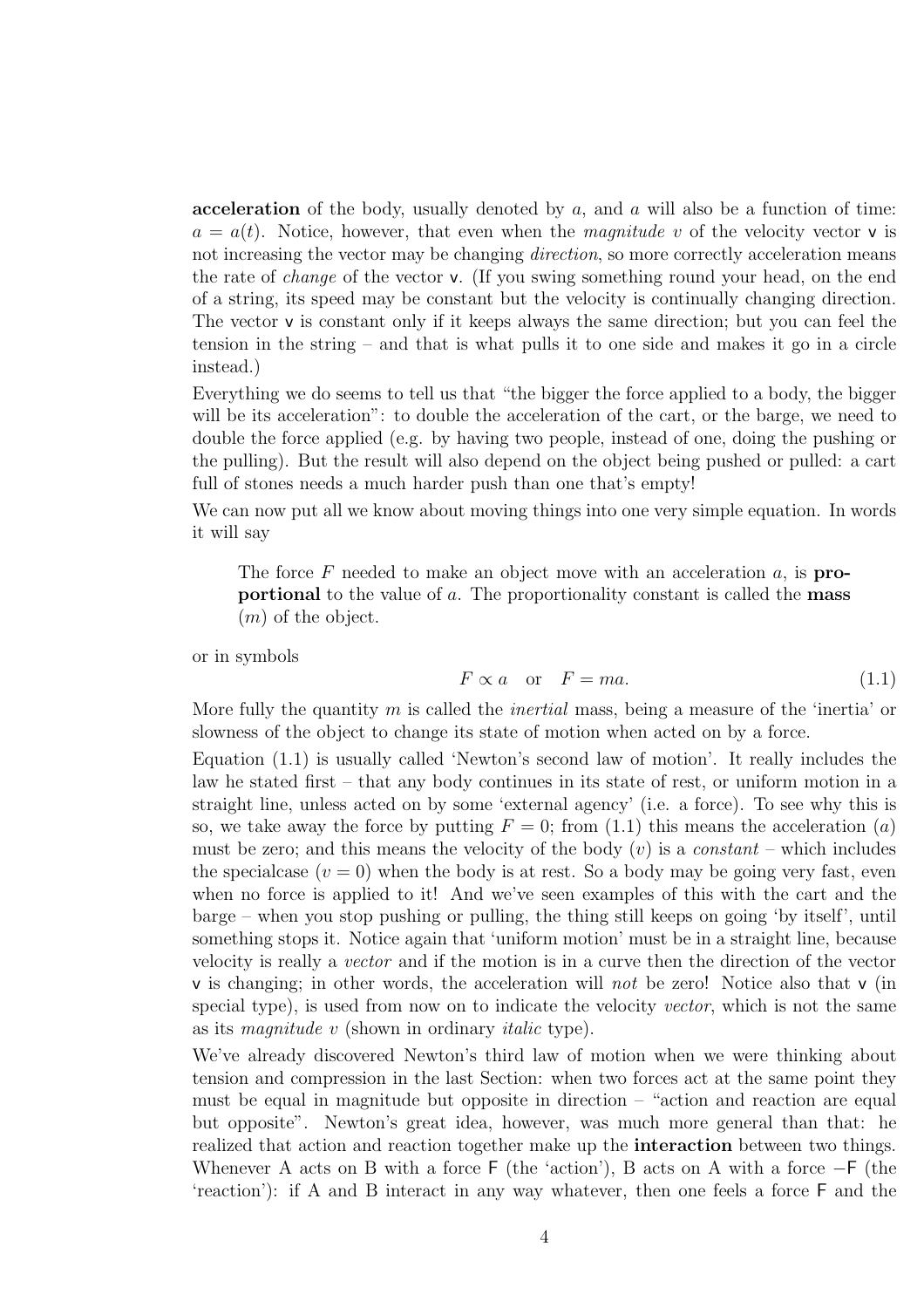other feels a force −F – and it doesn't matter which one we call the action and which we call the reaction. So Newton's third law of motion can be put as

"To every action there must be an equal and opposite reaction."

#### In other words, there is no such thing as a single force!

With Newton's three laws we are almost ready to do marvellous things. But not quite – because we still don't know how to measure the force and the mass! So how can we actually use equation (1.1)? To answer this question we need to know something about gravity, a word coming from the Latin gravis, meaning 'heavy'. (Like many of the great philosophers of the time, Newton wrote in Latin and when he needed a new word that's where he took it from.)

When we let go of an object it falls to the ground, even if we aren't applying any force to it; and it falls with a certain constant acceleration of  $a = 0.981$ m s<sup>-2</sup>, as was noted in Section 1.1 of Book 3. So there must be a force acting on it, even if we aren't even touching it. Where does that mysterious force come from? It is called the 'force due to gravity' and it arises because any two masses attract each other even when they aren't connected in any visible way. This doesn't really explain what gravity is; and even Einstein's theory of 'general relativity' doesn't tell the whole story. But the general idea is simple: any massive body, like the Earth itself, has a small effect on the space around it; it 'bends' the space very slightly and this bending shows itself as a *field of force*, which is 'felt' by any other mass which enters the field. This has been mentioned already, in the last Chapter of Book 2; but hundreds of years before Einstein, Newton had already proposed, on the basis of observation, what turned out to be the correct (very nearly) law of universal gravitation – 'universal' because it seemed possible that it was true for all the stars and planets in the Universe! And the law is again surprisingly simple: in words it says that there is a force of attraction F between any two masses  $m$  and  $M$ , proportional to the product of the masses and *inversely* proportional to the *square* of the distance,  $R$  say, between them. Written as an equation this law becomes

$$
F = G \frac{mM}{R^2},\tag{1.2}
$$

where  $G$ , the 'constant of gravitation' is a proportionality constant which can only be found by experiment.

The force F in  $(1.2)$  is our first example of an interaction between two bodies that doesn't depend on their being in *contact*, or being connected by strings or held apart by sticks. And yet Newton's third law applies: if the force on mass  $m$ , produced by mass  $M$ , is represented by the vector  $F$  pointing from m towards M, then the force on M, produced by m, is represented by the vector  $-F$  pointing in the opposite direction. It may seem strange that an apple falls to the ground (i.e. towards the centre of the Earth) as soon as we let it go, while the Earth doesn't seem to move towards the apple – when both feel the same force of attraction. But that's because the mass of the Earth is many millions of times that of the apple, so according to (1.1) its acceleration towards the apple would be almost zero – even if we consider only the apple and the Earth and not all the other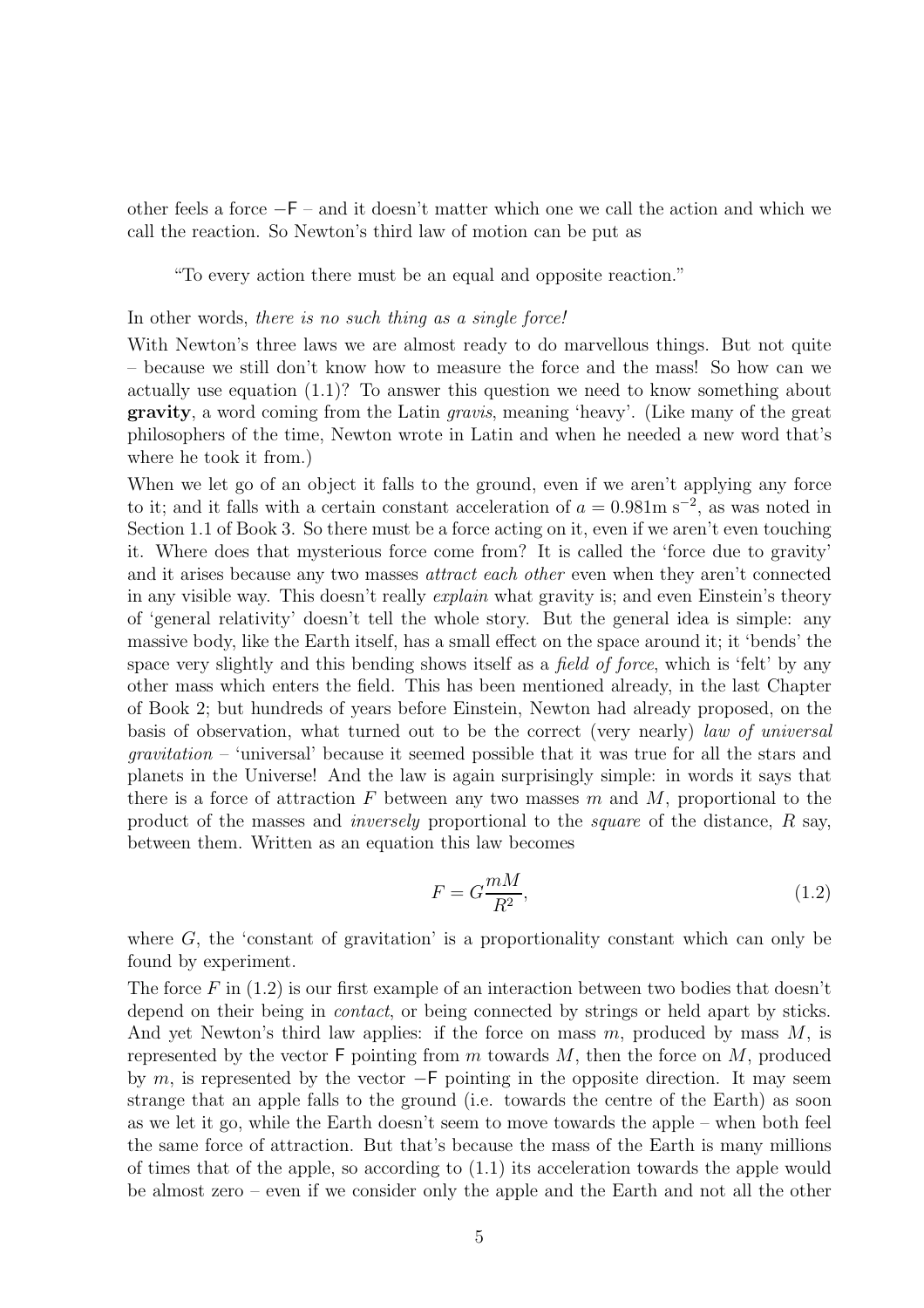'small' things (from birds to battleships!) that feel the Earth's gravitational pull and all attract each other in different directions.

We still don't know how to measure force and mass! So where do we go from here?

# 1.3 Force, mass, and weight

The 'laws' represented in equations  $(1.1)$  and  $(1.2)$  are not really *laws* at all. They should be called hypotheses – proposals, based on everyday experience and guesswork but not proved: they can't be accepted as laws until they've been thoroughly tested and found to be true. But we're doing Physics, and that's the way it goes: we look around us and experiment, we measure things and guess how they may be related, and then we make proposals which can be tried and tested; if they don't work we throw them away and start again; but if they do then we accept them and go ahead, taking them as the 'laws of Physics'.

Now that we have a few laws, we can come back to the problem of how to measure forces and masses. Let's use the letter g for the 'acceleration due to gravity'  $(g = 0.981 \text{m s}^{-2})$ , the rate at which the speed of a freely falling body increases – nearly 1 metre a second in every second! The most remarkable thing about q is that it really is a constant: it's the same for all bodies, pebbles or plastic, people or paper, as long as they're really free to fall. You might feel sure that heavier things fall faster, thinking of stones and feathers, but really things falling through the air are not quite free - the air slows them down a bit and this 'bit' is very important for a feather, which just floats slowly to the ground, but not for a heavy stone that just pushes the air out of its way. If we take away the air (doing the experiment in a big glass jar, after sucking out all the air with a pump) we find that everything *does* fall just as fast:  $g$  has the same value for all falling bodies. It was the Italian, Galileo Galilei (1564 -1642), who first found this was so and became one of the first people in history to use the 'scientific method' – observing, measuring, proposing a law, and testing it. Before that, people just followed what other people had said. And the famous Greek philosopher Aristotle (384-322 BC) had said that heavier things fell faster, so everyone believed him, for nearly 2000 years, just because he was so famous!

Why is all this so important? If we have two masses  $(m_1$  and  $m_2)$  and let them fall, in the gravitational field of the Earth, the second law tells us that the forces acting on the two masses must be  $F_1 = m_1g$  and  $F_2 = m_2g$ , respectively. We call the force  $F = mg$ associated with any mass m its weight. So if  $m = 1$  kg is the *standard mass unit*, the 'kilogram', kept in Paris (see Section 1.1 of Book 1), then  $w = mg$  will be 1 'kilogram' weight' or, for short,  $1 \text{ kg wt}$ . Mass and weight are two different things: weight is the *force* that acts on a mass, because of the gravitational field. And if you take your kilogram to the Moon it will not weigh as much because the Moon's gravitational field is less strong, M in equation  $(1.2)$  being much smaller for the Moon than M for the Earth. Perhaps you've seen pictures of astronauts on the Moon jumping to great heights because they don't weigh as much; and this shows that  $g$  is much smaller for bodies on the Moon.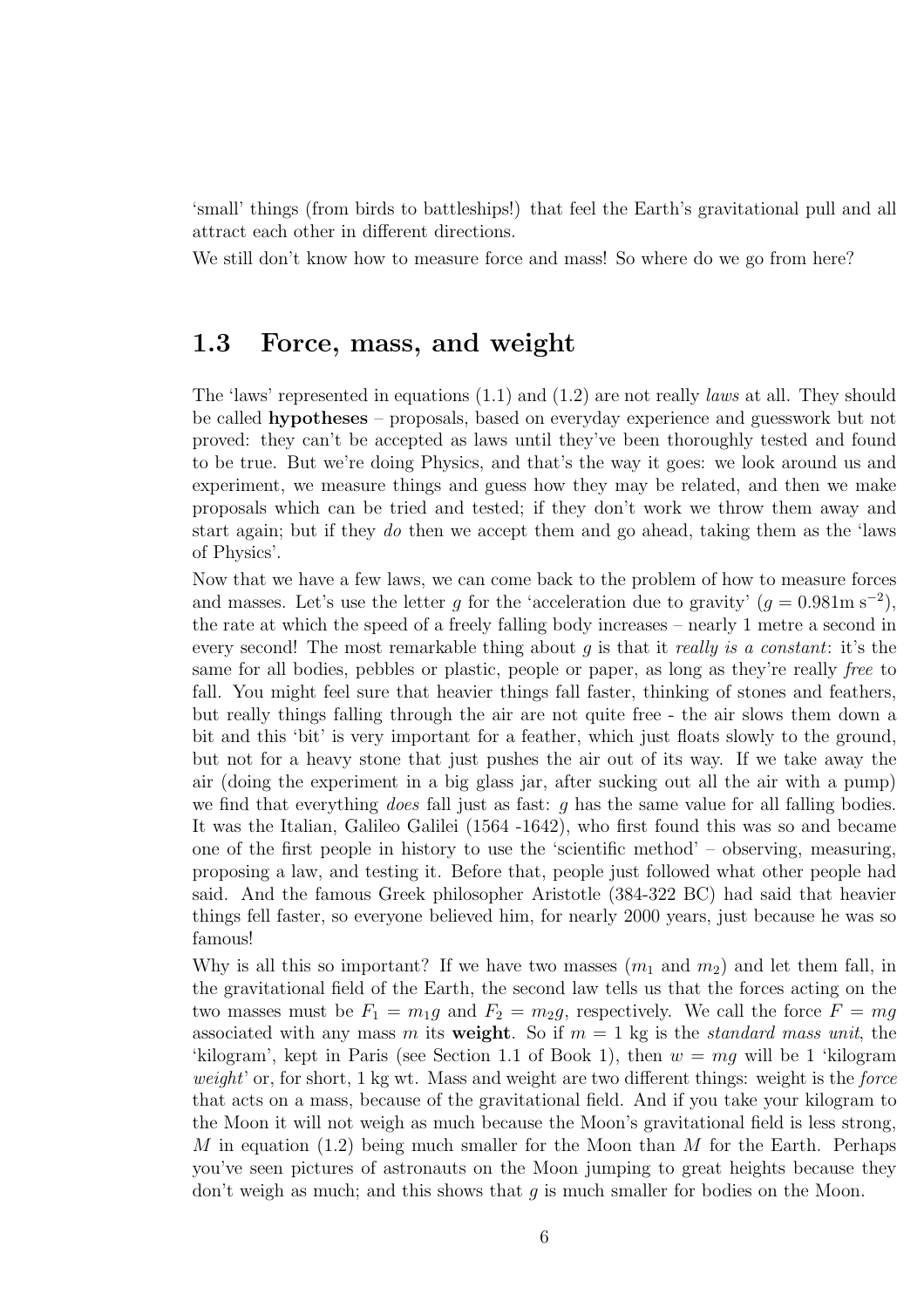All the same, we live on the Earth and the easiest way for us to compare and measure masses is through their weights. This is possible, as we can now see, because the ratio of two masses is just the same as the ratio of their weights:

$$
\frac{w_2}{w_1} = \frac{m_2 g}{m_1 g} = \frac{m_2}{m_1}
$$
\n(1.3)

– the gs cancelling. So the use of a weighing machine in Book 1 as a way of measuring masses (i.e. comparing any mass  $m$  with a given unit mass) gives the right answer, wherever you do the experiment – even on the Moon, where  $g$  is not the same as it is here – provided you use the weighing machine to compare the mass with a standard mass and don't just use the marks on a scale. (Can you say why? - remembering that the 'spring balance' in Book 1 works by stretching a spring.)

Now we have a fairly complete system of units (for measuring masses, lengths, and times, and all quantities depending only on M,L,T) as long as we don't meet electric charges. The units of length and time are the metre (m) and the second (s), respectively. The unit of mass is the kilogram (kg). The unit of force is called the Newton (N): it is defined as the force which will give unit mass  $(1 \text{ kg})$  an acceleration of  $1 \text{ m s}^{-2}$ . In other words,

$$
1 N = (1 kg) \times (1 m s^{-2}) = 1 kg m s^{-2},
$$

which means  $[force] = MLT^{-2}$  – "force has the dimensions  $MLT^{-2}$ ". Since the force acting on a body of mass m is mq, and is the *weight* of the body, we can say

$$
1 \text{ kg wt} = 1 \text{ kg} \times (9.81 \text{ m s}^{-2} = 9.81 \text{ kg m s}^{-2} = 9.81 \text{ N}.
$$

To convert a force of x kg wt into Newtons we just have to multiply by  $9.81$ , obtaining  $9.81x$  N.

### 1.4 Combining forces

In Section 1 we noted that forces were vectors and that when two forces act at a point (e.g. any point in a stretched rope or string) they must be equal and opposite (equal in magnitude but opposite in direction): they are called action and reaction; and the object on which they act (e.g. a little bit of string at point P) doesn't move because the *combined* action of the forces is zero – they are 'in balance' and have a 'resultant' which is the same as no force at all.



Forces are combined, or added, using the law of vector addition: you represent each force vector by an arrow and put the arrows 'head to tail', without changing their directions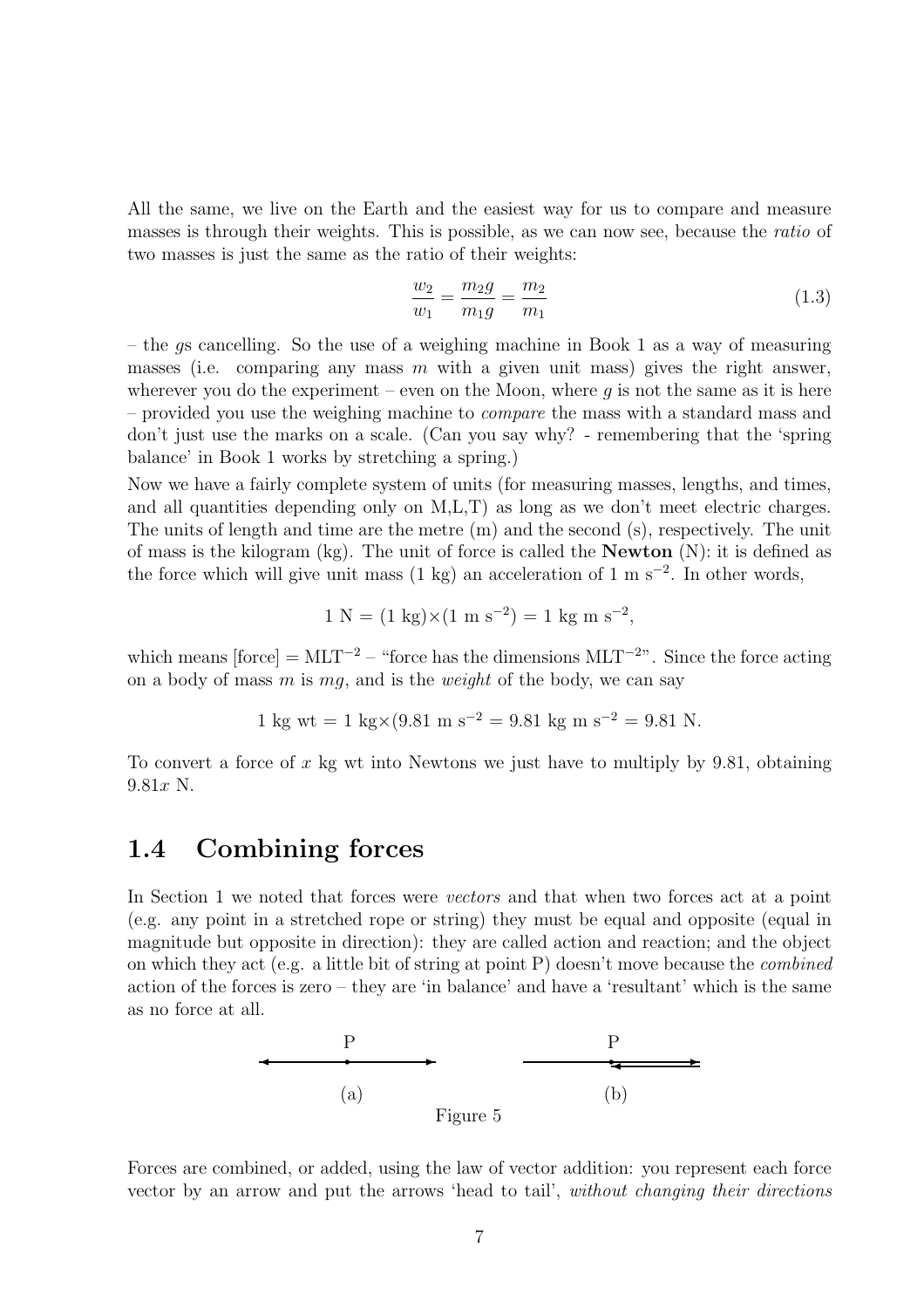(i.e. by sliding them but not turning them). An arrow pointing from the first 'tail' to the last 'head' will then represent the vector sum of the forces. We'll find that this is a general rule, however many forces there may be, but for the moment let's talk about just two. Fig.5(a) shows two forces acting on something at point P, while Fig.5(b) shows how they are combined to give a resultant which is zero – represented by an arrow with zero length (just a point). When there is no resultant force acting on a body it does not move and we say it is in equilibrium.

(You may think all this can't be true: if point P is on the rope that's pulling the barge it will be *moving* so how can it be in equilibrium? But remember that Newton's first law talks about a 'state of rest *or uniform motion in a straight line*' – so there's really no contradiction.)

But what happens if more than two forces act at the same point? They may



Figure 6

even have different sizes or different directions, so how do we find their resultant?

To have a real-life example, let's suppose the forces  $F_1, F_2$  and  $F_3$  are the tensions in three strings tied to a small bead at point P. The tensions are produced by two equal 2 kilogram weights  $(w_1 = w_2 = 2$  kg wt), hanging from strings as in Fig.6(a). The strings pass over smooth nails, hammered into a vertical board, so the force  $F_1 = w_1$  is transmitted to the bead – the tension being the same at all points on the string – and so is  $F_2$ . The third force,  $F_3 = w_3$ , is the tension in the vertical string that supports the weight  $w_3$ . (Notice that the nails are only needed, so as to change the vertical pull of the weights  $w_1, w_2$  into a sideways pull on the bead.)

The directions of the three forces are represented by the by the thick arrows in  $Fig.6(a)$ ; and we suppose the bead has come to rest at point P, which is then its equilibrium position. This means that the resultant force on the bead, the vector sum  $F_1 + F_2 + F_3$ , should be zero.

To form the vector sum of  $F_1, F_2, F_3$  and show that it is zero, we simply put their arrows head to tail (again by sliding them around without changing their lengths and directions, which means the vectors will not be changed in any way). The result is shown in Fig.6(b): the vectors now form a closed triangle and the fact that it is closed (no distance between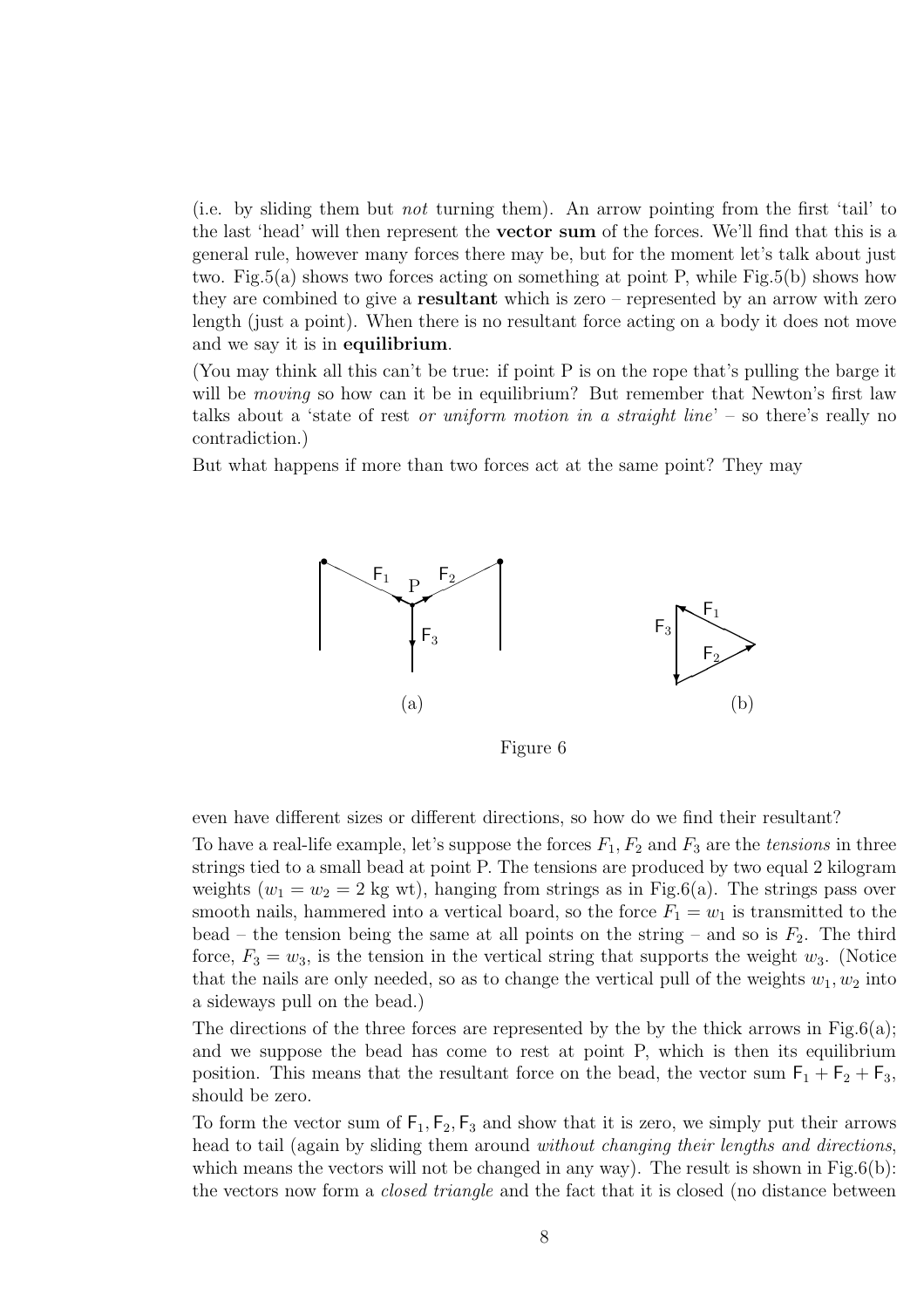the first 'tail' and the last 'head') means the vector sum is zero  $F_1 + F_2 + F_3 = 0$ . But wait a minute! We didn't say how big the third weight was. If we took  $w_3 = 3$  kg wt, for example, the sides would not form a closed triangle, the vector sum would not be zero, and the bead at P would not be in equilibrium. In fact, we took  $w_3 = 1.789$  kg wt and this is the only value that makes the triangle close exactly.

So what have we done? Since the angles at the corners of a triangle, with sides of known lengths, are easy to calculate by simple geometry (see Book 2), we can actually calculate the angles between any three forces that meet at a point and are in equilibrium. Once we know how to work with vectors we don't always have to do experiments – we can do it all in advance, on paper!

### 1.5 How to work with vectors

To end this Chapter, let's remember the rules for dealing with vectors by introducing their components. When we work in three-dimensional space ('3-space', for short), rather than on a flat surface (a 2-space), we sometimes have to do complicated geometry. This can often be made easier by representing vectors in terms of their components along three axes, the x-axis, the y-axis, and the z-axis, as in Section 5.3 of Book 2. Usually, the axes are chosen perpendicular to each other (or orthogonal) and are defined by three unit vectors  $e_1, e_2, e_3$  pointing along the three axes, each with unit length. If you think of the vector **v** as an arrow, then its components  $v_1, v_2, v_3$  along the three axes are the numbers of steps you have to take along the three directions to express v in the form

$$
\mathbf{v} = v_1 \mathbf{e}_1 + v_2 \mathbf{e}_2 + v_3 \mathbf{e}_3, \tag{1.4}
$$

where  $v_1e_1$ , for example, is the vector  $v_1$  times as long as  $e_1$  and the vectors are added using the usual 'arrow rule'. The order of the terms in the sum doesn't matter; and to add two vectors a, b we simply add corresponding components. So if c is the vector sum of a and b, then

$$
c = a + b \leftrightarrow c_1 = a_1 + b_1, \quad c_2 = a_2 + b_2, \quad c_3 = a_3 + b_3
$$
 (1.5)

- the symbol  $\leftrightarrow$  simply meaning that the things it separates are exactly equivalent, the single vector equation is equivalent to three ordinary equations among the numerical components. Sometimes you can go a long way with vector equations (for example, using  $F_1 + F_2 + F_3 = 0$  as a condition for three forces at a point to be in equilibrium): but in the end you'll need to get numbers (e.g. the magnitudes of forces and the angles between them) – and then you'll go to the components.

To find the component of a vector along some given axis, all you need do is think of it as an arrow starting at the origin and drop a perpendicular from the tip of the arrow onto the axis: the part of the axis that goes from the origin to the foot of the perpendicular is the projection of the arrow on the axis; and its length is the value of the component. In Section 3.2 of Book 2 we noted three important quantities, all relating to the angles in a triangle. If we call the angle  $\theta$  ('theta'), then the sine, cosine, and tangent of the angle are (see Fig.  $7(a)$ )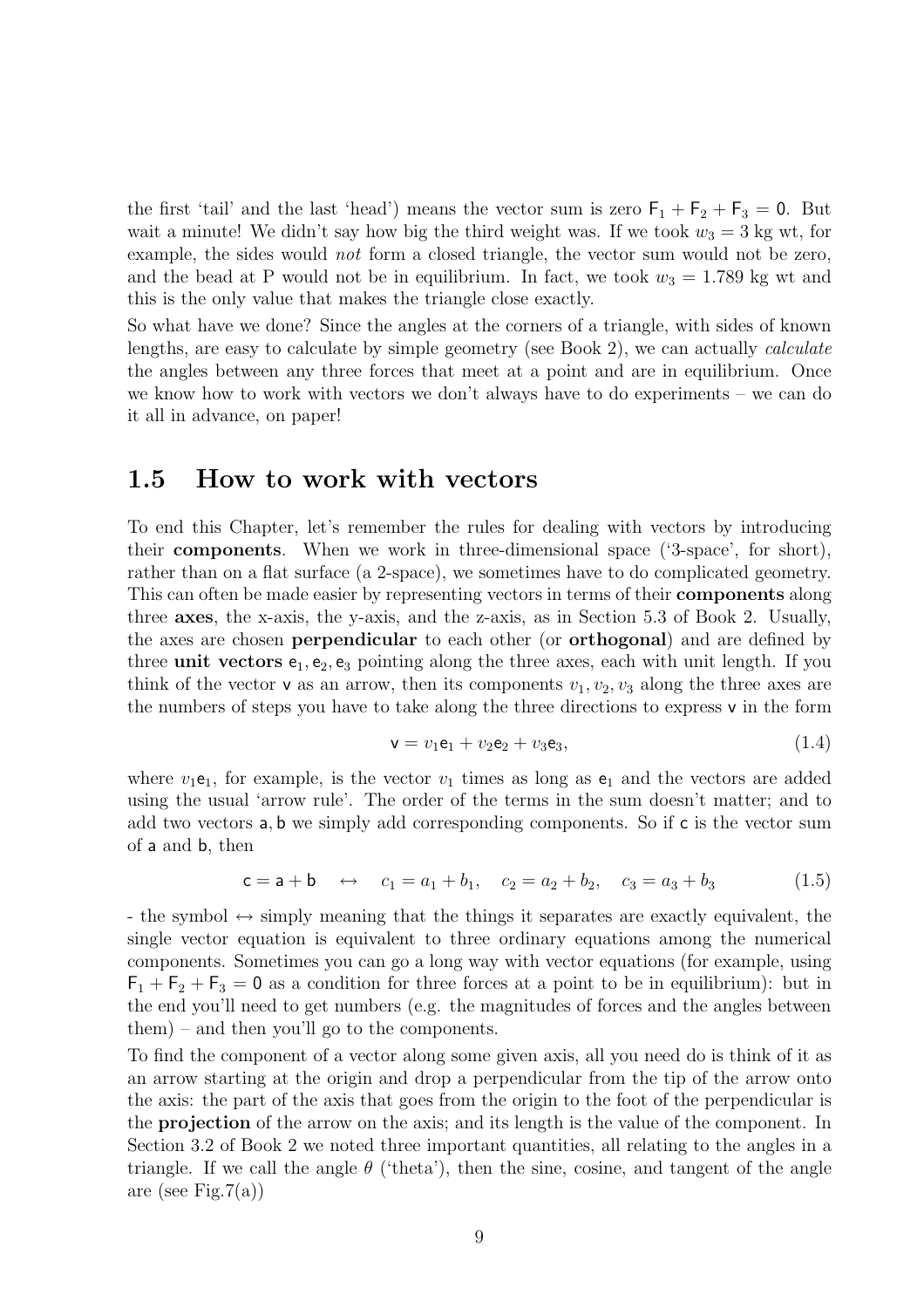

Figure 7

$$
\sin \theta = BC/AC, \qquad \cos \theta = AB/AC, \qquad \tan \theta = BC/AB,
$$

where  $AB, BC, AC$  are the lengths of the three sides. Fig.7(b) shows how the components of the vector  $v$  in  $(1.4)$  can be expressed in terms of the angles it makes with two unit vectors in the same plane:

$$
v_1 = v \cos \theta, \qquad v_2 = v \sin \theta,\tag{1.6}
$$

where  $v$  is the length of the vector (its magnitude or 'modulus').

Most of the time, we don't need anything else – not even Tables of sines and cosines for all angles – because we know that in the right-angled triangle Fig.7(a)  $AC^2 = AB^2 + BC^2$ (Book 2, Chapter1), so given any two sides we can easily get the other side, and then all the ratios.

To see how it all works, let's go back to the example in Fig.6, but making it a bit more difficult: if all three weights are different, the bead is pulled over to one side – so how can we find the new 'equilibrium position'? – and how will this depend on what weights we use? Suppose we choose  $w_1 = 2$  kg wt, as in Fig.6, but aren't sure what  $w_2$  and  $w_3$  must be to keep the 'lop-sided' arrangement in Fig.8(a) in equilibrium. How can we decide?

To be in equilibrium, the resultant force acting on the bead at P must be zero – for otherwise it would start moving. So let's resolve the vector sum  $F_1 + F_2 + F_3$  into horizontal and vertical components, as in Fig.7(b), and take each one separately. The force  $F_3$  points vertically downwards and has no horizontal component; but  $F_1$  and  $F_2$  have horizontal components  $-F_1 \sin \theta_1$  and  $F_2 \sin \theta_2$ , respectively, where  $F_1, F_2$  are the magnitudes of the force vectors and  $\theta_1, \theta_2$  are the angles shown in Fig.8(a). The horizontal component of the resultant force in the positive (right-hand) direction is thus

$$
-F_1 \sin \theta_1 + F_2 \sin \theta_2 = -w_1 \sin \theta_1 + w_2 \sin \theta_2
$$

– the forces (tensions) in the left-hand and right-hand strings being  $w_1$  and  $w_2$  in units of 1 kg wt. The angles in Fig.7(a) give (think of the triangles with horizontal and vertical sides of length 3,3 for  $\theta_1$  and 1,3 for  $\theta_2$ )

$$
\sin \theta_1 = 1/\sqrt{2}, \qquad \sin \theta_2 = 1/\sqrt{10}.
$$

With  $w_1 = 2$  kg wt we can only prevent the bead moving sideways by choosing  $w_2$  kg wt, so that  $2 \times (1/\sqrt{2})$  kg wt =  $w_2 \times (1/\sqrt{10})$ . And if you solve this equation (see Book 1) you'll find  $w_2 = 4.472$  kg wt.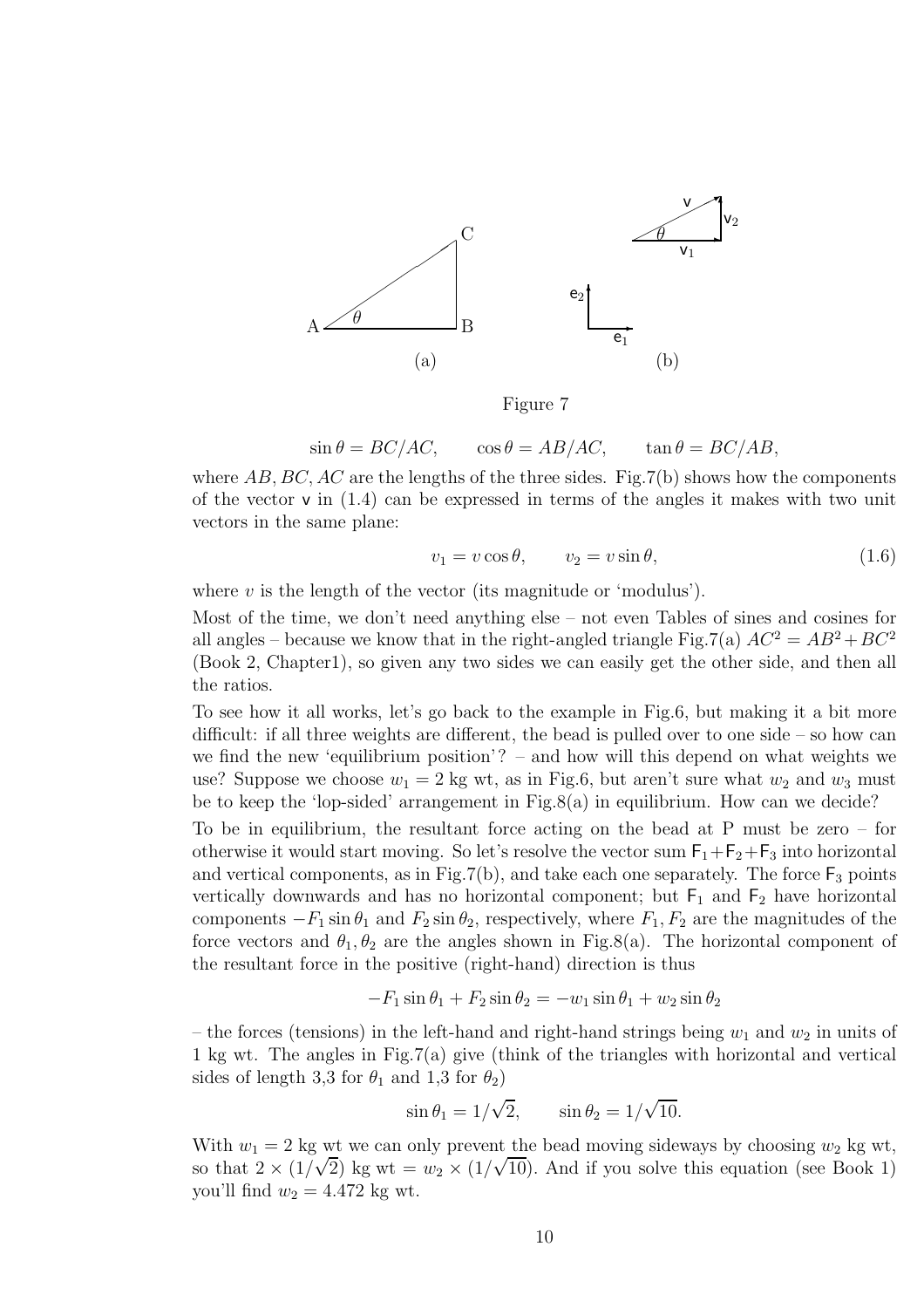

Figure 8

For equilibrium we still have to choose  $w_3$  so that the bead will not move up or down; and this means the total force must also have zero component in the vertical direction. The positive (upward) component of the forces in the two strings will be

 $F_1 \cos \theta_1 + F_2 \cos \theta_2 = 2 \times (1/\sqrt{2}) \text{ kg wt} + 4.472 \times (3/\sqrt{10}) \text{ kg wt},$ 

where we've put in the value of  $w_2$  just found; and this must exactly balance the negative (downward) component due to weight  $w_3$  hanging from the vertical string. If you put in the numbers (do it yourself!) you'll find that  $w_3$  must have the value  $w_3 = 5.657$  kg wt.

The 'triangle of forces' is shown in Fig.8(b). Notice how the sides, which represent the force vectors with a scale 1 cm to every kg, are parallel to the strings in Fig.8(a); and that the triangle closes only when the third weight is chosen so that the vector sum of the forces on the bead s exactly zero. Instead of carefully drawing pictures, and sliding the vectors around to form the triangle, we've been able to do all the work using only simple arithmetic. Remember (see Book 2) that the Greeks couldn't work this way because they never quite managed to bring algebra and geometry together.

In the Exercises that follow, you'll find other examples of how to use equilibrium conditions; but they are all solved in the same way – by first of all asking what forces are acting at a point and then resolving them into their components along two perpendicular directions (for forces in two dimensions - a plane); or three directions for forces in three dimensional space.

The science of forces in equilibrium is called **Statics**. When the forces are not in equilibrium, and result in movement of the bodies thay act on (usually non-uniform motion), we are dealing with Dynamics. Statics and Dynamics together are branches of the science of Mechanics. In the next Chapter we begin to think about the way massive objects – from projectiles to planets – move under the influence of forces.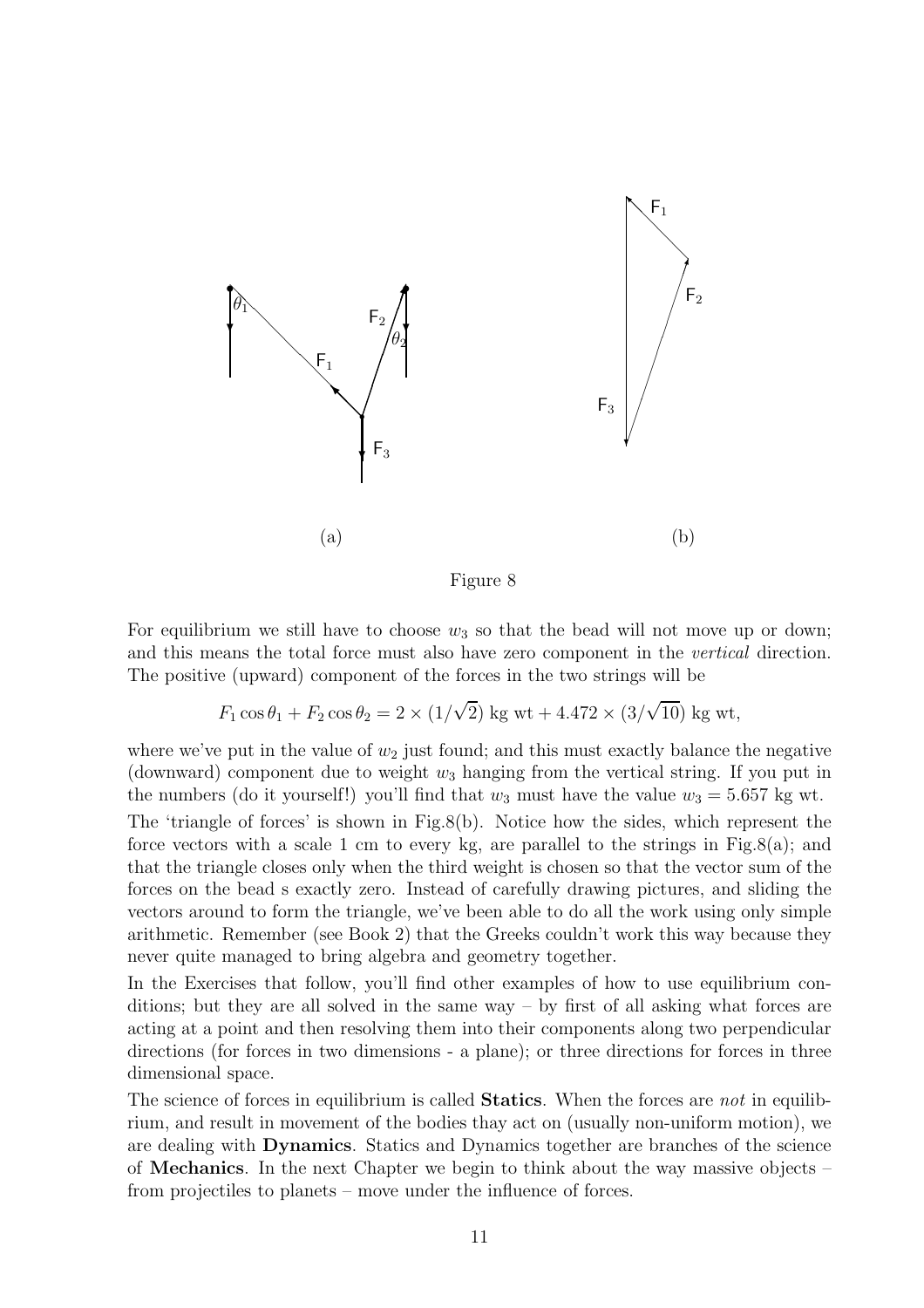#### Exercises

1) Express the tensions in the strings (Figures 6 and 8), which keep the bead in equilibrium, in force units (Newtons).

2) How much do you weigh, in Newtons? And what is your mass? How much would you weigh if you were an astronaut, standing on the moon (where the value of q is about 1.70  $\mathrm{m\ s}^{-2}$ )?

3) A bucket, hanging from a rope, is used to take water from a well. When empty it weighs 1 kg wt; when full it holds 9 litres of water and every litre has a mass of about 1 kg. What force (in Newtons) is needed to raise the full bucket? (The litre is a unit of volume: 1 litre =  $10^{-3}$  m<sup>3</sup>.)

4) The bucket (in the last exercise) can be lifted by passing the rope over a wheel, or 'pulley", as in Fig.9(b) below – so you can pull down, which is easier, instead of up. Do you have to pull just as hard in (b) as in (a)?



Now pass the rope under the handle of the bucket and fix the loose end to a point  $\left( \bullet \right)$ on the beam that supports the pulley, as in (c). If you pull down hard, and produce a tension T in the rope, what force will you apply to the bucket? How big must T be, now, to raise the full bucket?

4) Suppose you have to lift a heavy iron bar, weighing 150 kg, which is much too much for any normal person. The last exercise shows you how it can be done, using only a rope and some pulleys. You need eight pulleys, a long rope, and two pieces of wood – and a few 'bits and pieces' for fixing them together as in Fig.10. The top piece of wood just supports four of the pulleys. The other piece of wood carries the other four pulleys; and has a hook and chain under it, for lifting things. Show that, if you can pull with a force of 20 kg wt, then you can lift up to 160 kg! Explain why.

5) A heavy truck is being pulled up a slope, as in Fig.11; its total mass is 1000 kg and it has wheels so it can run freely. The slope is '1 in 10' (1 metre vertically for every 10 metres horizontally). How hard must you pull on the rope (i.e.what tension  $\mathsf T$  must you apply) to keep the truck from running downhill? (Hint: resolve the forces acting into components along and perpendicular to the slope, making things simpler by supposing the forces all act at a point – the middle of the truck. Don't forget that, besides the weight and the tension in the rope, the ground exerts an upward force R (the reaction of the ground,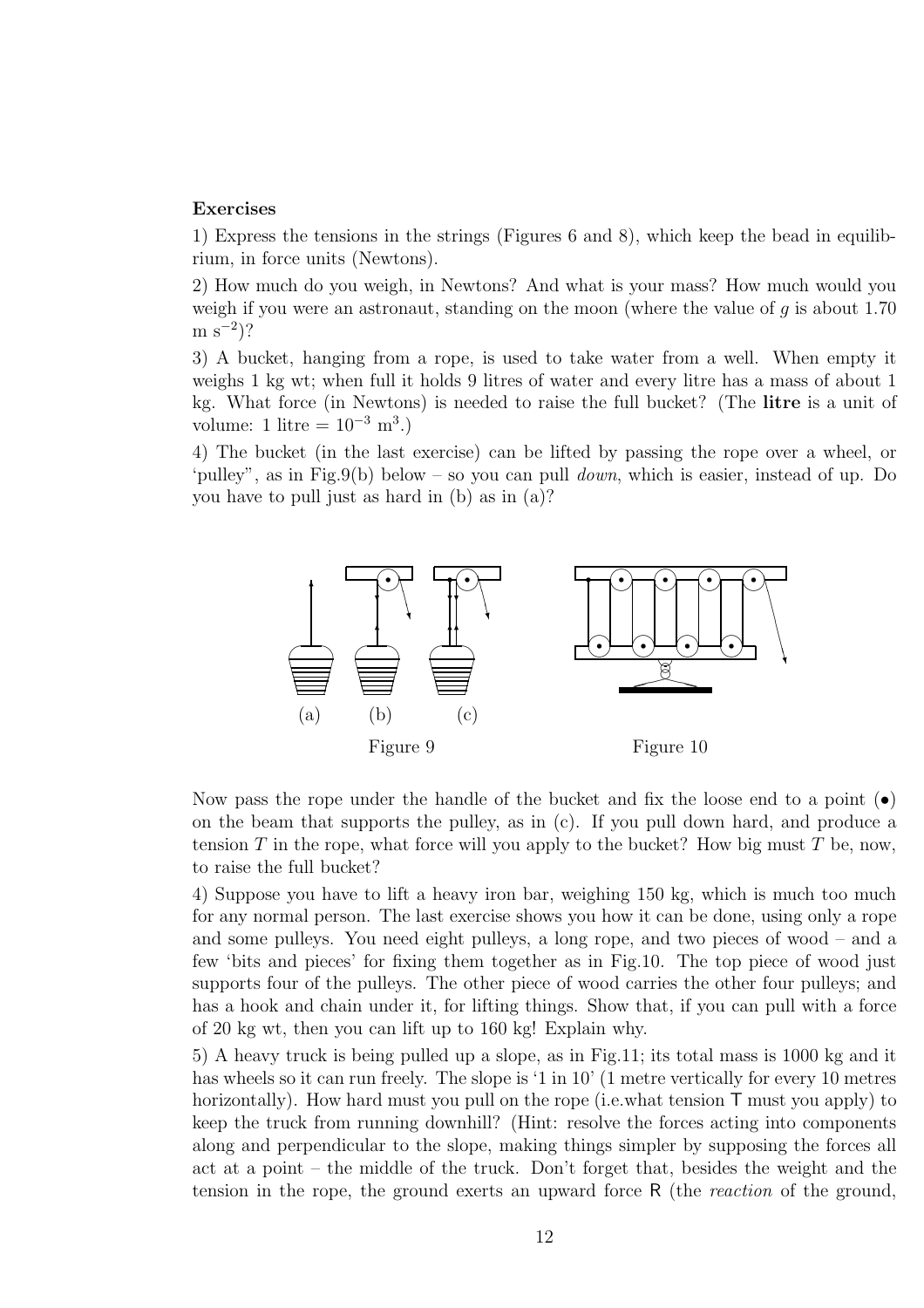taken perpendicular to the slope) to support part of the weight W. You will also need the sine and cosine of the angle of slope  $(\theta, say)$ : they are  $\sin \theta = 0.0995$ ,  $\cos \theta = 0.9950$ . Can you calculate them for yourself?)



6) Now suppose two trucks are being pulled up the same slope, as in Figure 12. Both have the same weight; but what about the tensions  $T_1$  and  $T_2$  in the two ropes – can you calculate them? (Use the same method as in Exercise 5, writing down the conditions for equilibrium and solving the equations to get the values of  $T_1$  and  $T_2$ .)

If the load is too heavy, which rope will break first?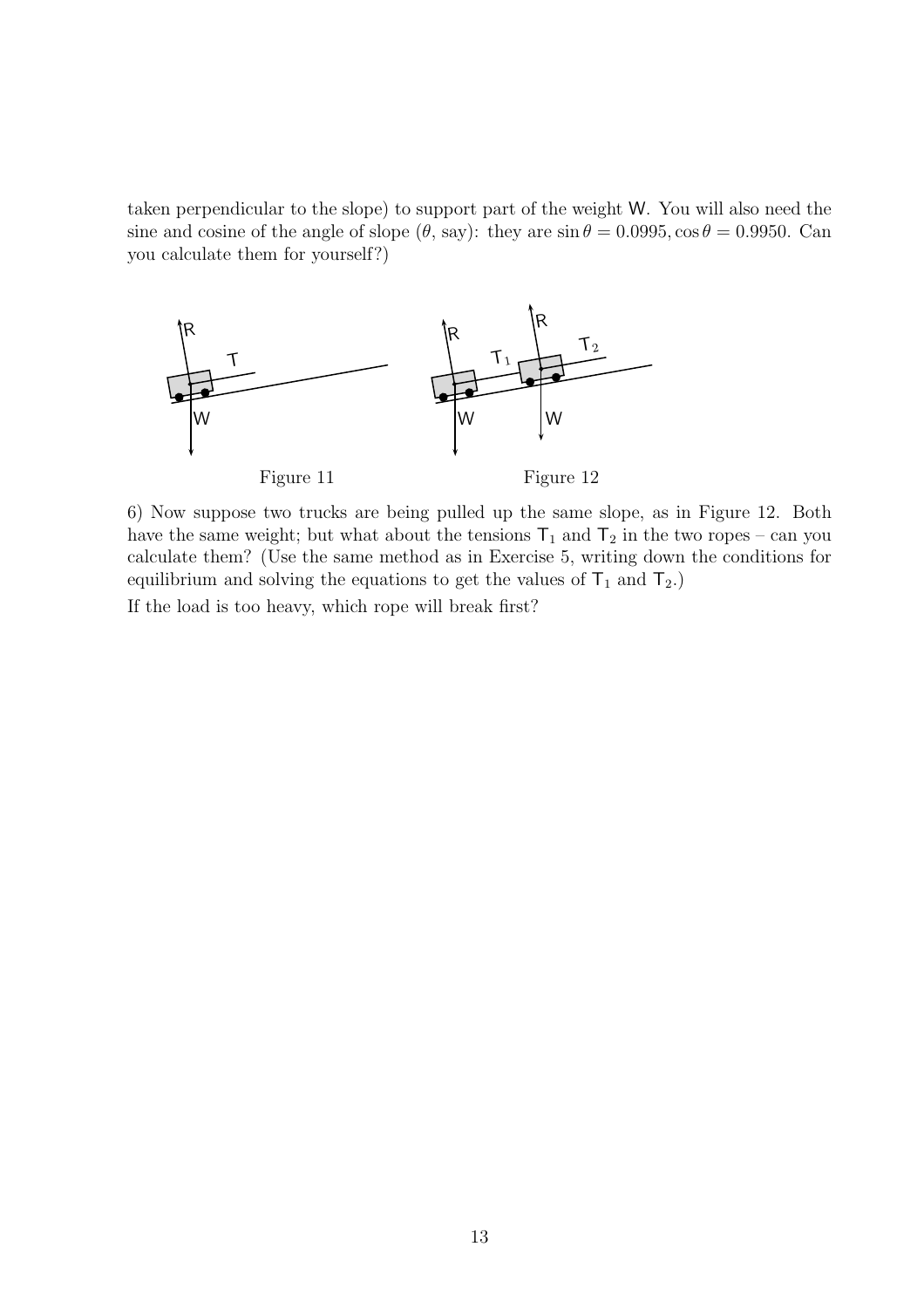# Chapter 2

# Work and energy

### 2.1 What is work?

Now you know something about force, and how it can be used to move things, we can start thinking about some of the other quantities that are important in mechanics – and the first of these is work. If you carry something heavy upstairs, or raise a bucket full of water from the well, you are doing  $work -$  and it makes you feel tired. In both cases you are applying a force  $(F, say)$  to an object; and you are moving it (a distance d, say, in the direction of the force). The force you are applying is equal to the weight of the object, mg, but in the opposite direction: taking the positive direction upwards, it is  $F = mg$  $(m)$  being the mass of the object), while the weight has the same magnitude  $mq$  but is downwards.

Let's use W to stand for the work you've done (don't mix it up with *weight*!) and ask how it will depend on  $F$  and  $d$ . Suppose we double the mass of the object, then we double its weight mg (g being constant), which is also the force  $F = mg$  needed to support it. And doubling the weight means doubling the work you have to do to raise the object through a distance  $d$  – carrying two sacks of flour upstairs, instead of just one, makes you feel twice as tired! In other words, the work done  $(W)$  is proportional to the force applied  $(F)$ .

In the same way, doubling the *distance* through which you raise the object (going up two floors, instead of one) means doubling the work you have to do: so the work done  $(W)$  is also proportional to the distance (d).

To summarize, we suppose that W is proportional to the *product* of F and d:  $W \propto F \times d$ . And we can choose the unit of work (not yet fixed) so that

$$
W = Fd. \t\t(2.1)
$$

To be accurate,  $W$  is the work done when the force acting,  $F$ , "moves its point of application a distance  $d$  in the direction of the force". The unit of work is now defined, through  $(2.1)$  as the work done when  $F = 1$  N and  $d = 1$  m: it is 1 Nm, 1 Newton-metre. The physical dimensions of work are thus  $[W] = MLT^{-2} \times L = ML^{2}T^{-2}$ . The "Newton-metre" is a big word for a unit; and usually we call it by the shorter name, the "Joule", after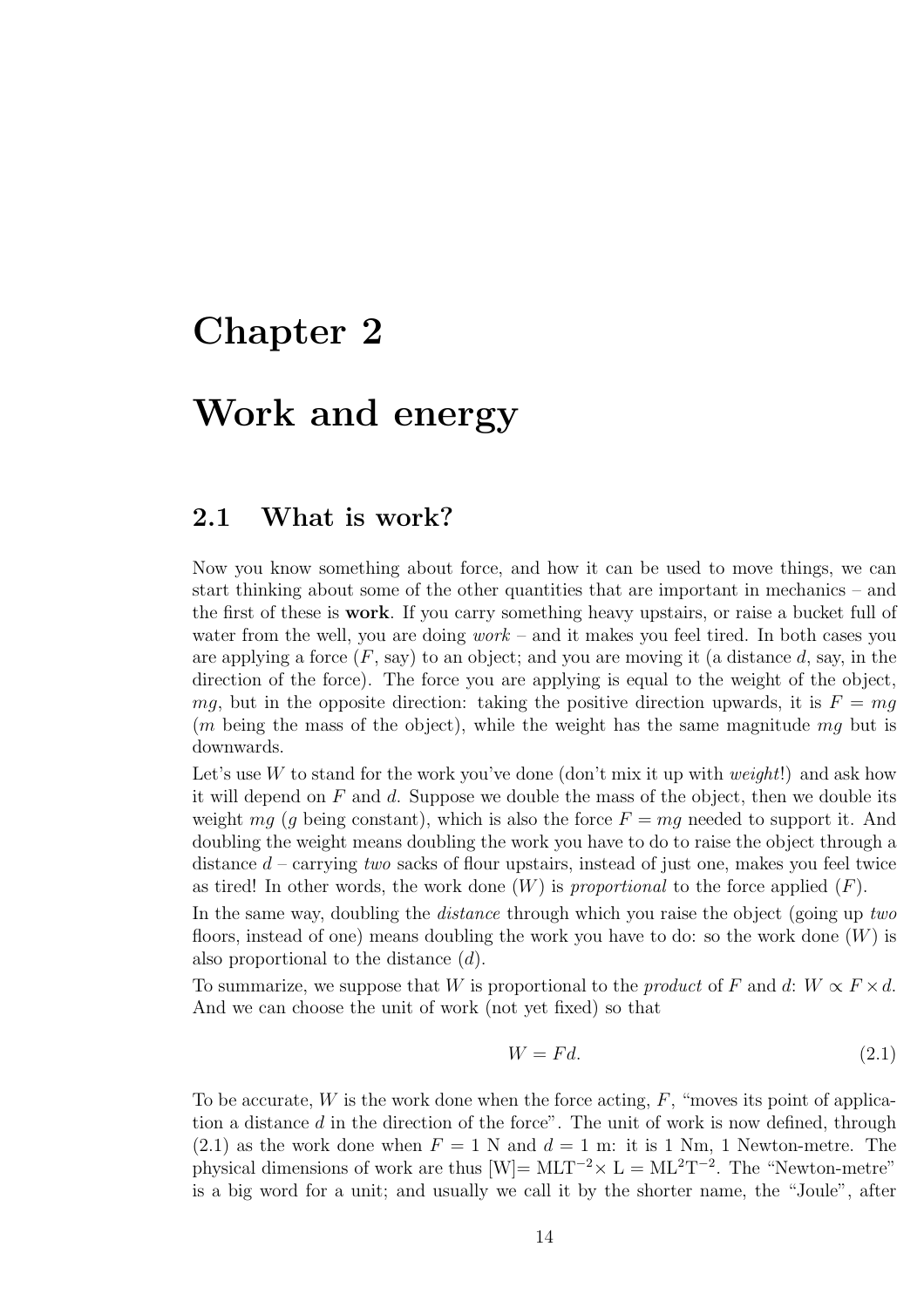James Joule (1818-1889), one of several people thinking about such things at about the same time.

The formula (2.1) is something we have guessed, through thinking about our own experience with lifting weights, but we'll find that it also holds good very generally for small massive objects moving under the influence of all kinds of force. Remember, however, that the W defined in  $(2.1)$  is the *physics* definition of work! You might feel you're working hard even just to hold a weight up – without actually lifting it (which makes  $d = 0$  and  $W = 0$ . But in that case work is being done *inside your body*; your muscles are keeping themselves tight, so you can support the weight, and they are using the chemical energy that comes from 'burning up' your food. In Physics we're not usually talking about that kind of work, which is very difficult to measure.

Suppose now you've lifted a heavy stone (1 kg wt, say) to a great height (50 metres, say, above the ground). The work you've done is given by (2.1) and is  $W = mq \times h =$  $(1\text{kg}) \times (9.81 \text{ m s}^{-2}) \times (50 \text{ m}) = 490.5 \text{ J}$  – which seems quite a lot. But where has all that work gone? The stone doesn't look any different; but you've changed its *position* and it's now in a position to give you all that work back. When it's able to do work we say it has energy; and this particular kind of energy, which depends only on the position of the stone, is called potential energy and is usually denoted by the symbol V

How do we turn that energy back into work? We simply let the stone fall back to the ground: it does work by digging itself a hole in the ground or by breaking anything that tries to stop it! There are many other ways in which a falling weight can turn its potential energy back into useful work: think of a clock, driven by hanging weights – which you wind up at night, giving them enough energy to drive the clock all through the next day. We now want to find out about other forms of energy and how one form can be changed into another, or into useful work.

### 2.2 Two kinds of energy

Suppose you have a mass  $m$  at height  $h$  above the ground and you let it fall, from rest (i.e. not moving when you let go). Its potential energy (often we use 'PE', for short) is then  $V_0 = mgh$  at the start of its fall. When it's fallen a distance s, however, its PE will be smaller, because its height above the ground will then be  $h - s$  of instead of h. So the loss of PE is mgs. Where has it gone? The only thing the stone has got in return is motion – it started from rest and now, after time t say, it's going quite fast. We say the lost PE has been changed or 'converted' into **kinetic energy** (the Greek word for motion being kinos).

Let's now try to express this kinetic energy (KE for short) in terms of things that have to do with motion. The force acting on the stone, due to gravity, is constant and produces an acceleration g: so in every second its velocity will increase by 9.81 m s<sup>-1</sup>; and after time t it will be  $gt$ . More generally, we can suppose that anything moving with constant acceleration a will have a velocity  $v_1 = at_1$  at time  $t_1$  and will have gone a distance  $s_1$ ; and at some later time  $t_2$  it will have a velocity  $v_2$  and will have gone a distance  $s_2$ . So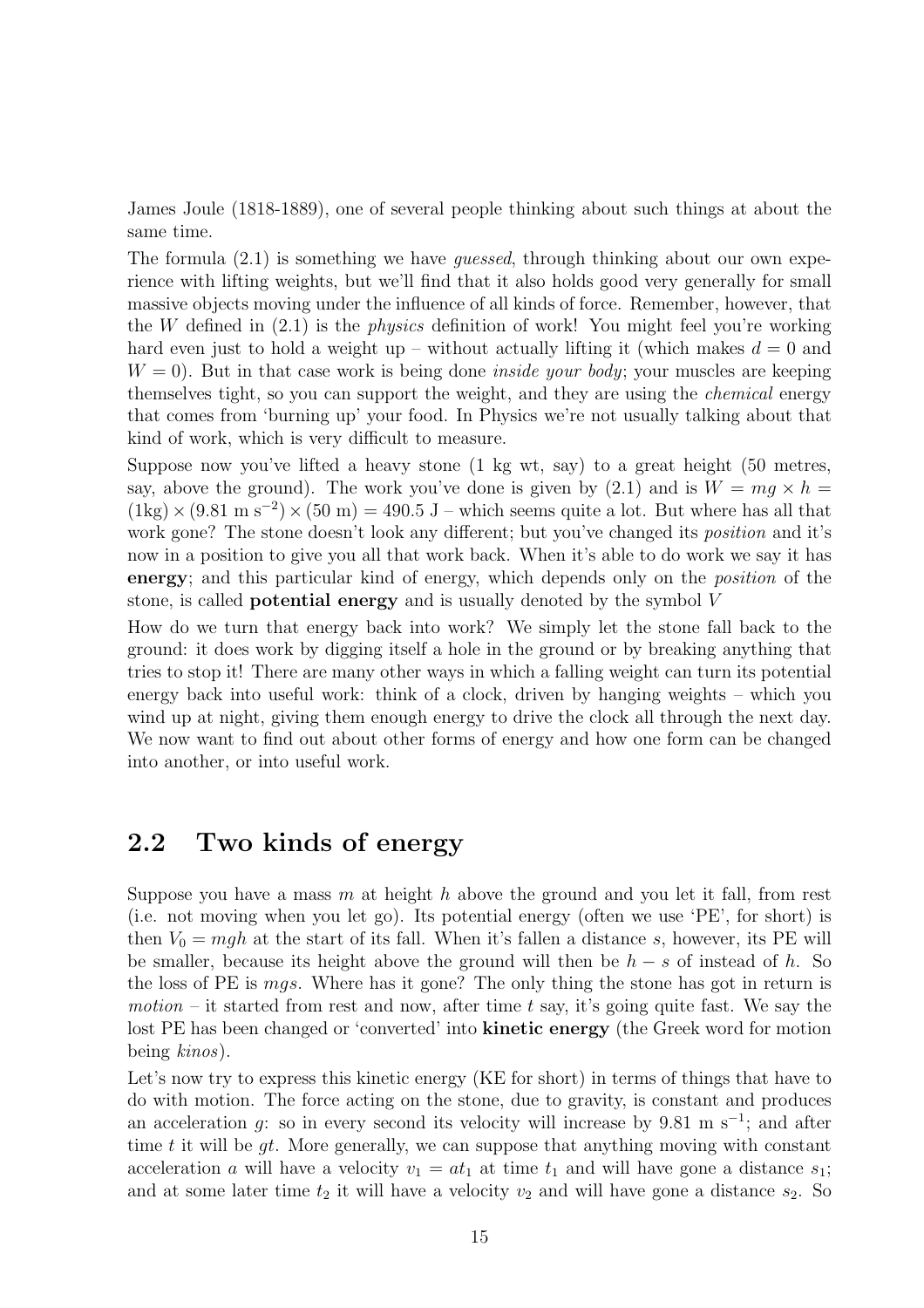we know the force acting,  $F = ma$ , and the distance moved in the direction of the force,  $s = s_2 - s_1$ . All we need now is a formula giving s in terms of t; and this we already know from Book 3, Section 2.1.



We got the formula by a graphical method: Fig.13 will remind you of it. We used  $T$  for the upper limit of time and found that the distance gone as t increases from  $t = 0$  to  $t = T$  was given by

$$
s = \frac{1}{2}aT^2.\tag{2.2}
$$

This is represented by the area under the line  $v = at$ , between the lower and upper boundaries at  $t = 0, T$  – which is just half the area of a rectangle with sides T (horizontally) and  $V = aT$  (vertically). The result is exact in the limit where the strips, into which the area is divided, become infinitely narrow: it is called the "definite integral of the velocity, with respect to time, between the limits  $0$  and  $T$ ".

What we really need is  $s_2 - s_1$ , the distance moved as t goes from  $t_1$  to  $t_2$ . This is represented instead by the shaded area in Fig.14 – which is that of a rectangle (of width  $t_2 - t_1$  and height  $v_1$ ), with a triangle (of the same width, but vertical height  $v_2 - v_1$ ) sitting on top of it. The sum of the two areas thus gives us

$$
s_2 - s_1 = (t_2 - t_1)v_1 + \frac{1}{2}(t_2 - t_1)(v_2 - v_1)
$$
  
=  $(t_2 - t_1)[v_1 + \frac{1}{2}(v_2 - v_1)]$   
=  $\frac{1}{2}(t_2 - t_1)(v_2 + v_1).$  (2.3)

Now we can get the work W done by the constant force F during the time  $t_2 - t_1$ . The force is related to the acceleration by  $F = ma$ , and since a is the slope of the straight line giving velocity against time we can say

$$
F = ma = m \times \frac{v_2 - v_1}{t_2 - t_1}.
$$
\n(2.4)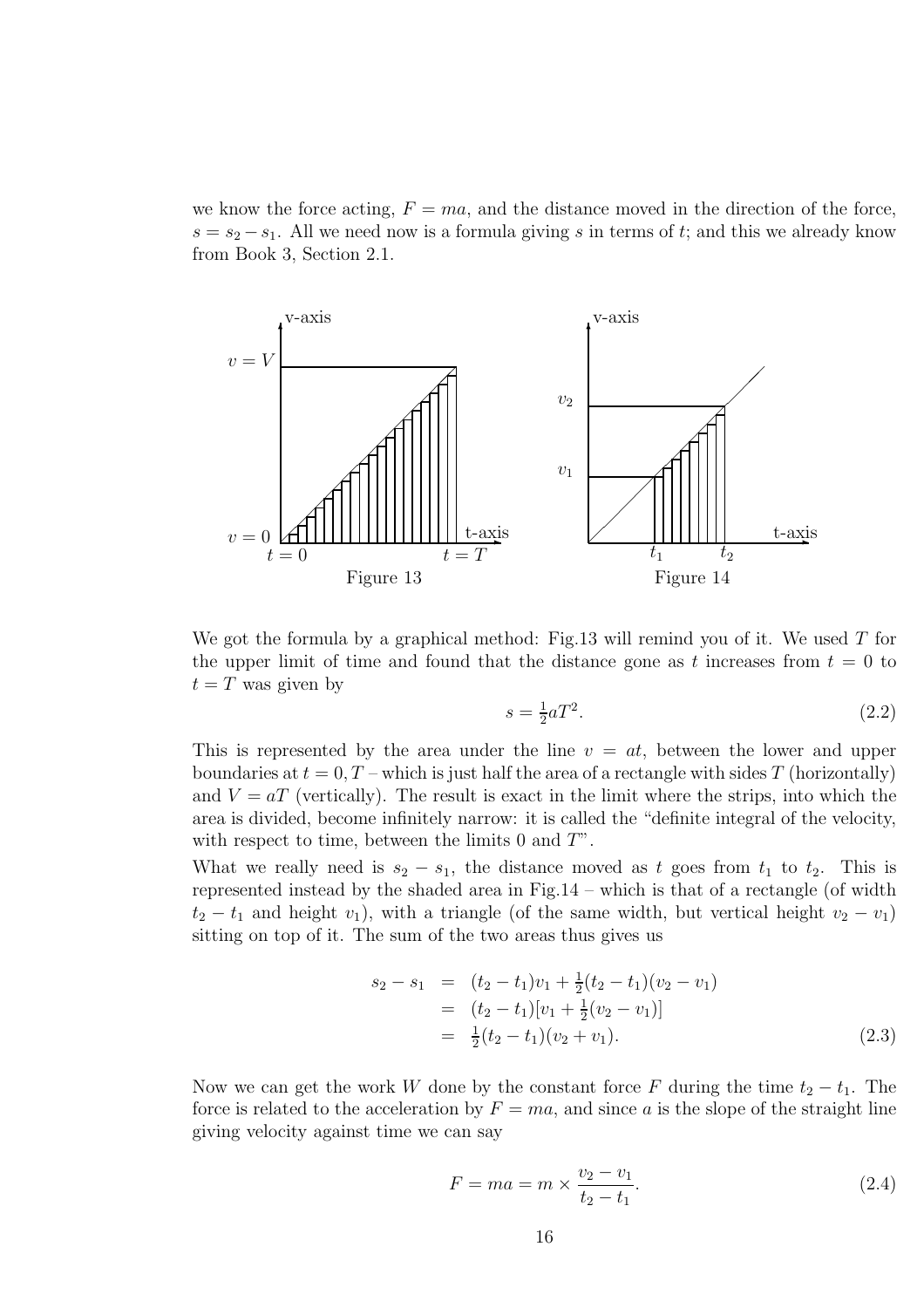Thus  $W = (Force) \times (distance)$  is the product of (2.4) and (2.3):

$$
W = m \times \frac{v_2 - v_1}{t_2 - t_1} \times \frac{1}{2}(v_2 + v_1)(t_2 - t_1)
$$
  
=  $\frac{1}{2}m \times (v_2 - v_1)(v_2 + v_1)$   
=  $\frac{1}{2}mv_2^2 - \frac{1}{2}mv_1^2$ 

– in which the only variables left are mass and velocity! As the time increases from  $t_1$ to  $t_2$ , the velocity increases from  $v_1$  to  $v_2$ , and the quantity  $\frac{1}{2}mv^2$  increases from  $\frac{1}{2}mv_1^2$ to  $\frac{1}{2}mv_2^2$ . This quantity gives us the precise definition of what we have been calling the kinetic energy:

The kinetic energy of a point mass  $(m)$ , moving with velocity v is

Kinetic energy 
$$
K = \frac{1}{2}mv^2
$$
 (2.5)

We've now solved the mystery of where the potential energy went! In summary,

Work done by gravity on a falling point mass

 $=$  loss of potential energy  $(V_1 - V_2)$ 

= gain in kinetic energy  $(K_2 - K_1)$ .

So if we use E to stand for the total energy  $K + V$ , we can say

$$
E_1 = K_1 + V_1 = K_2 + V_2 = E_2 \tag{2.6}
$$

– the total energy E does not change as we go from time  $t_1$ , at the beginning of the motion, to  $t_2$ , at the end of the motion. We say the total energy is 'conserved' throughout the motion  $(t_1$  and  $t_2$  being arbitrary times at which we make the observations). This result, which we've found only in one special case (for two kinds of energy and for motion under a constant force) is an example of one of the great and universal principles of Physics, that of the Conservation of Energy, which we study in more detail in later Sections.

Remember, all this is for a small 'point' mass – like the falling pebble – which we usually call a 'particle'. You can think of a big object as being made up from many small ones: it can then have an extra kinetic energy, coming from its rotational motion – but we'll come to that in Chapter 6. Until then we're going to talk only about the motion of single particles; or of things that can be treated approximately as just 'big particles' (not asking how? or why? until much later).

Remember also that this is the way science works: you go in small steps, using the simplest 'model' you can imagine, as long as it includes the things (like mass, velocity, force) that seem to be important. Models in the mind can easily be thrown away if they don't work! You don't have to make them and then break them up.

# 2.3 Conservation of energy

A system such as a falling particle, in which the energy is constant – as in  $(2.6)$  – is an example of a **conservative system**; no energy is going in or out and the energy it has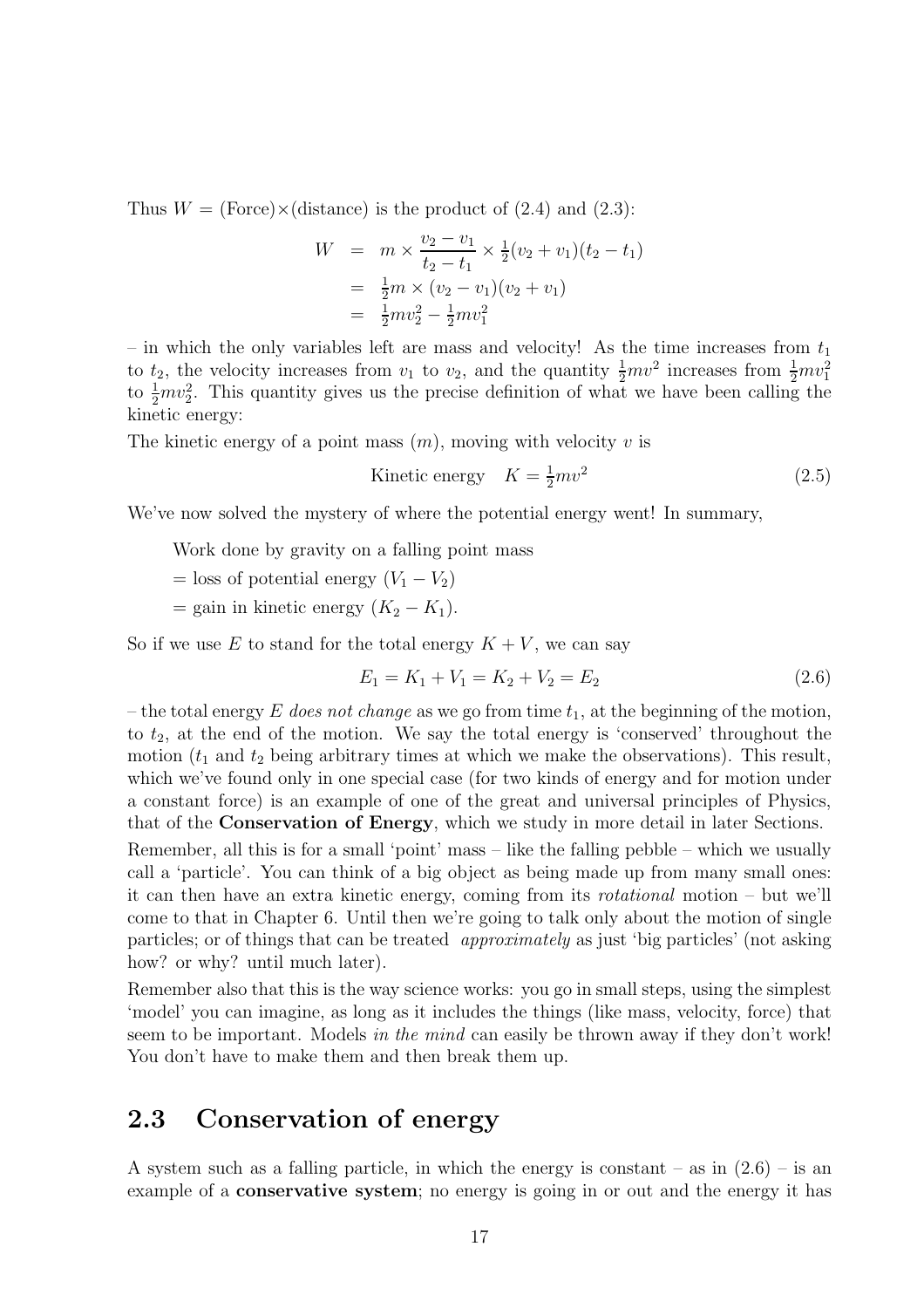is conserved. With this simple idea we can describe many kinds of particle motion, even without making calculations. All we need do is draw a graph to show how the potential energy of the particle  $(V)$  depends on its position  $(x, say, if it is moving along the x-axis)$ . Suppose, for example, you throw a stone vertically upwards with a velocity  $v$ . Its potential energy, if we use x to mean distance above the ground, will be  $V(x) = mgx$ . So plotting V against x will give a straight line of slope  $mg$ , as in Fig.15 which shows a "potential energy diagram". A horizontal line has been added, at height  $E$  in the diagram, to represent the constant total energy. What can this tell us about the motion?



At the start,  $E = K_1 + V_1$  is entirely KE, the energy of motion you have given to the stone.  $V_1 = V(x_1)$  (the PE) is zero when  $x_1 = 0$ . At any later time, when the stone is slowing down and has risen to height  $x_2$ , we can say  $K_2 + V_2 = E$ . So the new KE will be  $K_2 = E - V(x_2)$  – and this is represented by the distance from the PE curve up to the horizontal line at energy  $E$ . Now the important thing to notice is that  $K$  must always be *positive*, being proportional to the square of the velocity; when  $x = x_2$  is the point where the E-line crosses the PE curve the KE has fallen to zero and the stone stops, for an instant. The value of  $x_2$  is then the maximum height of the stone; it can go no higher for that value of  $E$ . After that point, the value of  $x$  can only get smaller: going back down the curve you again reach the point  $x = x_1 = 0$  and the stone hits the ground again – with all the KE you gave it at the start.

Another example is shown in Fig.16, where the PE curve describes the motion of a pendulum - a small weight on the end of a string, which can swing backwards and forwards. Here  $x = 0$  describes the position of the weight when it is hanging vertically, in equilibrium, and non-zero values of  $x$  will correspond to displacement of the particle when you push it away from the vertical. When you push it you have to do work and the amount of work done gives you  $V = V(x)$ , the PE function. As in the first example, the increase in PE as x changes from  $x = x_1 = 0$  to  $x = x_2$  gives you the energy stored,  $V_2 = V(x_2)$ ; and, if you then let go,

$$
K_1 + V(x_1) = K_2 + V(x_2) = E,
$$
\n(2.7)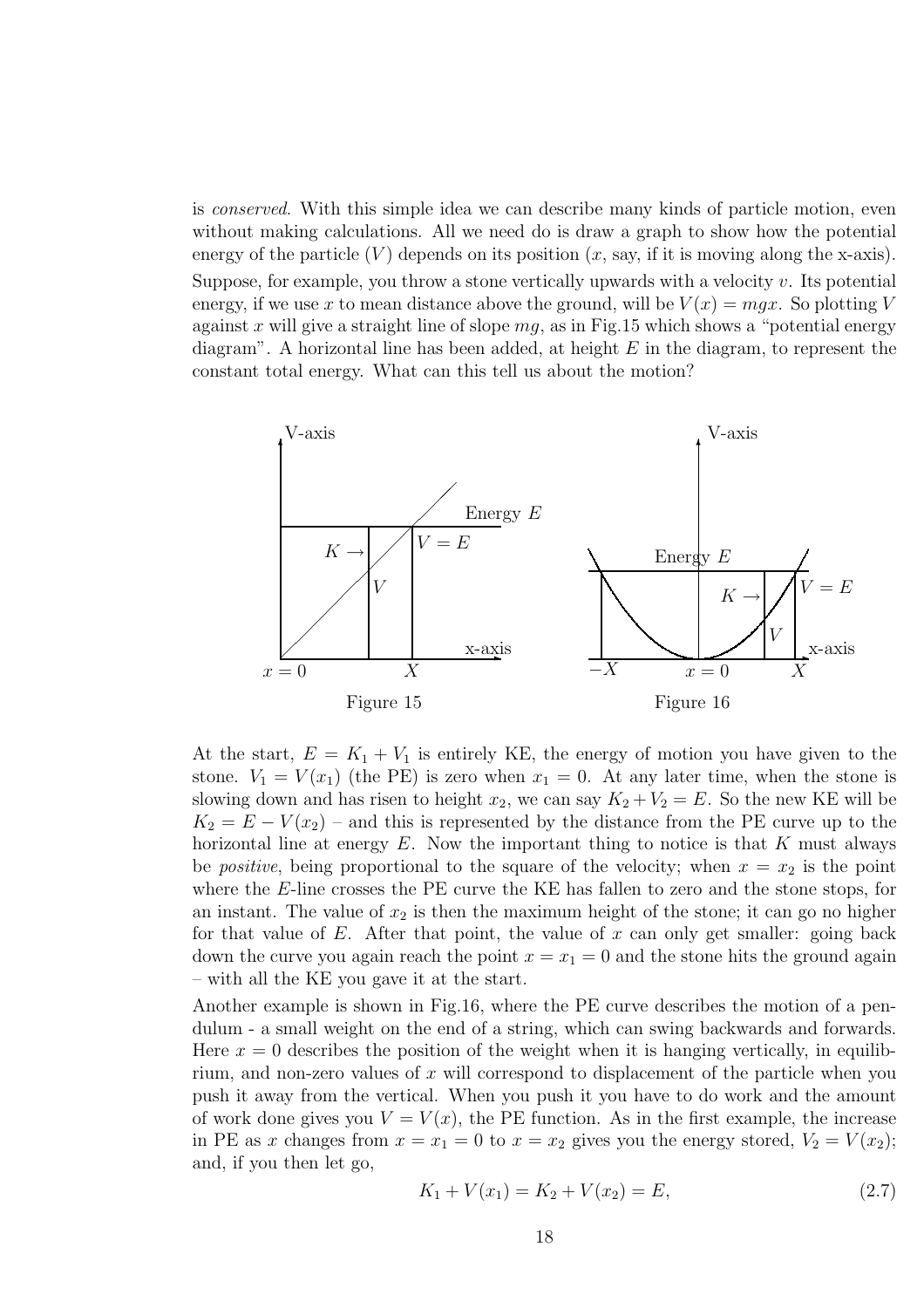will describe how the balance of energies (between kinetic and potential) can change. If you release the particle from rest at  $x = x_1 = X$ , the KE will be zero and  $E = V(X)$ will fix the constant total energy. At all other points the KE will be  $K = E - V(x)$ , represented as in the Figure: it can never go negative and so the motion is bounded at  $x = X$  and  $x = -X$ , the ends of the swing at which K becomes zero and the motion reverses.

Notice that in both examples we are getting a lot of information about the motion without actually solving (or 'integrating') Newton's equation  $(1.1)$  – but that's really because we've done it already in finding the energy conservation equation (2.6)! You'll understand this better in the next Section, where we begin to use what we know about calculus.

First, however, remember that the conservation equation was found only for one particular kind of force, the force due to gravity, which is constant; and that in this case the potential energy is a function of position,  $V = V(x)$ , as indicated in (2.7). Forces of this kind are specially important: they are called conservative forces and they can always be derived from a potential function. We look at more general examples in the next Chapter.

### 2.4 Doing without the pictures – by using calculus

Our starting point for studying the motion of a particle was Newton's second law (1.1):  $F = ma$ , where F is the force acting on the particle, m is its mass, and a is the rate at which its velocity increases (in the same direction as the force). If you've read some of Book 3, you'll remember that the rate of change of velocity  $v$  with respect to time  $t$ (which defines the acceleration,  $a$ ) can be written as

$$
a = \frac{dv}{dt}
$$

and is the limiting value of a ratio  $\delta v/\delta t$  – where  $\delta v$  is a very small change of v, arising in the small time change  $\delta t$ .

Now the mass is just a constant factor, multiplying a, so Newton's law can also be stated as

$$
F = m\frac{dv}{dt} = \frac{d(mv)}{dt} = \frac{dp}{dt},\tag{2.8}
$$

where  $p = mv$ , the mass of the particle times its velocity, used to be called the "quantity" of motion" in the particle when it moves with velocity  $v$ : nowadays it's usually called the momentum of the particle, or more fully the linear momentum since it's 'in a line'. The usual symbol for it is  $p$ , but others are sometimes used (so watch out!).

Although we've been talking mainly about force, the rate of change of  $p$ , the momentum itself is also an important quantity. You'll understand this when we talk about collisions in which something massive and moving fast is suddenly stopped: if you're going fast and run into a stone wall it's your momentum that does the damage!

Newton's law in the form (2.8) is a differential equation: it determines the momentum p as a function of time  $(t)$ , provided we know F as a function of time. And we know from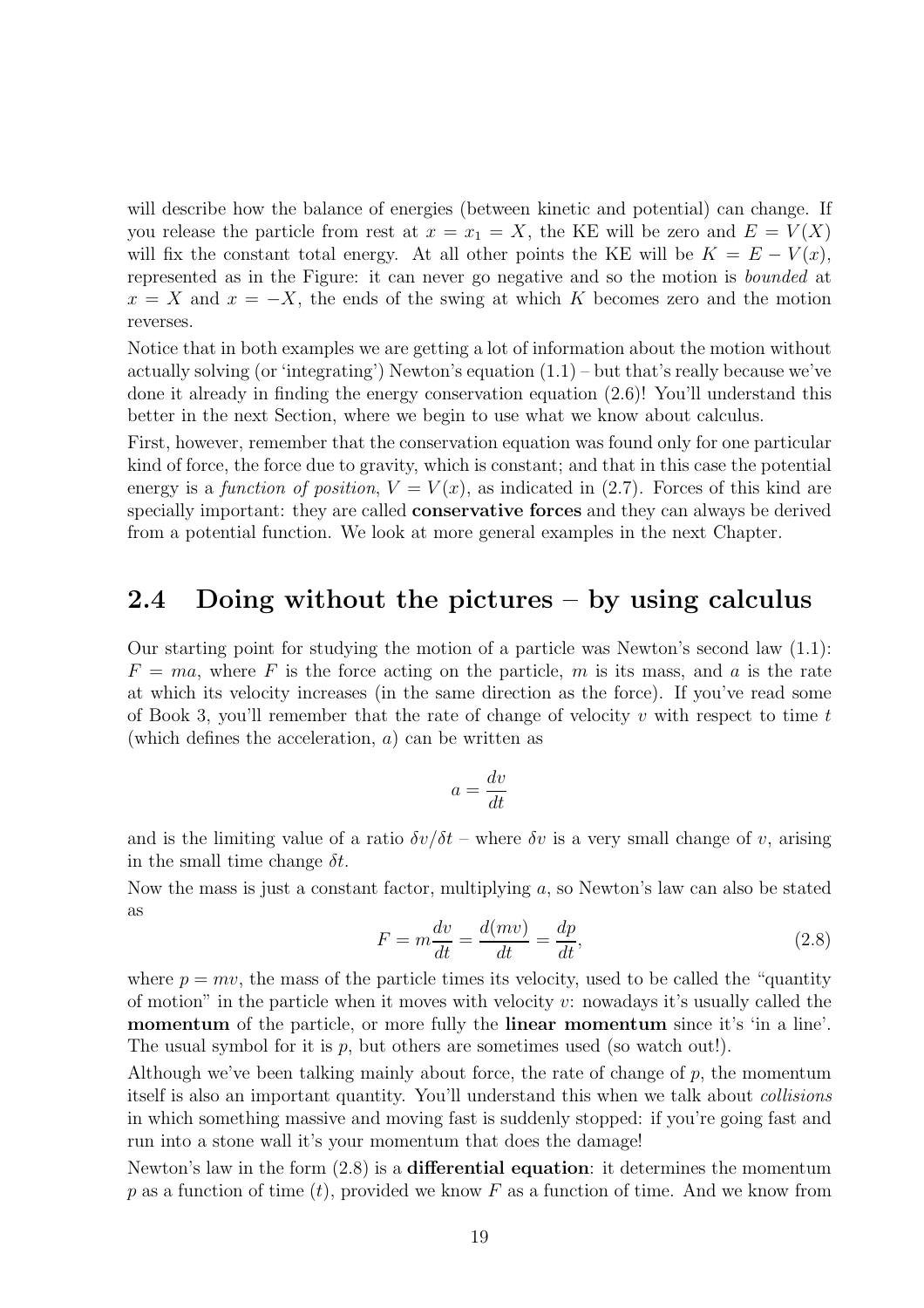Book 3 Chapter 2 that if we're told the rate of change of something then we can find the 'something' by **integration**. When  $dp/dt = F(t)$  we say

$$
p = \int F(t)dt,
$$
\n(2.9)

where  $\int$ ...dt means "integrate with respect to t" to get p as a function of time. If the force is applied at time  $t_1$  and continues to act until  $t_2$  we can also find the *change* of momentum,  $\Delta p = p_2 - p_1$ , as the 'definite' integral

$$
\Delta p = p_2 - p_1 = \int_{t_1}^{t_2} F(t) \mathrm{d}t,\tag{2.10}
$$

between the 'limits'  $t = t_1$  (the 'lower' limit) and  $t = t_2$  (the 'upper' limit). So (2.9) gives you a function of time,  $p = p(t)$ , whose derivative is  $F(t)$  – for whatever value t may have; while (2.10) gives you a single quantity  $\Delta p$  – the difference of p-values at the end  $(p_2 = p(t_2))$  and at the beginning  $(p_1 = p(t_2))$  of the time interval.

Where does all this get us if we don't know the force  $F$  as a function of time – how can we do the integration? Well, in general, we can't! But so far we were always talking about motion under a *constant* force; and in that very special case we could do the integration, for  $F = ma$ , a being the constant acceleration. In that case

$$
p = \int (ma)dt = mat = mv,
$$

where  $v = at$  is the velocity at time t of the particle moving with acceleration a.

Let's do something less easy. At some time, everyone plays a game with a bat (or heavy stick) and ball: you hit the ball with the stick and see how far you can send it. You hit the ball as hard as you can; but the 'hit' lasts only a very short time - a tiny fraction of a second - and the rest of the time the ball is on its journey through space, with only a much smaller force acting on it (gravity, which in the end brings it down to the ground). Imagine what happens at the time of the hit: the stick strikes the ball with a great force, that knocks it out of shape a bit and sends it on its way. As soon as the ball moves it loses contact with the stick and the force drops to zero. Now we ask how the force  $F = F(t)$ must look, as a function of time, during that split second when the bat and ball are in contact. Perhaps it will be something like Fig.17:

F will be zero (neglecting the small force due to gravity) except between times  $t_1$  and  $t_2$ , say, when the bat meets the ball and the ball leaves it. But during the time of contact, perhaps only a thousandth of a second, it will rise very suddenly to a very large value and then drop very suddenly to almost nothing. In other words the 'force curve' will show a very sharp peak; and to make things easy we could think of it as a rectangular 'box' of width  $\Delta t$  and height  $F_{av}$  (the 'average' value of the force).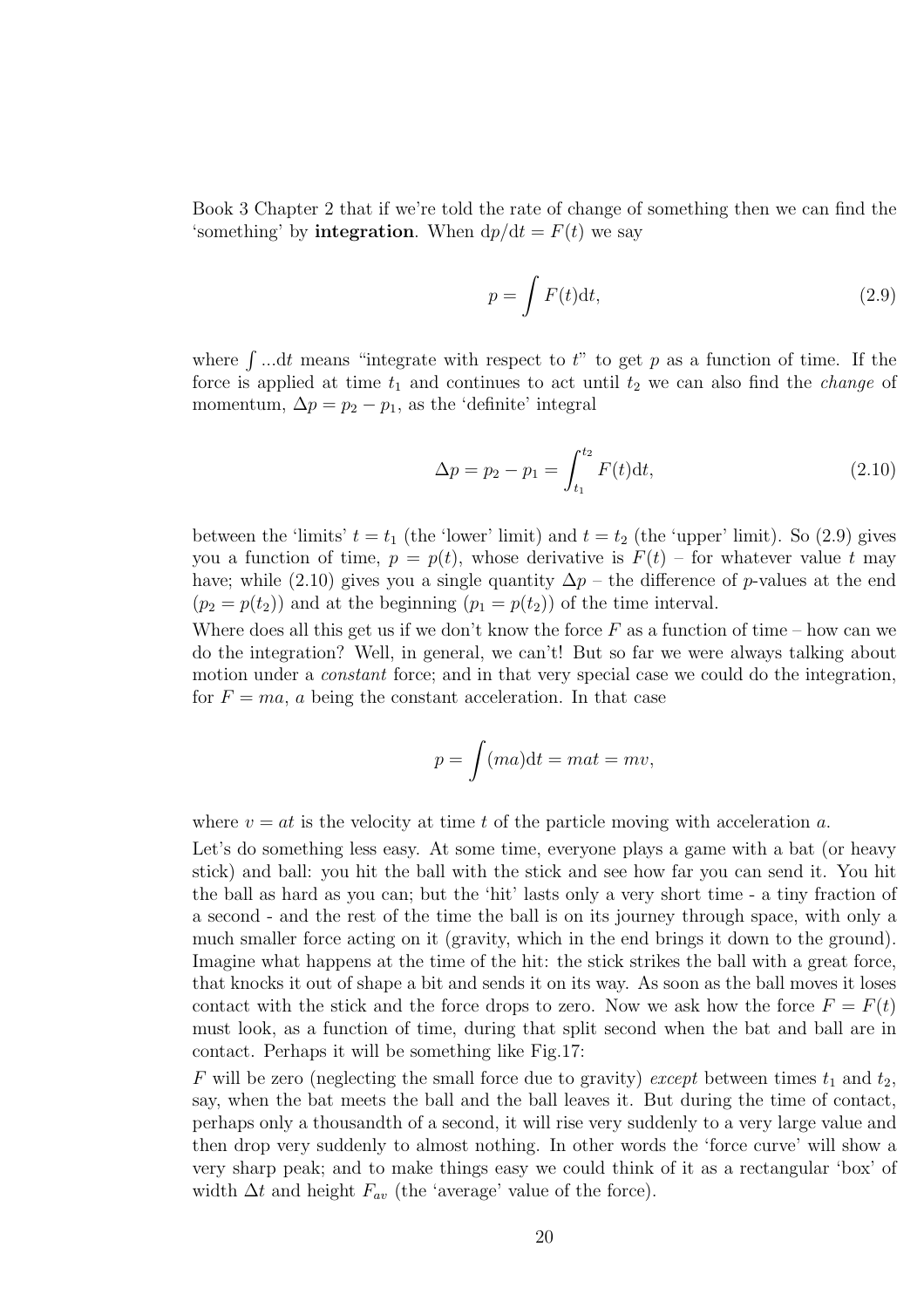

By using this simple 'model' of what's going on, with the approximate force curve shown in Fig.18, we can get a good idea of how big the force must be.

Suppose the ball has a mass of 0.2 kg and you give it a velocity of 10  $\text{ms}^{-1}$ , starting from rest. Then  $p_2$  in (2.10) will have the value  $0.2 \times 10 \text{kgms}^{-1}$ , which will also be the value of  $\Delta p$ . With the model we're using (Fig.18), this change of momentum is produced in 10<sup>-3</sup>s. And the definite integral in (2.10) is simply the area under the curve of  $F(t)$ between limits  $t_1$  and  $t_2$ , which is the area of the 'box' and has the value (height  $\times$  width)  $F_{av} \times 10^{-3}$ s. So, according to  $(2.10)$ ,

$$
F_{av} \times 10^{-3}
$$
s = 0.2 × 10kgms<sup>-1</sup>

and the average force acting on the ball before it leaves the bat will be

$$
F_{av} = \left(\frac{0.2 \times 10 \text{kgms}^{-1}}{10^{-3} \text{s}}\right) = 0.2 \times 10^4 \text{kgms}^{-2} = 2000 \text{N}.
$$

That's about 200 kg wt! – as if two very heavy men were standing on the ball. And all you did was hit it with a small piece of wood! A force of this kind, which is very large but lasts only a very short time, is called an 'impulsive' force, or just an impulse. This kind of force produces a sudden change of *momentum*, which we get by integrating  $F$ with respect to the *time*. But in Section 2.2 we found that a force could also produce a change of *kinetic energy*, obtained by integrating  $F$  with respect to *distance* over which the force acts (i.e. moves its point of application in the direction of  $F$ ).

To end this Section let's look at the connection between these two ideas. The change of KE is equal to the work done when the particle is displaced through a distance  $\Delta s = s_2 - s_1$ in the direction of the force: it is the definite integral

$$
\Delta K = K_2 - K_1 = \int_{s_1}^{s_2} F \, \mathrm{d}s,\tag{2.11}
$$

where the integrand (the part following the integral sign) represents the work done in the *infinitesimal* displacement ds. But the change of momentum is given in  $(2.10)$ , written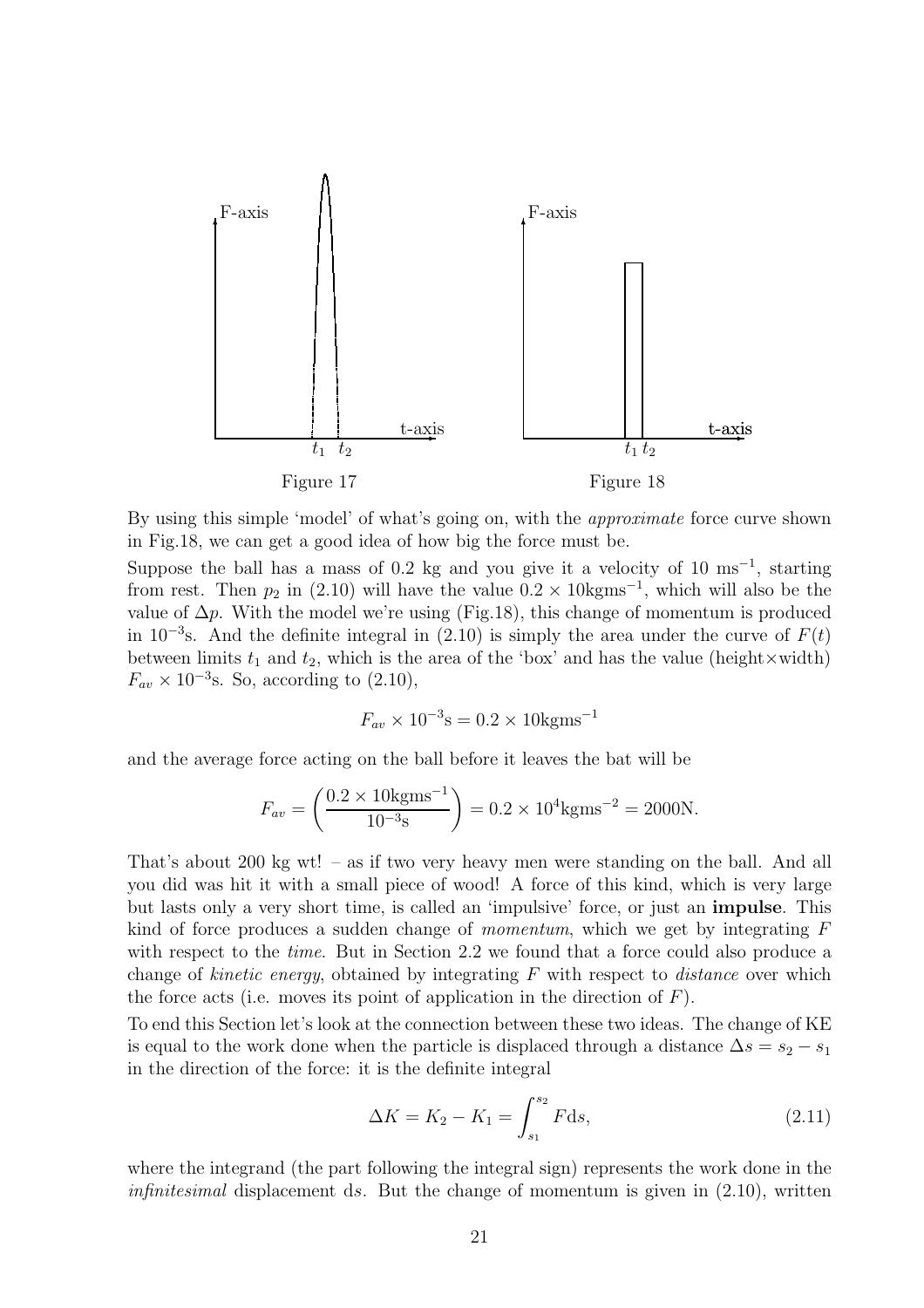out again here to show how similar the two things look:

$$
\Delta p = p_2 - p_1 = \int_{t_1}^{t_2} F \mathrm{d}t.
$$

In (2.11), we think of F as a function of distance gone:  $F = F(s)$ ; but the values of any one of the variables  $s, t, v$  will determine a particular point on the path, so we can equally well think of  $F$  as a function of  $t$ , or of  $v$ . And in Book 3 we learnt how to 'change the variable', obtaining the rate of change of a function  $y = f(x)$ , with respect to x, in terms of that for another variable  $u = u(x)$ : the rule for differentiating was (Chapter 2 of Book 3)

$$
\frac{\mathrm{d}y}{\mathrm{d}x} = \frac{\mathrm{d}y}{\mathrm{d}u} \frac{\mathrm{d}u}{\mathrm{d}x}
$$

and in Chapter 4 we applied this rule to integration (the inverse process), where it took the form

$$
\int f(x)dx = \int f(v)\frac{dv}{dx}dx = \int f(v)dv
$$
\n(2.12)

– remembering that, in the integral, the name we give the variable doesn't matter.

Now in  $(2.11)$ , even though we don't know F as a function of s, we can easily introduce the velocity  $v$  as a new variable: thus

$$
F = ma = m\frac{\mathrm{d}v}{\mathrm{d}t} = m\frac{\mathrm{d}v}{\mathrm{d}s}\frac{\mathrm{d}s}{\mathrm{d}t} = mv\frac{\mathrm{d}v}{\mathrm{d}s}.
$$

This means the definite integral in (2.11) can be rewritten as

$$
\int_{s_1}^{s_2} F ds = \int_{s_1}^{s_2} m v \frac{dv}{ds} ds = \int_{v_1}^{v_2} m v dv = \frac{1}{2} m (v_2)^2 - \frac{1}{2} m (v_1)^2 = K_2 - K_1.
$$

Of course, you'll say, we knew this result already from the graphical method we used in Section 2.2; but the results we got were only for motion under a constant force (giving constant acceleration), as in the case of a freely falling body. But now we know how to handle the *general* case, by using the calculus. If there is a force (e.g. the resistance of the air), trying to slow the particle down, we can still calculate what will happen – provided we know how the force depends on the velocity – even though the energy conservation equation may no longer hold.

## 2.5 Other forms of energy

So far, we've come across two main kinds of energy: potential energy (PE), which depends on position of a particle in space and not on how fast it is moving; and kinetic energy (KE), which depends only on its velocity. There are other kinds, which may not even involve a particle, which we'll meet in other Chapters. Here we'll introduce only one more kind of PE – the energy of a stretched spring or piece of elastic, which we just call a 'system'. If we change such a system by bending it or stretching it, then we do work on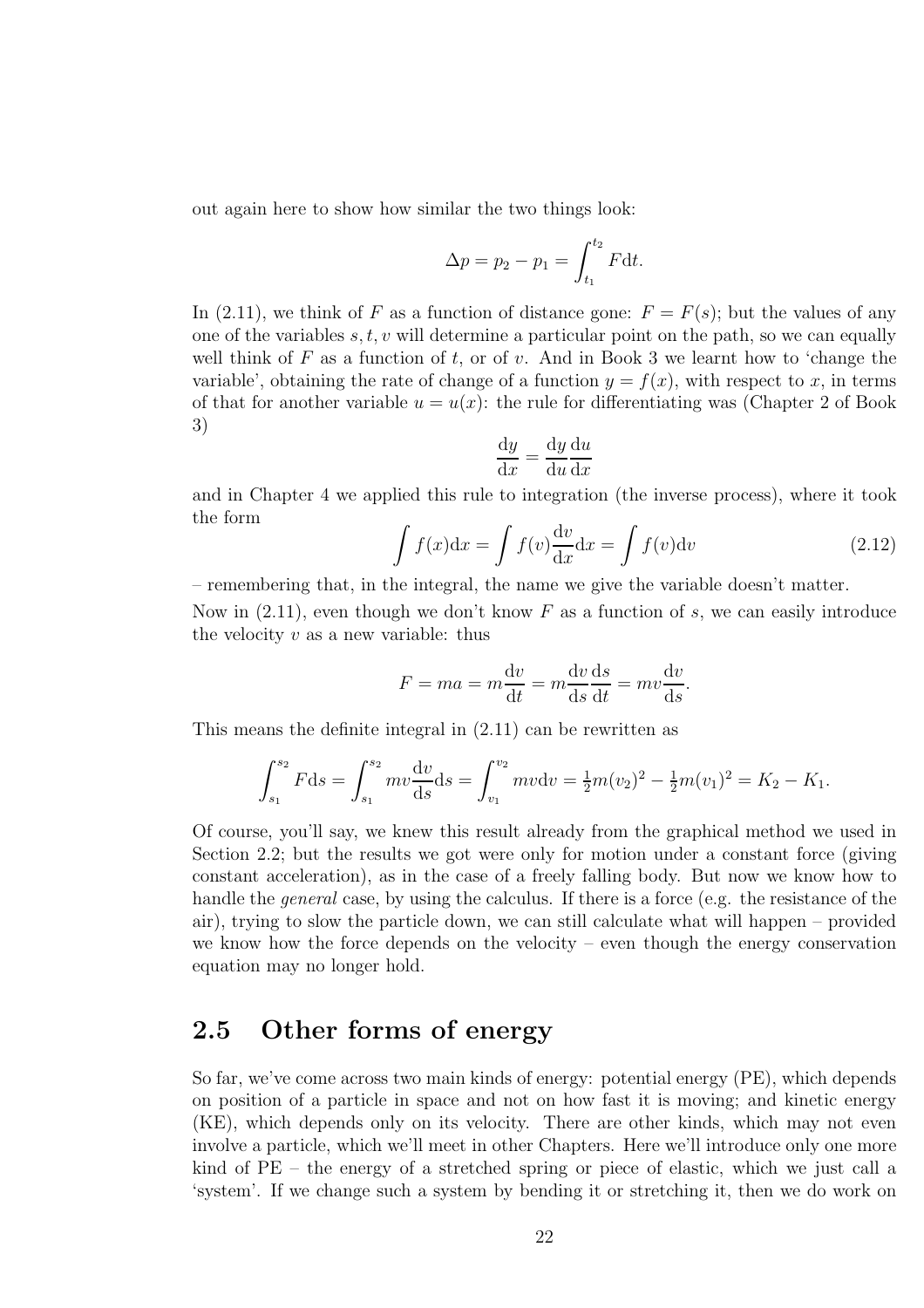it and the work done is stored as potential energy. When we let go, the system returns to its normal condition and this energy is released. It may turn into KE (the spring may jump into the air) or, if it's a clock spring, it may come out slowly – turning wheels and pointers to show you the time.

Usually, the system is in equilbrium before you do any work on it; and this means that some 'coordinate' (like the length of a spring before you stretch or compress it) has an 'equilibrium value' which can be taken as  $x = 0$ . And the force you have to apply will be proportional to the amount of the displacement from  $x = 0$ : we write

$$
F(x) = -k|x|,\t(2.13)
$$

where  $F(x)$  is the force in the spring when the displacement is x and k is called the "force" constant". The modulus |x| (i.e. x without any  $\pm$  sign) is used because usually it's only the amount of the displacement that counts – not whether it's in one direction or the other (left or right, up or down). But the  $-$  sign before the k means that if x is positive the force  $F(x)$  will be *negative*, towards  $x = 0$ , while if x is negative the force will be in the direction of the positive x-axis. In both cases the force is a 'restoring force', trying to bring the system back to its equilibrium condition with  $x = 0$ . The force law (2.13) is known as "Hooke's law" and the value of  $k$  is a property of the system, to be found by experiment.

The energy stored in the spring, for any value of  $x$ , can be obtained by integrating the force you have to apply to stretch it. Thus, taking  $x$  positive, the force to be applied will be *opposite* to that in the spring and will be  $F = +kx$ , while the work done in increasing x to  $x + \delta x$  will be

 $\delta V =$  force in positive direction  $\times \delta x = kx\delta x$ .

It follows that the potential energy corresponding to a finite displacement  $x$  will be the definite integral

$$
V(x) = \int_0^x kx \mathrm{d}x = \left[\frac{1}{2}kx^2\right]_0^x = \frac{1}{2}kx^2. \tag{2.14}
$$

This function is symmetric about the point  $x = 0$ , taking the same value when x changes sign, and is in fact the parabola shown in Fig.16 which applies for a swinging pendulum. The same form of PE function holds good for many kinds of energy storage device.

### 2.6 Rate of working – power

We started to talk about work and energy in Section 2.1 and have come quite a long way, finding important general principles such as the conservation of the total energy  $E = K + V$  for any system with only conservative forces. The 'work equation' (2.1) expressed our everyday experiences of carrying sacks of flour upstairs as a simple formula, which led us on to everything that followed. But now we need a new concept. The work you can do is not the only important thing: sometimes how fast you can do it is even more important. The *rate* of doing work is called **power**; and the more sacks of flour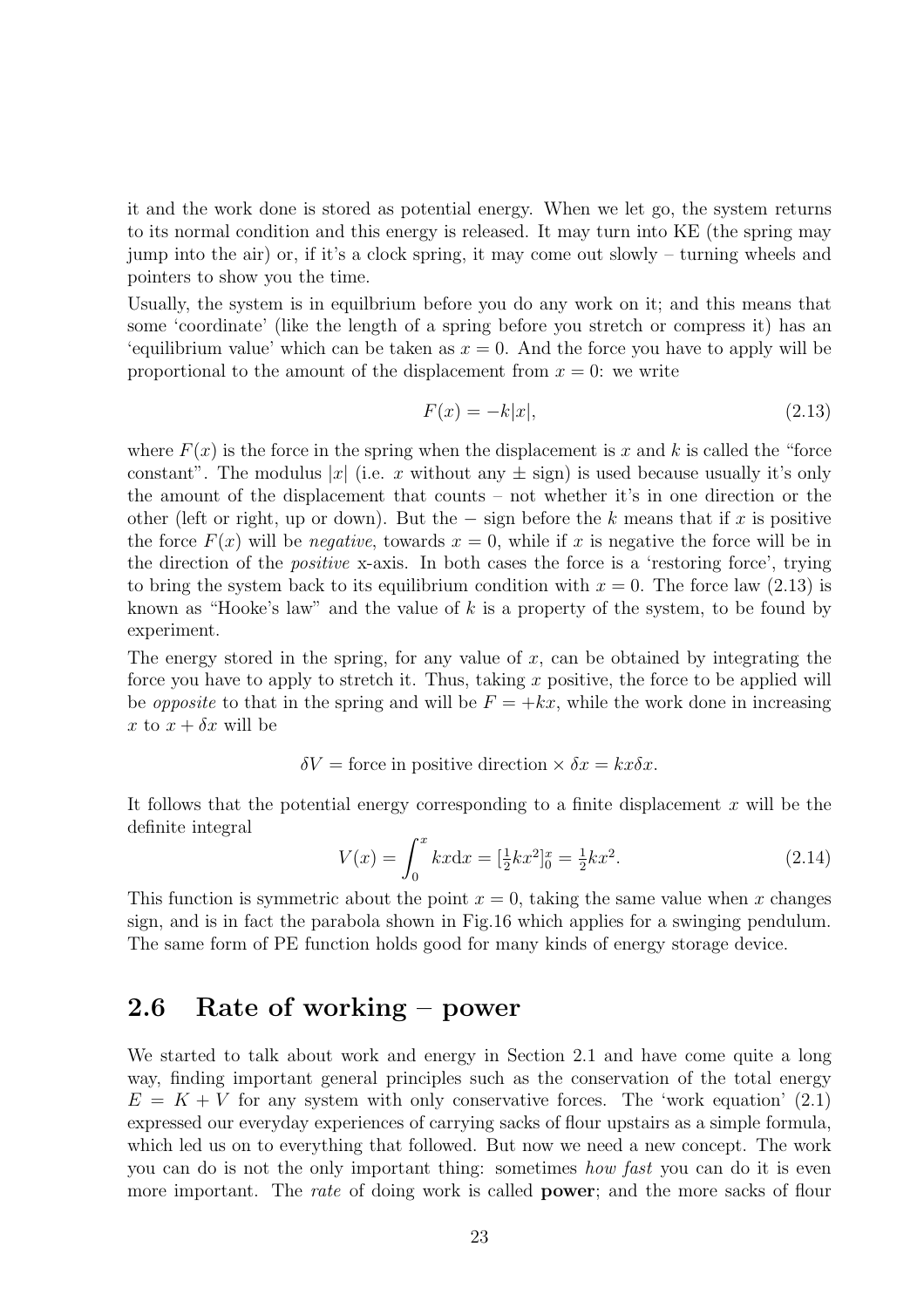you can cary upstairs in a given time the more powerful you are! The same is true for machines, of course: you can do more work in the same time if you use a more powerful machine.

All we have to do now is make the definition a bit more precise and decide how to measure power – what will be its units? Suppose that one or more forces act on a system and do an amount of work  $W$  (calculated by using  $(2.1)$  for each force acting) in a time interval t. Then the ratio  $W/t$  will be the average rate of doing work during that interval: it will be called the "average power" consumed by the system and denoted by  $P$ . When W is measured in Joules and t in seconds, P will be expressed in units of J s<sup>-1</sup> (Joules per second). The dimensions of P will be  $[P] = ML^2T^{-2} \times T^{-1} = ML^2T^{-3}$  and the unit of power will thus be 1 J s<sup>-1</sup> or, in terms of the primary units, 1 kg m<sup>2</sup> s<sup>-3</sup>; this unit is called the Watt (after James Watt, who invented) the steam engine and  $1 \text{ W} = 1 \text{ J s}^{-1}$ . The Watt is quite a small unit and the power of small engines in everyday use is very often several thousand Watt, a few kW (kiloWatt).

In science we are usually interested in the *instantaneous* power a machine can give us, not in the average over a long period of time, and this is defined by going to the limit where t becomes infinitesimal:

$$
P = dW/dt.
$$
\n<sup>(2.15)</sup>

In the Exercises that follow you'll find examples of how all such concepts can be used. Exercises

1) Look back at Fig.9(b) (end of Section 2.1) which shows a bucket of water being raised from the well. Suppose the bucket, with its water, has a mass of 10 kg and that it has to be raised by 4 m. How much work  $(W)$  has to be done? and what force is doing the work?

2) Now look at Fig.9(c), where the bucket seems to be carried by two ropes (even though there's really only one). Why is the tension  $(T)$  you have to apply to the rope only half what it was in Exercise 1? Is the work you have to do, to raise the bucket through 4 m, now only half as much as it was? If not – why not?

3) If you let the rope slip when the full bucket is at the top, how much KE will it have when it hits the water? and how fast will it be going?

4) Look at Fig.15 which is an energy diagram for a stone thrown vertically upwards. Suppose the stone has mass 0.1 kg and is thrown up with a speed of 10 m s<sup>-2</sup>.

How much KE does the stone start with? And how high will it rise before it stops and starts to fall? If you are 1.5 m tall and the stone hits your head on the way down how much KE will it still have?

5) Fig.11 shows a truck being pulled up a slope. The mass of the truck is 1000 kg. Calculate the reaction  $(R)$  and the tension  $(T)$  in the rope. How much work must you do to pull the truck slowly up to the top, a distance of 10 m? (and why do we say "slowly"?) Where does this work go to?

If the rope snaps, at the top of the slope, what happens to the truck and the forces acting on it? What speed will it have when it reaches the bottom of the slope?

6) In Exercise 4 you calculated the KE (which will also tell you the velocity  $v$  of the stone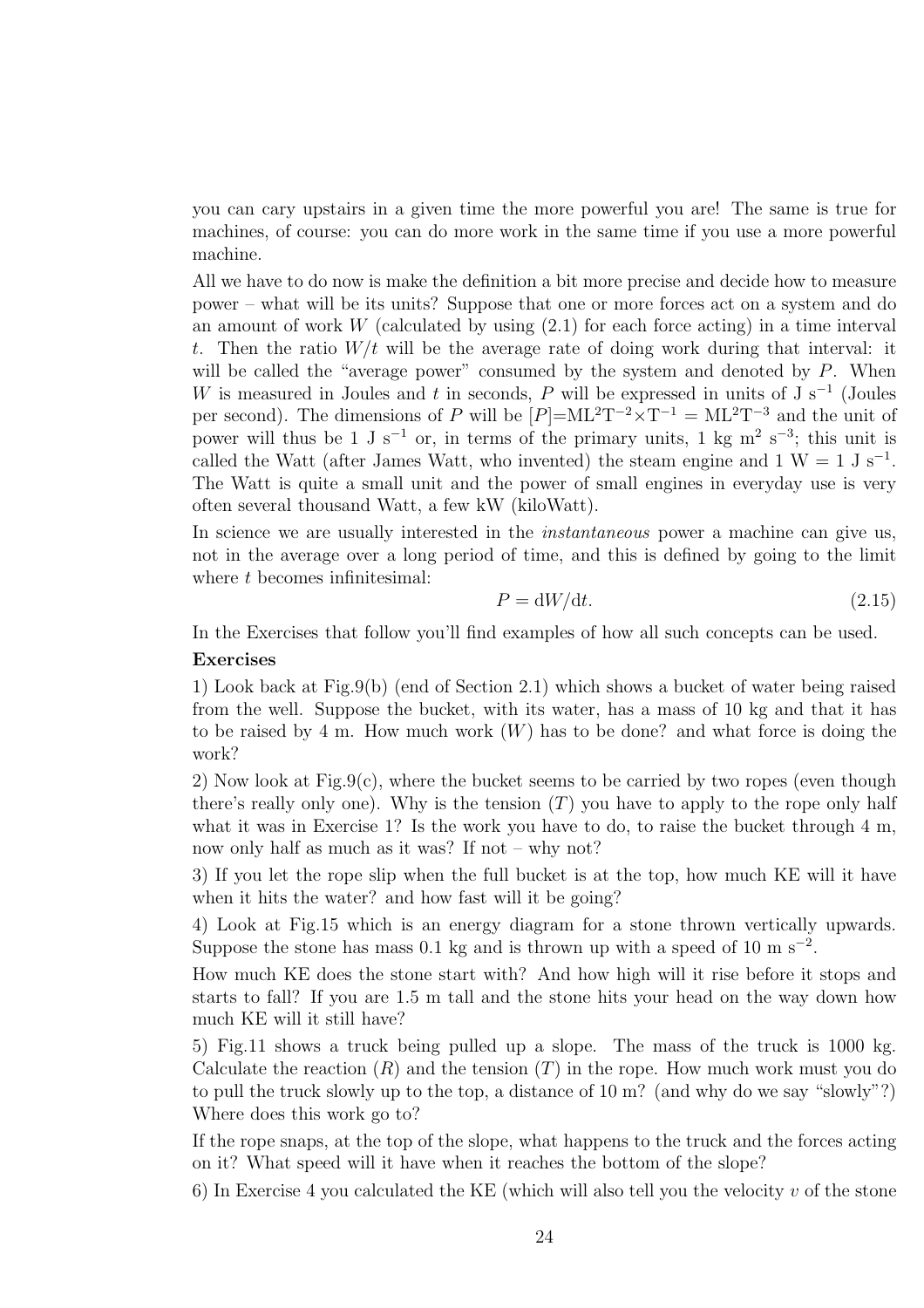when it hits your head. What will its momentum be? Now suppose the time of contact is about 0.1 s (before you are knocked out!) and use the same 'model' as in Fig.18 to estimate the average 'contact force' during that short interval. What is its value (i) in Newtons, (ii) in kg wt, and (iii) as a multiple of the weight of the stone when it's not moving.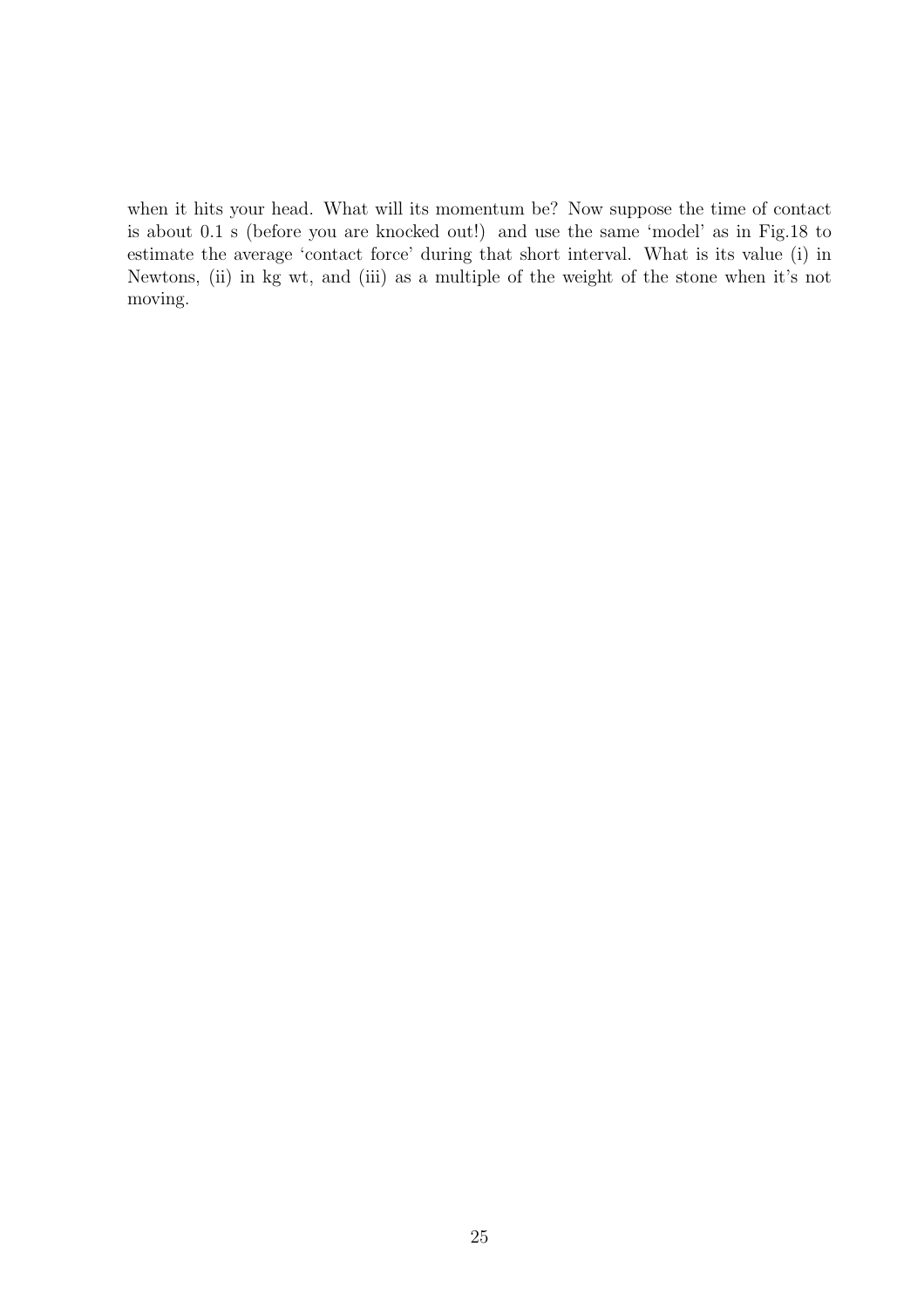# Chapter 3

# Motion of a single particle

#### A note to the reader

Some parts of this Chapter are difficult (including the first Section); but don't be put off – they are only showing how what we know already, about work and energy and motion, holds good very generally. You'll find that many things start coming together – ideas about space and geometry (from Book 2) and about using the calculus (from Book 3) – and that you can get a good idea of what is happening, even without fully understanding all the details. Later in the Chapter you'll be surprised by how far you can go with nothing more than simple arithmetic.

# 3.1 What happens if the force on a particle is variable and its path is a curve?

So far we've nearly always been thinking of motion in a straight line, resulting from a constant force. The distance moved  $(x \text{ say})$  was a function of the time  $t, x = x(t)$ , and so was the velocity,  $v = v(t)$ , while the acceleration a was simply a constant. When we turn to motion in "three-dimensional space" ('3-space' for short) things are a bit more difficult because every point in space needs three coordinates to describe its position; and every velocity needs three components; and so on. Book 3 has prepared the way for dealing with motion in 3-space – the science of **kinematics** – but now we want to deal with real particles (which have mass, and are acted on by forces) and this takes us into physics.

We have already met scalar quantities (such as distance, speed, kinetic energy, potential energy) which all have magnitudes but do not depend on any particular direction in space; and also vector quantities, which besides having a magnitude are also dependent on a direction. The first vector we meet is the position vector of a point in space (we'll nearly always be talking about vectors in 3-space, so the 3 will usually be dropped): it will be the vector that points from the **origin** of a system of coordinates to the point with coordinates  $x, y, z$  and can be expressed as (see Fig. 19)

$$
\mathbf{r} = x\mathbf{e}_1 + y\mathbf{e}_2 + z\mathbf{e}_3 \qquad \text{or} \qquad \mathbf{r} \to (x, y, z). \tag{3.1}
$$

Note that a special type  $(e.g.r)$  is used for a vector quantity, as distinct from a scalar.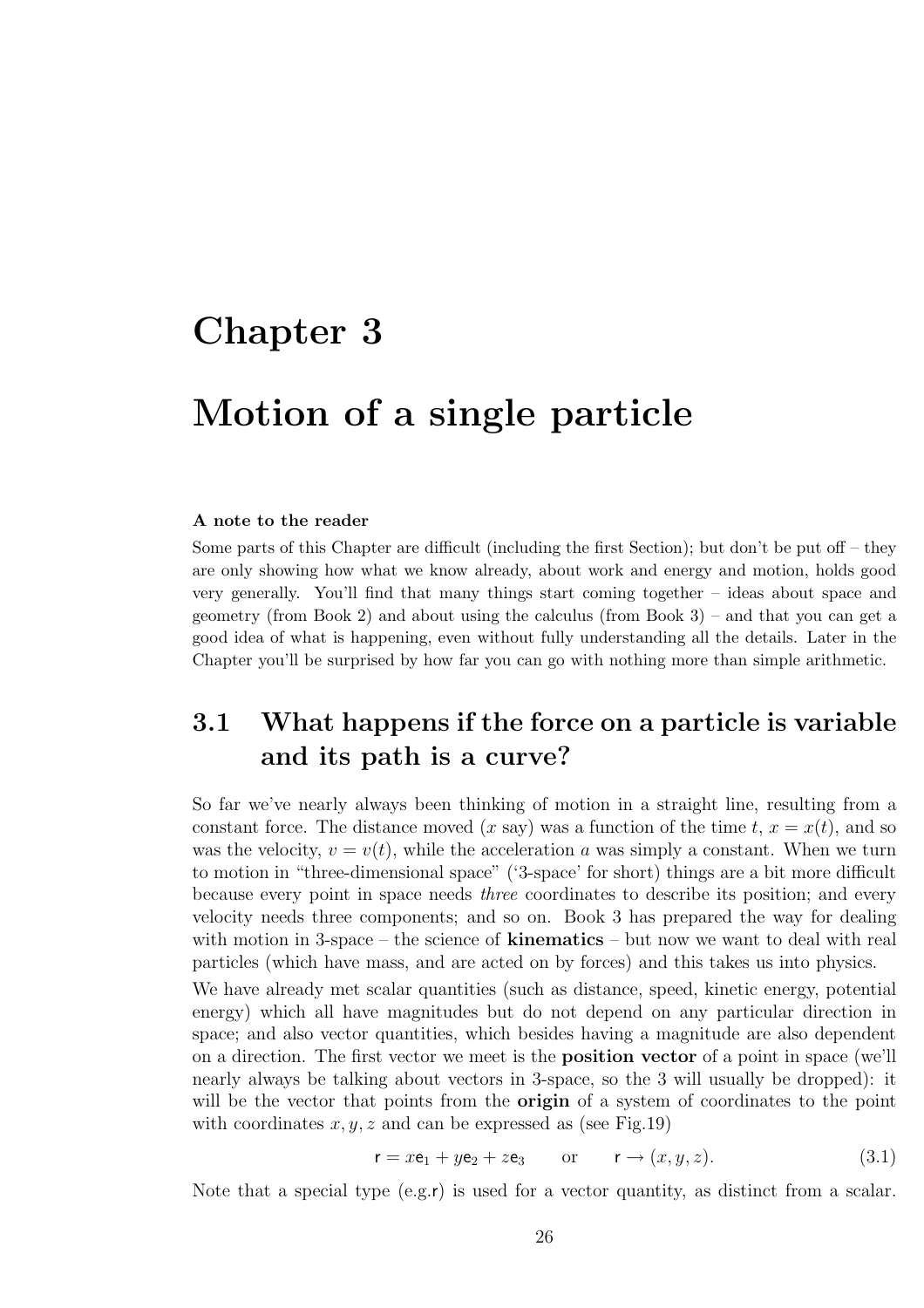In the first equation in (3.1),  $e_1, e_2, e_3$  are **unit vectors** in the directions of the three coordinate axes ( $e_1$  for the x-axis,  $e_2$  for the y-axis,  $e_3$  for z-axis) and the vector equation  $r = x e_1 + y e_2 + z e_3$  simply means you can get to the point with coordinates  $x, y, z$  by taking x unit steps  $(e_1)$  in the x-direction, y in the y-direction, and z in the z-direction. Remember (Book 2) it doesn't matter what *order* you take the steps in (see Fig.19) – you get to exactly the same end point, with coordinates  $x, y, z$ . The second statement in (3.1) is just another way of saying the same thing: the vector r has associated with it the three numerical components  $x, y, z$ .



One of the nice things about vector equations is that a sum like  $c = a + b$  means the vectors on the two sides of the  $=$  sign are equal *component-by-component*. A single vector equation is equivalent to three scalar equations:

$$
c = a + b
$$
 means  $c_1 = a_1 + b_1$ ,  $c_2 = a_2 + b_2$ ,  $c_3 = a_1 + b_3$ . (3.2)

Usually, we'll be working in terms of components; but sometimes it helps to use vector language – if you're in trouble go back to Book 2.

As an example of using vectors in dynamics we'll be looking at the motion of a particle (or even a planet, moving round the sun!) when the force acting on it is not constant and its path is not a straight line. How must the things we discovered in Chapter 2 be changed? Does the principle of energy conservation, for example, still hold good when we go from motion along a straight line to motion along some curve in 3-space?

Clearly the work equation (2.1) must be extended from 1 dimension to 3. We'll be needing a general definition of the work done when a particle is moved along some path, through an infinitesimal distance ds, but not always in the direction of the force acting. Let's write the corresponding bit of work done as (looking at Fig.20)

$$
w = F\cos\theta ds = \mathsf{F} \cdot d\mathsf{s}.\tag{3.3}
$$

Here  $\theta$  is the angle between the force, which is a vector  $\mathsf{F}$ , and the vector element of path, ds. The work done is thus the magnitude F of the force times the distance moved,  $\cos\theta ds$ , in the direction of the force; or, equally, the force component  $F \cos \theta$  in the direction of the displacement vector  $d\mathbf{s}$ . The second form in  $(3.3)$  shows this quantity as the 'scalar product' of the two vectors  $\mathsf F$  and  $d\mathsf s$  – which you will remember from Book 2, Section 5.4. (If you don't, just take it as a bit of notation for what we've described in words.) Now if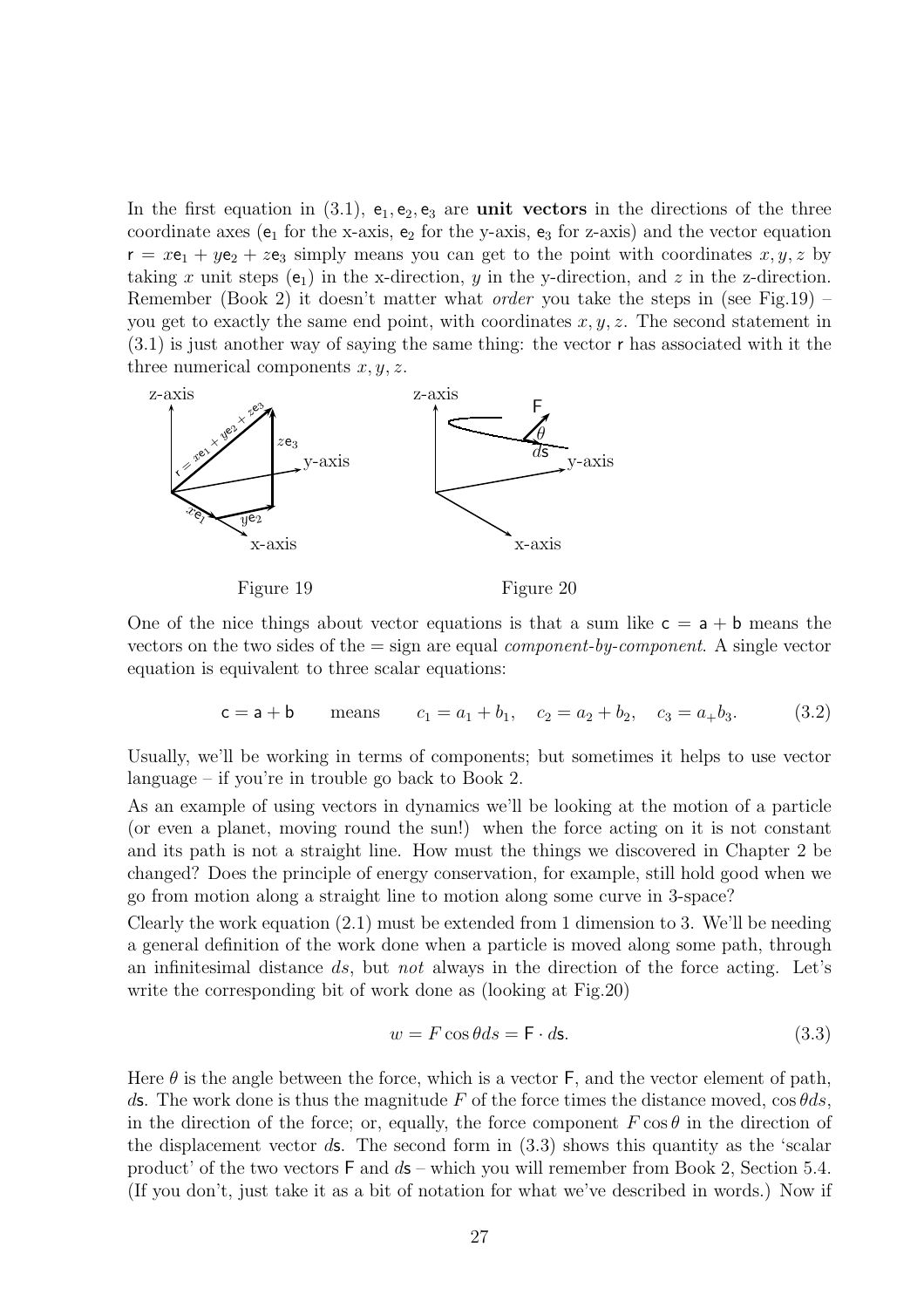we resolve the vectors  $F$  and  $\boldsymbol{s}$  into their *components* along x-, y- and z-axes at the point we're thinking of, the element of work done (3.3) becomes simply

$$
w = F_x \mathrm{d}x + F_y \mathrm{d}y + F_z \mathrm{d}z,\tag{3.4}
$$

where  $dx, dy, dz$  are the three components of the path element ds. In other words, each component of the force does its own bit of work and adding them gives you the work done by the whole force – in any kind of displacement!

You'll be wondering why the letter  $w$  has been used for the very small element of work done, instead of dw, though

 $rmdx, dy, dz$  have been used for small *distances*. That's because the distance between two points depends only on where they are (on their positions) and not on how you go from one to the other: the small separations are differentials as used in Calculus (Book 3). But the work done in going from one point to another is not like that: if you drag a heavy object over a rough surface, going from Point A to point B, you'll soon find that the work you have to do depends on what *path* you follow – the longer the path and the more work you have to do! So it would be wrong to use calculus notation for something that is not a differential. More about this in the last Section of this Chapter.

What force are we talking about in setting up equation (3.4)? In Sections 2.1 and 2.2 we met two kinds of force: one was the weight of a particle and came from the field due to gravity (you can't see it, but you know it's there because the particle falls; the other was a force you apply to the particle, by lifting it to feel the weight. When you just stop it falling the two forces are equal but opposite, the resultant force is zero and the particle is in equilibrium. By moving something slowly (no kinetic energy!) the work you do on the particle is stored in the particle as potential energy. But, for a particle moving freely in an orbit (no touching!), the work  $w$  is being done by the field and is 'wasted' work in the sense that the particle is losing its ability to do any further work (which is its potential energy): so  $w = -dV$  and (3.4) can be rewritten as

$$
dV = -(F_x dx + F_y dy + F_z dz). \tag{3.5}
$$

(Note that  $V$ , defined in Section 2.1 for a very special example, depended only on position – was a function of position – so a small difference could be correctly called  $dV$ : now we're thinking of the general case and we're going to find the same thing is true.)

If you want to get that PE back then you must take the particle slowly back to where it came from by applying equal but opposite forces at every point on the path: that means changing the signs of  $F_x, F_y, F_z$  to get a positive  $dV$  – which will then be the *increase* in PE arising from the work *you* have done on the stone.

Now let's get back to the freely moving particle and ask if the total energy (PE plus KE) is conserved during the motion. To do that, we must now look at the kinetic energy  $K$ . The KE is a scalar quantity,  $K = \frac{1}{2}mv^2$ , where v is the magnitude of the velocity (i.e. the speed), and is easily written in terms of the velocity *components* because  $v^2 = v_x^2 +$  $v_y^2 + v_z^2$ . Thus

$$
K = \frac{1}{2}m(v_x^2 + v_y^2 + v_z^2). \tag{3.6}
$$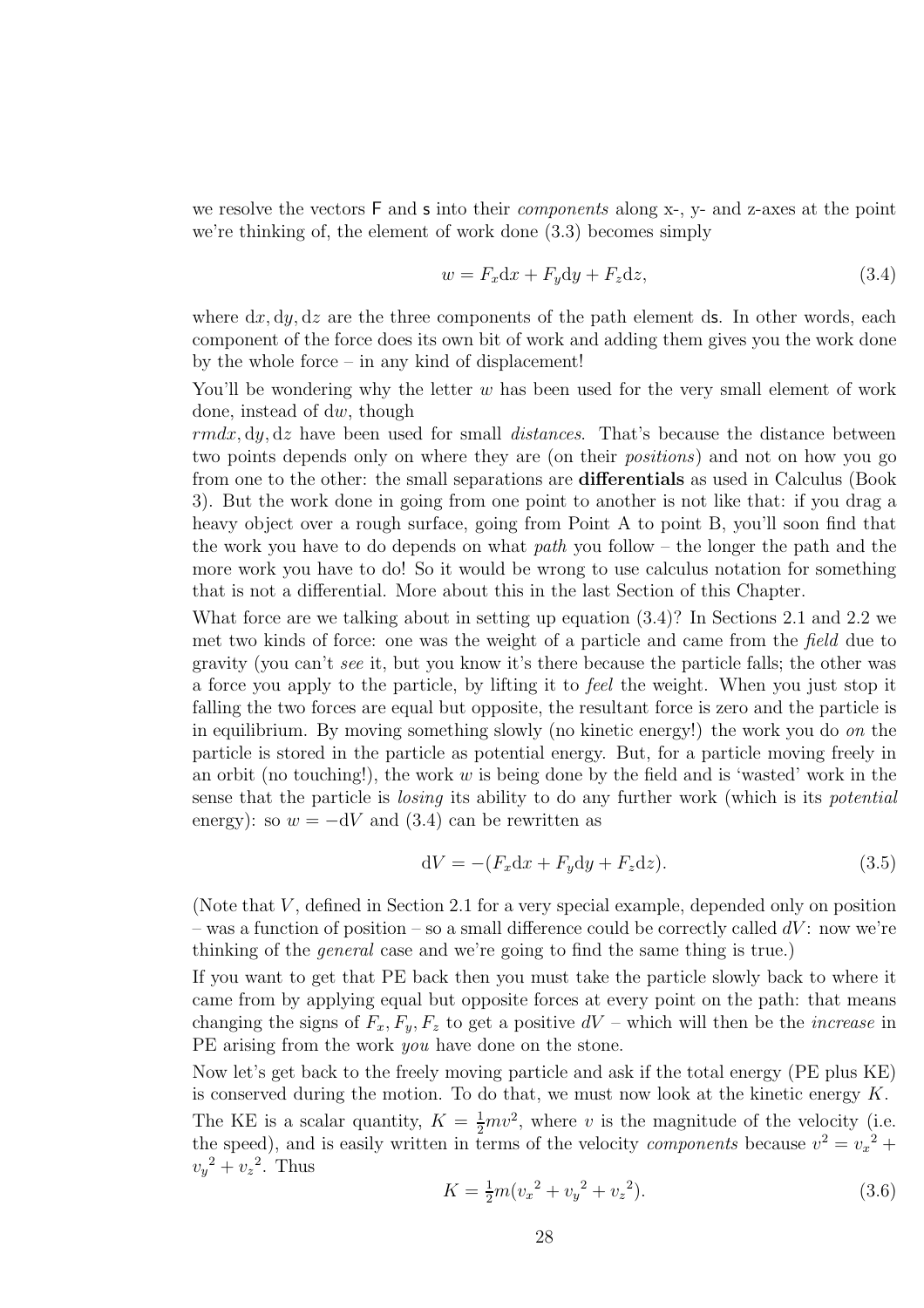To find how K changes with time we can differentiate (Book 3, Section 2.3):

$$
\frac{\mathrm{d}K}{\mathrm{d}t} = \frac{1}{2}m \left( 2v_x \frac{\mathrm{d}v_x}{\mathrm{d}t} + 2v_y \frac{\mathrm{d}v_y}{\mathrm{d}t} + 2v_z \frac{\mathrm{d}v_z}{\mathrm{d}t} \right)
$$

But, by the second law,  $m(\text{d}v_x/\text{d}t) = ma_x = F_x$ , and similarly for the other components. On putting these results into the formula for  $dK/dt$  we get

$$
\frac{\mathrm{d}K}{\mathrm{d}t} = F_x v_x + F_y v_y + F_z v_z = F_x \frac{\mathrm{d}x}{\mathrm{d}t} + F_y \frac{\mathrm{d}y}{\mathrm{d}t} + F_z \frac{\mathrm{d}z}{\mathrm{d}t} = -\frac{\mathrm{d}V}{\mathrm{d}t},\tag{3.7}
$$

where (3.5) has been used.

This result is the differential form of the energy conservation principle. When a particle moves along any infinitesimal element of path (represented by a displacement vector  $d\mathbf{s}$ ), following Newton's second law, the change in total energy  $E = K + V$  is zero:

$$
dE = dK + dV = 0.\t\t(3.8)
$$

.

A finite change, in which the particle moves from Point 1 on its path to Point 2, will then be a sum of the changes taking place in all the steps ds. And

$$
\Delta E = \Delta K + \Delta V = 0,\tag{3.9}
$$

where  $\Delta K = (\frac{1}{2}mv^2)_2 - (\frac{1}{2}mv^2)_1$  and

$$
\Delta V = \int_{1}^{2} -F_x \mathrm{d}x + \int_{1}^{2} -F_y \mathrm{d}y + \int_{1}^{2} -F_z \mathrm{d}z = V_2 - V_1. \tag{3.10}
$$

The integral in (3.10) is called a "path integral", a sum of contributions from all elements ds of the path leading from from Point 1 to Point 2. The remarkable thing about this path integral is that it doesn't depend at all on the path itself! It has exactly the same value for any route leading from Point 1 to Point 2. We'll say more about this at the end of the Chapter. But here the important thing is that (3.9) is true for motion of a particle along any path, however long and curved it may be, when it moves according to Newton's second law. The principle of energy conservation, which we first met in Section 2.2, evidently applies very generally – as we'll see in the next two Sections.

### 3.2 Motion of a projectile

Something you throw or shoot into the air is called a "projectile": it could be a small pebble from your catapult, or a bullet from a gun. And it moves, under a constant force (that due to gravity), according to the Newton's second law. The problem is to find its path. This example is different from the one in Section 2.3 – the falling stone – because the motion is now two-dimensional: the projectile may start with a velocity component  $V_x$ , in the x-direction (horizontally), and a component  $V_y$  in the y-direction (vertically); and the only force acting (leaving out the small resistance of the air) is that due to gravity, which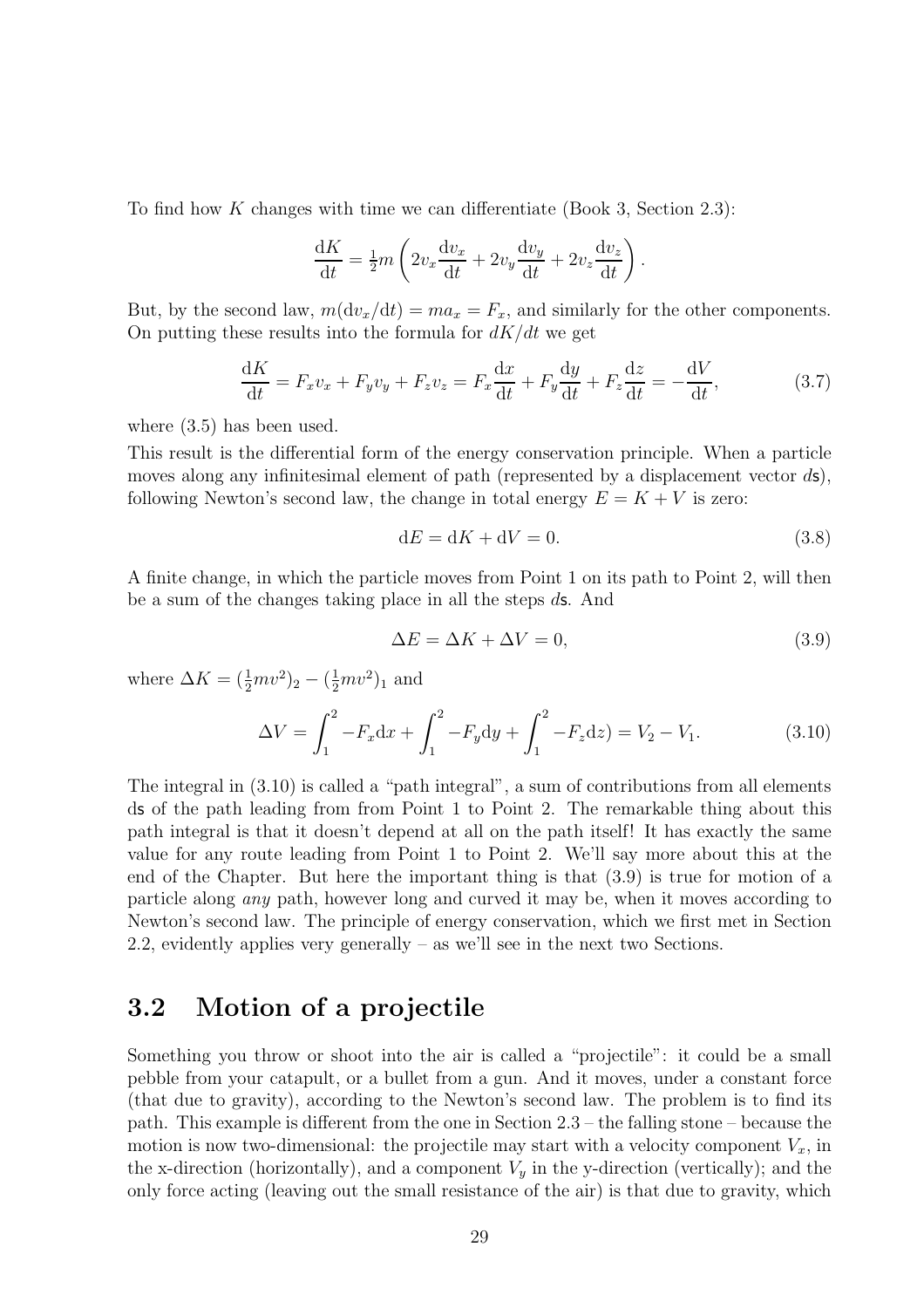is  $mg$  and acts vertically downwards. This is all shown in Fig.21a, where V indicates the velocity vector at the start and  $\bullet$  shows the projectile at point  $P(x, y)$  at a later time t. So how does the projectile move?

Let's take  $t = 0$  at the start of the motion: then at any later time t the components of position, velocity, and acceleration will all be functions of t; call them (in that order)

$$
x(t)
$$
,  $y(t)$ ,  $v_x(t)$ ,  $v_y(t)$ ,  $a_x(t)$ ,  $a_y(t)$ . (3.11)

At the start of the motion, we can take

$$
x(0) = y(0) = 0
$$
(the origin),  $v_x(0) = V_x$ ,  $v_y(0) = V_y$  (given),  
 $a_x(0) = 0$ ,  $a_y(0) = -g$  (constant acceleration, downward).

Motion with constant acceleration was studied in Chapter 2 of Book 3 and the results were used again here in Section 2.2; to summarize

> Velocity increase at time t is  $v = at$  Distance gone is  $s = \frac{1}{2}$  $\frac{1}{2}at^2$ .

For the projectile we can use the same results for each of the two components, so we need only change the names of the variables. The equations become

$$
v_x(t) = V_x + a_x(t) = V_x, \quad x(t) = V_x t \quad (\text{x - component})
$$
  

$$
v_y(t) = V_y + a_y(t) = V_y - gt, \quad y(t) = V_y t - \frac{1}{2}gt^2 \quad (\text{y - component}),
$$

where it was remembered that  $at$  gives the velocity *increase* as time goes from zero to  $t$ and that the starting velocity is, in this example, non-zero – with components  $V_x, V_y$ . We can now plot the path of the projectile: at time  $t$  its coordinates will be

$$
x = V_x t, \quad y = V_y t - \frac{1}{2}gt^2.
$$
\n(3.12)

In Fig.21b the whole curve is sketched, up to the point where the projectile hits the ground.



Usually, when we plot the curve representing a function  $y = f(x)$ , the value of y (the dependent variable) is given directly in terms of  $x$  (the independent variable) by some formula. But here both x and y are expressed in terms of another variable  $t$  (the time),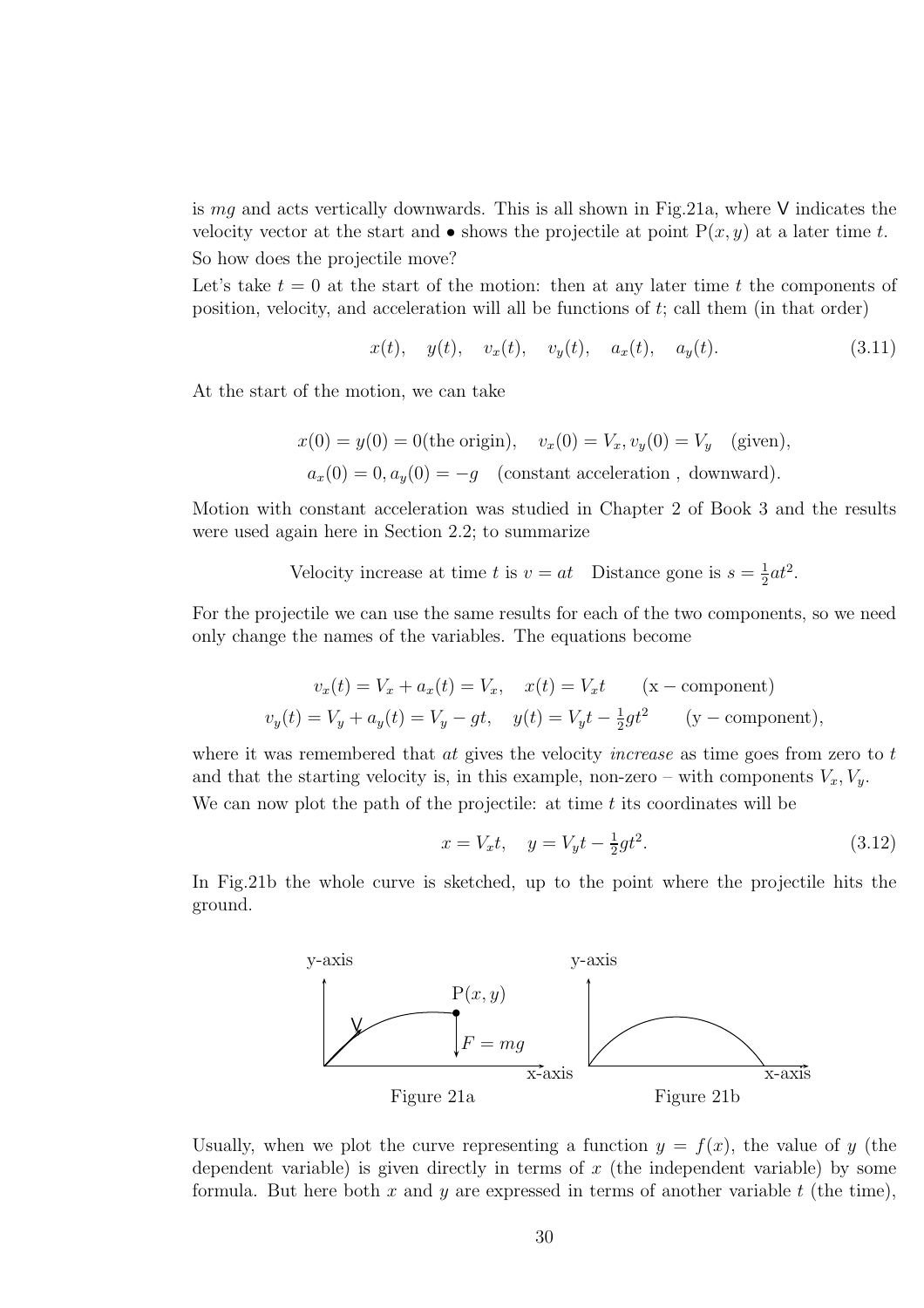which is a *parameter*: together they give a **parametric representation** of the function  $y = f(x)$ . However, if we want the more usual form, we can easily eliminate the parameter t; because the first equation in (3.12) tells us that, given x, the time must be  $t = x/V_x$ and if we put that value in the second equation we find

$$
x = V_x t, \quad y = V_y t - \frac{1}{2}gt^2. y = (V_y/V_x)x - \frac{1}{2}(g/V_x^2)x^2,
$$
\n(3.13)

which is of the second degree in the variable  $x$  and describes a **parabola**.

From the equation for the path we can find all we want to know. How far does the projectile go before it hits the ground? Put  $y = 0$  in (3.13) and you get

$$
x\left(\frac{V_y}{V_x} - \frac{g}{2V_x^2}x\right) = 0
$$

One solution is  $x = 0$ , the starting point, and the other is (get it yourself)  $x = 2(V_xV_y)/g$ ; this is called the range – the maximum horizontal distance the projectile can go, for a given initial velocity.

And how high does the projectile go? The maximum value of the function  $y = f(x)$  (or at least a value for which the slope of the curve is zero - in this case it will be the top) is reached when the first derivative  $(dy/dx)$  is zero. So let's put

$$
\frac{\mathrm{d}y}{\mathrm{d}x} = \frac{V_y}{V_x} - \left(\frac{g}{V_x^2}\right)x = 0.
$$

This tells us that the highest point is reached when  $x = (V_x V_y)/g$ ; and on putting this value in (3.13) (do it!) you'll find the corresponding value of  $y$  is  $\frac{1}{2}V_y^2/g$ .

Before ending this Section, we should note that if we don't want to know the whole path of the projectile – but only to answer questions like "how far?" and "how high?" – it's often quicker to use the energy conservation principle. Thus, when the force acting has only a (vertical) y-component the velocity x-component will not change from its initial value  $V_x$ ; so its contribution to the KE will always be  $\frac{1}{2}mV_x^2$  and the whole KE will be  $\frac{1}{2}m(V_x^2 + v_y^2)$ . The PE will depend on the height y only and, measured from 'ground' level, will be  $mgy$ . Energy conservation then means that the constant total energy (KE + PE) will be

$$
E = \frac{1}{2}m(V_x^2 + V_y^2) + 0
$$
 initially 
$$
= \frac{1}{2}mV_x^2 + \frac{1}{2}mv_y^2 + mgy
$$
 at any later time

and thus (x-terms cancelling)  $\frac{1}{2}mV_y^2 = \frac{1}{2}mv_y^2 + mgy$ . To get the maximum height we simply put  $v_y = 0$  (upward velocity fallen to zero) and find the corresponding y-value from  $\frac{1}{2}mV_y^2 = mgy -$  giving the same result  $\frac{1}{2}V_y^2/g$  as before.

### 3.3 A numerical method

(A note to the reader. There's a lot of arithmetic in this Section and the next: you don't have to work through it all – just check a few lines here and there to make sure you understand what's going on.)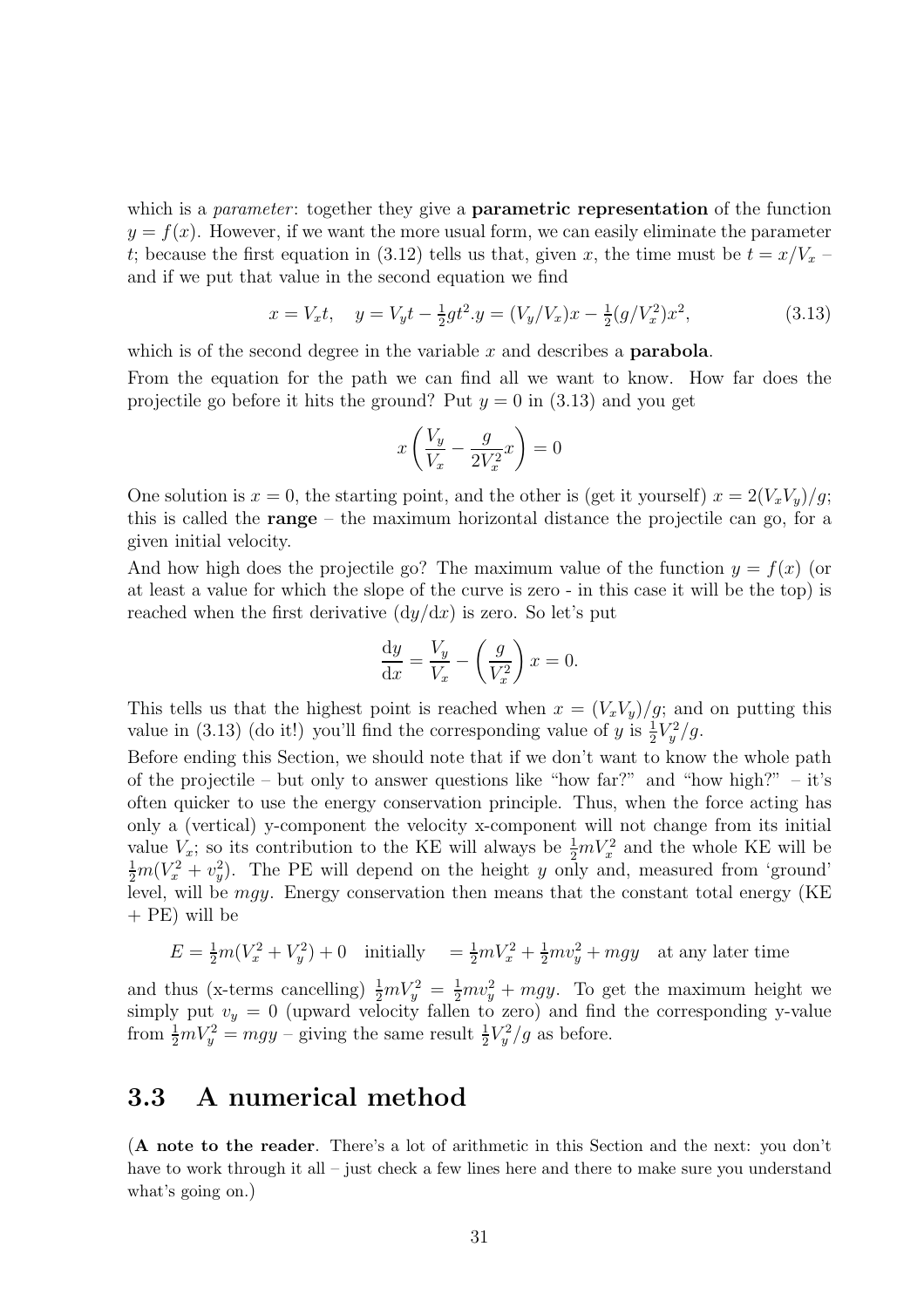In the last Section we found the path of the projectile analytically – using the methods of mathematical analysis. It's not always easy, or even possible, to solve problems that way: but if you know the basic equations – in this case Newton's second law – you can always get there by using only simple arithmetic! To show how to do it we'll take the projectile problem again.

The coordinates and velocity components are all functions of time  $t$ , so we'll write them as  $x(t)$ ,  $y(t)$ ,  $v_x(t)$ ,  $v_y(t)$  and set things going at  $t = 0$ , with the initial values

$$
x(0) = 0, \quad y(0) = 0, \quad v_x(0) = 20, \quad v_y(0) = 20.
$$
\n
$$
(3.14)
$$

Here we've left out the units, but distances will be in (metres) m, velocities in  $ms^{-1}$ , accelerations in ms<sup>−</sup><sup>2</sup> ; and we know the units will 'look after themselves' as long as we're careful about physical dimensions (see, for example, Section 2.1).

Let's go step by step from any starting value of  $t$ , using what Newton's law tells us and letting  $t \to t + \epsilon$ , in each step,  $\epsilon$  being a small time interval (for example 0.1 s). The increases in coordinates x and y are then, respectively,  $\epsilon v_x$  and  $\epsilon v_y$ ; and the new coordinates at the end of the step will be

$$
x(t+\epsilon) = x(t) + \epsilon v_x, \quad y(t+\epsilon) = y(t) + \epsilon v_y.
$$

But what values should we give to the velocity components? – because they will be changing when forces act and produce accelerations. Thus,  $v_x$  and  $v_y$  will change by  $\epsilon a_x$ and  $\epsilon a_y$  during the step from t to  $t + \epsilon$ : the value of  $v_x$  will be  $v_x(t)$  at the beginning of the step and  $v_x(t) + \epsilon a_x$  at the end, and similarly for  $v_y$ . To allow for the change in velocity components, we'll use the values corresponding to the mid-point of the step, with 1  $\frac{1}{2}\epsilon$  in place of the full  $\epsilon$ ; so instead of taking, for example,  $x(t+\epsilon) = x(t) + \epsilon v_x(t)$ , we take  $\bar{x}(t+\epsilon) = x(t) + \epsilon v_x(t+\frac{1}{2})$  $(\frac{1}{2}\epsilon)$ . This means the velocity components have to be calculated at times  $\epsilon$  apart, but *halfway through* successive intervals: to get  $v_x(t + \frac{1}{2})$  $(\frac{1}{2}\epsilon)$  from  $v_x(t-\frac{1}{2})$  $\frac{1}{2}\epsilon$ we'll simply add  $\epsilon \times \text{acceleration}$ , taking the acceleration at the midpoint which is now  $a_x(t)$ .

Our working equations for calculating quantities at time  $t + \epsilon$  in terms of those at time t will now be – for the coordinates

$$
x(t+\epsilon) = x(t) + \epsilon v_x(t), \quad y(t+\epsilon) = y(t) + \epsilon v_y(t)
$$
\n(3.15)

– but for the velocities we should use

$$
v_x(t + \frac{1}{2}\epsilon) = v_x(t - \frac{1}{2}\epsilon) + \epsilon a_x(t), \quad v_y(t + \epsilon) = v_y(t - \frac{1}{2}\epsilon) + \epsilon a_y(t). \tag{3.16}
$$

These last two equations allow us to 'step up' the times by an amount  $\epsilon$ , going from one interval to the next for as long as we wish. For the first point,  $t = 0$  and we don't have values of  $v_x(-\frac{1}{2})$  $(\frac{1}{2}\epsilon)$  – as there's no interval before the first – but we can safely use  $v_x(0+\frac{1}{2}\epsilon) = v_x(0) + \frac{1}{2}\epsilon a_x(0)$  (velocity = time× acceleration) to get a reasonable start. And after that we can simply go step by step, using (3.15) and (3.16).

You'll see how it works out when we start the calculation. To do this we make a Table to hold the working equations: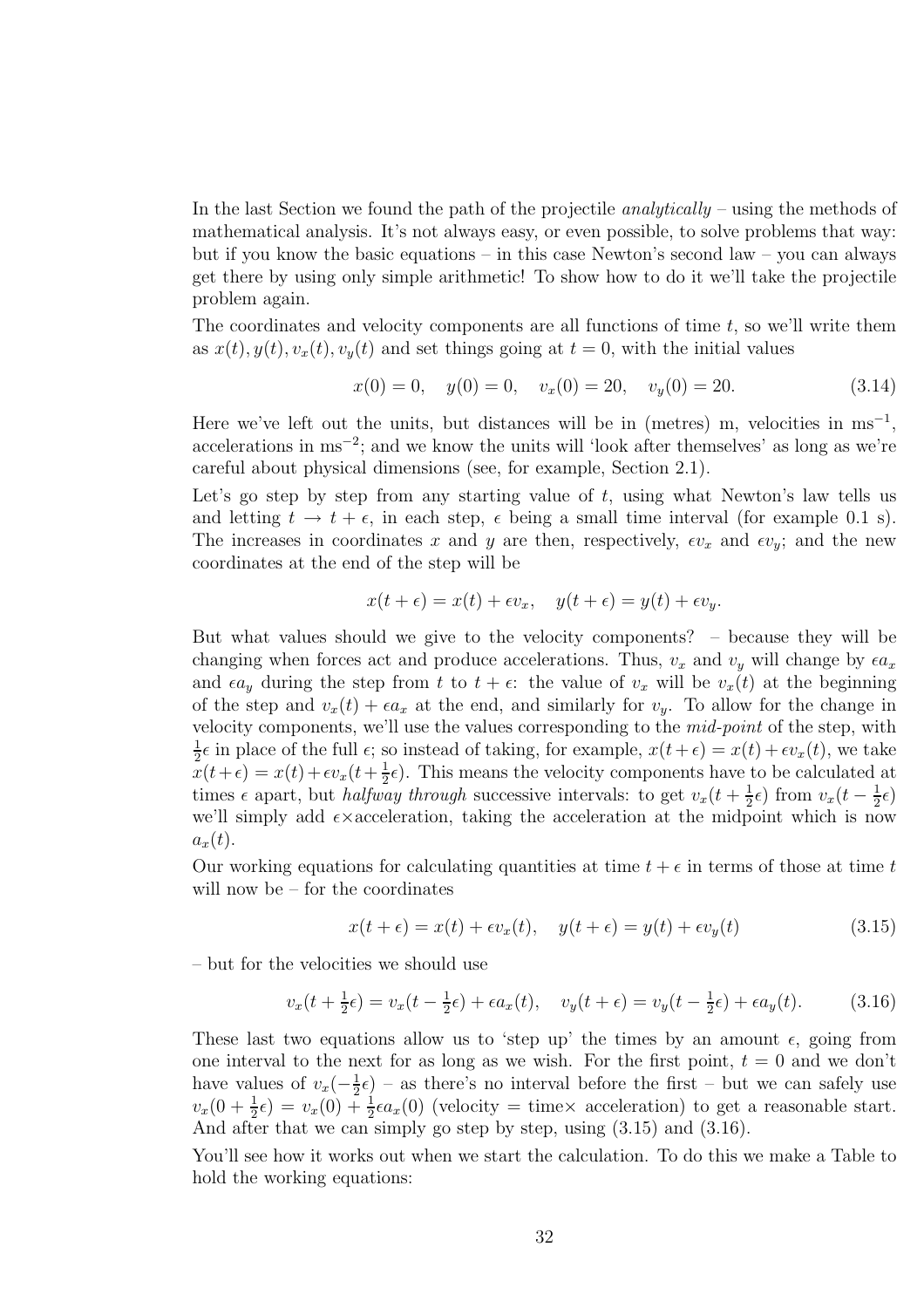$$
\begin{array}{|c|c|c|c|c|c|c|c|} \hline t & x(t+\epsilon) = x(t) + \epsilon v_x(t+\frac{1}{2}\epsilon) & y(t+\epsilon) = y(t) + \epsilon v_y(t+\frac{1}{2}\epsilon) \\ v_x(t+\frac{1}{2}\epsilon) = v_x(t-\frac{1}{2}\epsilon) + \epsilon a_x(t) & v_y(t+\frac{1}{2}\epsilon) = v_y(t-\frac{1}{2}\epsilon) + \epsilon a_y(t) \end{array}
$$

and then one to hold them when we've put in the numerical values we know:

$$
\begin{array}{|c|c|c|c|c|c|} \hline t & x \to x + 0.1 \times v_x & y \to y + 0.1 \times v_y \\ v_x \to v_x + 0.1 \times (0) = v_x & v_y \to v_y - 0.1 \times (-10) = v_y - 1 \end{array}
$$

Here  $\rightarrow$  is used to mean "replace by"; and we've chosen a 'step length'  $\epsilon = 0.1$ . The (constant) acceleration due to gravity is  $a_y \approx -10$  with horizontal component  $a_x = 0$ . Note that the line which holds the velocity components gives the new values (on the left of the →) at time  $t + \epsilon$  – in terms of values two lines earlier, at time  $t - \epsilon$ . To remind us of this, the lines are labelled by the t-values used in the calculation.

Now we'll make a similar table to hold the numbers we calculate, using the rules above and the special starting values for the entries at  $t = 0$ . First, however, we note that some 'true' values of the  $(x, y)$  coordinates, calculated from the formulas in  $(3.12)$  at times  $t = 0.4, 0.8, 1.2, 1.6, 2.0$  are (respectively)

 $(8.0, 7.2)$   $(16.0, 12.85)$   $(24.0, 16.80)$   $(32.0, 19.20)$   $(40.0, 20.00)$ 

The first few (double)-lines in our Table of approximate values come out as:

| $t=0.0$   | $x = 0.0$                                | $y = 0.0$                                 |
|-----------|------------------------------------------|-------------------------------------------|
| (0.05)    | $v_x = 20.0 + 0.05 \times 0.0 = 20.0$    | $v_y = 20.0 + 0.05 \times (-10) = 19.5$   |
| $t=0.1$   | $x \rightarrow 0.0 + 0.1(20.0) = 2.0$    | $y \rightarrow 0.0 + 0.1(19.5) = 1.95$    |
| (0.15)    | $v_x \rightarrow 20.0 + 0.1(0.0) = 20.0$ | $v_y \rightarrow 19.5 + 0.1(-10) = 18.5$  |
| $t = 0.2$ | $x \rightarrow 2.0 + 0.1(20.0) = 4.0$    | $y \rightarrow 1.95 + 0.1(18.5) = 3.80$   |
| (0.025)   | $v_x \rightarrow 20.0 + 0.1(0.0) = 20.0$ | $v_y \rightarrow 18.5 + 0.1(-10) = 17.5$  |
| $t=0.3$   | $x \rightarrow 4.0 + 0.1(20.0) = 6.0$    | $y \rightarrow 3.80 + 0.1(17.5) = 5.55$   |
| (0.35)    | $v_x \rightarrow 20.0$                   | $v_y \rightarrow 17.5 + 0.1(-10) = 16.5$  |
| $t=0.4$   | $x \rightarrow 6.0 + 0.1(20.0) = 8.0$    | $y \rightarrow 5.55 + 0.1(16.5) = 7.20$   |
| (0.45)    | $v_x \rightarrow 20.0$                   | $v_y \rightarrow 16.5 + 0.1(-10) = 15.5$  |
| $t = 0.5$ | $x \rightarrow 8.0 + 0.1(20.0) = 10.0$   | $y \rightarrow 7.20 + 0.1(15.5) = 8.75$   |
| (0.55)    | $v_x \rightarrow 20.0$                   | $v_y \rightarrow 15.5 + 0.1(-10) = 14.5$  |
| $t=0.6$   | $x \rightarrow 10.0 + 0.1(20.0) = 12.0$  | $y \rightarrow 8.75 + 0.1(15.0) = 10.25$  |
| (0.65)    | $v_x \rightarrow 20.0$                   | $v_y \rightarrow 14.5 + 0.1(-10) = 13.5$  |
| $t = 0.7$ | $x \rightarrow 12.0 + 0.1(20.0) = 14.0$  | $y \rightarrow 10.25 + 0.1(13.5) = 11.60$ |
| (0.75)    | $v_x \rightarrow 20.0$                   | $v_y \rightarrow 13.5 + 0.1(-10) = 12.5$  |

If you continue (try it!), you'll get the nice smooth curve shown in Fig.22.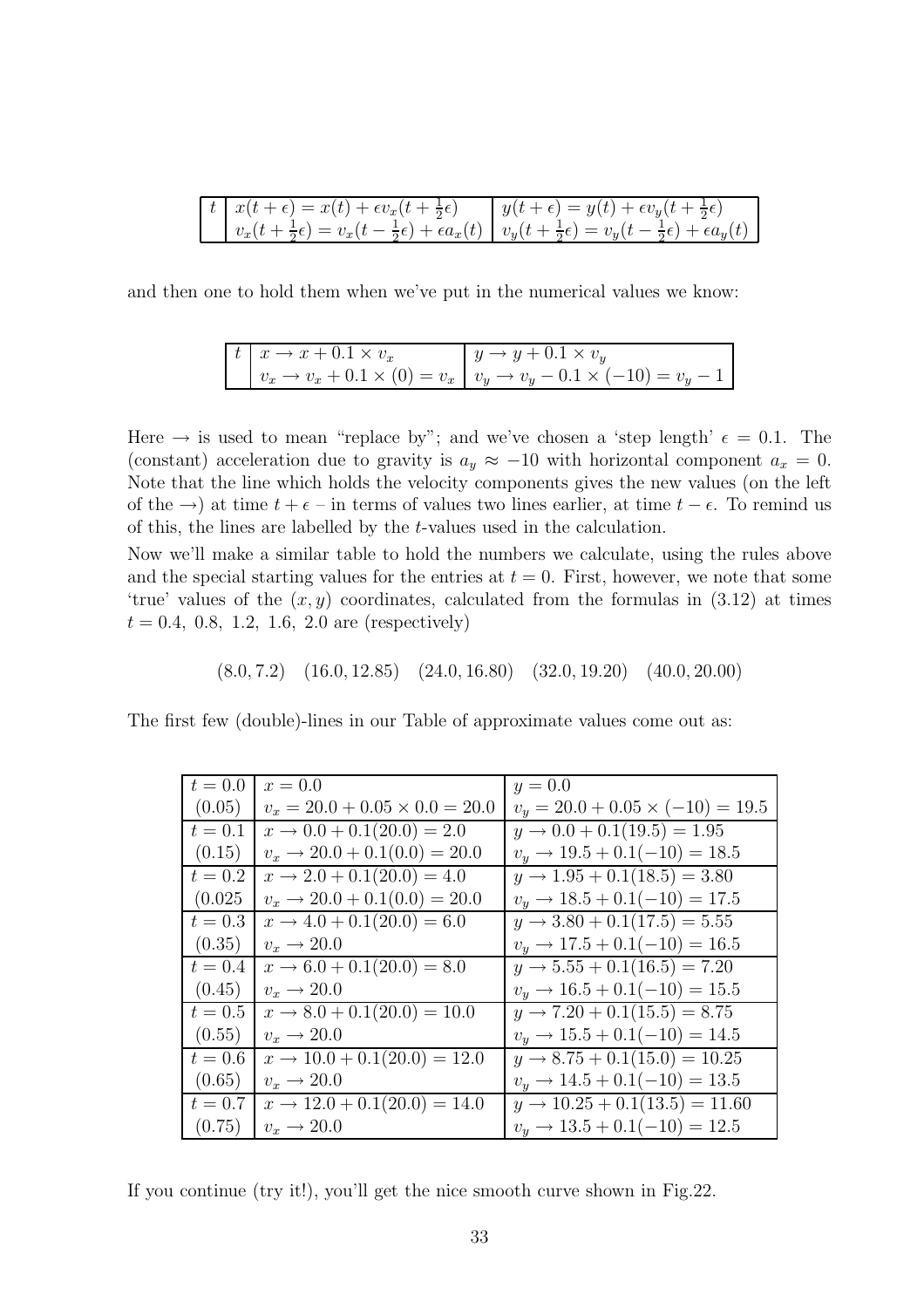

That was easy, and the results agree perfectly (can you say why?) with the exact results in Section 3.2, but what if we want to talk about a planet moving round the sun? In the next Section we'll find it's just as easy.

### 3.4 Motion of the Earth around the Sun

Suppose we have a single 'particle' (anything from a small pebble to the Moon, or the Earth!) moving along some path – like the one shown in Fig.20 – under the action of some force F. All we need to know, to find the path, is how the force depends on position of the particle; along with its position and velocity components,  $x(0), y(0), z(0)$ and  $v_x(0), v_y(0), v_z(0)$ , at any time  $t = t_0$  – which we call the 'starting time' and usually put equal to zero,  $t_0 = 0$ . It all worked out nicely in the last Section, where we used Newton's law (acceleration  $=$  force/mass) for each of the two components, to estimate how the velocity and position changed as the time increased by a small amount  $t \to t + \epsilon$ . But now we're going to do something a bit more exciting: will the same equations and methods work just as well when the 'particle' is the Earth – the whole of our world – on its journey round the Sun? If they do, and allow us to calculate that the journey will take about 365 days, then we can feel pretty sure that the law of gravity really is a universal law, applying throughout the Universe!

In Section 1.2 the force of attraction between two point masses,  $m$  and  $M$ , was given in equation (1.2) as  $F = GmM/r^2$ , where r was the distance between them and G was the 'gravitational constant'. But now we're working in three dimensions, using vectors and components, this must be written in a different way. Suppose the big mass  $M$  (the Sun) is used as the origin of coordinates: then the position vector of  $m$  (the Earth) will be

$$
\mathbf{r} = x\mathbf{e}_1 + y\mathbf{e}_2 + z\mathbf{e}_3,
$$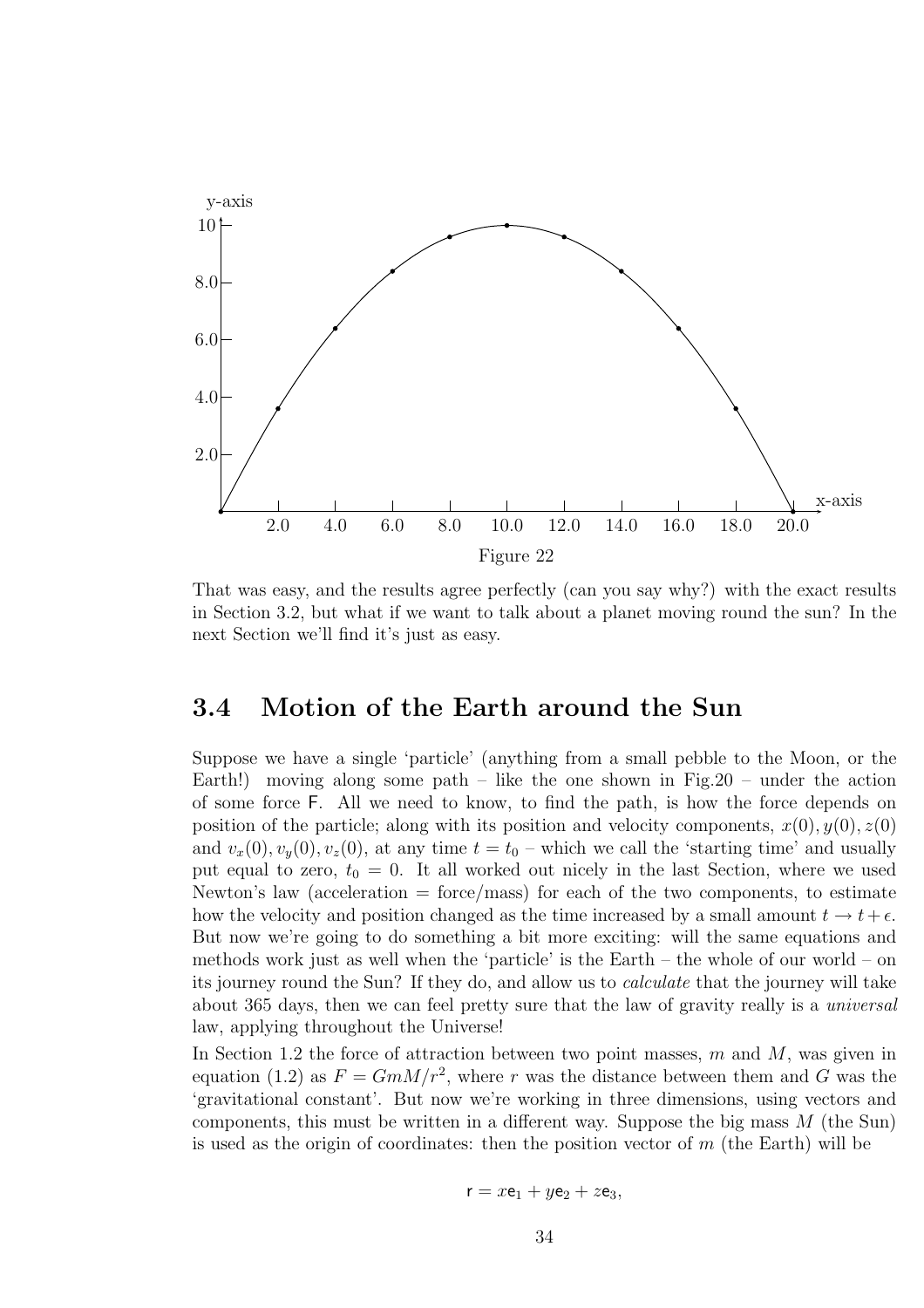as in Fig.19. The force  $\mathsf F$  is along the line of r, but is directed the opposite way – towards the origin – and must therefore be a multiple of  $-r$ . Since r (the length of r) is simply |r|, we can now write the force vector as

$$
\mathsf{F} = \frac{GmM}{r^2} \left( \frac{-\mathsf{r}}{r} \right) = -\frac{GmM}{r^3} \mathsf{r},\tag{3.17}
$$

where the factor  $-r/r$ , in the middle, is the *unit vector* pointing from the Earth to the Sun. When we express the final vector **r** in the form  $\mathbf{r} = x\mathbf{e}_1 + y\mathbf{e}_2 + z\mathbf{e}_3$ , the result is

$$
\mathsf{F} = F_x \mathsf{e}_1 + F_y \mathsf{e}_2 + F_z \mathsf{e}_3,
$$

where the components are

$$
F_x = -\frac{Gm}{r^3}x, \quad F_y = -\frac{Gm}{r^3}y, \quad F_z = -\frac{Gm}{r^3}z.
$$
 (3.18)

We're now ready to write down the equations of motion for the Earth as it moves around the Sun, just as we did for the projectile in the last Section. This path will be the orbit of the Earth; and it will lie in a single plane – for if you take this as the xy-plane then the force F will never have a z-component to pull it out of the plane. So let's suppose the orbit is in the xy-plane with the Sun at the origin and the Earth at the point  $(x, y)$ . The form of the orbit is shown in Fig.23a, which also shows the force vector  $F -$  directed always towards the Sun. We'll start the calculation at time  $t = 0$ , when the Earth is at the point  $\bullet$  labelled 'Start', with coordinates  $x(0), y(0)$ .

The equation  $(mass) \times (acceleration) = (force acting) then becomes, for the two compo$ nents,

$$
a_x = \frac{\mathrm{d}v_x}{\mathrm{d}t} = -GM\frac{x}{r^3}, \qquad a_y = \frac{\mathrm{d}v_y}{\mathrm{d}t} = -GM\frac{y}{r^3},\tag{3.19}
$$

where the mass  $m$  has been cancelled from each equation and we remember that, in terms of the coordinates x, y, the distance from the Sun is  $r = \sqrt{x^2 + y^2}$ .

The calculation will follow closely the one we made for the projectile, the main difference being that the acceleration is *not constant*, its components both being non-zero functions of position  $(x, y)$ . Instead of (3.14), however, we take a starting point  $(t = 0)$  on the orbit, with

$$
x(0) = R_0, \quad y(0) = 0, \quad v_x(0) = 0, \quad v_y(0) = V_0,
$$
\n(3.20)

where  $R_0$  is the initial distance from the Sun and  $V_0$  is the initial velocity, in a direction perpendicular to the position vector.

Another difference, however, is that it's no longer sensible to work in units of kilogram, metres and seconds when we're talking about bodies with masses of many millions of kilograms, moving at thousands of metres every second. Wouldn't it be easier to use, for example, days or months? We know how to change from one set of units to another, provided we know the physical dimensions of the quantities we're talking about (see Section 1.3). Velocity, for example, has dimensions of distance  $\div$  time; so we write  $[v] = LT^{-1}$  and if we multiply the unit of length by a factor k then we must *divide* the measure of any length by  $k$  – and similarly for the time factor.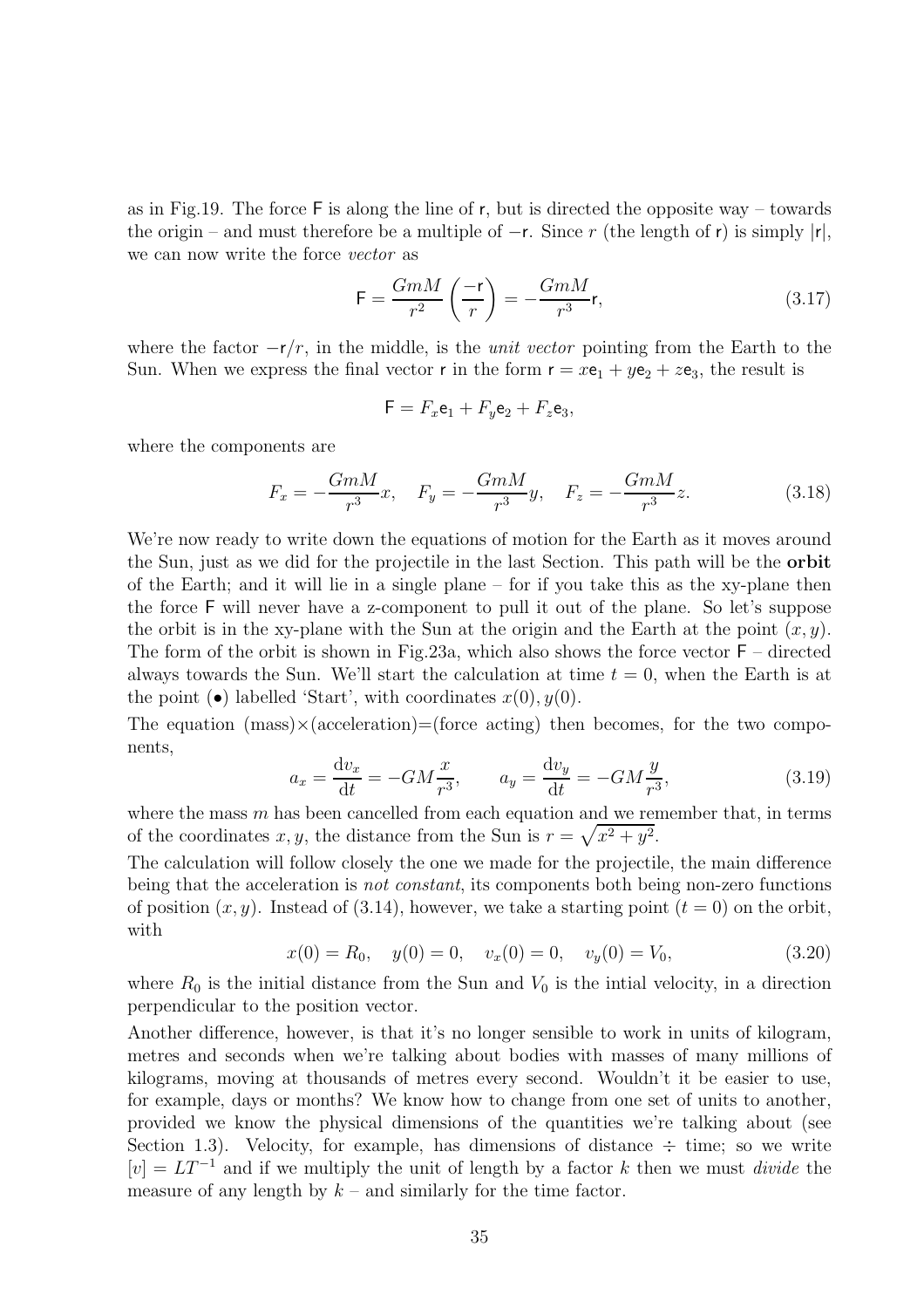Suppose we choose an 'astronomical' unit of length as  $L_0 = 1.5 \times 10^{11}$  m, which the astronomers tell us is the average distance of the Earth, in its orbit, from the Sun; and the Month as the unit of time – 1 Month  $\approx 30 \text{ days} = 30 \times 24 \times 3600 \text{ s} = 2.592 \times 10^6 \text{ s}.$ The observed value of the velocity of the Earth in its orbit is also well known: it is about 30,000 m s<sup>-1</sup> and we'll take this as the starting value of  $V_0$ .

To express  $V_0$  in our new units we simply multiply the value in ms<sup>-1</sup> by two factors:  $(1.5 \times 10^{11})^{-1}$  for the length; and  $((2.592 \times 10^6)^{-1})^{-1}$  (i.e.  $2.592 \times 10^6$ ) for the time. The result is

$$
V_0 = (3 \times 10^4) \left( \frac{2.592 \times 10^6}{1.5 \times 10^{11}} \right) L_0 \text{ Month}^{-1} \approx 51 \times 10^{-2} L_0 \text{Month}^{-1}.
$$

To summarize, a reasonable value of the start velocity seems to be about 0.51 distance units per month.

The only other quantity to express in our new units is  $GM$  in  $(3.9)$ : this has dimensions (check it for yourself, using the data for G in Section 1.3)  $[GM] = L^3 T^{-2}$ . The value of  $GM$  looks enormous in standard units (the Sun's mass alone is about  $1.99 \times 10^{30}$  kg!), while G has the value – measured in experiments here on the Earth –  $6.67 \times 10^{-11}$  m<sup>3</sup> s<sup>-2</sup> kg. Expressed in the new units (check it yourself!) you should find

$$
GM = 0.264 L_0^3 \text{ Month}^{-2}.
$$

And now, at last, we can start the calculation! – and we can just use the numbers, from now on, knowing that the units are sure to come out right in the end.

Our working equations for calculating quantities at time  $t + \epsilon$  in terms of those at time t will now be just like those in  $(3.15)$  and  $(3.16)$ : for the coordinates,

$$
x(t+\epsilon) = x(t) + \epsilon v_x(t), \quad y(t+\epsilon) = y(t) + \epsilon v_y(t)
$$
\n(3.21)

– but for the velocities we should use

$$
v_x(t + \frac{1}{2}\epsilon) = v_x(t - \frac{1}{2}\epsilon) + \epsilon a_x(t), \quad v_y(t + \epsilon) = v_y(t - \frac{1}{2}\epsilon) + \epsilon a_y(t).
$$
 (3.22)

The only difference between these equations and those for the projectile is that the acceleration components  $a_x, a_y$  are given by (3.19): they must be calculated in every step instead of being constants (0 and -g). These last two equations allow us to 'step up' the times by an amount  $\epsilon$ , going from one interval to the next for as long as we wish. Again, for the first point,  $t = 0$  and we don't have values of  $v_x(-\frac{1}{3})$  $(\frac{1}{2}\epsilon)$  – as there's no interval before the first – but we can safely use  $v_x(0 + \frac{1}{2}\epsilon) = v_x(0) + \frac{1}{2}\epsilon a_x(0)$  (velocity = time× acceleration) to get a reasonable start. And we can do exactly the same for the y-component. After that we simply go step by step, using  $(3.21)$  and  $(3.22)$ .

Let's take  $\epsilon = 0.2$ , which is 6 days ( $\frac{1}{5}$  Month in our working units) and make the first few time steps, starting from the values in (3.20) with  $R_0 = 0.5$  and  $V_0 = 0.51$ . We then get the Table on the next page.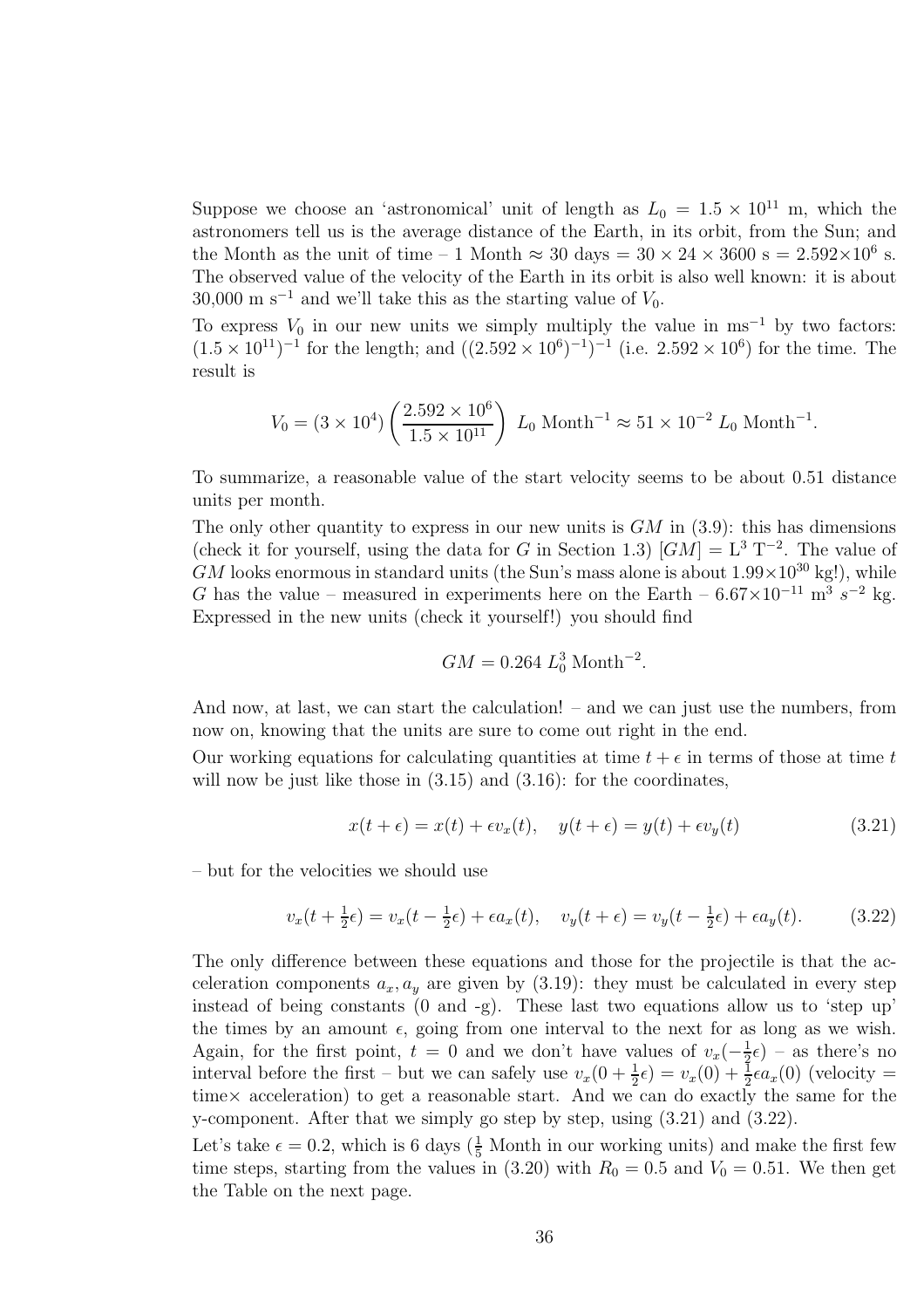| $t = 0$   $x = 1.0$                               | $y = 0.0$                                       |
|---------------------------------------------------|-------------------------------------------------|
| $v_x = -0.0264$                                   | $v_y = 0.5100$                                  |
| $t = \epsilon \mid x = 0.9947$                    | $y = 0.1020$                                    |
| $r = \sqrt{.9947^2 + .1020^2} = 0.9999$           | $r^3 = 0.9997$ , $1/r^3 = 1.0003$               |
| $a_x = -0.264(0.9947)(1.0003) = -0.2627$          | $a_y = -0.264(0.1020(1.0003)) = -0.0269$        |
| $v_x \rightarrow -0.0264 - 0.2627(0.2) = -0.0789$ | $v_y \rightarrow 0.5100 - 0.0269(0.2) = 0.5046$ |
|                                                   |                                                 |
| $t = 2\epsilon \mid x = 0.9789$                   | $y = 0.2029$                                    |
|                                                   |                                                 |
| $r = \sqrt{.9789^2 + .2029^2} = 0.9994$           | $r^3 = 0.9988, \quad 1/r^3 = 1.0012$            |
| $a_x = -0.264(0.9789)(1.0012) = -0.2587$          | $a_y = -0.264(0.2029)(1.0012) = -0.0536$        |
| $v_x \rightarrow -0.0789 - 0.2587(0.2) = -0.1306$ | $v_y \rightarrow 0.5046 - 0.0536(0.2) = 0.4939$ |
|                                                   |                                                 |
| $t = 3\epsilon$   $x = 0.9528$                    | $y = 0.3017$                                    |
|                                                   |                                                 |

Notice that, at any given time (e.g.  $t = 2\epsilon = 0.4$ ), the two lines after the calculation of the coordinates  $(x, y)$  are used in getting the corresponding components of the acceleration  $(a_x, a_y)$  – which are then used to get the average velocity components (next line) for calculating the distances gone in the next time step (up to  $t = 3\epsilon = 0.6$ ).

If you keep going for 60 time steps you'll reach the point marked 'Day 360'. The  $(x, y)$ values obtained in this way are plotted in Fig.23a. Each time step represents 6 days and the orbit has closed almost perfectly in 360 days – that's not a bad approximation to 1 year when you remember that we're doing a rough calculation, using only simple arithmetic (even though there's quite a lot of it!).

It may seem unbelievable that, starting from measurements made by the astronomers and a value of G obtained by measuring the force of attraction beteen two lead balls in the laboratory, we can *calculate* the time it will take the Earth to go round the sun –  $150$ million kilometres away! So you should check the calculation carefully.

To help you on your way, the last few steps, leading from  $t = 58\epsilon$  up to  $t = 60\epsilon$  (360) days), are given below: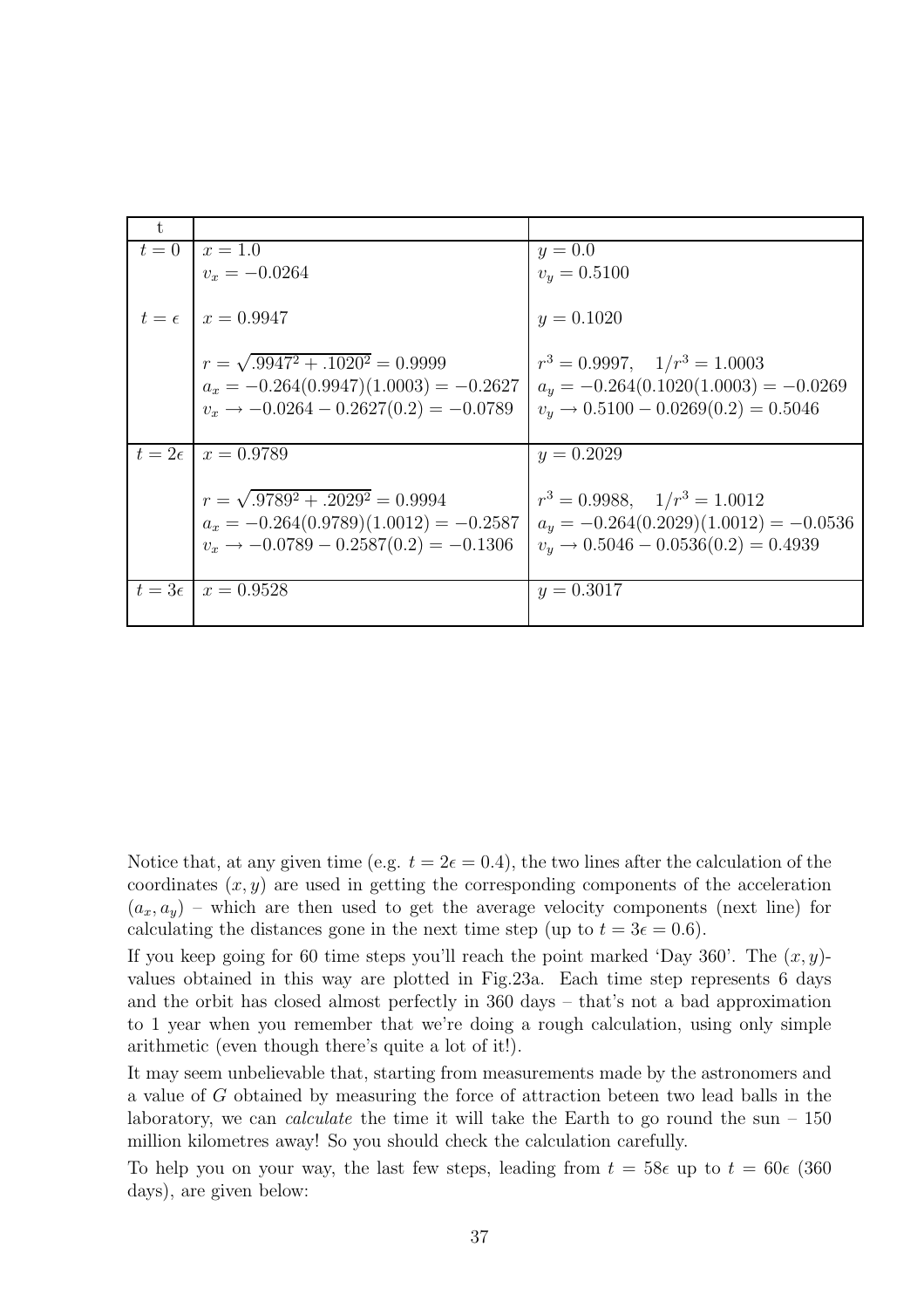| t,           |                 |                 |
|--------------|-----------------|-----------------|
| $58\epsilon$ | $x = 0.9784$    | $y = -0.2059$   |
|              | $a_x = -0.2585$ | $a_y = -0.0544$ |
| $59\epsilon$ | $x = 0.9944$    | $y = -0.1050$   |
|              | $a_x = -0.2626$ | $a_y = 0.0277$  |
| $60\epsilon$ | $x = 1.000$     | $y = -0.0030$   |

Only the acceleration components are given, for time  $t = 58\epsilon$ , so you'll need the velocities  $v_x$  and  $v_y$  for  $t = 57\epsilon$ : these are  $v_x = 0.1321$  and  $v_y = 0.4935$ . Now you should be able to fill in the missing values, just as in going from  $t = 2\epsilon$  to  $t = 3\epsilon$ .



Figure 23a

Figure 23b

You should note that the orbit is not exactly a circle, but rather an ellipse (with a 'long diameter' and a 'short diameter'); but the diameters differ only by less than one part in fifty. However, if you use different starting conditions at  $t = 0$ , you can get very different results: Fig.23b, for example, shows the effect of changing the starting velocity of the Earth in its orbit from 0.51 units to 0.40. In that case it would be drawn into a more 'lopsided' orbit, getting much closer to the Sun for much of its path; and the length of the year would be very different. Other planets, like Mars and Venus, have orbits of this kind: but more about such things in other Books of the Series.

A very important final conclusion is that once you know the equations of motion, and the values of the coordinates and velocity components at any given time  $t_0$ , then the way the system behaves at all future times is completely determined: we say that the equations are deterministic – nothing is left to chance! This is a property of many of the key equations of Physics.

### 3.5 More about potential energy

In Section 4.1 we found that the idea of 'conservation of energy' applied even for a particle moving along a curved path (not only for the up-down motion studied in Section 2.1),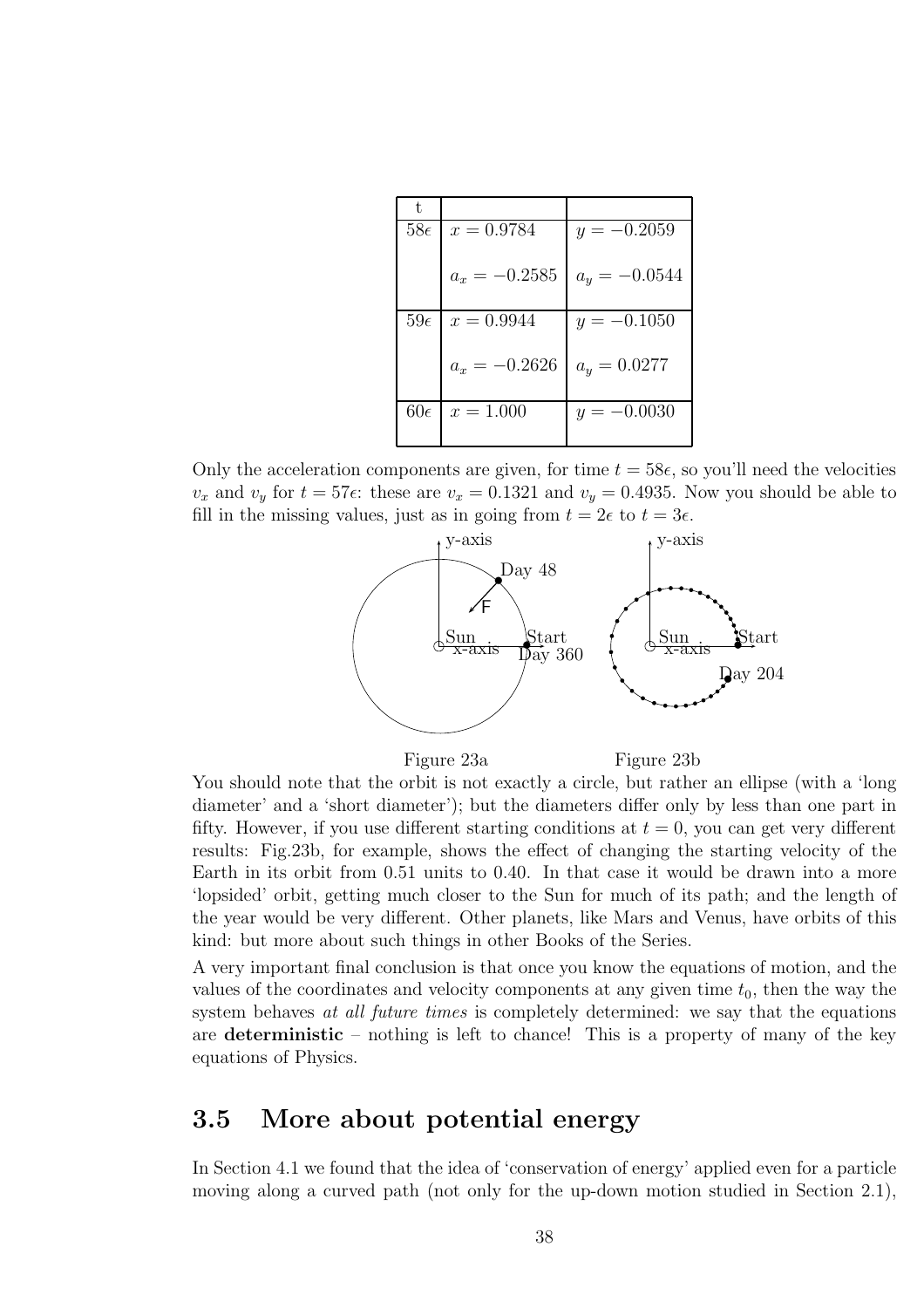provided Newton's second law was satisfied. In all cases the gain in kinetic energy, as the particle went from Point 1 to Point 2, was exactly the same as the loss of potential energy – defined as the work done by the forces acting. The differential form of this result,  $dK + dV = 0$ , where dK and dV are infinitesimal changes in K and V then led us to the result  $K + V =$  constant at all points on the path. (If you're not sure about using differentials look back at Section 2.3 in Book 3.)

This result means that the forces acting on the particle must have a special property: they are said to be conservative forces and when this in this case it is possible to define a potential energy function  $V(x, y, z)$  – a function whose value depends only on position and whose differential  $dV$  appears in (3.5). And for forces of this kind it is possible to get the force components at any point in space from the single function  $V(x, y, z)$ .

To see how this can be done, think of the differentials  $dV$ ,  $dx$ ,  $dy$ ,  $dz$  simply as very small related changes, when you pass from point  $(x, y, z)$  to an infinitely close point  $(x+dx, y+$  $dy, z + dz$ ). We can then define a derivative of V with respect to x as the limit of the ratio dV/dx when only x is changed: it is called a partial derivative and is written  $\partial V/\partial x$ , with a 'curly' d. Thus

$$
\frac{\partial V}{\partial x} = \lim_{\text{dx}\to 0} \frac{\text{d}V}{\text{d}x}, \quad (y, z \text{ constant}). \tag{3.23}
$$

You will have met partial derivatives already in Book 3: there's nothing very special about them except that in getting them you change only one variable at a time, treating the others as if they were constants. When you have a function of three variables, like the PE with  $V = V(x, y, z)$ , you have three partial derivatives at every point in space – the one given in (3.23) and two more, with the 'special' direction being the y-axis or the z-axis.

The force components in (3.5) can now be defined as partial derivatives of the potential energy function:

$$
F_x = -\frac{\partial V}{\partial x}, \quad F_y = -\frac{\partial V}{\partial y}, \quad F_z = -\frac{\partial V}{\partial z}, \tag{3.24}
$$

where it is understood that the variables not shown, in each derivative, are kept constant. Now, after all that work (brain work!), we can give a general definition of the potential energy of a particle. We start from any point O (calling it the 'origin' or the 'zero of potential energy') and carry the particle from O to any other point P. The PE given to the particle is then the work done in moving it from O to P:

$$
V_P - V_O = W = \int_O^P (F_x \mathrm{d}x + F_y \mathrm{d}y + F_z \mathrm{d}z).
$$

If we label the points as '0' and '1', this can be written

$$
V_1 - V_0 = W(0 \to 1) = \int_0^1 (F_x \mathrm{d}x + F_y \mathrm{d}y + F_z \mathrm{d}z), \tag{3.25}
$$

so  $V_1 = V_0 + W(0 \rightarrow 1)$ , the PE at Point 1, will always contain a constant  $V_0$ , which can have any value whatever (an 'arbitrary' value depending on where we choose to start from. You might ask what use is a definition like that – if you can never say what value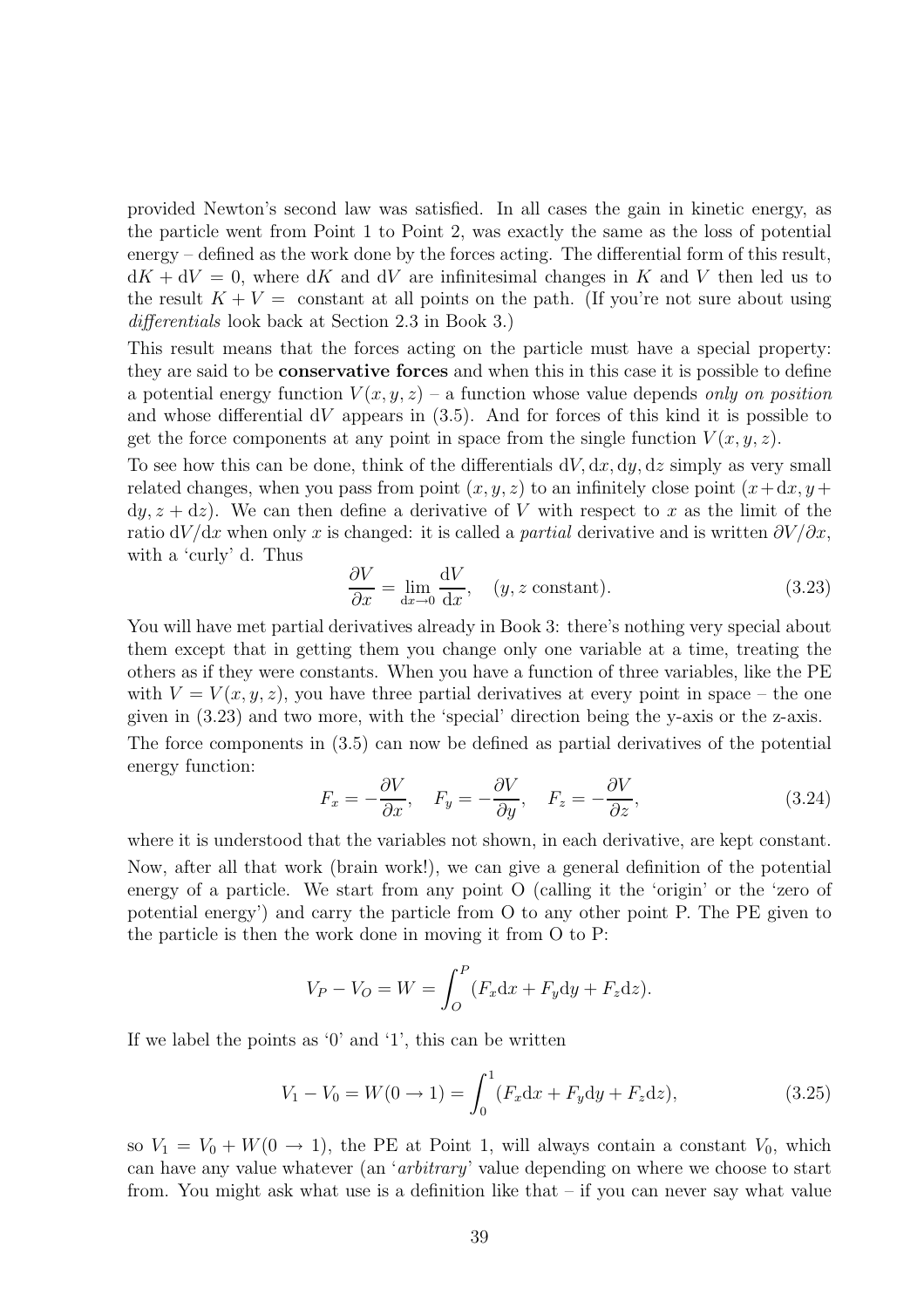the PE really has at any point in space! But the fact is that the only things we need are differences between the values of V at any two different points; and

$$
V_2 - V_1 = (V_0 + W_{0 \to 2}) - (V_0 + W_{0 \to 1}) = W_{0 \to 2} - W_{0 \to 1},
$$

where the arbitrary constant  $V_0$  has disappeared.

Finally, suppose we carry the particle from Point 0 to Point 1 and then back again, from 1 to 0, along the same path – as indicated in Fig.24a. The whole change in PE will be zero (we're back at the starting point, as if we'd never set off), but it is the sum of two parts:

$$
W(0 \to 1) = \int_0^1 (F_x \mathrm{d}x + F_y \mathrm{d}y + F_z \mathrm{d}z) \quad \text{(outward journey)}
$$

and

$$
W(1 \to 0) = \int_1^0 (F_x \mathrm{d}x + F_y \mathrm{d}y + F_z \mathrm{d}z) \quad \text{(outward journey)}.
$$

Since the sum must be zero, the second path integral must be the negative of the first: in words, changing the direction of the path changes the sign of the work done.



Now it doesn't matter what names we give the two points: if we call them 1 and 2 we can say

$$
\int_{2}^{1} (F_x \mathrm{d}x + F_y \mathrm{d}y + F_z \mathrm{d}z) = -\int_{1}^{2} (F_x \mathrm{d}x + F_y \mathrm{d}y + F_z \mathrm{d}z). \tag{3.26}
$$

This is also a known result from calculus (Book 3): interchanging the upper and lower limits in a definite integral reverses the sign. But suppose now we make the return journey by a different route (as in Fig.24b). The work done, being independent of the path from Point 2 to Point 1, will still be the negative of the work done in the outward journey: but it now follows that the work done by the applied force in going round any closed path or 'circuit' is zero. Mathematicians often use a special symbol for this kind of path integral, writing it as

$$
\oint (F_x \mathrm{d}x + F_y \mathrm{d}y + F_z \mathrm{d}z) = 0. \tag{3.27}
$$

Forces that can be derived from a potential energy function, as in (3.24) are said to be "conservative". Now we have another definition: conservative forces are those for which the path integral of the work they do, taken round any closed circuit is zero.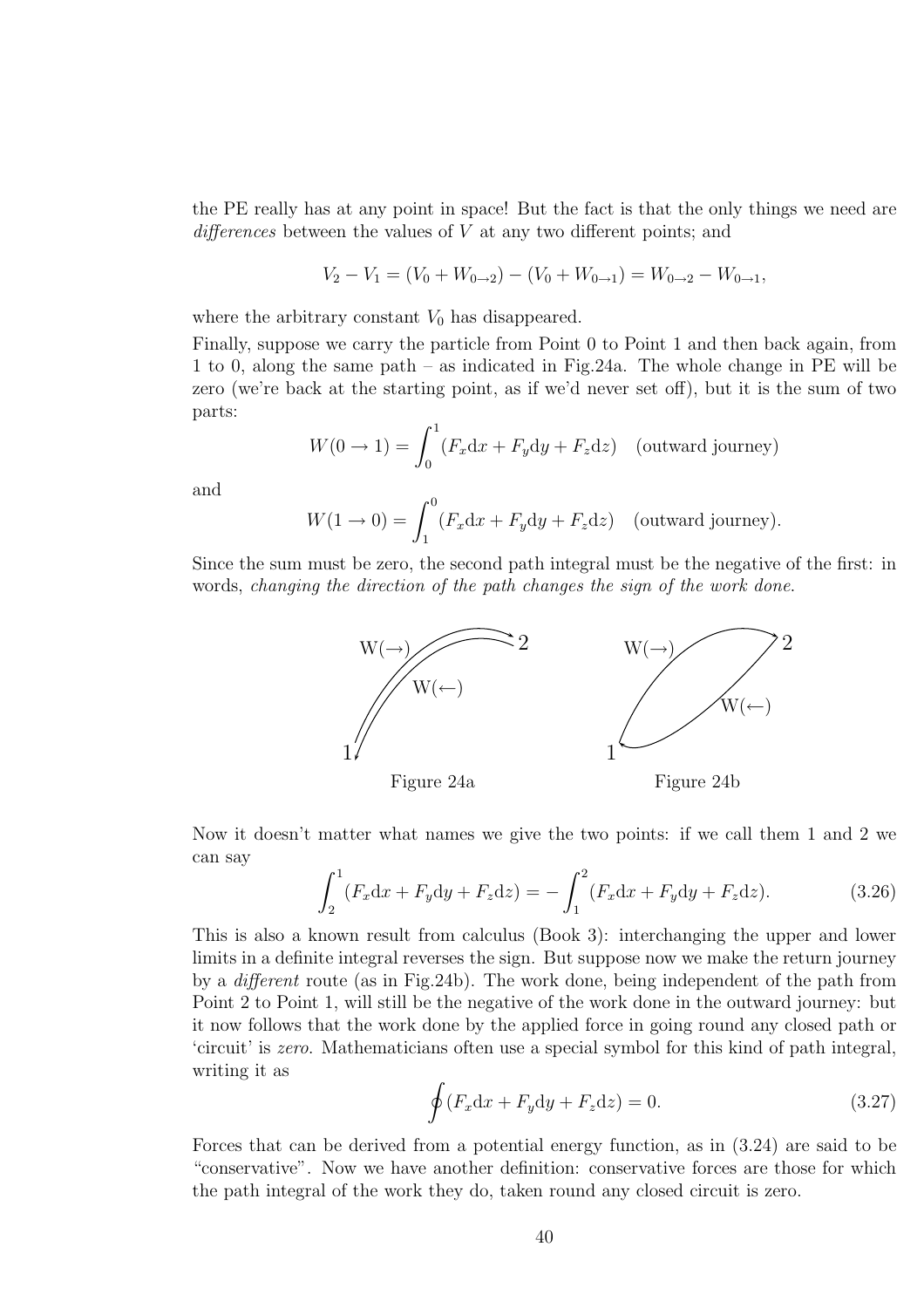As you must know, not all forces are conservative. If you slide an object over a rough surface it doesn't go easily, even if the surface is horizontal and the motion is not opposed by gravity: the motion is resisted by friction and the force arising from friction opposes any force you might apply. 'Push' or 'pull', the frictional force is always in the opposite direction; so however you go round a closed circuit, the work integral  $(3.27)$  must be nonzero – work is always done and you never get it back. Another example is the frictional force arising when a fast-moving object pushes its way through the air; the frictional force is always in a direction opposite to the direction of motion. There are other examples of non-conservative forces; but we won't meet them for a long time (Book 12). Until then, we'll usually be assuming that friction can be neglected, at least in a first approximation – which can later be improved by adding terms that will allow for it.

Exercises – in preparation.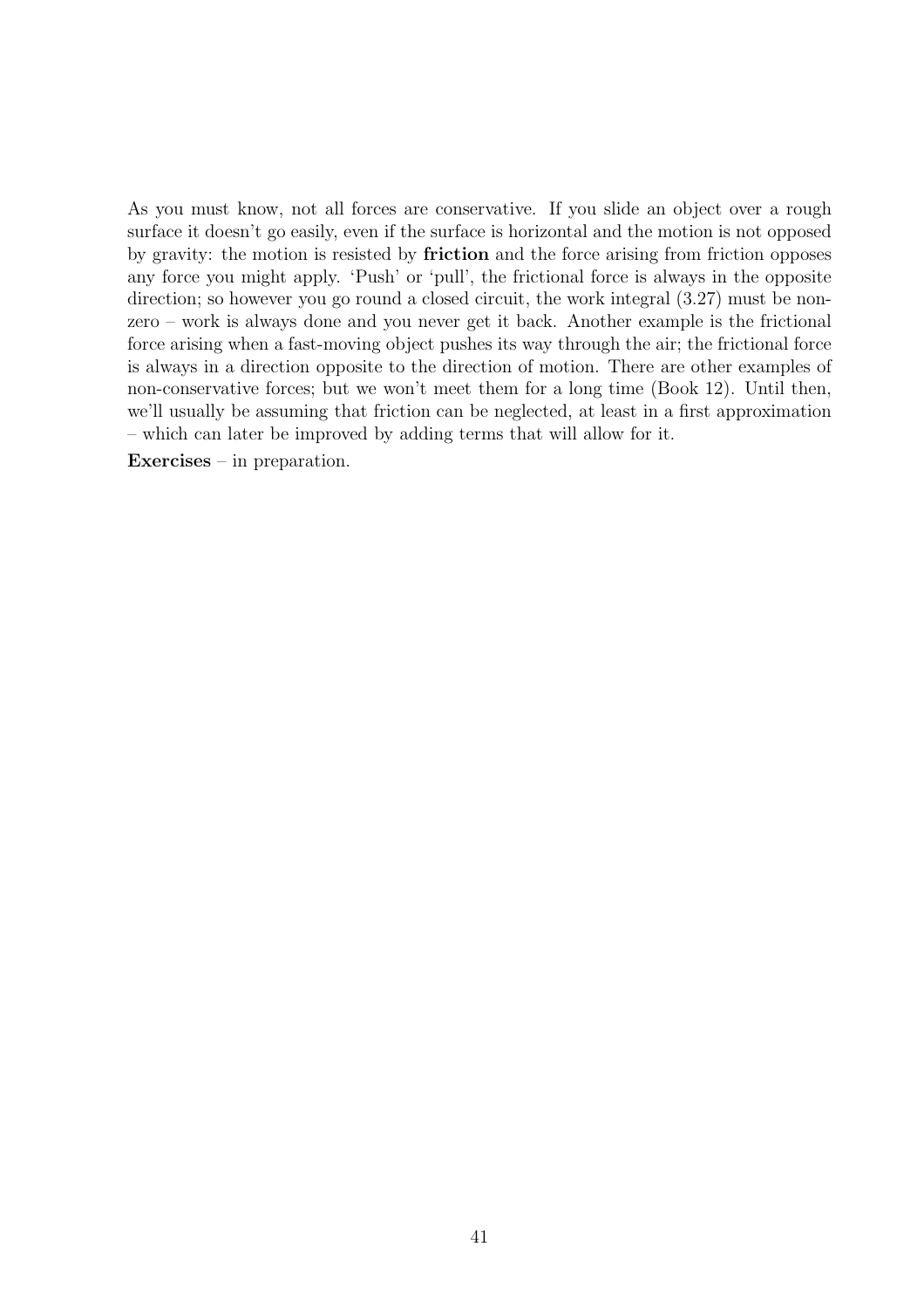### Chapter 4

# From one particle to many – the next big step

### 4.1 Many-particle systems

Suppose we have a collection of many particles, instead of just one. How will they move when forces act on them? This is an important question because we nearly always want to know about big systems, like the trucks in Fig.20 or the whole Earth, moving around the Sun (Fig.23); and even if they are small compared with the whole Universe we can hardly call them "particles". Yet we've treated them just as if they were single mass points, each body being at some *point* in space (with a position vector  $r$ ) and having a certain mass  $(m)$ . It seems like a miracle that everything came out right – that the Earth went round the Sun in about 360 days and so on – that Newton's second law worked so well. Now we want to know why.

So instead of asking how mr changes when a mass point is acted on by forces, let's ask the same question about a collection of mass points with mass  $m_1$  at point  $r_1$ ,  $m_2$  at point  $r_2$ , and so on. The total mass of the whole collection, which we're going to think of as a single body, will then be

$$
M = m_1 + m_2 + m_3 + \dots = \sum_i m_i \tag{4.1}
$$

where we use the usual shorthand notation  $\Sigma_i$  to mean the sum of all similar terms, with the index i taking values  $1, 2, 3, \ldots$  for however many particles we have. And just as M will take the place of a single mass  $m$ , we'll *define* a quantity

$$
MR = m_1 \mathbf{r}_1 + m_2 \mathbf{r}_2 + m_3 \mathbf{r}_3 + \dots = \sum_i m_i \mathbf{r}_i \tag{4.2}
$$

to take the place of  $mr$ . We'll ask how this quantity changes when forces act on the system.

Suppose a force  $f_1$  is applied to the mass  $m_1$ , a force  $f_2$  to  $m_2$ , etc., these forces being 'external' to the system (e.g. forces due to gravity, or pushes and pulls applied 'by hand'). All this is shown in Fig.26(a), for a set of particles in a plane, but everything we do will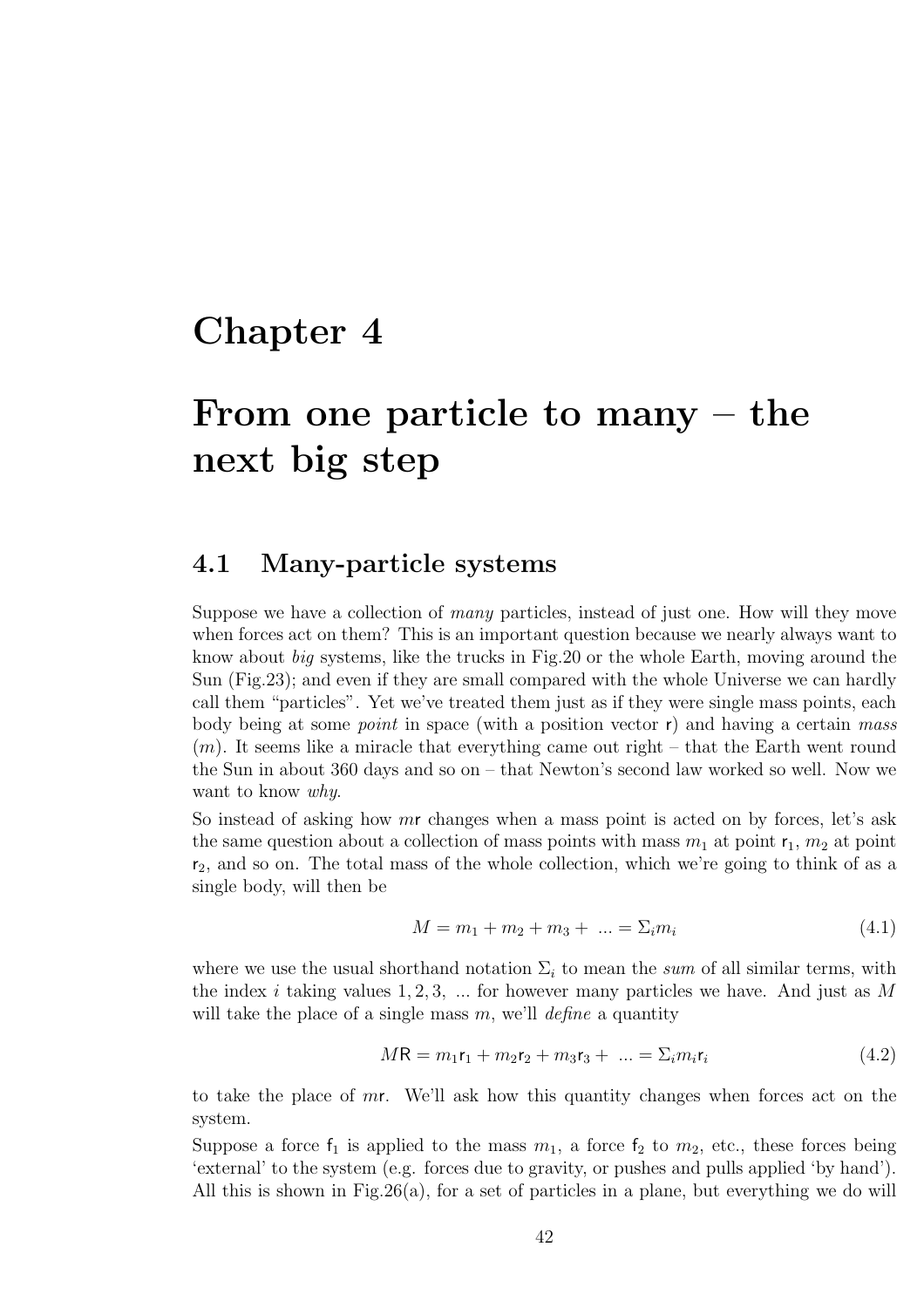apply just as well in three dimensions. Each particle will move, according to Newton's second law,  $m_1$  starting with an acceleration  $a_1$  such that  $m_1a_1 = f_1$ , and so on. In calculus notation this means

$$
m_i \mathbf{a}_i = m_i \frac{\mathrm{d}^2 \mathbf{r}_i}{\mathrm{d} t^2} = \mathbf{f}_i \quad \text{(for all } i\text{)}.
$$

The quantity  $R$ , defined in  $(4.2)$  is the position vector of the **centroid**, or **centre of mass** of the system. It is

$$
R = \frac{m_1 r_1 + m_2 r_2 + m_3 r_3 + \dots}{m_1 + m_2 + m_3 + \dots} = \frac{\sum_i m_i r_i}{\sum_i m_i}.
$$
 (4.3)



Figure 26a

Figure 26b

As usual, if we want to use coordinates instead of vectors, we remember that a single vector equation corresponds to three equations for the separate x-,y- and z-components. If  $r_1 = x_1e_1 + y_1e_2 + z_1e_3$  and  $R = Xe_1 + Ye_2 + Ze_3$ , then the coordinates of the centroid will be

$$
X = \frac{m_1 x_1 + m_2 x_2 + m_3 x_3 + \dots}{m_1 + m_2 + m_3 + \dots} = \frac{\sum_i m_i x_i}{\sum_i m_i},
$$
\n(4.4)

with similar equations for Y and Z.

Now for the miracle! If you differentiate (4.3) twice, with respect to time, and remember that all the masses are simply numerical constants, you find that

$$
\frac{d^2R}{dt^2} = \frac{m_1}{M} \frac{d^2r_1}{dt^2} + \frac{m_2}{M} \frac{d^2r_2}{dt^2} + \dots = \frac{1}{M}f_1 + \frac{1}{M}f_2 + \dots
$$
(4.5)

When you write  $\mathsf F$  for the vector sum of all the forces acting on the particles of the whole system, and A for the sum of their separate acceleration vectors i.e.

$$
F = f_1 + f_2 + \dots, \qquad A = a_1 + a_2 + \dots, \qquad (4.6)
$$

what do you get from  $(4.5)$ ? It becomes simply, multiplying both sides of the equation by  $M$ ,

$$
\mathsf{F} = M\mathsf{A} = M\frac{\mathrm{d}^2\mathsf{R}}{\mathrm{d}t^2} \tag{4.7}
$$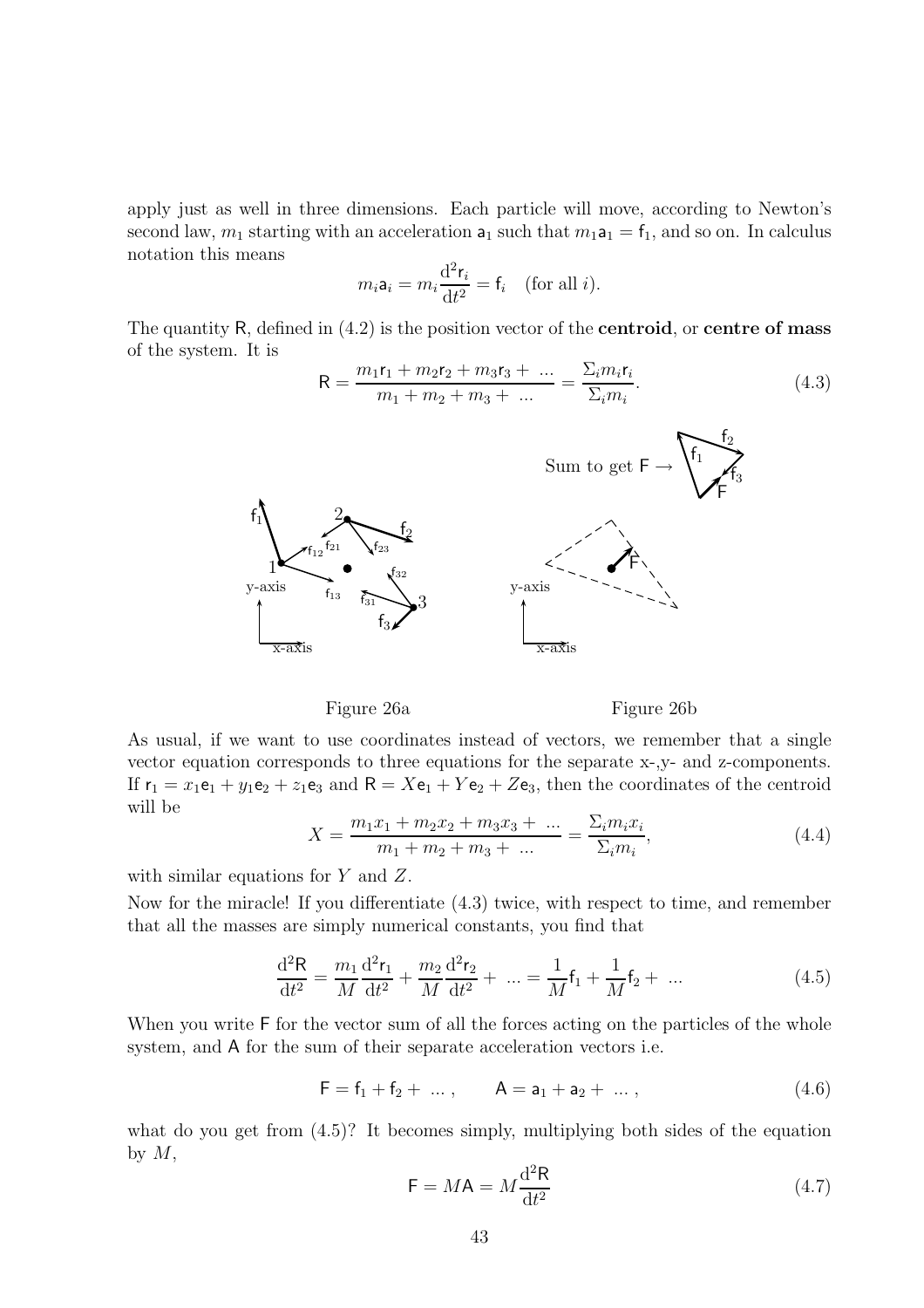– force  $=$  mass  $\times$  acceleration. But now the 'force' is something you *calculate*, as the vector sum of the forces acting on all the separate particles, and so is the acceleration – which refers to a point in space (the 'centre of mass') and not to the motion of any real particle. That is the miracle: Newton's second law tells us how the whole system would move if we could put all its mass at a point that we have invented and called the 'centroid' or 'mass centre'. But – you will say – it can't really be so easy. We've been talking about independent particles, each one of them feeling only its own 'external' force, like gravity or a push applied from outside.The particles inside any real object must also feel some kind of internal forces, which hold them all together, and we don't know anything about them. Or do we? It's here that Newton's third law comes to the rescue: for every action there is an exactly equal but opposite reaction. So if we put all those forces into the vector sum in  $(4.6)$ , of all the forces acting on all the particles, they must all cancel in pairs! We don't have to worry about them. Fig.25a shows three particles acted on by three external forces  $f_1, f_2, f_3$ , along with three *pairs* of internal forces – the force  $f_{12}$  which pulls Particle 1 towards Particle 2, the equal and opposite reaction  $f_{21}$  which pulls Particle 2 towards Particle 1, and so on. To get the sum of all the force vectors you have to put all the arrows head-to-tail, by shifting them but without changing their directions, and the resultant sum is then represented by the arrow that points from the first tail to the last head. The order in which you take the arrows doesn't matter (vector addition is 'commutative', as you will remember from Book 2) so you can follow each action with its reaction – to get a zero vector, which does not change the sum. In the end, only the external forces (shown as the thicker arrows,  $f_1, f_2, f_3$ , in Fig.25a) contribute to the vector sum. They are equivalent to the single force  $F = f_1 + f_2 + f_3$  shown in Fig.25b – and this is the force which, if applied to a mass  $M = m_1 + m_2 + m_3$  sitting at the centroid  $\bullet$ , will tell us how the whole 3-particle system will move from one point in space to another, according to equation (4.7).

That is the second part of the miracle: a collection of particles, acted on by external forces, moves through space as if its particles were all squeezed together into a single point mass at the centroid – even when the particles interact. The interactions may be due to their gravitational attraction or to sticks or strings that fasten them together: it doesn't matter. That's why, in the last Section, we were able to treat our whole world – with all its mountains and seas, forests and cities (and you and me!) – like a single enormously heavy pebble travelling around the sun!

There's one thing we do need to worry about, however. We've been thinking about bodies moving from one place to another, all their parts moving in the same direction: this is called translational motion. But there can still be other kinds of motion: even if the vector sum of all the forces acting is zero and the centroid of the system is not moving, the forces may tend to turn the system around the centroid, producing rotational motion. In a later Section we'll find how to deal with rotations; but until then we'll think only of translational motion.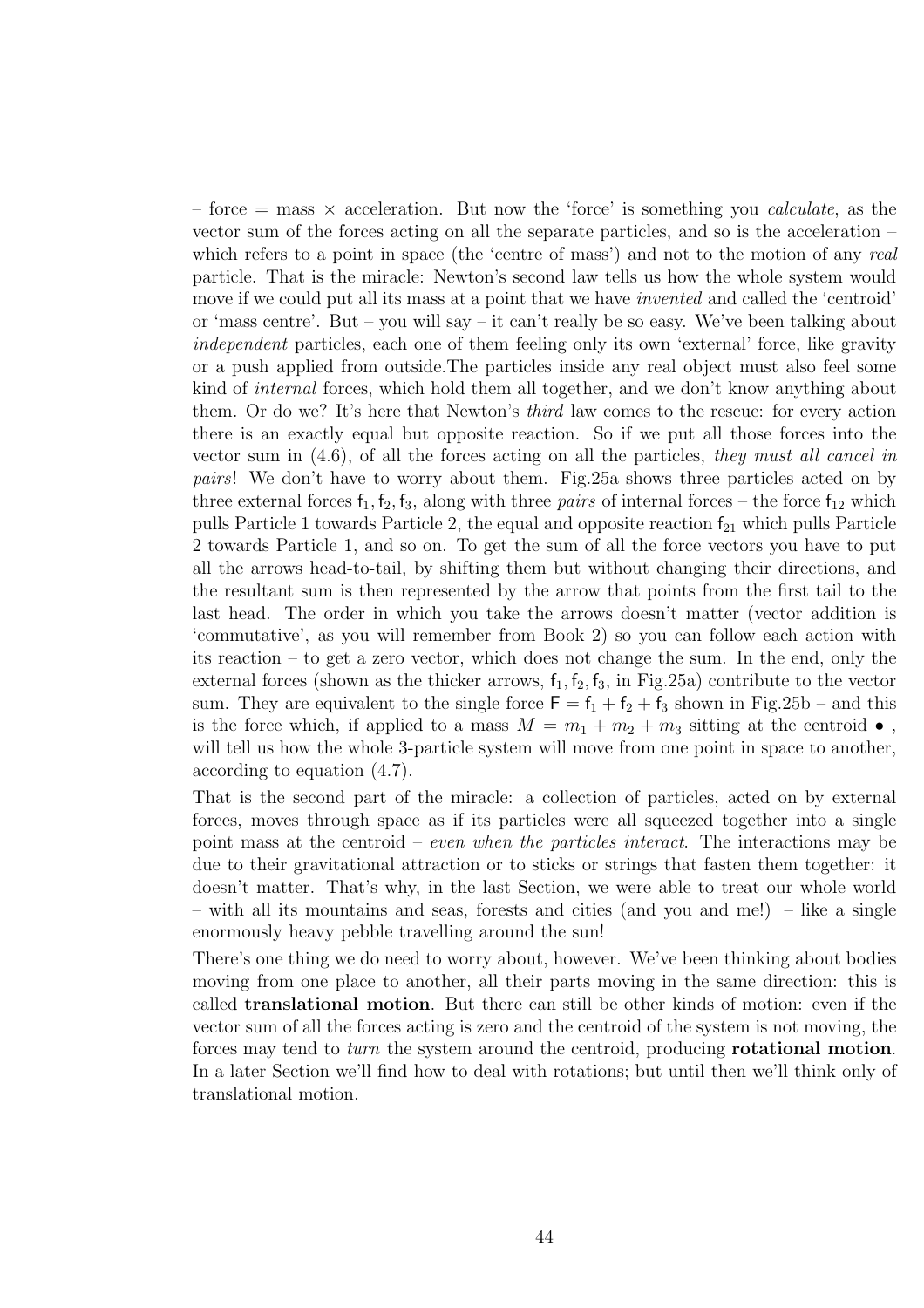### 4.2 Conservation of linear momentum

In earlier Sections we found a principle of *energy* conservation, the total energy  $E$  (KE + PE) being conserved in time: in other words, E after an interval of time  $(\Delta t) = E$  before (i.e. at  $\Delta t = 0$ , provided the forces acting were of a certain kind. Another important principle refers to collisions in which two or more particles may be involved: it states that the total momentum of the particles after a collision is the same as that before, the total momentum being

$$
M\mathbf{V} = m_1\mathbf{v}_1 + m_2\mathbf{v}_2 + m_3\mathbf{v}_3 + \dots = \Sigma_k m_k \mathbf{v}_k \tag{4.8}
$$

as follows from (4.2) on differentiating with respect to time and putting  $dR/dt = V$  and  $\mathrm{d} \mathsf{r}_i/\mathrm{d} t = \mathsf{v}_i.$ 

When there are no external forces acting on the system of particles,  $F = 0$ , and (4.7) tells us that  $A = 0$  and hence V in the last equation must be a constant vector. In this case the vector sum of the particle momenta in (4.8) must have exactly the same value before and after the collision:

$$
m_1 \mathbf{v}_{1i} + m_2 \mathbf{v}_{2i} + m_3 \mathbf{v}_{3i} + \dots = m_1 \mathbf{v}_{1f} + m_2 \mathbf{v}_{2f} + m_3 \mathbf{v}_{3f} + \dots, \tag{4.9}
$$

where the labels 'i' and 'f' mean 'initial' and 'final' values (before and after).

The only collision we've studied so far was that between a bat and a ball in Section 2.4. There, the important thing was that the force involved was an impulse, creating almost at once a sudden change of momentum, and that other forces were so small they could be neglected. But this is generally true in collisions; the forces acting do so only at the moment of contact; they produce changes of momentum; and the conservation of momentum, expressed in  $(4.9)$ , is the key equation to use.

Let's go back to a similar example, where a ball of mass  $m$  is struck by a hammer of mass  $M$  (as in the game of 'croquet', pictured in Fig. 27(a).



In Section 2.4 the mass of the ball was taken as  $m = 0.2$  kg and the blow was enough to give it a velocity of 10 ms<sup>−</sup><sup>1</sup> . The hammer was not considered; but we'll suppose it has a mass  $M = 1$  kg and is travelling at 10 ms<sup>-1</sup> when it hits the ball; and we'll take the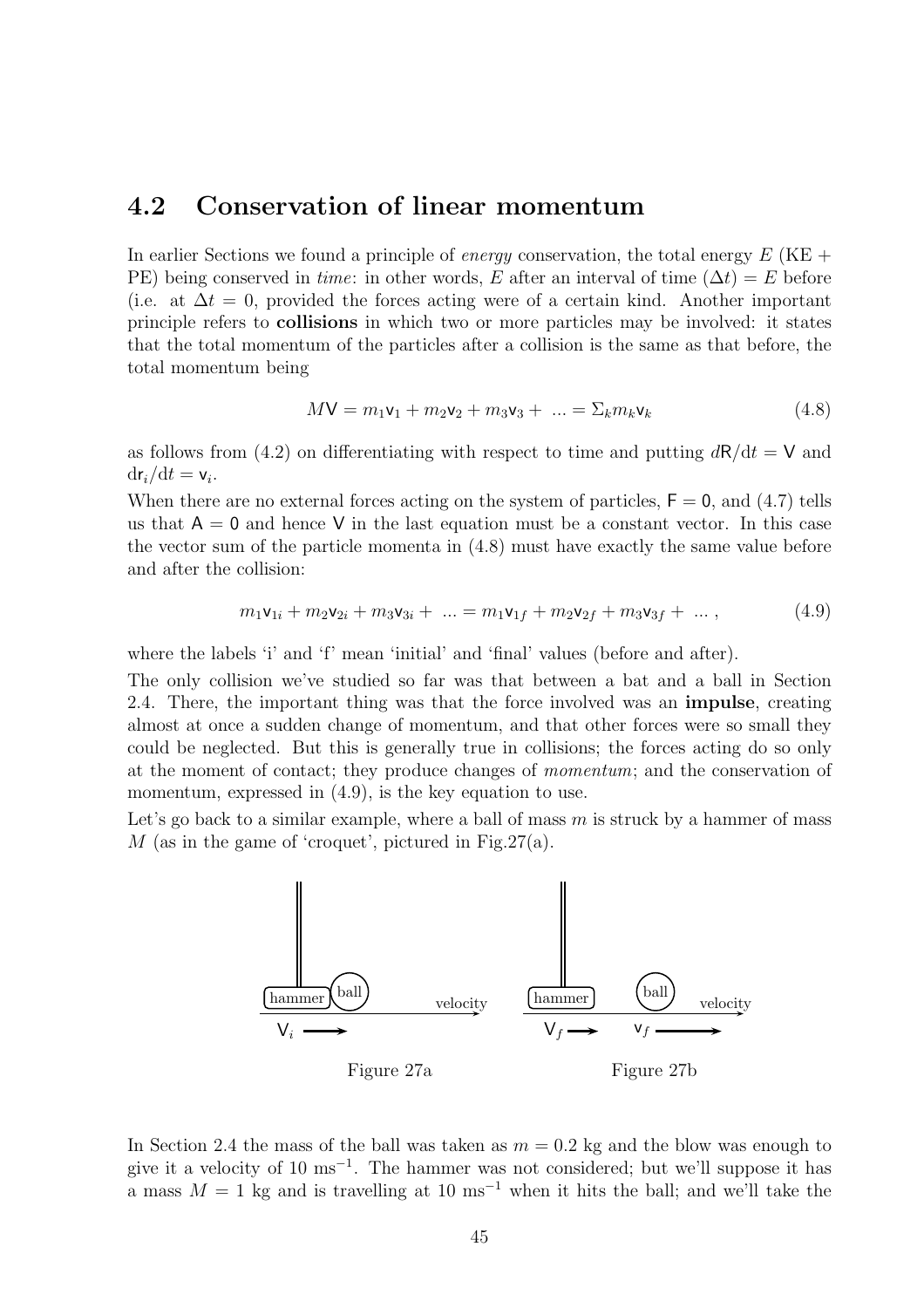left-right direction as positive for all velocities. We then have (still using subscripts  $i, f$ for 'initial' and 'final') :

Initially, total momentum =  $MV_i + mv_i = (1 \text{kg}) \times (10 \text{ ms}^{-1}) + 0 = 10 \text{ kg ms}^{-1}$ 

Finally, total momentum =  $MV_f + mv_f = MV_f + (0.2 \text{kg}) \times (10 \text{ ms}^{-1})$ 

On equating the two values of the total momentum we get  $MV_f = 10$ kg ms<sup>-1</sup> −2kg ms<sup>-1</sup> =  $8 \text{kg ms}^{-1}$ , so, since  $M = 1 \text{ kg}$ , the hammer velocity is reduced from 10 to 8 m s<sup>-1</sup> (shown by the shorter arrow).

What about the kinetic energy, before and after the collision?

Initially, total  $\text{KE} = \frac{1}{2} M v_i^2 = \frac{1}{2}$  $\frac{1}{2}$ 100 kg m<sup>2</sup>s<sup>-2</sup> = 50 kg m<sup>2</sup>s<sup>-2</sup>

Finally, total  $\text{KE} = \frac{1}{2}MV_f^2 + \frac{1}{2}mv_f^2 = \frac{1}{2}$  $\frac{1}{2}$ 64 kg m<sup>2</sup>s<sup>-2</sup> +  $\frac{1}{2}$  $\frac{1}{2}(0.2\text{kg}) \times (100 \text{ m}^2 \text{s}^{-2}).$ 

So before the collision the KE is 50 kg  $m^2s^{-2}$ , or 50 Joules (with the named units first used in Section 2.1); but after collision the KE is reduced to 42 J. Where has the lost KE gone? Well, the forces acting in a collision don't have to be conservative: there is no potential energy function and no principle of conservation of the total energy. A collision usually makes a loud noise and it generates heat (the hammer and the ball can both get quite warm); and both are forms of energy – even if  $8$  Joules is hardly enough to heat a spoonful of water.

### 4.3 Elastic and inelastic collisions

Are there any kinds of collision in which no kinetic energy is lost? – at least in good approximation. An example will remind you that there are. You must at some time have bounced a rubber ball on a stone pavement. When you drop it, its downwards velocity increases (PE turning into KE) and when it hits the pavement it's going quite fast; then it bounces back, coming almost up to your hand; then down again and so on. If it came all the way back, the upward velocity after the bounce (collision) would be the same as the downward velocity when it hit the pavement. And you could say the collision was 'perfectly elastic' – there would be no loss of KE. Nothing is quite perfect, or the ball would go on bouncing forever! But the example gives us the idea: we *define* an **elastic** collision as one in which there is no loss of kinetic energy. And for such collisions we can use the principle of energy conservation in addition to that of momentum conservation.

On the other hand, if you try to bounce a lump of wet clay it just doesn't play! it simply says "shlop" and sticks to the surface. And if two lumps of wet clay collide they just become one; and you have an example of a perfectly inelastic collision.

To see how important the kind of collision can be, we can go back to the croquet hammer and ball. But let's not suppose the ball goes away with a velocity of 10 ms<sup>-1</sup> (the velocity of the hammer when it struck the ball) – which was only a guess anyway. Conservation of momentum then requires that  $mv_i + MV_i = mv_f + MV_f$  or

$$
m(v_i - v_f) = M(V_f - V_i), \qquad (a)
$$

in which both final values are now unknown. To get them we need a second equation (to solve for two unknowns we need two equations); so we try assuming the collision is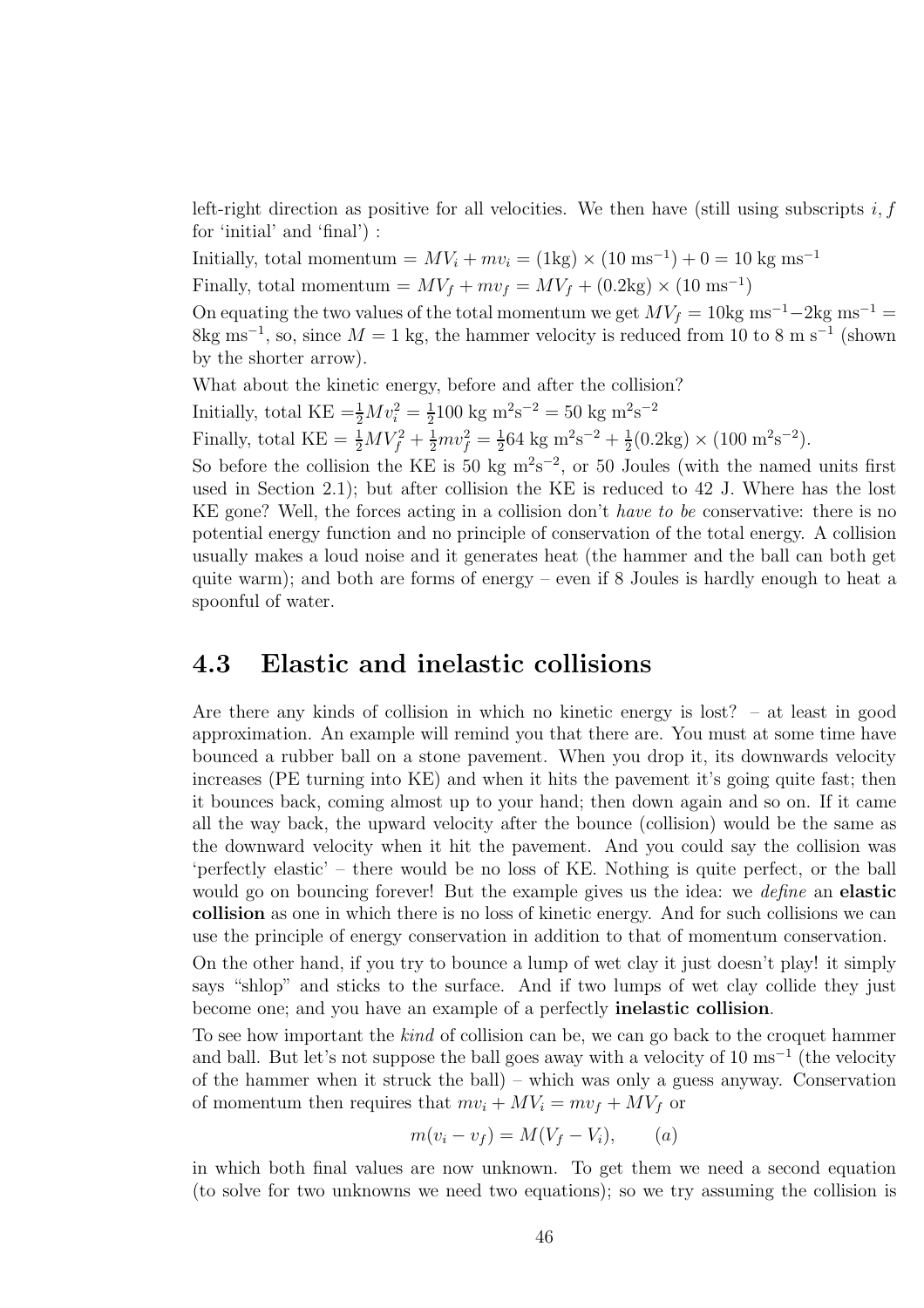perfectly elastic, which means the total kinetic energy will also be conserved. This gives us a second condition:  $\frac{1}{2}m_1v_{1i}^2 + \frac{1}{2}m_2v_{2i}^2 = \frac{1}{2}m_1v_{1f}^2 + \frac{1}{2}m_2v_{2f}^2$ . And this means

$$
m(v_i^2 - v_f^2) = M(V_f^2 - V_i^2),
$$

which can also be rearranged to give

$$
m(v_i - v_f)(v_i + v_f) = M(V_f - V_i)(V_f + V_i).
$$
 (b)

The initial velocities are given,  $v_i = 0, V_i = 10 \text{ ms}^{-1}$ , and the two equations, (a) and (b), are now enough to give us both of the final velocities. Divide each side of equation (b) by the corresponding side of (a) (the two sides being in each case equal!) and you get

$$
v_i + v_f = V_f + v_i
$$
 or  $v_f - V_f = V_i - v_i$ . (c)

But (a) and (c) together make a pair of simultaneous linear equations: both must be satisfied at the same time and they are linear in the two unknowns, which we can call  $x = v_f$  and  $y = V_f$  – so as to see them more clearly. Thus, (c) in the first form can be written

$$
y = v_i + x - V_i,
$$

while (a) becomes

$$
m(v_i - x) = M(y - V_i).
$$

We can get rid of y in this last equation by substituting the value  $y = v_i + x - V_i$  from the one before it. And then we only have to get out the x by untangling the messy thing that's left. That's a bit of simple algebra (see Book 1, Chapter 3) so you can do it yourself: you should get

$$
x (= v_f) = \left(\frac{m - M}{m + M}\right)v_i + \left(\frac{2M}{m + M}\right)V_i.
$$
\n(4.10)

If you do it the other way round, substituting for x instead of  $\gamma$ , you will find the solution for *:* 

$$
y (= V_f) = \left(\frac{2m}{m+M}\right)v_i + \left(\frac{2M}{M-m}\right)V_i.
$$
\n(4.11)

On putting in the numerical values we now find  $v_f = (50/3) \text{ ms}^{-1}$  and  $V_f = (20/3) \text{ ms}^{-1}$ : so if the collision is perfectly elastic the ball takes more than the initial velocity of the hammer (indicated by the long arrow in Fig.27(b)). And we can be sure that the total kinetic energy will still be just what it was before the hit (because we made it so!  $-$  by supposing the collision to be elastic). You can check the numbers: you should find (250/9) J for the ball and (200/9) J for the hammer, giving altogether the 50 J before the ball was hit.

And what if the collision is perfectly *inelastic*? – if the hammer strikes a ball of wet clay. The two things, hammer and ball, then stick together and become one. To see what difference it makes, suppose the masses are the same as in the last example and that the hammer has the same initial velocity. In this case we have:

Initially, total momentum =  $mv_i + MV_i = (1 \text{ kg}) \times (10 \text{ ms}^{-1})$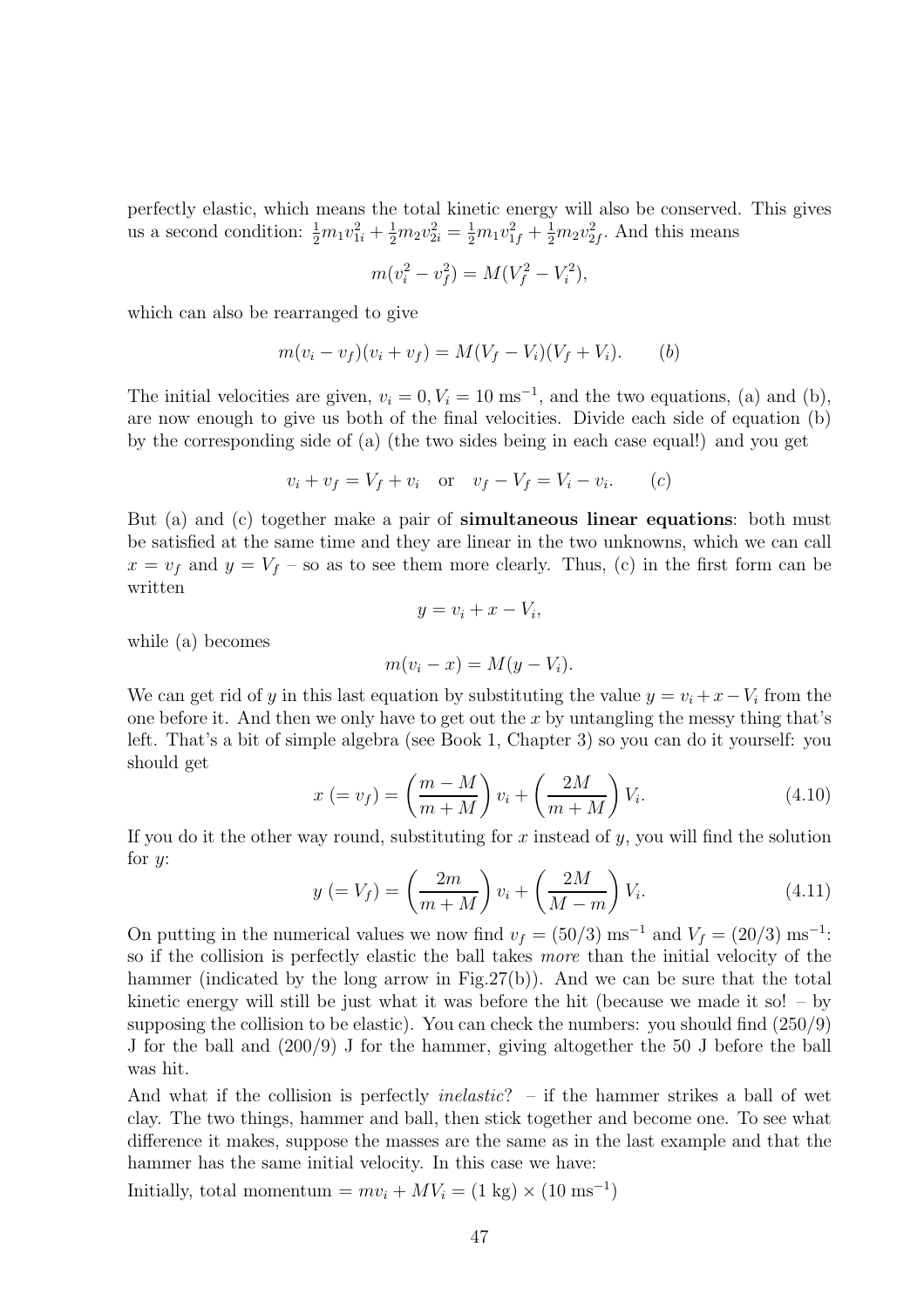Finally, total momentum =  $(m + M)V_f = (1.2 \text{kg}) \times V_f$ ,

where  $V_f$  is the final velocity of hammer plus clay, moving as one, and is the only unknown. There must be no change of total momentum, so

$$
V_f = \frac{(1 \text{ kg}) \times (10 \text{ ms}^{-1})}{1.2 \text{ kg}} = (25/3) \text{ms}^{-1}
$$

As for the kinetic energy, it started with the value 50 J but is now  $\frac{1}{2}(m + M)V_f^2 =$ <br> $\frac{1}{2} 1.2 \text{ kg} \times (25/3)^2 \text{ (me}^{-1})^2 = (125/3) \text{ kg} \text{ m}^2 \text{s}^{-2} = 41.667 \text{ J}$  so more than 8 L of the  $\frac{1}{2}$  1.2 kg × (25/3)<sup>2</sup> (ms<sup>-1</sup>)<sup>2</sup> = (125/3) kg m<sup>2</sup>s<sup>-2</sup> = 41.667 J – so more than 8 J of the initial KE is lost, without any useful result (the ball is still sticking to the hammer).

For the present, that's all you need to know about the conservation of momentum; but, remember, we're talking about *linear* momentum and motion in a straight line. Sometimes we'll need to talk about the momentum of, say, a wheel, spinning around an axis. That will be *angular* momentum and we'll begin to think about it in the next Chapter.

Exercises (in preparation)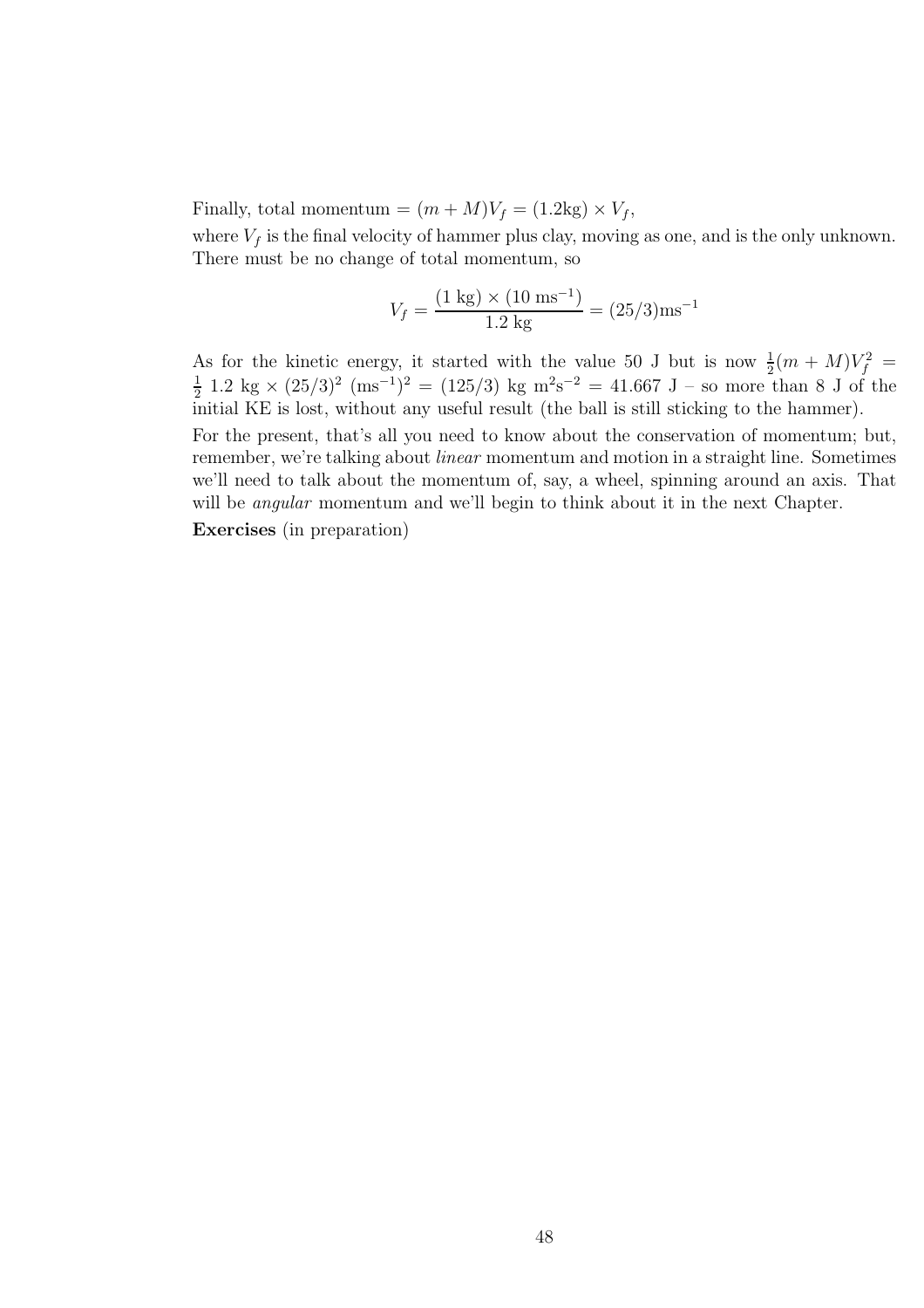## Chapter 5

# Rotational motion

#### 5.1 Torque

Suppose we have a sytem of particles moving through space with constant velocity V (which may also be zero) and want to know what goes on inside the system. The vector V refers to the centre of mass, which moves according to (4.8) when external forces are applied to the system. (Note that capital letters, like  $M, V, F$ , will now be used as in Section 4.1 for quantities that refer to the whole system  $-$  not to a single particle.) When the vector sum of these forces is zero

$$
\frac{\mathrm{d}}{\mathrm{d}t}(MV) = m_1 \frac{\mathrm{d}^2 \mathsf{r}_1}{\mathrm{d}t^2} + m_2 \frac{\mathrm{d}^2 \mathsf{r}_2}{\mathrm{d}t^2} + \dots = 0 \tag{5.1}
$$

but this does not mean that  $m_1(d^2r_1/dt^2) = 0$  etc. for each separate term in (5.1). It only means that one point R with coordinates  $X, Y, Z$  (given in (4.4) etc.) will move with constant (or zero) velocity. We can take it as a new origin and call it O. What else can happen? The system can *turn* around O, which from now on we'll think of as a fixed point.

Let us take two axes,  $e_1$  and  $e_2$  in the plane of  $r_1$ , so that (see Fig.28a)

$$
\mathbf{r} = x\mathbf{e}_1 + y\mathbf{e}_2,\tag{5.2}
$$

The vector r is the position vector of the point with coordinates  $(x, y)$  relative to the centre of mass, which we'll often call the 'CM'. And we'll suppose one of the particles, of mass m, is at point  $(x, y)$ . When particle labels are needed they are sometimes put in the upper position, so they don't get mixed up with indices for different vectors or components; but for the moment let's just leave them out.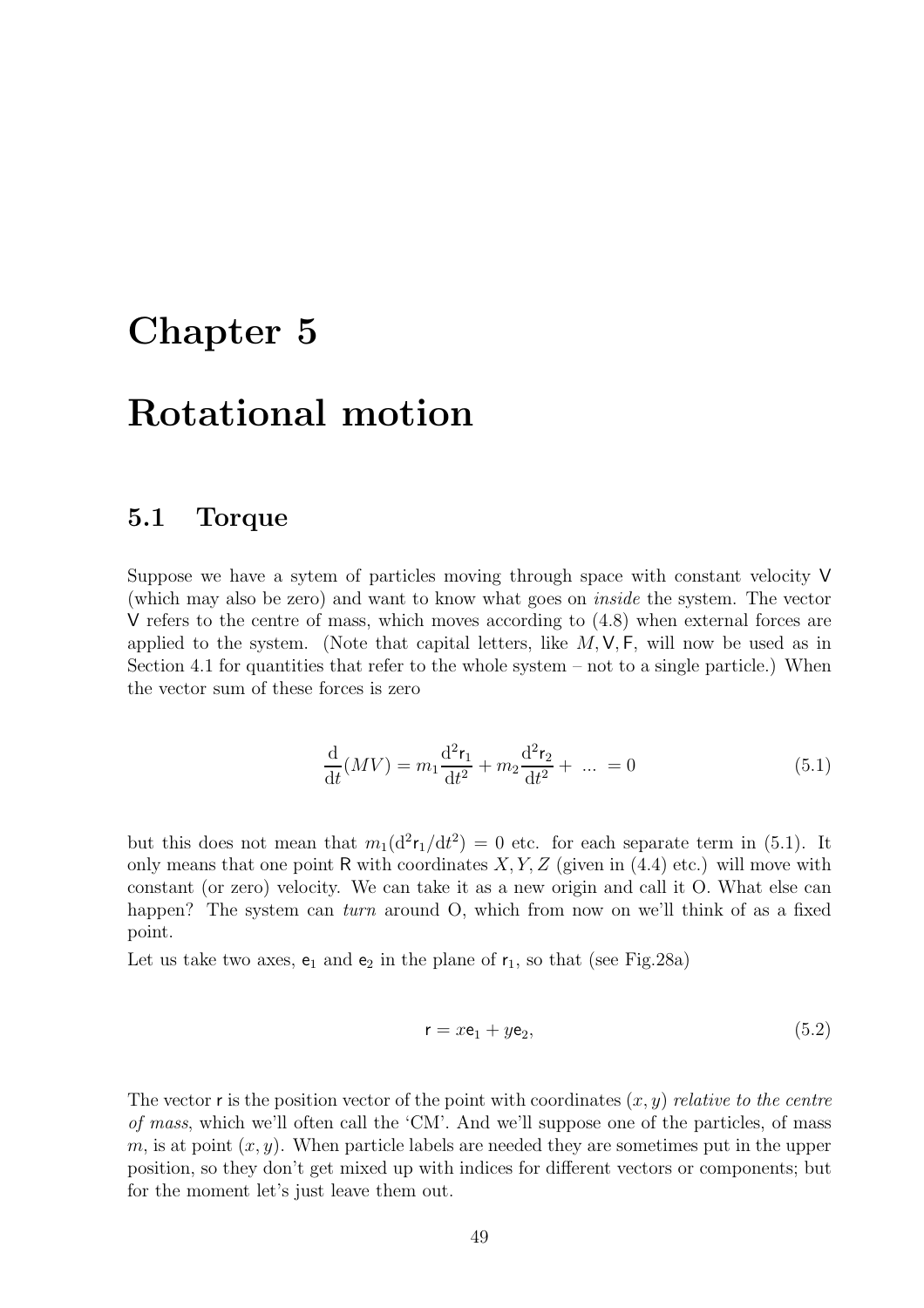

A third axis, along the unit vector  $e_3$ , can be chosen using the 'corkscrew rule' (Book 2, Section 5.4):  $e_3$  shows the direction in which a corkscrew would move in a turn that sends  $e_1$  towards  $e_2$ .

When  $m(d^2r/dt^2) \neq 0$  it measures the force f acting on the mass m (Fig.28b), which is trying to move it so that its position vector  $r$  will turn around the axis  $e_3$ . You know quite a lot about rotations from Chapter 4 of Book 2. A rotation around  $e_3$  turns a unit vector  $e_1$  so that it will point along r in Fig.28b and is measured by the rotation angle  $\theta$ , counted positive when  $e_1$  turns towards  $e_2$ .

A turning force is called a torque. How do we measure a torque? Suppose you have to loosen a nut on a bolt that sticks upwards out of an iron plate – in the plane of the paper in Fig.29a.



You can use a 'key' or 'wrench', which fits over the nut and has a long handle, to which you can apply a force – as shown in the Figure. The key lies along the x-axis, while the nut you're trying to loosen is at the origin; and the force is in the direction of the y-axis. The longer the 'arm' of the key, the greater the torque, and the easier it is to turn the nut; the arm 'magnifies' the turning effect of the force. When the force is perpendicular to the arm it has the greatest effect. So let's try a definition: the torque of a force around an axis is measured by the product

Torque  $=$  (force applied)  $\times$  (perpendicular distance of its line of action from the axis) How does this translate into symbols? If we use a for the length of the arm and  $f$  for the magnitude of the force, then the torque of f about the z-axis  $e_3$  will be the product  $af$ .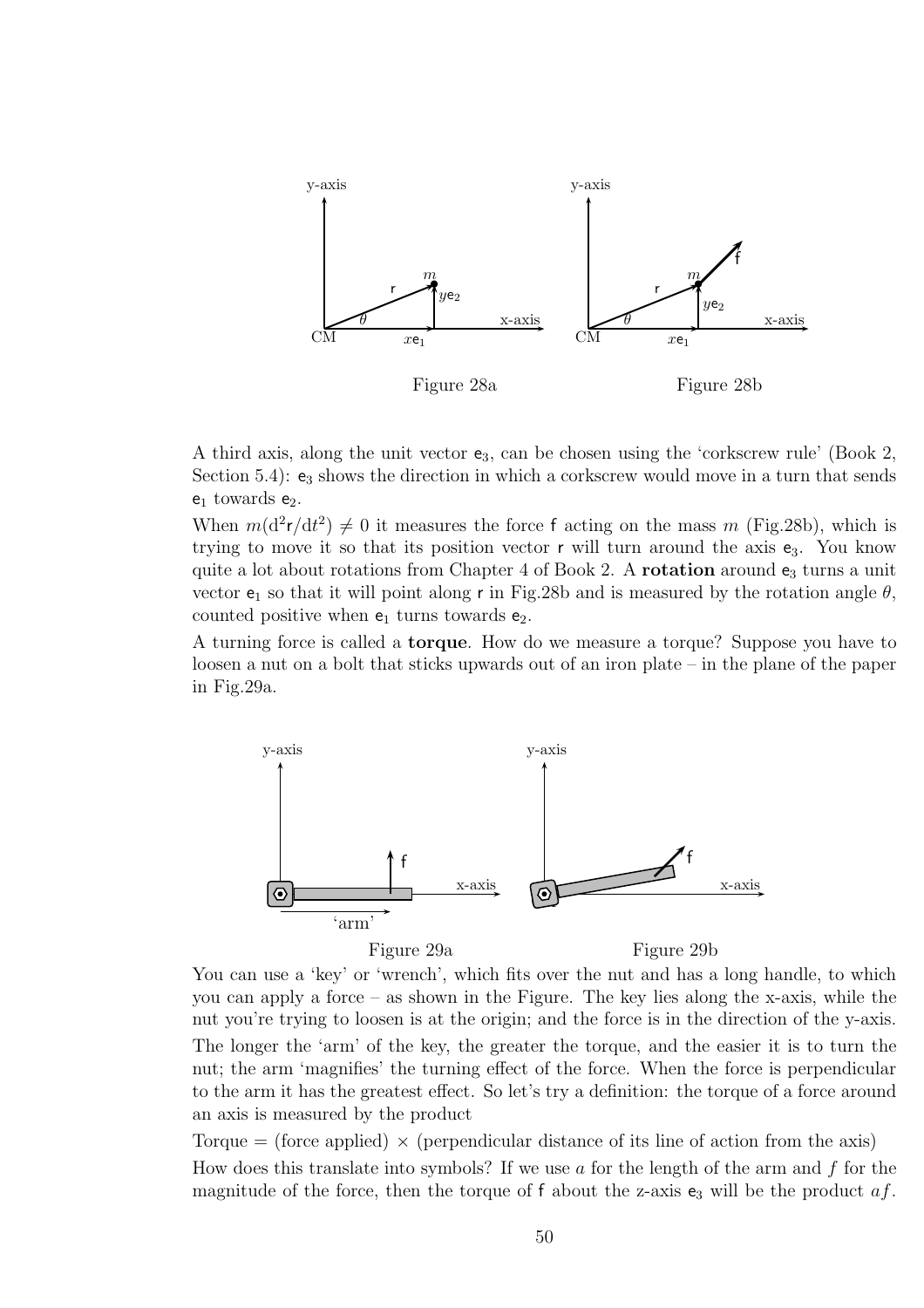We can't call it t, because t always stands for the  $time -$  and we find it everywhere. So let's use the corresponding Greek letter,  $\tau$  ('tau'), and then we won't get mixed up. Now the arm a, in Fig. 29a, is the x-coordinate of the point  $(x, y)$  at which the force is applied; f is the y-component (the only one) of the vector f; and  $\tau$  is going to be a component of the torque around the z-axis. So let's add the labels and write

$$
\tau_z = x f_y. \tag{5.3}
$$

This component of the torque is also called the **moment** of the force about the z-axis. But to get a more general definition we have to look at the case shown in Fig.29b, where the key does not lie along one of the axes and the applied force is not perpendicular to it. Of course you can use the same definition in words, but then you have to work out the perpendicular distance from the origin to the line of action of the force. There's a simpler way, which is quite general and looks much nicer.

You know from Section 4.1 that any force can be expressed as the vector sum of two other forces acting at the same point: so f in Fig.29b is exactly equivalent to

$$
\mathbf{f} = f_x \mathbf{e}_1 + f_y \mathbf{e}_2 = \mathbf{f}_x + \mathbf{f}_y,\tag{5.4}
$$

where  $f_x, f_y$  are the *vectors*, parallel to the two axes, with magnitudes  $f_x, f_y$ . The torque applied by the  $f_y$ , which is perpendicular to the x-axis, is  $xf_y$  – exactly as in  $(5.4)$  – and is in the positive (anticlockwise) sense. But the torque due to  $f<sub>x</sub>$ , perpendicular to the y-axis, has an arm of length y and acts in the *negative* (clockwise) sense  $-$  giving a turning force  $-yf_x$ . The two forces together give the torque about the z-axis:

$$
xf_y - yf_x = \tau_z,\tag{5.5}
$$

which works for any directions of the key, and the force acting at point  $(x, y)$ , in the xy-plane. Remember the order of the x,y,z and you can't go wrong: x (first term) turning towards y (second term) gives the z-component  $\tau_z$ .

The beauty of this result is that it holds even in three dimensions! This must be so, because if you rotate the whole system about the origin – so that the axes  $x,y,z$  turn into new axes pointing along the y,z,x directions – everything will look just the same from inside the system. (This is what we called an "invariance principle" in Book 2: there's nothing special about different directions in space, so rotating everything will make no difference to our equations.) In this way you will find, instead of (5.5), three equations, which can be collected into

$$
xf_y - yf_x = \tau_z, \qquad yf_z - zf_y = \tau_x, \qquad zf_x - xf_z = \tau_y.
$$
 (5.6)

It's enough to remember  $xyz \rightarrow yzx \rightarrow zxy$ , in 'rotating' the labels x,y,z. But remember also that the order matters; if you swap only x and y, for example, that doesn't correspond to a pure rotation of the axes in space, but rather to a reflection in which only two axes are interchanged. If you know about vector products, from Book 2 Sections 5.4 and 6.3, you may have noticed that (5.6) says that  $\tau_x, \tau_y, \tau_z$  are the three components of a **vector** product:

$$
\tau = \mathbf{r} \times \mathbf{f}.\tag{5.7}
$$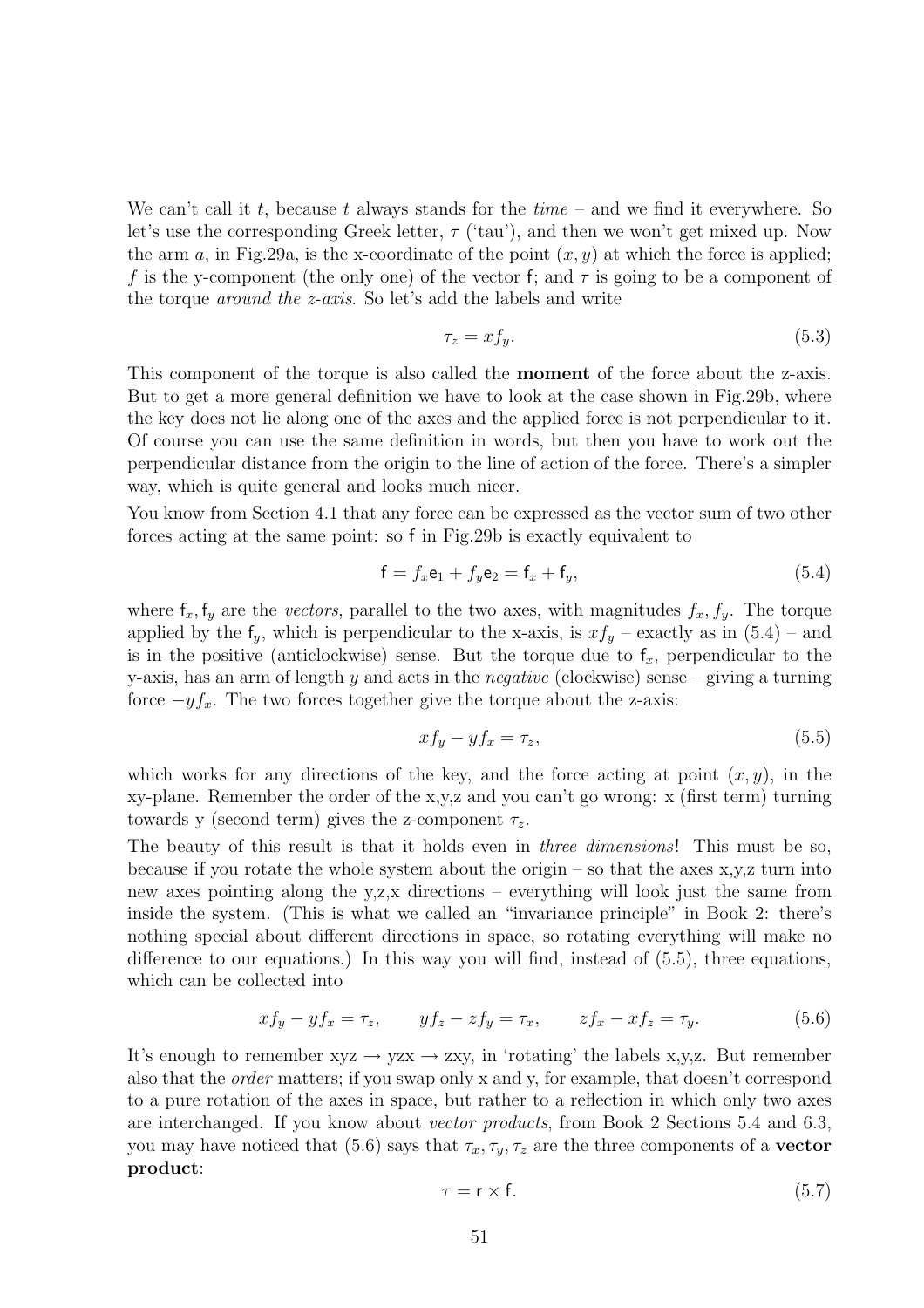This is not a 'true' vector. In addition to having an axis in space, it has a sense of rotation around the axis, like a screw: it is called a pseudo-vector, but here we use it only as a convenient notation for the the three equations (5.6).

### 5.2 Angular momentum and torque

Just as the torque is expressed as the *moment* of the force vector f around an axis through the origin, the moment of any other vector can be defined in a similar way. If a particle of mass m, at point  $(x, y)$ , moves with velocity v and has linear momentum  $p = m\nu$ , then its moment of momentum, or angular momentum is defined as (again using the Greek letter  $\lambda$  instead of 'el' – which sometimes gets mixed up with '1')

$$
\lambda = \mathsf{r} \times \mathsf{p}.\tag{5.8}
$$

In terms of components, this means

$$
xp_y - yp_x = \lambda_z, \qquad yp_z - zp_y = \lambda_x, \qquad zp_x - xp_z = \lambda_y.
$$
 (5.9)

We know that force produces linear momentum: can it be that torque produces angular momentum?

To answer this question we write Newton's second law in the component form

$$
f_x = \frac{dp_x}{dt}, \qquad f_y = \frac{dp_y}{dt}, \qquad f_z = \frac{dp_z}{dt}, \tag{5.10}
$$

and ask if there is a parallel relation between components of the torque  $(\tau_x, \tau_y, \tau_z)$  and the rates of change of the three angular momentum components  $(d\lambda_x/dt, d\lambda_y/dt, d\lambda_z/dt)$ . In fact, we'd like to know if  $\tau_x = d\lambda_x/dt$  and similarly for the other two components.

At first sight this doesn't look very promising, because the components of  $\lambda$  in (5.9) contain products of both coordinates and momentum components – and all of them depend on time. Differentiating might just give us a mess! But let's try it, differentiating  $\lambda_x$  with repect to the time t:

$$
\frac{d\lambda_x}{dt} = \frac{d}{dt}(yp_z - zp_y) = y\frac{dp_z}{dt} + p_z\frac{dy}{dt} - z\frac{dp_y}{dt} + p_y\frac{dz}{dt}
$$

But now remember that  $p_z = mv_z = m(\mathrm{d}z/\mathrm{d}t)$  and  $p_y = mv_y = m(\mathrm{d}y/\mathrm{d}t)$  and put these values in the line above. You'll get, re-arranging the terms,

$$
\frac{\mathrm{d}\lambda_x}{\mathrm{d}t} = y\frac{\mathrm{d}p_z}{\mathrm{d}t} - z\frac{\mathrm{d}p_y}{\mathrm{d}t} - p_y\frac{\mathrm{d}z}{\mathrm{d}t} + p_z\frac{\mathrm{d}y}{\mathrm{d}t}.
$$

The last two terms on the right are  $-mv_yv_z$  and  $+mv_zv_y$ , respectively, and therefore cancel; while the first two terms together give  $y f_z - z f_y = \tau_x$  – the middle equation in (5.6). So we've done it: the result we hoped to find, and two others like it, are

$$
\tau_x = \frac{d\lambda_x}{dt}, \qquad \tau_y = \frac{d\lambda_y}{dt}, \qquad \tau_z = \frac{d\lambda_z}{dt}.
$$
\n(5.11)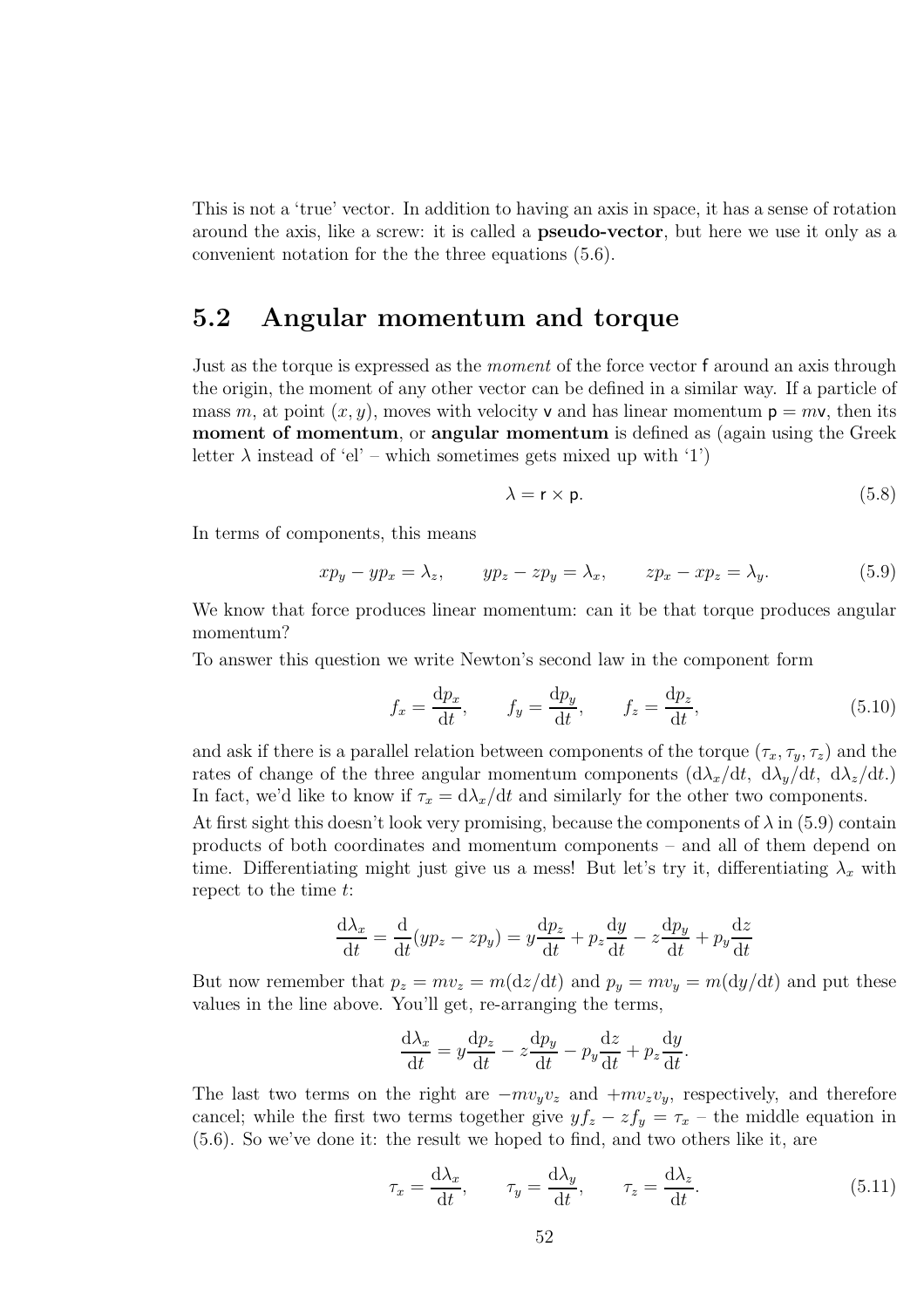These results are very similar to Newton's second law in the form (5.10): it's enough to change a *force* component, such as  $f_x$ , into a *torque* component  $(\tau_x)$ ; and a *linear* momentum component, such as  $p_x$ , into an *angular* momentum component  $(\lambda_x)$  – and you get (5.11).

In Section 4.1, we extended Newton's second law to a whole system of particles, however many, and found the same law applied to a single *imaginary* particle of mass  $M =$  $m_1 + m_2 + \ldots$ , located at a single *imaginary* point with position vector R, defined in (4.2). In fact,  $F = dP/dt$  where P is the *total* linear momentum.

In these last two Sections, however, we've been thinking about rotational motion, in which a force is applied to one particle, at point  $(x, y)$ , as it turns around an axis through the origin of coordinates. Instead of Newton's law for translational motion, we've now obtained equations (5.11) which describe rotational, or angular, motion: but they still apply only to a single point mass, such as a particle moving in an orbit. What we need now is a corresponding law for whole system of particles, possibly moving around is centre of mass – which may be at rest at point R, or may be travelling through space according to equation (4.7).

To get the more general equations all we have to do is add up all the equations for the single particles; and in doing this we remember that only the external torques need be included – because every action/reaction pair will consist of equal and opposite forces with the same line of action, giving the same equal and opposite moments about the origin and hence zero contribution to the total torque. Thus, the equation  $(d\lambda/dt) = \tau$ becomes, on summing,

$$
dL/dt = T, \t\t(5.12)
$$

where the capital letters stand for the sums over all particles (i) of single-particle contributions:  $\mathsf{L} = \sum_i \lambda(i)$  and  $\mathsf{T} = \sum_i \tau(i)$ . The particle label (*i*) is shown in parentheses so that it doesn't get mixed up with the labels  $(x, y, z)$  for coordinate axes. When we remember that the angular momentum and torque are each 3-component quantities, and that each vector equation corresponds to three equations for the components, this all begins to look a bit messy. But equation (5.12) only says that

$$
\frac{dL_x}{dt} = T_x, \qquad \frac{dL_y}{dt} = T_y, \qquad \frac{dL_z}{dt} = T_z,
$$
\n(5.13)

where

$$
T_x = \sum \tau_x, \qquad T_y = \sum \tau_y, \qquad T_z = \sum \tau_z,
$$
\n(5.14)

are total torque components (leaving out the particle label  $i$  in the summations) and

$$
L_x = \sum \lambda_x, \qquad L_y = \sum \lambda_y, \qquad L_z = \sum \lambda_z,\tag{5.15}
$$

are total angular momentum components.

We know that if the vector sum (F) of all the external forces applied to a system of particles is zero the CM of the system will either remain at rest or will travel through space with constant velocity; but we have now found that in either case the system may still *turn* around the CM, provided the applied forces have a non-zero *torque*. The next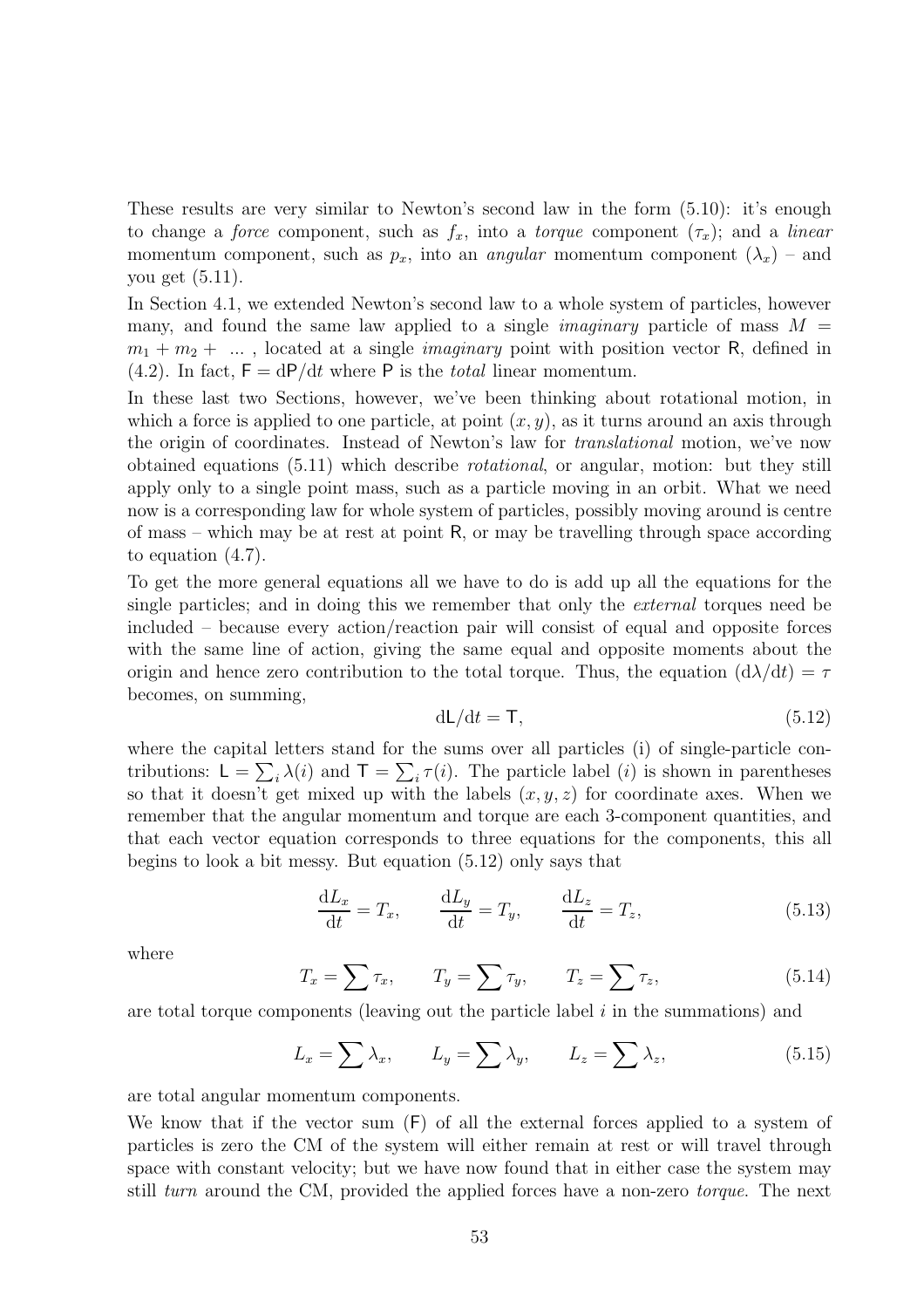great principle we need applies to this rotational motion: it says simply that if the total torque – or turning force – is zero then the system will either have no angular momentum or will go on rotating with constant angular momentum. In that case,

$$
L_x = L_y = L_z = \text{constant.} \tag{5.16}
$$

In other words, there is a principle of **conservation of angular momentum**, which corresponds to that of linear momentum for a system on which no external force acts. In the next Section we begin to see how important this principle can be.

### 5.3 Another look at the solar system

In Section 3.4, we were able to find how the Earth moves around the Sun – using nothing but simple arithmetic to get an approximate solution of the 'equation of motion', which followed from Newton's second law. But the results may have seemed a bit strange: for centuries people had believed that the path of the Sun, its orbit, was a circle; but our results gave an orbit which was not quite circular. And astronomers knew long ago, from their observations, that some of the other planets moved in orbits which were far from circular. Why this difference?

According to the principle of energy conservation, the sum of  $\frac{1}{2}mv^2$  (the kinetic energy) and V (the potential energy) should give the constant total energy  $E$ . When the force of attraction towards the Sun is given by (1.2), as  $F = -GmM/r^2$  (putting in the minus sign to show the force is in the negative direction along the vector r), the PE must be such that  $F = -\frac{dV}{dr}$  – the rate of decrease of V with r. Thus V must satisfy the differential equation

$$
\frac{\mathrm{d}V}{\mathrm{d}r} = \frac{GmM}{r^2}.
$$

The solution is easy to see, because (Book 3, Chapter 3) the function  $y = x^n$  has the derivative  $(dy/dx) = nx^{n-1}$  and thus, for  $y = r^{-1}$ , it follows that  $dy/dr = -r^{-2}$ . This does not necessarily mean that  $V = -GmM \times r^{-1}$  (which gives the right derivative), because you can add any *constant*  $c$  and still get the right function  $F$  when you form  $(dV/dr)$ . What it does mean is that

$$
V = -\frac{GmM}{r} + c
$$

is a general solution, whatever the value of c. To choose c we must agree on a 'zero of potential energy' – for what value of r shall we take  $V = 0$ ? The usual convention is to count V as zero when the two masses, m and M, are an *infinite* distance apart: this gives at once  $0 = 0 + c$ , and so c must also be zero. The PE of a planet of mass m at a distance r from the Sun is therefore chosen as

$$
V = -\frac{GmM}{r}.\tag{5.17}
$$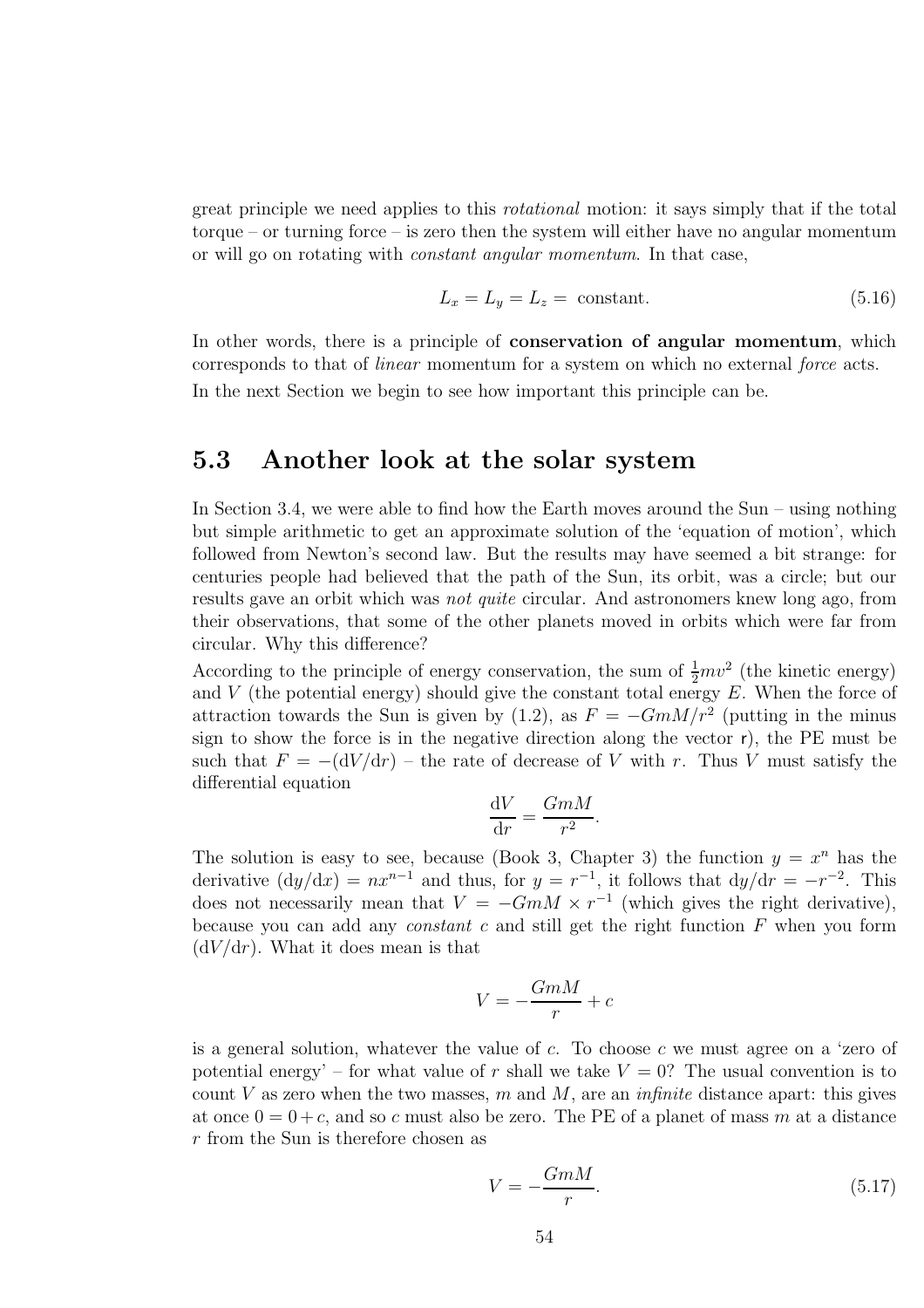The energy conservation equation now requires  $\frac{1}{2}mv^2 - (GmM/r) = \text{constant}$ ; but if the orbit is not exactly circular, so the distance of the Earth from the Sun is not fixed, the separate terms (KE and PE) cannot both be constant. When the Earth goes closer to the Sun (smaller  $r$ ) its PE must become more negative and its KE, and velocity, must increase; and when it goes further away its PE will become less negative and it will travel more slowly.

To understand what's happening, we need to use the other great principle: the conservation of angular momentum, which applies to any orbital motion in the presence of a central field i.e. a force directed to one fixed point (in this case the Sun, taken as origin). The central force F has zero torque about the origin (see Fig.30, which lies on its line of action. (Note that F, shown as the bold arrow in the Figure, lies on top of the position vector r but has the opposite direction – towards the Sun.)



The Earth's angular momentum around the Sun (i.e. its moment of momentum) must therefore remain constant. Here we're thinking of the Earth as a single particle, but equation  $(4.23)$  applies for any number of particles – so we can keep the same notation even for a *one*-particle system, using the symbols L and T instead of  $\lambda$  and  $\tau$ . The conservation principle for L may then be written, with the vector product notation used in (5.8),

$$
L = r \times mv = \text{constant} = mh\hat{n}
$$
 (5.18)

– a vector of constant magnitude in a direction normal to the plane of the orbit, written as a *unit* vector  $\hat{\bf{n}}$  multiplied by a constant h. In fact, h is the product of the magnitudes of the vectors r and v multiplied by the sine of the angle between them:  $h = rv \sin \phi$ , as shown in Fig.30

The constant  $h$  has a simple pictorial meaning. The base of the shaded triangle in the Figure has a length  $v$ , which is the distance moved by the Earth in unit time; and the height of the vertex (at the Sun) is the length of the perpendicular,  $p = r \sin \phi$ . The area of this triangle is thus  $Area = \frac{1}{2}$  base  $\times$  height (as we know from simple geometry, Book 2, Chapter 3). So  $h = vp = rv \sin \phi$  is just twice the area of the shaded triangle – twice the area 'swept out' by the radius vector r, in unit time, as the Earth makes its journey round the Sun.

We say that  $h$  is twice the **areal velocity**; and what we have discovered is that the areal velocity is a constant of the motion for the Earth and all the other planets as they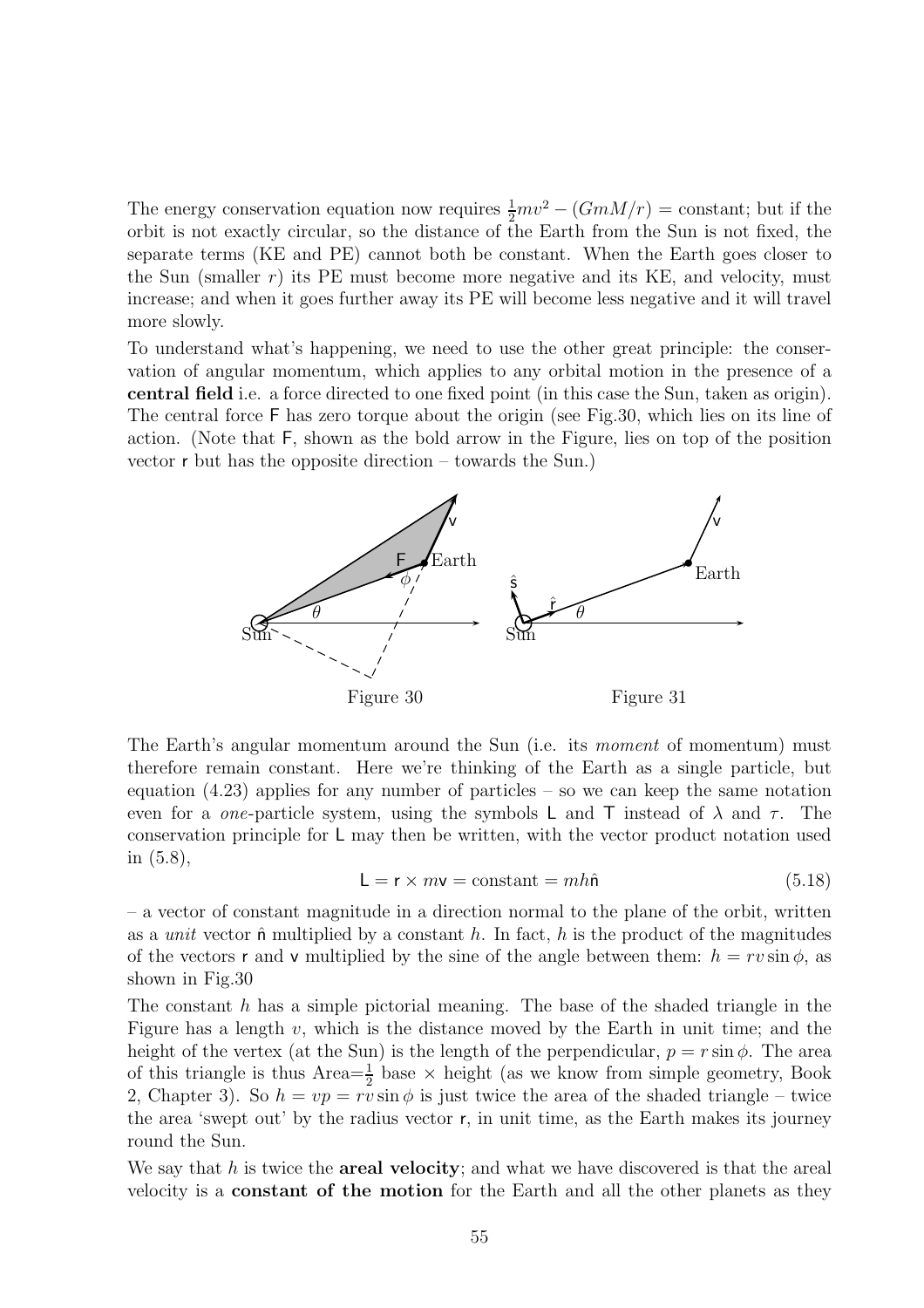move around the Sun.

This important result was first stated four hundred years ago by Kepler, on the basis of astronomical observations, and is usually called "Kepler's second law". His "first law", published at the same time, stated that the orbit of any planet was an ellipse, not a circle, and his "third law" concerned the period of the planet – the time it takes to go round the Sun. Of course, Kepler didn't have Newton's laws to guide him, so his discoveries were purely *experimental*. Much later, in fact, Newton used Kepler's observations to show that the force of attraction between two bodies must be given by an equation of the form (1.2), an inverse square law. The interplay of experiment and theory is what leads to continuous progress in Physics and makes it so exciting; you never know what's coming when you turn the next corner!

### 5.4 Kepler's laws

From the two principles we have – conservation of energy and conservation of angular momentum – we can now get all the rest! First we note that the velocity  $v$ , being a vector, can be written as the sum of two perpendicular components. There will be a *radial* component, along the direction of the unit vector  $\hat{r}$  (shown in Fig.31), and a transverse component, in the transverse direction  $\hat{\mathsf{s}}$ . As r sweeps out the shaded area in Fig.30, both  $\hat{r}$  and  $\hat{s}$  will change. In a small increase of the angle  $\theta$ , call it d $\theta$ , the tip of the (unit-length) arrow representing  $\hat{r}$  will move through  $d\theta$  in the transverse direction. And if this change takes place in a small time interval dt the rate of change of  $\hat{r}$ , as it rotates, will thus be  $(d\theta/dt)\hat{\mathbf{s}}$ . The rate of increase of the angle  $\theta$ , with time, is the modulus of the **angular velocity** and the corresponding increase in the unit vector  $\hat{r}$  is written  $d\hat{r}/dt = (d\theta/dt)\hat{\mathbf{s}}$ . If you next think about the way  $\hat{\mathbf{s}}$  changes (look again at Fig. 31), you'll see the length of the unit vector changes by the same amount – but in the negative direction of r! These two important results together can now be written, denoting the angular velocity by  $d\theta/dt = \omega$ ,

$$
\frac{\mathrm{d}\hat{\mathbf{r}}}{\mathrm{d}t} = \omega \hat{\mathbf{s}}, \qquad \frac{\mathrm{d}\hat{\mathbf{s}}}{\mathrm{d}t} = -\omega \hat{\mathbf{r}}.
$$
\n(5.19)

Notice that the two rates of change are written with the notation of the usual differential calculus; but each is the derivative of a vector, with repect to time, and although the time is a scalar quantity (measured by a single number t) the vectors  $\hat{r}$  and  $\hat{s}$  are not. The vectors change with time and are said to be "functions of a scalar parameter"  $t$ . But the definition of the time derivative of a vector is parallel to that of any scalar quantity  $y = f(t)$ : just as  $(dy/dt)$  is the limiting value of the ratio  $\delta y/\delta t$ , when the changes are taken smaller and smaller, so is  $\frac{dv}{dt}$  the limiting value of the change  $\delta v$  divided by the number  $\delta t$ . Notice also that the magnitude of the angular momentum vector,  $|L| = h$  in  $(5.18)$  is simply a multiple of the angular velocity  $\omega$ :

$$
\mathsf{L} = \mathsf{r} \times m\mathsf{v} = h\hat{\mathsf{n}}, \qquad |\mathsf{L}| = h = mrv = mr(r\omega) = mr^2\omega.
$$
 (5.20)

We're now ready to find the two missing laws.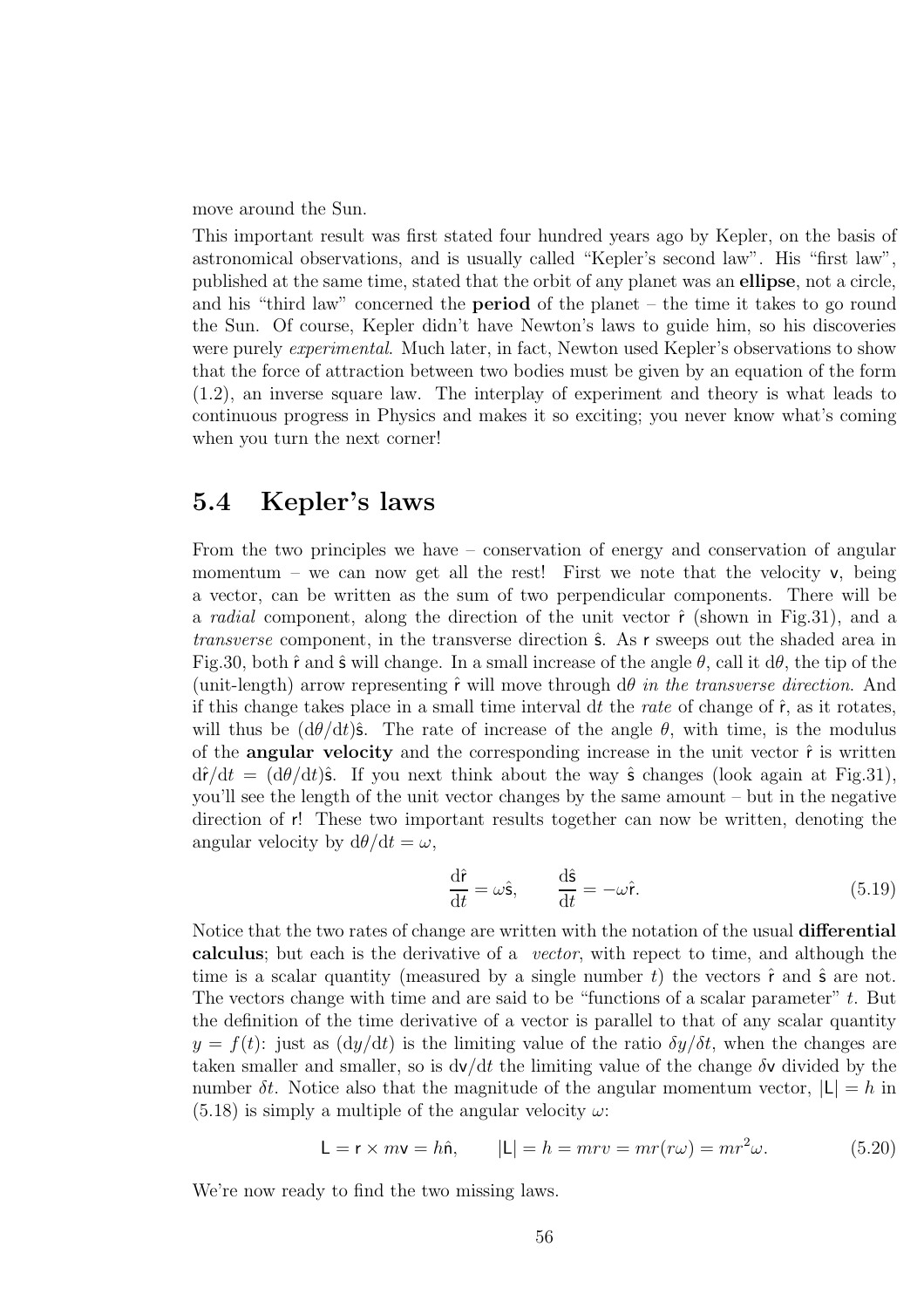#### Kepler's first law

The *first* law states that the orbits of all the planets in the solar system are ellipses. An ellipse is shown in Fig.32: it is the figure you get if you knock two pegs into the ground and walk around them with a 'marker', tied to a long loop of string passing over the pegs and kept tightly stretched, as in the Figure. If  $O_1$  and  $O_2$  are the positions of the pegs, and M is the position of the marker, then the loop of string (constant in length) makes the triangle  $O_1MO_2$ . The points  $O_1$  and  $O_2$  are called the **foci** of the ellipse; and Kepler noted that, for all the planets, the Sun was always to be found at one of the foci. If the two foci come together, to make a single focus, the orbit becomes a circle.



(Note. The proof that follows is quite difficult! Don't worry about the details – you can come back to them when you're ready – but look at the equation  $(5.25)$ , which will tell you how to calculate the ellipse.)

To show that the orbit is, in general, an ellipse we start from the fact that the angular momentum (5.20) is a constant of the motion, while the Earth still moves according to Newton's second law  $m = F$ . The acceleration is the rate of change of the velocity vector with time; and such a rate of change is often indicated just by putting a dot over the symbol for the vector. With this shorthand,  $a = \dot{v}$  and similarly r will mean  $dr/dt$ . In the same way, two dots will mean differentiate twice: so  $a = \dot{v} = d\dot{r} = d^2r/dt^2$ .

From (5.19) the velocity vector can be written in terms of its radial and transverse components, in the directions of unit vectors  $\hat{r}$  and  $\hat{s}$ . Thus

$$
\mathbf{v} = \frac{d}{dt}(r\hat{\mathbf{r}}) = \frac{dr}{dt}\hat{\mathbf{r}} + r\frac{d\hat{\mathbf{r}}}{dt} = \dot{r}\hat{\mathbf{r}} + r\dot{\theta}\hat{\mathbf{s}}.
$$
 (5.21)

$$
\mathbf{a} = \dot{\mathbf{v}} = \left(\frac{\mathrm{d}^2 r}{\mathrm{d}t^2} \hat{\mathbf{r}}\right) + \left(\frac{\mathrm{d}r}{\mathrm{d}t}\omega\hat{\mathbf{s}}\right) + \left(\frac{\mathrm{d}(r\omega)}{\mathrm{d}t}\right)\hat{\mathbf{s}} + (r\omega)(-\omega\hat{\mathbf{r}}). \tag{5.22}
$$

At the same time, by (1.2), the force vector is  $F = -(GmM/r^2)\hat{r}$ .

Newton's second law (mass  $\times$  acceleration = force) then equates two vectors, ma and F, both lying in the plane of the orbit – whose normal is the constant vector  $L = h\hat{n}$ , according to (5.20). Now let's take the vector product of both sides of the equation with  $L = h\hat{n}$ . Why? Because we know the motion must be in the plane and the vectors must therefore have no normal components: taking the vector product of the equation with  $\hat{n}$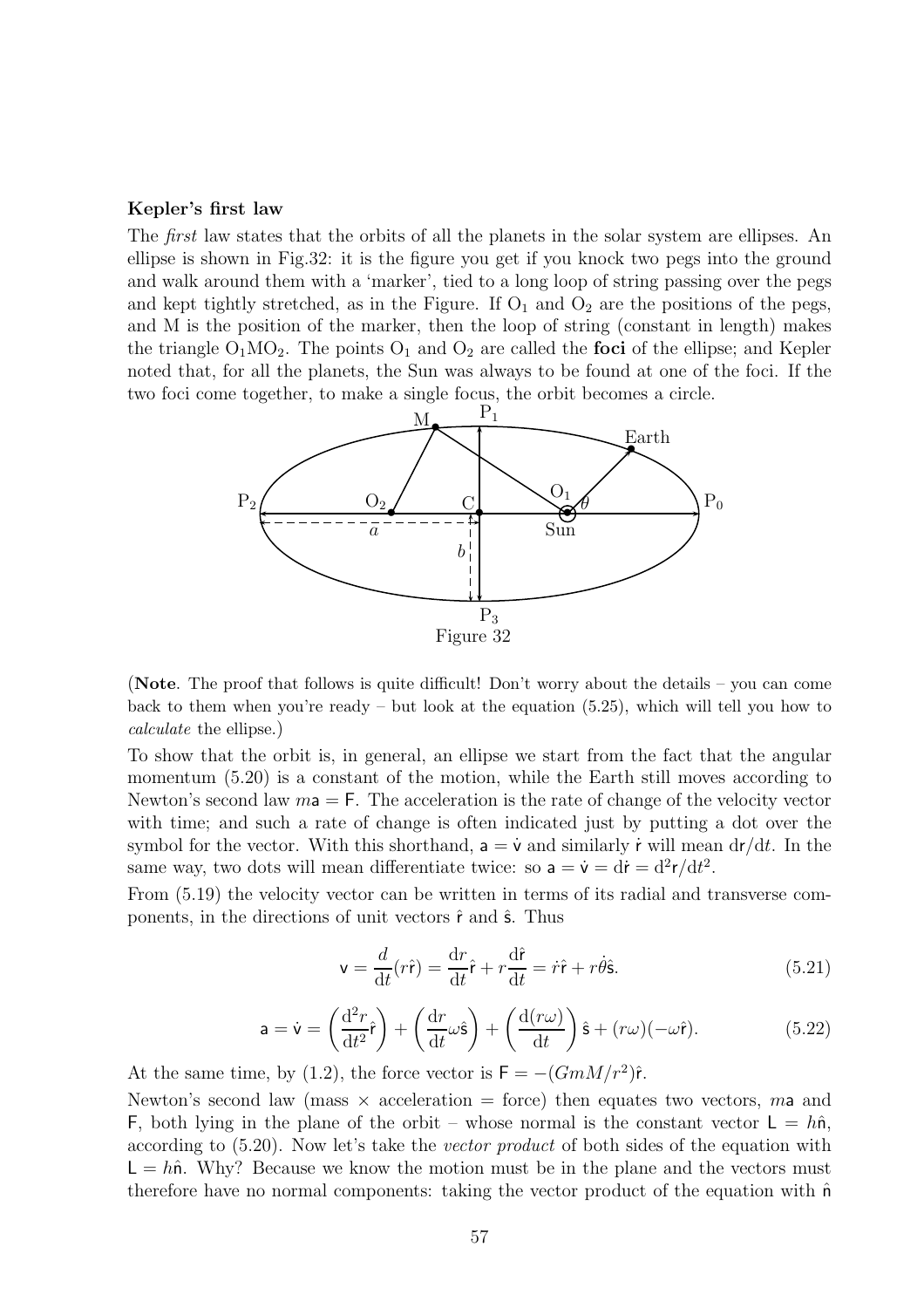will simply 'kill' any components *normal* to the plane because the vector product of a vector with itself is zero! The in-plane components, which we want, will be obtained by solving the equation that remains; and this becomes  $m\mathbf{a} \times h\hat{\mathbf{n}} = -(GmM/r^2)\hat{\mathbf{r}} \times h\hat{\mathbf{n}}$ . But

$$
m\mathbf{a} \times h\hat{\mathbf{n}} = m\frac{d}{dt}(\mathbf{v} \times h\hat{\mathbf{n}})
$$

while, using  $L(= r \times v)$  in place of  $h\hat{n}$ ,

$$
-(GmM/r^2)\hat{\mathbf{r}} \times h\hat{\mathbf{n}} = -(GmM/r^2)\hat{\mathbf{r}} \times (r^2\omega)\hat{\mathbf{n}} = -(GmM)\omega\hat{\mathbf{s}},
$$

since the three unit vectors  $\hat{r}$ ,  $\hat{s}$  and  $\hat{n}$  form a right-handed basis with  $\hat{r} \times \hat{s} = \hat{n}, \hat{s} \times \hat{n} =$  $\hat{r}, \hat{n} \times \hat{r} = \hat{s}$ . (Look back at Book 2, Section 5.4, if you're not sure about vector products.) On taking away a common factor m, and remembering that  $d\hat{r}/dt = \omega\hat{s}$ , the equation of motion can be written

$$
\frac{\mathrm{d}}{\mathrm{d}t}(\mathsf{v}\times h\hat{\mathsf{n}}) = GM\frac{\mathrm{d}\hat{\mathsf{r}}}{\mathrm{d}t} = \frac{\mathrm{d}}{\mathrm{d}t}(GM\hat{\mathsf{r}}).
$$

But if the derivatives of two vector quantities are equal the quantities themselves can differ only by a *constant vector*, call it  $e\hat{a}$  – a numerical multiple of the unit vector  $\hat{a}$ , which fixes a direction in space. We can therefore write

$$
(\mathsf{v} \times h\hat{\mathsf{n}})/(GM) = \hat{\mathsf{r}} + e\hat{\mathsf{a}}.\tag{5.23}
$$

Now let  $\theta$  be the angle between the position vector r and the constant vector a; and take the scalar product of the last equation with r. The result will be, putting the right-hand side first,

$$
r + er \cos \theta = \mathbf{r} \cdot (\mathbf{v} \times h\dot{\mathbf{n}})/(GM). \tag{5.24}
$$

The final step depends on the result (Book 2, Section 6.4) that in a 'triple-product', like that on the right, the order of the 'dot' and the 'cross' can be interchanged; so the last equation can be re-written in the standard form

$$
r(1 + e \cos \theta) = (r \times v) \cdot h \times n)/(GM) = h^2/GM.
$$
 (5.25)

There are two numerical parameters in this equation:  $e$  is called the **eccentricity** and determines whether the ellipse (Fig.32) is long and thin, or shorter and 'fatter'; the other,  $h^2/GM$ , gives half the 'length' of the ellipse, the value of a in the Figure. Suppose we are told the values of these parameters. Then any pair of values of the variables r and  $\theta$ that satisfy equation (5.25) will fix a point on the ellipse (see Exercise xxx). By starting with  $\theta = 0$  and increasing its value in steps of, say, 45 degrees, calculating corresponding values of r from (5.25), you'll find a series of points  $P(r, \theta)$  (like  $P_0$ ,  $P_1$ ,  $P_2$ ,  $P_3$  in Fig.32) which fall on the ellipse.

We can find the value of a (which is called the "length of the **semi-major axis**) from the values of r at points P<sub>0</sub> and P<sub>2</sub>: they are easily seen to be  $r_0 = l/(1+e)$  and  $r_2 = l/(1-e)$ , from which it follows that  $a = l/(1 - e^2)$ . (Check it yourself!) With a bit more geometry (see Exercise xxx) you can find the length of the other axis: b in Fig.32 is the **semi-minor**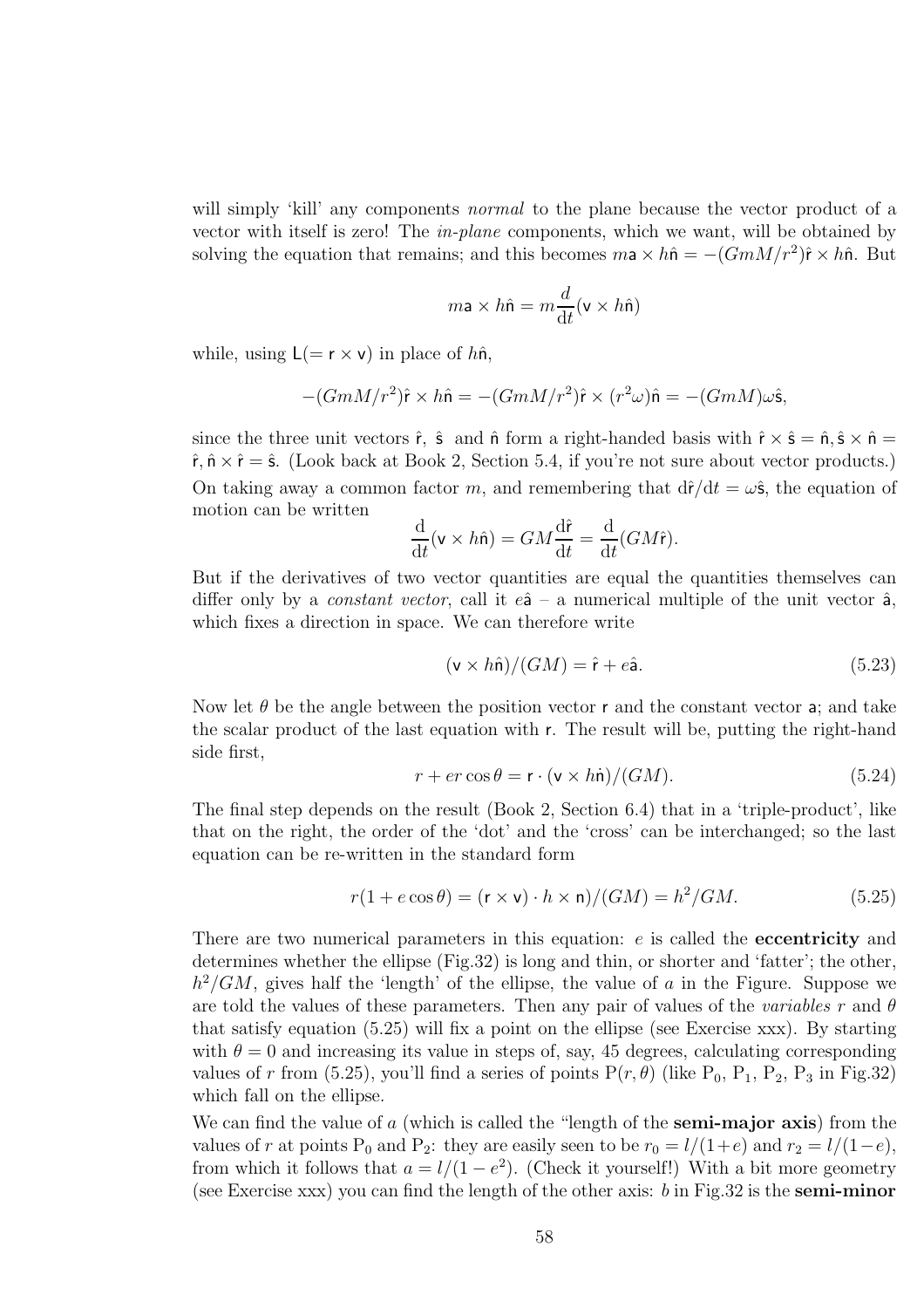**axis**. To summarize, the length and width of the ellipse are determined as  $2a$  and  $2b$ , with

$$
a = \frac{l}{1 - e^2}, \qquad b = \frac{l}{\sqrt{1 - e^2}}.
$$
\n(5.26)

Knowing all this about the ellipse, we can come back to the last of Kepler's famous laws. Kepler's third law

The third law answers the question: How long does it take a planet to complete its journey round the Sun? This time  $(T)$  is called the **period**: the period of the Earth is about 365 days, while that of the moon as it goes around the Earth is about 28 days. The orbits of the planets are all ellipses, even though their masses  $(m)$  may be very different, because equation (5.25) does not contain m: they differ only in having different values of the parameters  $l = h/GM$  and  $e$  – and these are fixed once we know one point P on the orbit, along with the corresponding velocity vector. We take the parameter values as 'given' because they must have been determined millions of years ago, when the solar system was being formed, and they change very very slowly as time passes. What Kepler wanted to do was to find a rule relating T to the form of the orbit. And, as a result of careful measurements, he found that, for all the known planets, the square of the period is proportional to the cube of the long axis of the orbit; in other words  $T^2 \propto a^3$ .

Now that we know the forms of the orbits, we should be able to prove that Kepler's third law will correctly describe how the length of the year, for any of the planets, varies with the half-length  $(a)$  of the orbit.

First let's remember that, from  $(5.18)$  and the paragraph that follows it, that h is twice the areal velocity of the planet (the shaded area in Fig.30, which is swept out in unit time by the vector r): so if we know the area of the whole ellipse we can simply divide it by 1  $\frac{1}{2}h$  and that will give us the number of time units taken to sweep over the whole area.

You may think the area of an ellipse will be hard to find: but it's not. You known from Book 2 that the area of a *circle* is  $\pi r^2$ ; and an ellipse is only a 'squashed' circle. Think of a circle of radius a and imagine it cut into thin horizontal strips of width  $d$ , so that  $n \times d = a$ . To squash the circle you simply squash every strip, so that the width is reduced to d', without changing the number of strips or their lengths. When  $nd' = b$  you'll have an ellipse of half-length  $a$  and half-width  $b$ , as in Fig.32. And because every strip has been reduced in area (i.e. width $\times$ length) by a factor  $b/a$ , the same factor will give the change in the whole area: the area  $\pi a^2$  for the circle will become  $\pi a^2 \times (b/a)$  for the ellipse. Thus,

area of an ellipse = 
$$
\pi ab
$$
 (*a* = halflength, *b* = halfwidth). (5.27)

On dividing the whole area of the orbit by the amount swept over in unit time  $(\frac{1}{2}h)$  we get the number of time units needed to complete the whole orbit:

$$
T = \frac{\pi ab}{\frac{1}{2}h} = \frac{2\pi ab}{\sqrt{GMl}},
$$

where we have used the definition of the parameter l, namely  $l = h^2/(GM)$ , just after equation (5.25).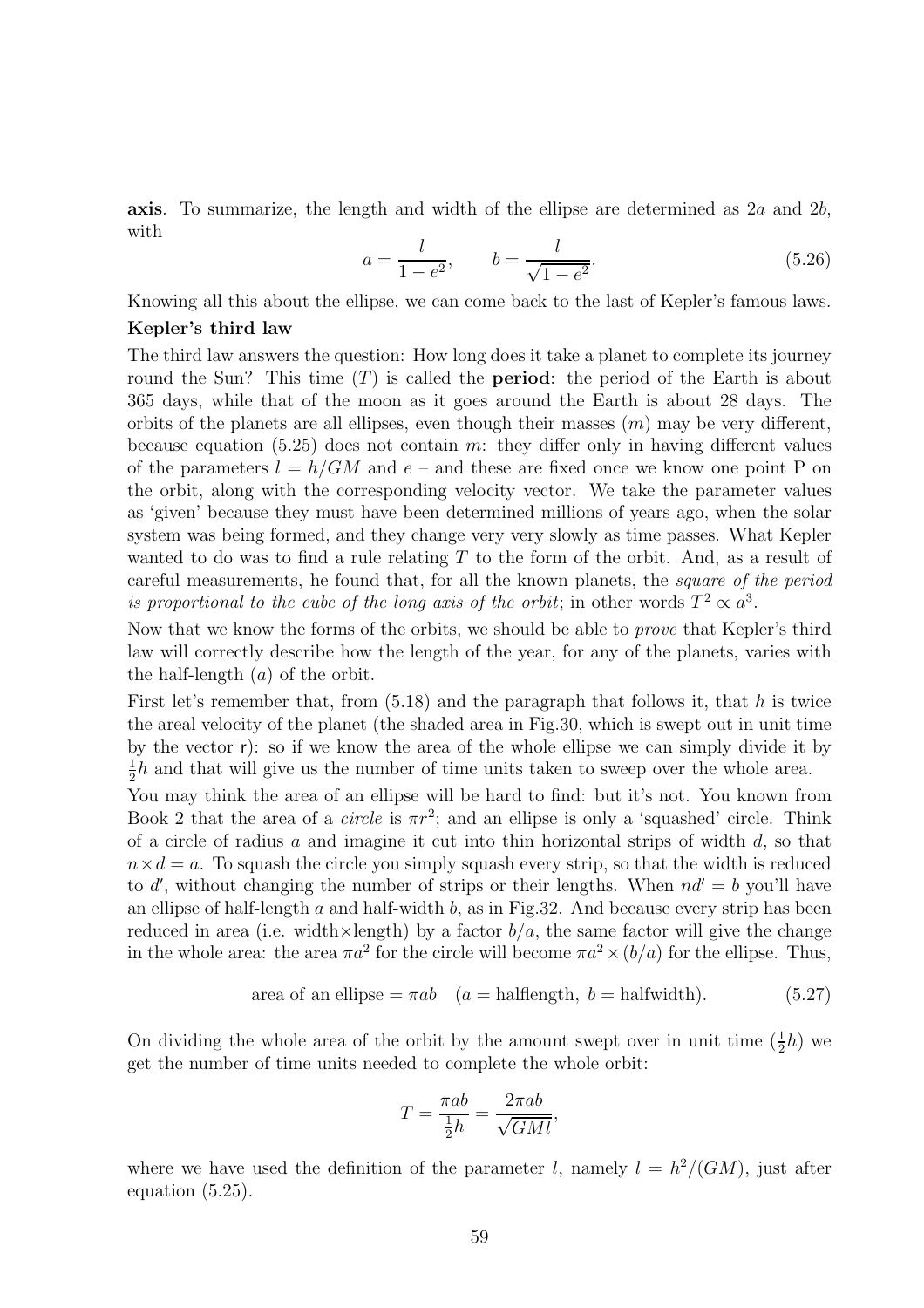That's all right: but we can't get l just by looking at the sky! On the other hand we can observe the length and width of an orbit; and from  $(5.26)$  we can get l in terms of a and b. Thus

$$
\frac{b^2}{a} = \left(\frac{l^2}{1 - e^2}\right) \left(\frac{1 - e^2}{l}\right) = l.
$$
\n
$$
(5.28)
$$

And now, by substituting this value in the equation for the period  $T$ , we find

$$
T = \frac{2\pi ab}{\sqrt{GM}} \frac{\sqrt{a}}{b} = \left(\frac{2\pi}{GM}\right) a^{3/2}.
$$
 (5.29)

This is Kepler's third law. In words, it states that the square of the period of a planet is proportional to the cube of the half-length of its orbit. But now this result has been proved, from Newton's laws, we have obtained the actual value of the proportionality constant: it is  $2\pi/(GM)$  and depends only on the mass of the Sun, which is the same for all planets in the solar system, and the gravitational constant  $G$ , which we can find for ourselves by measuring the force of attraction between two heavy bodies in the laboratory – here on Earth! Another thing – our Sun has been in the sky for a long time (about 5000 million years is the estimated age of the solar system) and the Sun's mass  $M$  is slowly changing, because it burns up fuel in producing sunshine. As M gets smaller, the orbit's half-length  $\alpha$  gets bigger and so does the period  $T$ : the planet spends longer far away from the Sun and takes longer to go round it. And it's the same for all the planets: it may be another 5000 million years before the Sun uses up all its fuel and the solar system dies – but, when it does, we'll all go together!

Exercises (in preparation)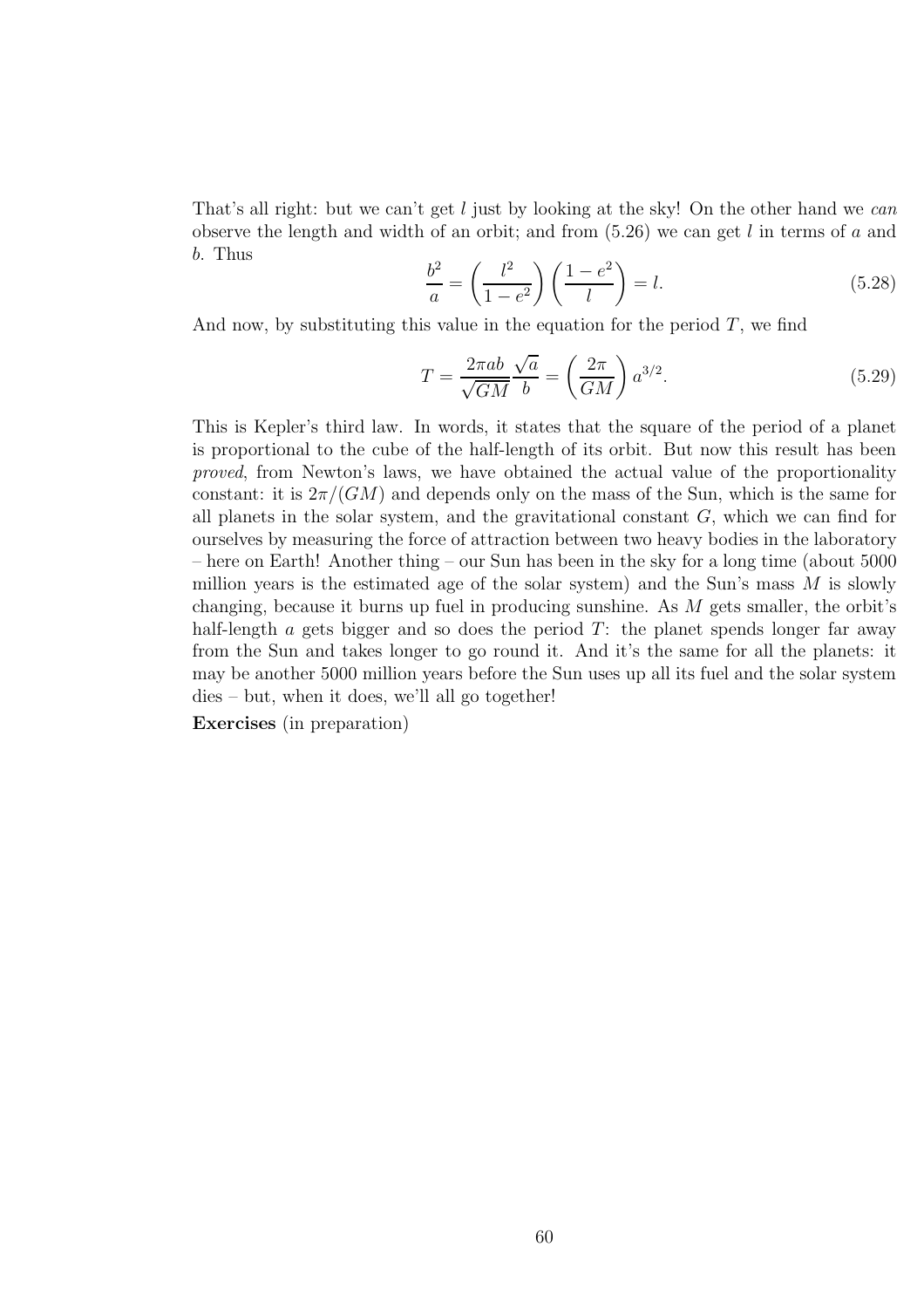## Chapter 6

# Dynamics and statics of rigid bodies

### 6.1 What is a rigid body?

We've spent a long time in space – thinking about the planets moving around the Sun, as if each one was a single particle, moving independently of the others. Now we'll come back to Earth and to systems of many particles, not moving freely but all joined together, somehow, to make a *rigid structure*. A simple example was studied in Section 4.1, where Fig.26a showed three massive particles joined by light sticks (so light that we could forget they had any weight): the sticks are needed only to keep the distances between all pairs of particles fixed. The fact that the distances between all the mass points stay fixed, even when they may be moving, is what makes the structure *rigid*. The structure shown in Fig.26a lies in a plane – it is flat – but all our arguments about internal and external forces, actions and reactions, and so on are unchanged if there are many particles and they are not all in one plane. All we must do is use three coordinates for every mass point and three components for every vector (force, velocity, etc.). So what we did in Section 4.1 was very general.

This model of a rigid structure can be extended to rigid bodies in which there may be millions of particles – all so close together that no space (almost) is left between them. If you cut out, from a flat sheet of metal, a shape like that in Fig.26a, you will get a plane triangular lamina, or plate: think of this as made up from an enormous number of tiny bits of metal, all joined together so that the distance between any two bits doesn't change as the lamina moves. You then have a rigid body in the form of a lamina. And we don't have to ask about *how* the bits are joined together because (as we saw) Newton's third law tells us that actions and reactions always come in equal pairs – and that's enough! If we number all the particles and suppose there is a bit of stuff with mass  $m_1$  at the point with coordinates  $(x_1, y_1)$ , one with mass  $m_2$  at  $(x_2, y_2)$ , and so on, then we can define things like the coordinates of the centre of mass just as we did in Section 4.1. The total mass of the body  $(M, \text{say})$  will be given by  $(4.1)$  and the position vector  $(R)$  of the centre of mass will follow from (4.3). Let's repeat the equations:

$$
M = m_1 + m_2 + m_3 + \dots \tag{6.1}
$$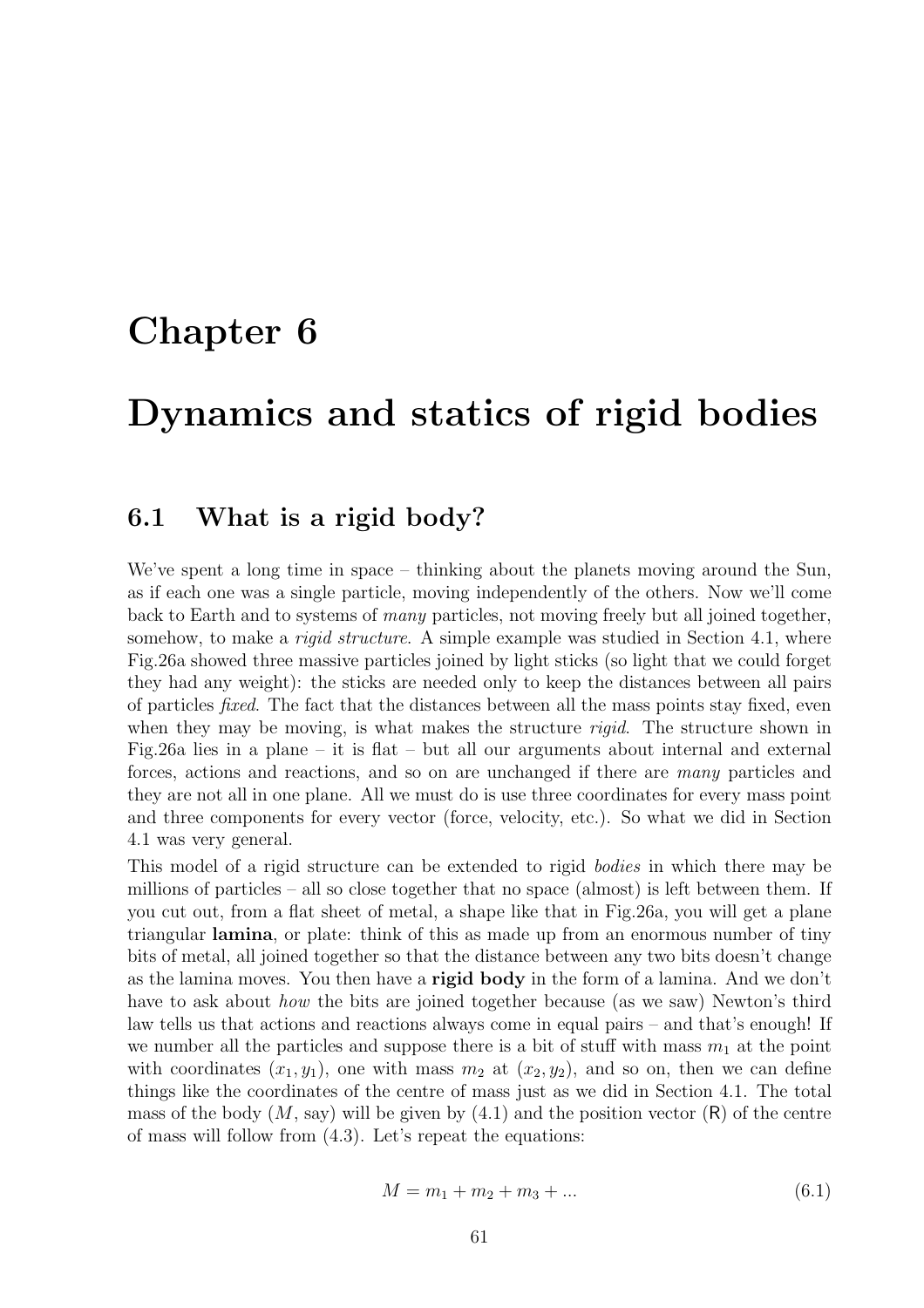is the mass of the whole body, while the centre of mass, or centroid, is at the point

$$
R = \frac{m_1r_1 + m_2r_2 + m_3r_3 + \dots}{m_1 + m_2 + m_3 + \dots} = \frac{\sum_i m_i r_i}{\sum_i m_i}.
$$
 (6.2)

The *coordinates*  $(X, Y, Z)$  of the centroid (components of R) are given by

$$
X = \frac{m_1 x_1 + m_2 x_2 + m_3 x_3 + \dots}{m_1 + m_2 + m_3 + \dots} = \frac{\sum_i m_i x_i}{\sum_i m_i},
$$
\n(6.3)

with similar equations for Y and Z.

In a *real* 'rigid body', made out of some continuous material like metal or hard plastic, there will be too many particles to count – an infinite number. But we can imagine the body cut into small pieces, each one being given a number, and go ahead in the same way using this 'model' of the continuous body. If you've studied the Calculus (in Book 3) you'll be able to guess how the equations need to be changed. Suppose, for example, you have a long iron bar and want to find its CM. Measure distances along the x-axis, so that the ends of the bar are at  $x = 0$  and  $x = L$ ; and suppose every unit of length has a mass  $m_d$ , which is called the **mass-density** – just the mass per unit length. Then a piece of the bar between points x and  $x + dx$ , with length dx, will have a mass  $m_d(x)dx$ , where in general  $m_d$  may depend on position and so is written as a function of x. The total mass of the bar will be the sum of the masses of all the bits, in the limit where the bits get smaller and smaller but you have infinitely many of them. This is something you've met in calculus; and the limit of the sum in an equation like  $M = \sum_i m_i$  is written

$$
M = \int_0^L m_d(x) \mathrm{d}x,
$$

which is a **definite integral** taken between  $x = 0$  and  $x = L$ , the two ends of the bar. In the Exercises at the end of the Chapter, we'll see how such integrals can be evaluated, but for the moment we'll just suppose it can be done.

### 6.2 Rigid bodies in motion. Dynamics

To get some 'feeling' for what happens when a rigid object moves through space, we can start with a very simple system, thinking first of just two masses  $(m_1, m_2)$  at the two ends of a light stick (Fig.33a). We'll call it a "stick-object". In this case, measuring distances (x) from the position of mass  $m_1$ , so that  $x_1 = 0, x_2 = l$  (the length of the stick), the centroid will have x-coordinate

$$
x_c = (m_1 \times 0 + m_2 \times l)/(m_1 + m_2) = \frac{m_2 l}{m_1 + m_2}
$$

– where we use  $x_c$  instead of X, because this is the distance from  $m_1$ , a point fixed in the body, not one of the coordinates  $(X, Y, Z)$  of the centroid as it moves through space. The centroid is indicated in Fig.33a by the 'bullet' •, for the case where the first mass is twice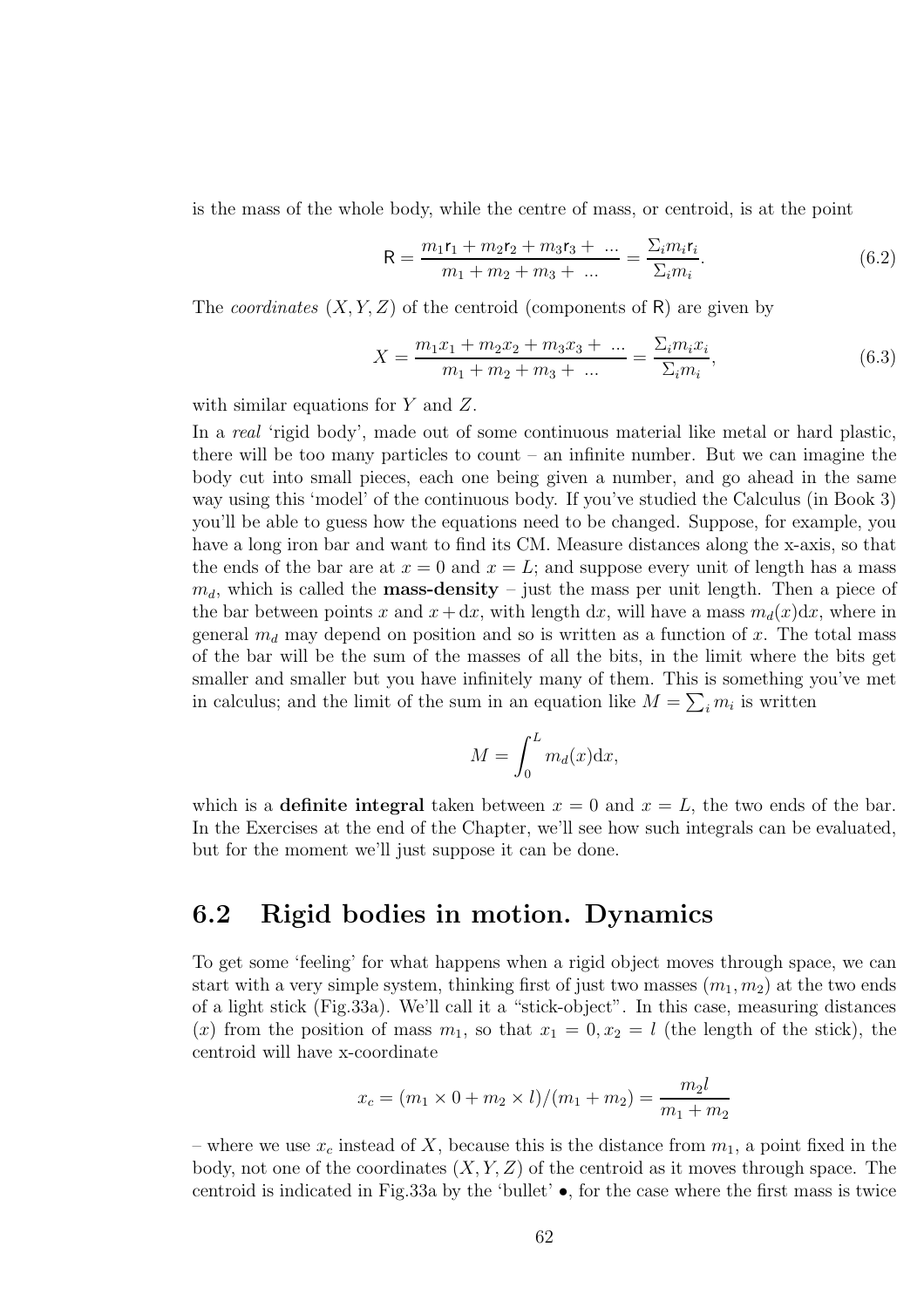as heavy as the second:  $m_1/m_2 = 2$ , which gives  $x_c = l/3$  – one third of the way along the stick.

If you now throw the stick-object into the air it will move as if all its mass is concentrated at the centroid, whose coordinates  $X, Y, Z$  will change with time. But as the centroid moves the stick will also rotate. As soon as you let go of the stick it will move under the influence of gravity; and, as we know form Section 3.2, the centroid (moving like a single particle) will follow a parabola. Fig.33b shows where the centroid has got to after some time t; and also shows how the stick might have rotated during that time.



What can we say about the rotational motion? The details will depend on how the object is thrown, on the force we apply before letting go. And, to be simple, we'll suppose the force (F in Fig.33a), which is an *impulsive* force, is applied to  $m_1$  in the vertical plane – so that the rotating stick always stays in the vertical plane and we need only think about x- and y-components of the forces acting. The stick, after it leaves your hand, will go on rotating about a horizontal axis through the CM; and the only forces acting on it will be  $f_1, f_2$ , as shown in Fig.33b. How will they change its rotational motion?

In Section 4.4 we discovered a very general principle: that angular momentum is conserved, according to (5.12), when no torque is acting on a system; so we need to know how much torque (if any) is produced by the forces  $f_1, f_2$ . Remember we're thinking of the torque (the moment of the forces) around the centre of mass and that each moment can be written nicely as a vector product (5.7). Thus

$$
\mathsf{T} = \tau_1 + \tau_2 = \mathsf{r}_1 \times \mathsf{f}_1 + \mathsf{r}_2 \times \mathsf{f}_2,\tag{6.4}
$$

where all distances are measured from the CM; so  $r_i$  is the position vector of mass  $m_i$ relative to the mass centre. If we use this reference frame to calculate the position of the centroid, using (4.2), it must of course come out as  $R = 0$  because we're there already! In other words,

$$
(\sum_i m_i)R = \sum_i m_i r_i = 0.
$$

Now look at the total torque in (6.4), putting  $f_i = m_i g \hat{f}$ , where  $\hat{f}$  is a unit vector pointing vertically downwards: it can be written

$$
\mathsf{T} = \sum_{i} \tau_i = \sum_{i} \mathsf{r}_i \times (m_i g) \hat{\mathsf{f}} = \left(\sum_{i} m_i \mathsf{r}_i\right) \times g \mathsf{f} = \mathsf{0},\tag{6.5}
$$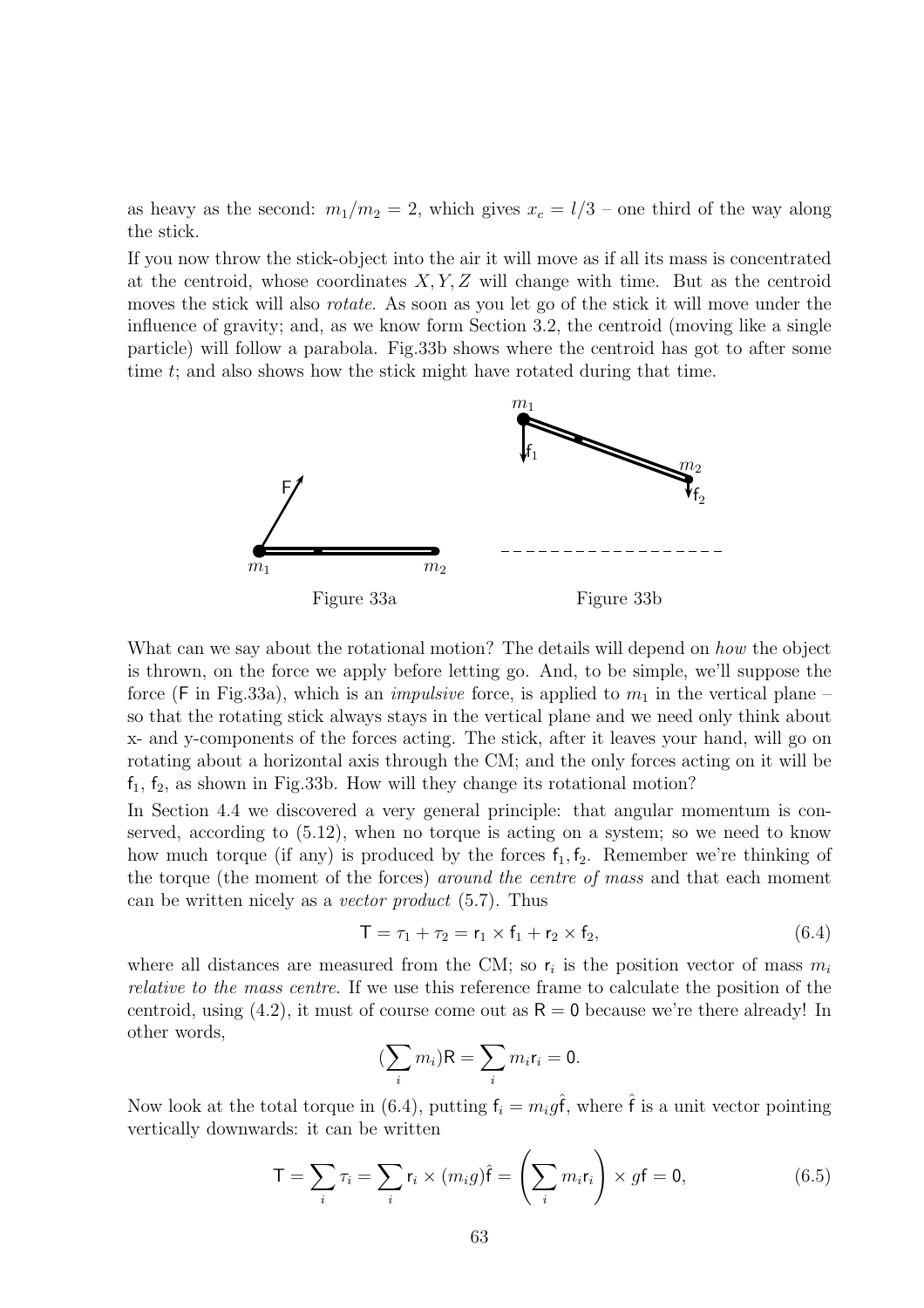– since we have just seen that  $\sum_i m_i \mathbf{r}_i = \mathbf{0}$ , and if a vector is zero then so is its product with any other vector.

We've shown that the torque around the centroid of any object, due to gravity, is zero – that there is no resultant turning force that would produce a rotation. This is one of the most important properties of the centre of mass and is the reason why the CM or centroid used to be called the "centre of gravity". We know from Chapter 4, Exercise (xxx) that the CM of a uniform bar is at its midpoint, so if we hang it from that point there will be no turning force to make it tip over to one side or the other. Similarly If you support the stick-object in Fig.33a at one point only, directly below the CM  $(\bullet)$ , it will stay horizontal as long as  $F = 0$  even though one of the weights at its two ends is twice as big as the other; and we say it is "in balance". There's more about the principle of the balance in the next Chapter, where we talk about making weighing machines.

But now we're talking about the motion of the stick-object when it is thrown in the air. When it is in free flight (Fig.33b) there is no applied torque and according to (5.12) the angular momentum L must stay constant with the value you gave it before letting go. So the stick-object will go on rotating, around a horizontal axis through the CM, as it makes its journey through space. That's all supposing you threw the stick 'straight', so the motion started off in the vertical plane, with the axis horizontal: otherwise the stick would 'wobble', with the rotation axis continually changing direction, and that gives you a much more difficult problem. So for the rest of this Section we'll think only about rotation of a body around an axis in a fixed direction.

Motion around a fixed axis is very important in many kinds of machinery and it's fairly easy to deal with. But it still seems that angular motion is very different from motion through space. We know that Newton's second law applies directly to a rigid body, the total applied force F giving a rate of change of linear momentum P according to (4.7), namely  $F = (dP/dt) = M(dV/dt) -$  just as if the total mass was all at the CM and moved with linear velocity V. But for the rotational motion we have instead  $T = (dL/dt)$  and there seems to be no similar last step, relating L to the *angular* velocity  $\omega$ . Wouldn't it be nice if we could find something like (5.12) in the form

$$
\mathsf{T} = \frac{\mathrm{d}\mathsf{L}}{\mathrm{d}t} = I \frac{\mathrm{d}\omega}{\mathrm{d}t},
$$

where  $\omega$  is the angular velocity produced by the torque L and I is a new proportionality constant? To show that this is possible we only need to express L in terms of the angular momentum vectors for all the separate particles that make up the body.

Remember that L is a vector (of a special kind) and is simply a sum of one-particle terms  $\lambda_i$ , given in (5.8) with components in (5.9). We want to find L in the easiest possible way, so let's take the axis of rotation as the z-axis and evaluate  $\lambda_z$ , given in (5.9), for the particle with mass  $m_i$ . But haven't we done this already? In talking about the Earth (with mass  $m$ ) going around the Sun we wrote the angular momentum as

$$
\mathsf{r} \times \mathsf{p} = \mathsf{r} \times (m\mathsf{v}) = mrv \sin \phi
$$

where r was the distance from the axis (through the Sun and normal to the plane of the orbit) to the point with coordinates x, y; and  $\phi$  was the angle between the vectors r and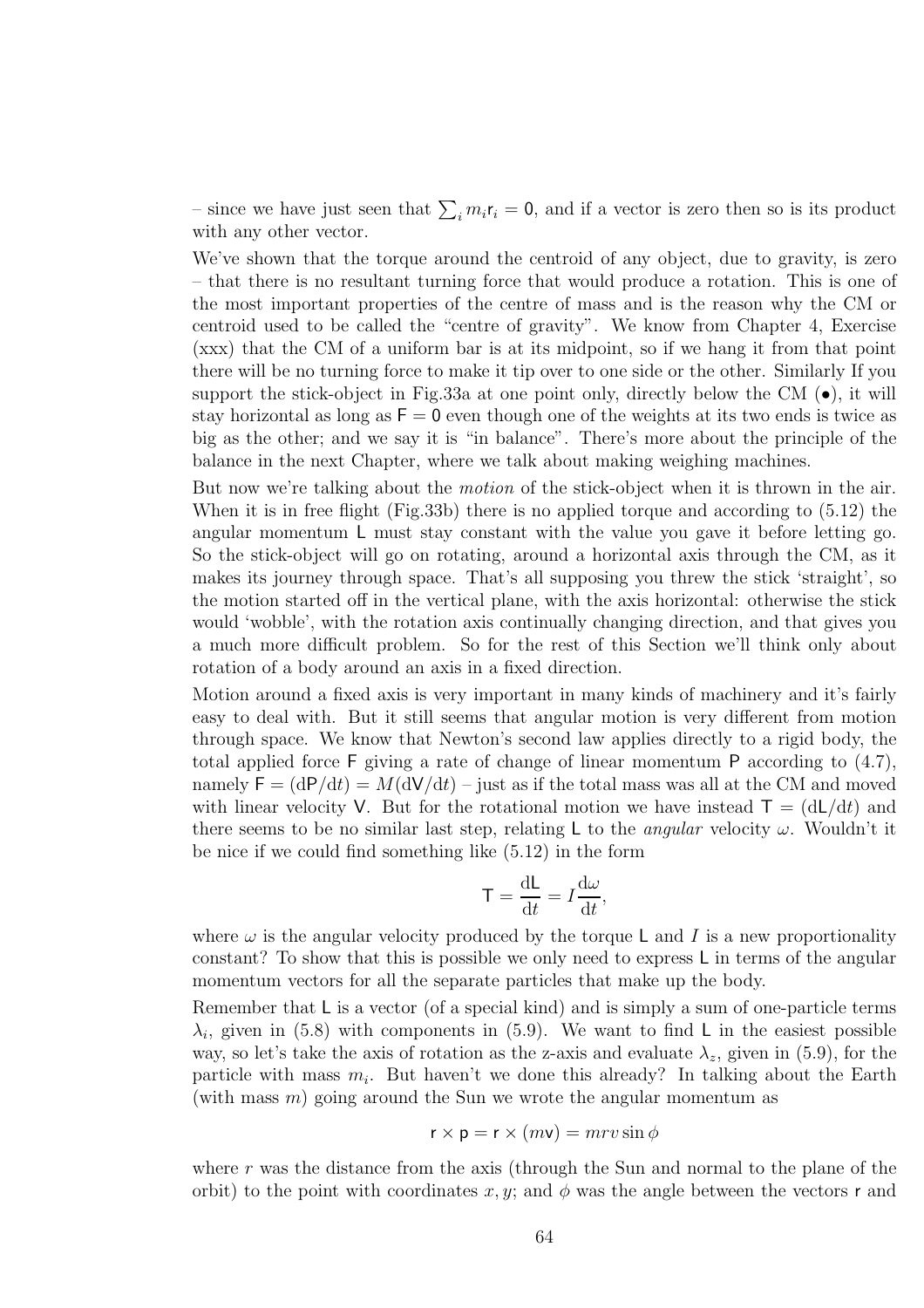v. It's just the same here: the z-component of  $\lambda$  will be  $\lambda_z = mrv$  because this is a *rigid* body, with  $r = \sqrt{x^2 + y^2}$  (fixed) and v perpendicular to the position vector r. We can also introduce the angular velocity, as we did in (5.20), because  $v = r\omega$  and therefore

$$
\lambda_z = mrv = mr(r\omega) = m(x^2 + y^2)\omega.
$$
\n(6.6)

To get the total angular momentum we simply take one such term for every particle (of mass  $m_i$  at point  $(x_i, y_i) - z_i$  not appearing) and add them all together. The total angular momentum around the axis of rotation is then

$$
L_z = \sum \lambda_z = \sum_i m_i (x_i^2 + y_i^2) \omega = I_z \omega,
$$
\n(6.7)

where  $I_z$  is property of the rotating body, evaluated for a given axis (in this case called the z-axis) from the formula

$$
I_z = \sum_i m_i (x_i^2 + y_i^2) = \sum_i m_i r_i^2,
$$
\n(6.8)

where  $r_i^2$  is simply the square of the distance of the mass  $m_i$  from the given rotation axis. Note that the moment of inertia of an object is not determined once and for all time – like the mass – just by weighing it: it depends on the shape of the object, the masses of all its parts and where they are placed, and on what axis you choose. If you have an egg-shaped object, for example, there will be different moments of inertia for spinning it around its long axis and a short, transverse, axis. For a three-dimensional object there are three of them, all calculated in the same way, called principal moments of inertia; and often the principal axes are 'axes of symmetry' (see Chapter 6 of Book 1) around which you can rotate the object without making any change in the way it looks (as in the case of the egg – where any transverse axis gives the same value of the moment, so there are only two different principal values). All this will be clear when you try to calculate a moment of inertia, as in some of the Exercises at the end of the Chapter. But let's start things off with an example –

An Example A bicycle wheel spinning around its axis

Put the wheel in a horizontal plane, with its axis vertical. From above it will look like Fig.34a, below; or, if you add masses (•) on the rim, like 34b.

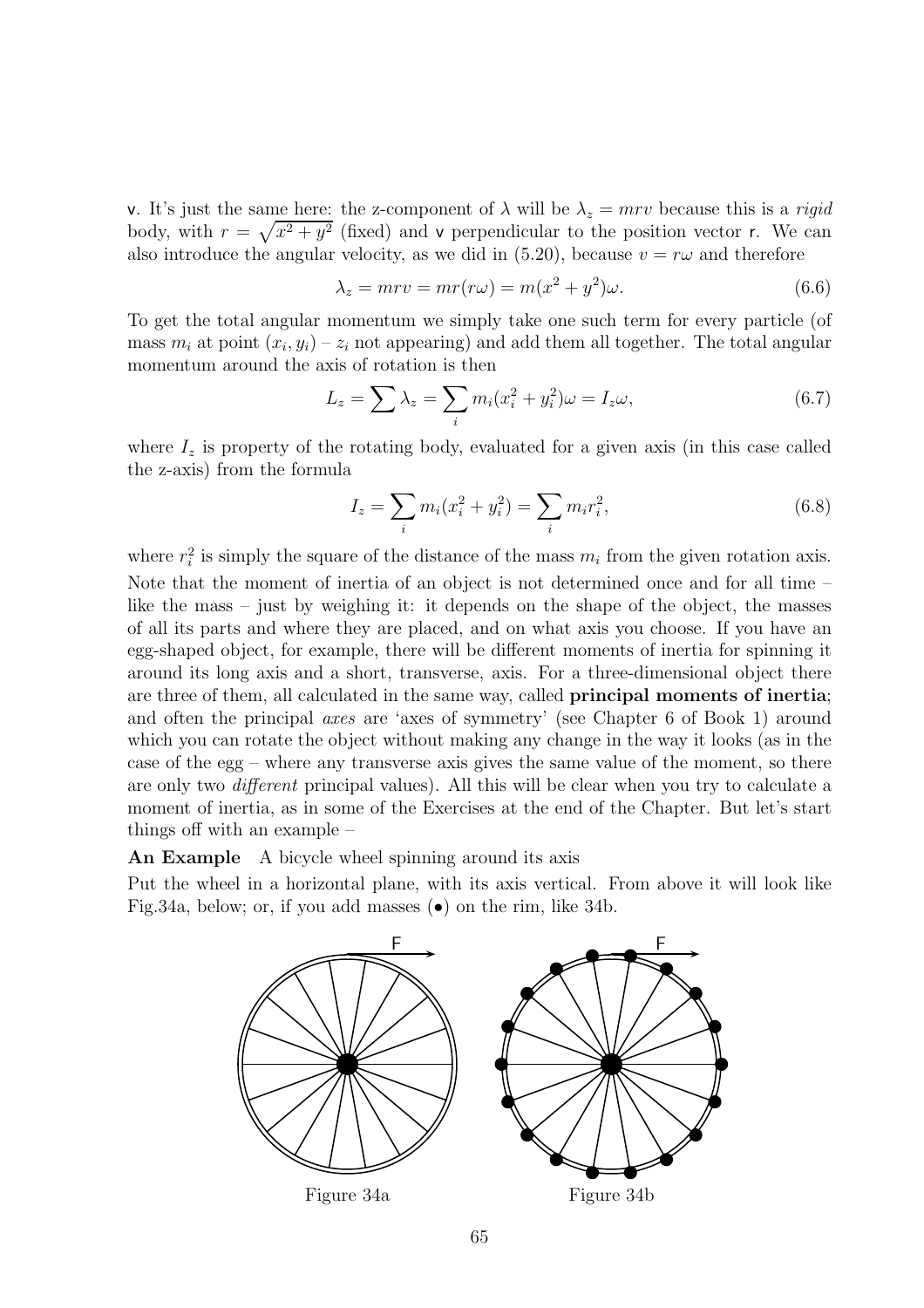The masses on the rim won't apply any torque to the wheel, because each mass will feel only a downward force  $mq$ , parallel to the axis, with zero torque around the axis). You can spin the wheel, in either case, by applying a horizontal force F to the rim. The magnitude of the applied torque is then  $T = F \times R$ , where R is the radius of the wheel.

To say what will happen to the wheel you need to know its moment of inertia, I. That's easy: you just use (6.8). If any bit of the rim has mass  $\Delta M$  it will contribute  $R^2 \times \Delta M$ to the moment of inertia about the axis; and since all the bits are the same distance from the axis the total moment of inertia for the whole wheel will be  $I_0 = R^2M$  (forgetting about the wire spokes, which are very light). If you apply the force F for a short time the wheel will start spinning about its axis.

But after adding the masses, as in Fig.34b, the wheel will not start spinning so easily – it will have much more *inertia*. If each lump of stuff has a mass  $m$ , and there are 18 of them, the loaded wheel will have a moment of inertia  $I = I_0 + 18R^2m$ . You'll now have to apply a much larger torque, and perhaps for a longer time, to get the wheel moving (i.e. to increase its angular momentum) – as follows from equation  $(5.12)$ . And once you've got the wheel moving it will be much harder to slow it down – as you'll discover it you put a stick between the spokes!

One last thing about rotational motion of a body around a fixed axis: since every bit of mass is moving, because it has an angular velocity, as well as the velocity due to its translation through space, it will have a kinetic energy. Just the kinetic energy of translation is  $\frac{1}{2}MV^2$ , we might expect something similar for the rotational kinetic energy, but with an *angular* velocity  $\omega$  in place of the velocity V of the CM and a *moment of inertia I* in place of the total mass  $M$ . And that's exactly what we find.

To get the kinetic energy of rotation we can use the same method as in getting the angular momentum (moment of momentum) around the axis (the 'z-axis'). Every element of mass  $m_i$  is moving with a linear velocity  $v_i = r_i \omega$ , where  $\omega$  has the same value for all points in the body, and therefore has a kinetic energy

$$
\frac{1}{2}m_i v_i^2 = \frac{1}{2}m_i r_i^2 \omega^2.
$$

If we add all contributions, remembering that  $\omega$  is the same for all of them, the result will be

$$
T_{rot} = \frac{1}{2} I_z \omega^2,\tag{6.9}
$$

where  $I_z$  is the moment of inertia as defined in (6.8).

Even when the axis of rotation is not fixed, but is free to turn and twist in any direction about one fixed point, a similar calculation can be made (though it is much harder). And even when the body is completely free and has no point fixed in space the total kinetic energy can be written as

$$
T = T_{trans} + T_{rot},\tag{6.10}
$$

where  $T_{trans}$  is the KE of the total mass  $M$ , as if it were concentrated at the CM and moving with velocity  $V$ , while  $T_{rot}$  is the extra KE due to rotational motion of all elements relative to the CM, as if it were fixed. So the 'separation' of the motion of a rigid body into translational and rotational parts is very general indeed – even though it's all in our minds, to help us to think and calculate!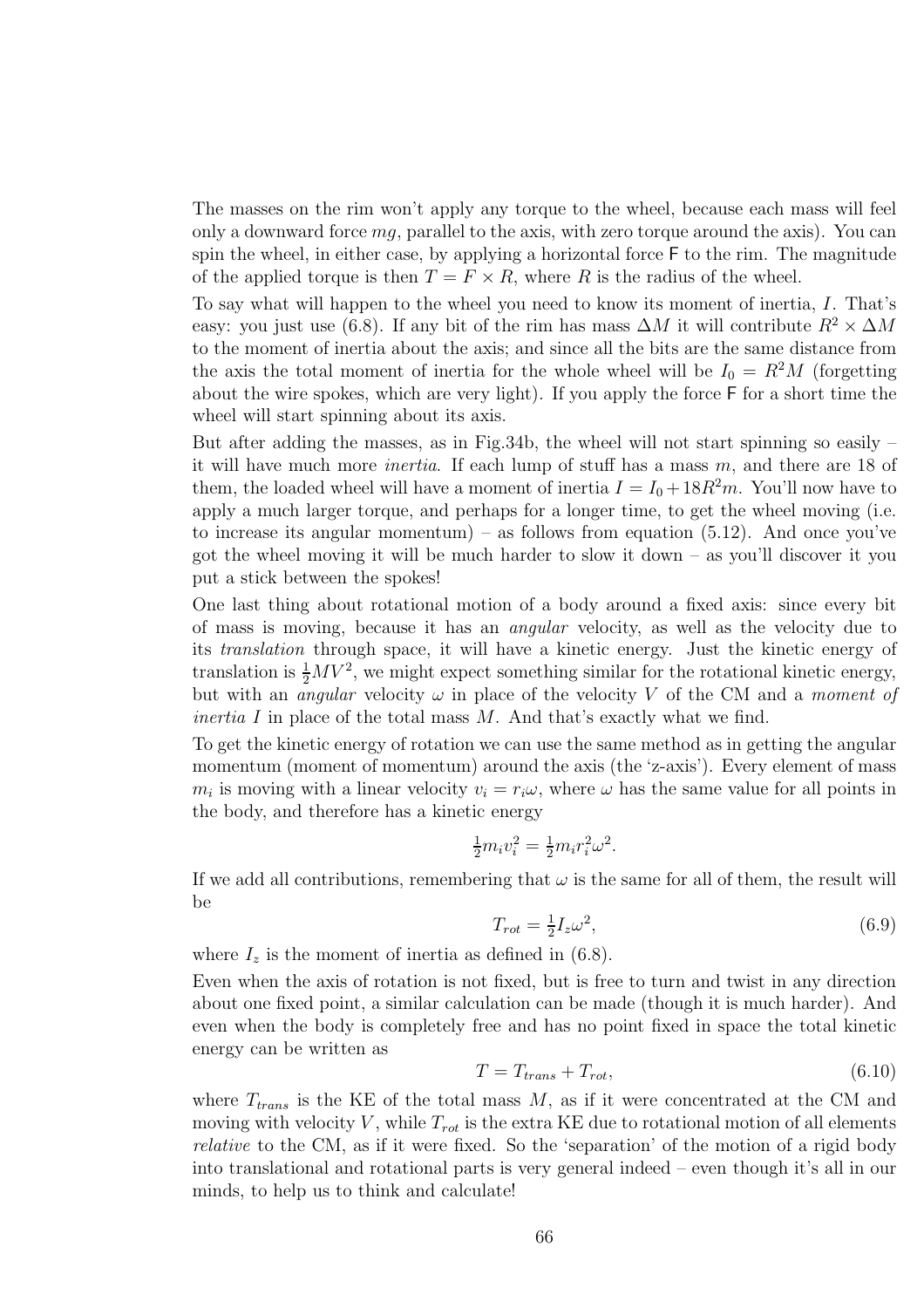### 6.3 Rigid bodies at rest. Statics

In Chapter 1, when we first started to talk about forces acting on a particle, we were mainly interested in *equilibrium –* where the forces were 'in balance' and didn't produce any motion. And we noted that Statics and Dynamics were the two main branches of the Science of Mechanics. Since then, we've nearly always been studying bodies in motion (i.e. Dynamics). Whatever happened to Statics, which is what most books do first? We did it that way because Statics is only a 'special case' of Dynamics, in which the bodies move with zero velocity! So once you've done Dynamics you can go straight to Statics without having to learn anything new. You only need ask for the conditions under which all velocities are zero - and stay zero.

These conditions follow from the two equations (4.7) and (5.12) which state, respectively, that (i) force produces linear momentum (and hence translational motion), and (ii) torque produces angular momentum (and hence rotational motion). The conditions for no motion at all – for **equilibium** – can therefore be stated as

$$
\mathsf{F} = \sum \mathsf{f} = \mathsf{0} \tag{6.11}
$$

– the vector sum of all the forces acting on the body must vanish – and

$$
T = \sum r \times f = 0 \tag{6.12}
$$

– the vector sum of all the torques acting on the body must also vanish. Here the terms have not been labelled, but it is understood that, for example,  $\sum r \times f$  means  $r_1 \times f_1 + r_2 \times f_2 + \dots$ , where force  $f_i$  is applied at the point with position vector  $r_i$  and the sum runs over all particles  $(i = 1, 2, 3, ...)$  in the body. If these two conditions are satisfied at any given time, then the forces will produce no changes and the conditions will be satisfied permanently, the body will stay in equiibrium.

So far, we have supposed that the torque refers to any axis through the centre of mass O. This was important in Dynamics; but in Statics there is no need to use the CM. If we take a new origin O′ , with position vector R relative to the CM, the position vector of any point P will become  $r' = r - R$ , instead of r. (If you're not sure about this make a diagram with dots at points O, O', P and draw the arrows R (from O to O'), r (from O to P), and r' (from O' to P): you'll see that r' is the vector sum of r and −R). The torque about an axis through  $O'$  and perpendicular to the plane of the vectors  $r, R$ , will then be

$$
T' = \sum r' \times f = \sum (r - R) \times f = \sum r \times f - R \times (\sum f) = T,
$$

as follows from (6.12). In statics, you can take moments about just any old point and the equilibrium condition  $T' = T = 0$  is always the same!

Since the total force F and the total torque T are both 3-component quantities, and will only vanish if all their components are separately zero, the vector equations (6.11) and  $(6.12)$  are equivalent to two sets of ordinary (scalar) equations:

$$
F_x = 0, \quad F_y = 0, \quad F_z = 0 \tag{6.13}
$$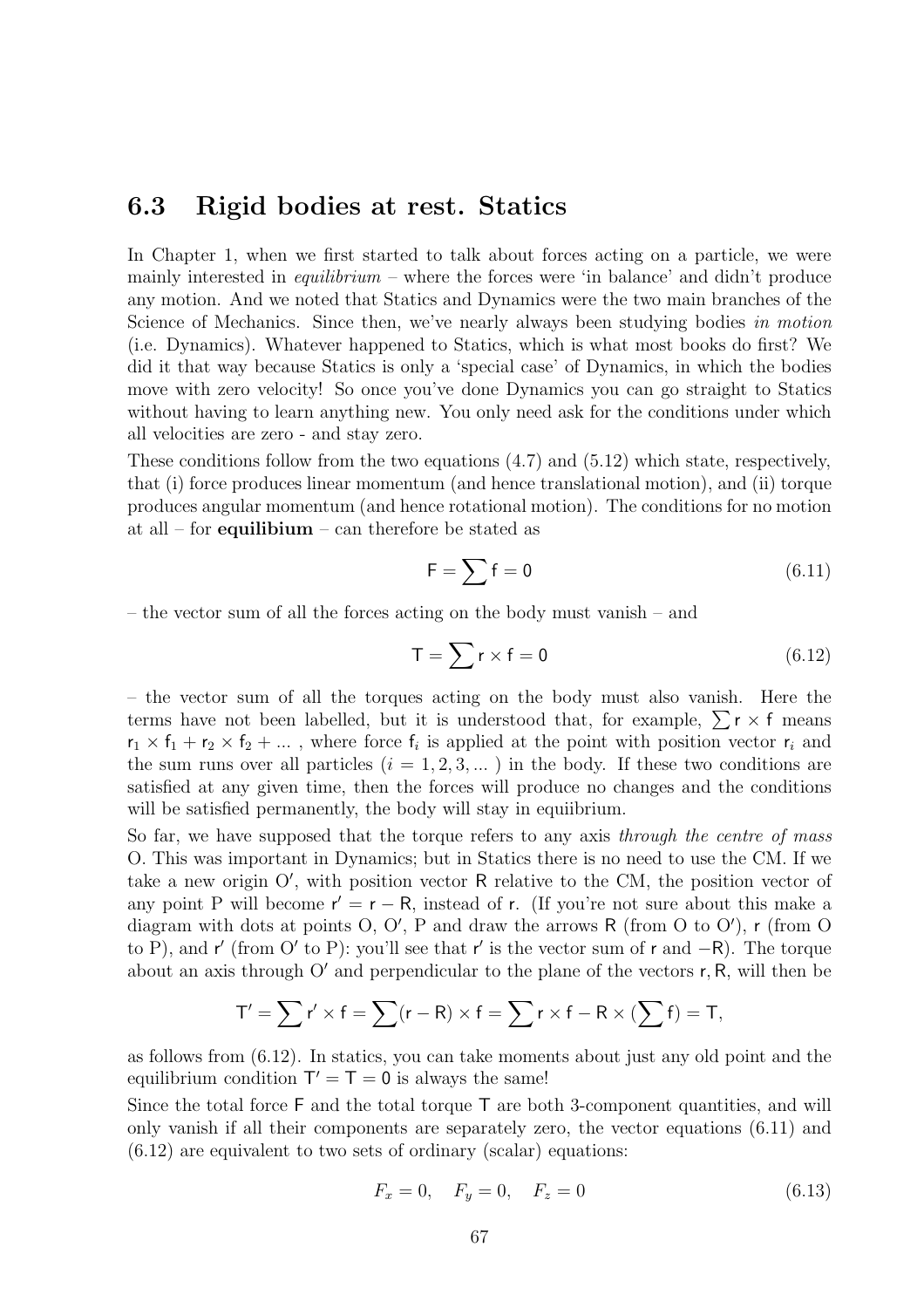and, for the torque components,

$$
T_x = yF_z - zF_y = 0, \quad T_y = zF_x - xF_z = 0, \quad T_z = xF_y - yF_x = 0,
$$
\n(6.14)

where, as usual, we use Cartesian coordinates where the x-, y-, and z-axes are all perpendicular to each other. Remember that the order of the labels  $(x, y, z)$  in each of the torque equations is  $cyclic$  – in the first equation, the x-component (on the left) depends on y- and z-components (on the right), while in the second you replace xyz by yzx and similarly in the third you again move the first letter to the end (yzx  $\rightarrow$  zxy).

In the Examples, we'll see how these six scalar equations can be solved to find the kinds of equilibrium that can result.

#### Example 1 - a loaded bench

The Figure below represents a wooden plank, of weight w, supported at two points,  $P_1$ and  $P_2$ .



Figure 35

We can also add a number of loads (e.g. people sitting), of weights  $w_1, w_2, \ldots$ , say, at distances  $x_1, x_2, \ldots$  to right or left of the midpoint  $\bullet$ . When the system is in equilibrium, what will be the values (in kg wt) of  $f_1, f_2$ , the upward forces exerted by the two supports? As we know already, the force on the plank due to gravity can be represented by a vector of length w pointing vertically down from its midpoint.

Two other forces, with their points of application, are also shown in the Figure. Notice that any two forces with the same line of action are exactly equivalent: the point of application doesn't matter – you can slide the force along the line without changing its effect (its moment around any point stays the same). This is sometimes called the "principle of transmissibility of force". So the up arrows  $f_1$  and  $f_2$  are drawn as if the forces are applied at the top surface of the bench, while w starts from the underneath surface (not the CM, which is inside): this just makes the drawing clearer,

Let's now write down the two conditions,  $(6.12)$  for zero total force and  $(6.13)$  for zero torque. The first means (taking x-axis left-right along the bench, y-axis vertically upwards, and z-axis pointing towards you out of the paper)

$$
f_1 + f_2 - w = 0. \t(A)
$$

There is only one equation, for the force components in the y-direction. The x- and z-components are zero.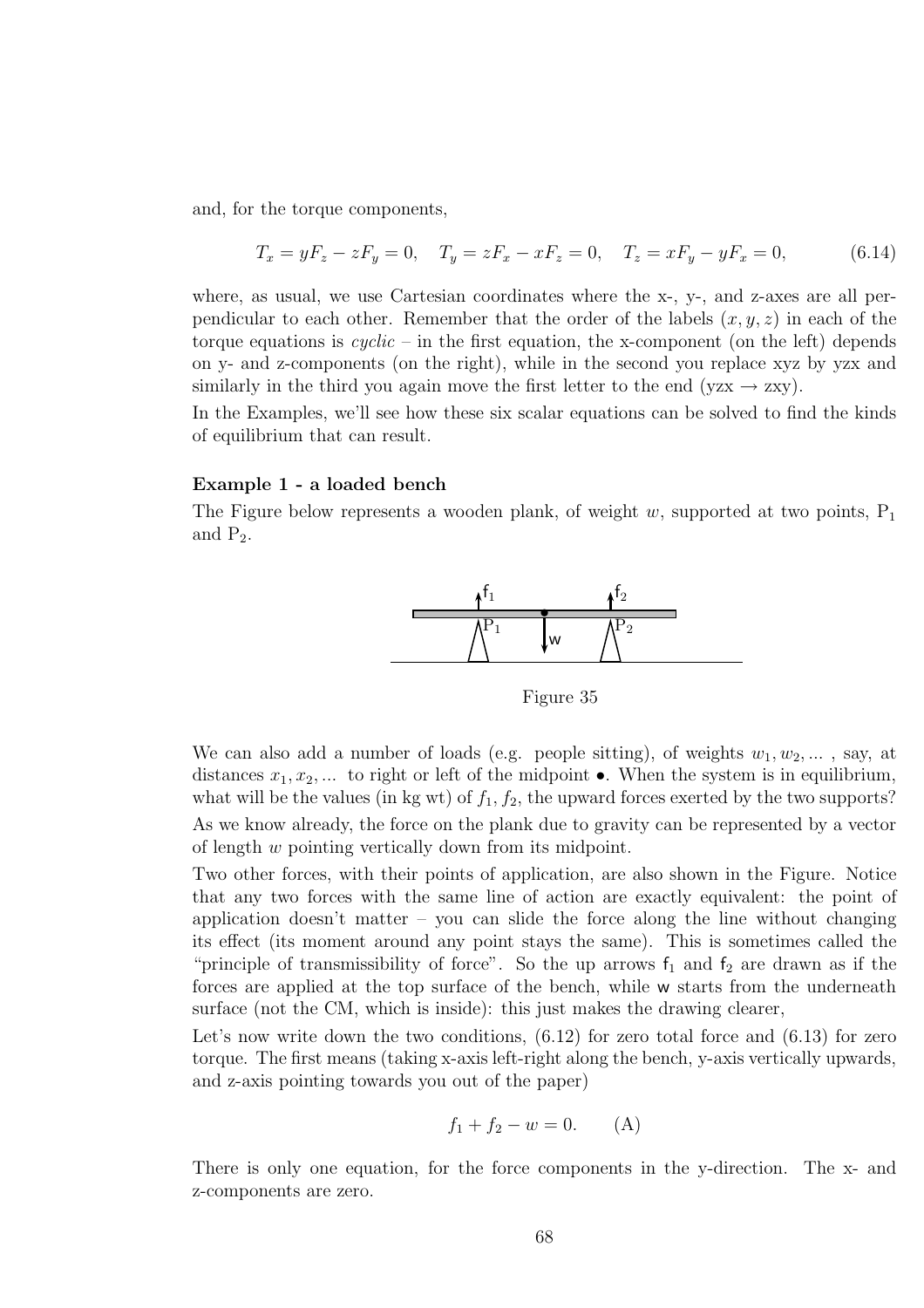The second condition (6.13) also gives only one equation (can you say why?), where the support-points, P<sub>1</sub> and P<sub>2</sub>, are at  $x = -X$ , relative to the mid-point as origin. This is (noting that w has zero moment about the origin)

$$
-Xf_1 + Xf_2 = 0, \quad (B)
$$

which means  $-f_1 + f_2 = 0$ ; and if we solve these two simultaneous equations (see Book 1) by adding them together, it follows that  $2f_2 - w = 0$ . So  $f_2 = \frac{1}{2}$  $\frac{1}{2}w$ . The second unknown follows on putting this result back in the first equation:  $f_1 + \frac{1}{2}w - w = 0$  and therefore  $f_1 = \frac{1}{2}w = f_2$ . As we'd expect, each support carries just half the weight of the bench.

Remember that the zero-torque condition applies for any choice of axes, when we calculate the moments. So we can check our results by taking moments around, say, an axis through point P1. Again, the forces give only z-components of torque, but now instead of equation (B) we find

$$
2Xf_2 - Xw = 0,
$$

since  $f_1$  has zero moment about the new axis, while w has a negative (clockwise) moment. Thus,  $f_2 = \frac{1}{2}w$  and you get the same result as before.

It's more interesting to ask what happens if a heavy person, of weight  $W$ , sits on the bench, with his CM at a distance x from the mid-point. In this case the conditions  $(A)$ and (B) are changed: they become

$$
f_1 + f_2 - w - W = 0, \qquad (A)
$$

for zero vertical force, and

$$
-Xf_1 + Xf_2 + xW = 0, \quad (B)
$$

for zero torque about the z-axis through the origin. Suppose now the person weighs four times as much as the bench, so  $W = 4w$ , and sits down half way between the left-hand support (P<sub>1</sub>) and the middle. In that case,  $x = \frac{1}{2}X$  and the new equations are

$$
f_1 + f_2 = 5w
$$
, (A) and  $-Xf_1 + Xf_2 = -2Xw$ . (B)

Again, the two equations can be solved to give the values of the two unknowns,  $f_1, f_2$ . Cancelling a common factor X from (B) and adding the result to (A), gives  $2f_2 = 3w$  so  $f_2 = (3/2)w$ ; and if we put this result back in (A) we get  $f_1 = 5w - (3/2)w = (7/2)w$ .

That's the complete solution: the right-hand support carries three times the weight it carried before the person sat down, while the left-hand support carries seven times as much. Things like this are going to be very important if you ever have to build a bridge, with heavy trucks running over it. You'll want to know how strong the supports must be and how many of them will be needed.

#### Example 2 - a lifting device

The Figure below shows a device for moving heavy loads.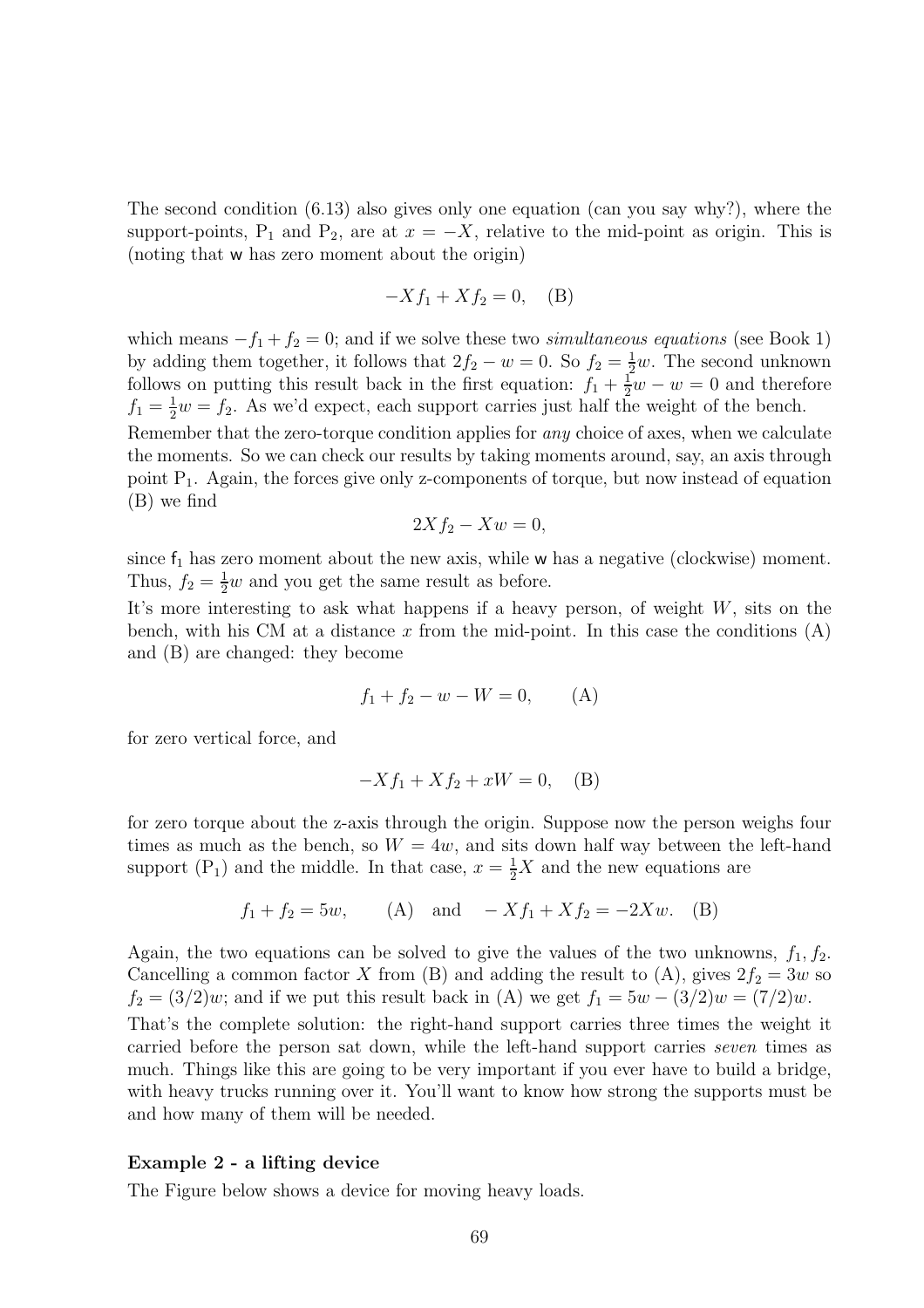

Figure 36

The load hangs from a beam (shown shaded grey), carried by a strong wire cable. At the start, the load will lie on the ground; but the beam can be pulled into a more vertical position by a second wire cable, which passes over a smooth bar and can be wound round a drum (shown as a circle on the left). What you'll want to know are the tensions  $T_1$ and  $T_2$  in the two cables; and also the *reaction* R of the ground – which acts against the pressure applied to it by the beam. So there are three unknowns, one of which is a vector (and we don't even know which way it points).

In the Figure, the load has been lifted clear of the ground and the beam is in equilibrium when all the forces acting on it satisfy the conditions  $(6.12)$  and  $(6.13)$ . First we have to say exactly what they are. As you'll remember from Chapter 1, the tension in a string or cable is the same at all points: there are two forces, equal but acting in opposite directions. We'll usually just show the magnitude of the tension, without putting in all the arrows.  $T_1$  is produced by the winding machine,  $T_2$  by the weight it has to support.

As usual, we'll resolve all forces into horizontal and vertical components, so that  $T_1$  acting on the beam will have components  $\mathsf{T}_h$  (pointing to the left) and  $\mathsf{T}_v$  (pointing vertically upwards). Similarly R will have components  $R_h$  (pointing to the right) and  $R_v$  (pointing directly upwards). The other forces are vertical – the weight  $W$  of the beam and the tension  $T_1$ , which has the same magnitude as the weight w it supports.

For equilibrium, the total horizontal force on the beam must be zero and so must the total vertical force. So we can write the conditions on the magnitudes of the forces as

(a): 
$$
R_h - T_h = 0
$$
, (b):  $R_v + T_v - W - w = 0$ .

Now take moments about a horizontal axis through the top end of the beam (which, we'll suppose, has length L and makes an angle  $\theta$  with the ground). Counting anticlockwise torques as positive, this gives a third condition:

(c): 
$$
-R_v(L\cos\theta) + R_h(L\sin\theta) + W(\frac{1}{2}L\cos\theta) - T_v(D\cos\phi)a - T_h(D\sin\phi) = 0,
$$

where  $\phi$  is the angle that the 'lifting' cable makes with the horizontal. Now let's put in some numerical values, taking

$$
L = 4 \text{ m}, w = 20 \text{ kg}, W = 40 \text{ kg}, \theta = 30 \text{ deg}, D = L/4 = 1 \text{ m}
$$

 $-D$  being the distance from the top end of the beam to the point where the 'lifting' cable is attached. (To make the arithmetic easier, we'll choose the height of the wall so that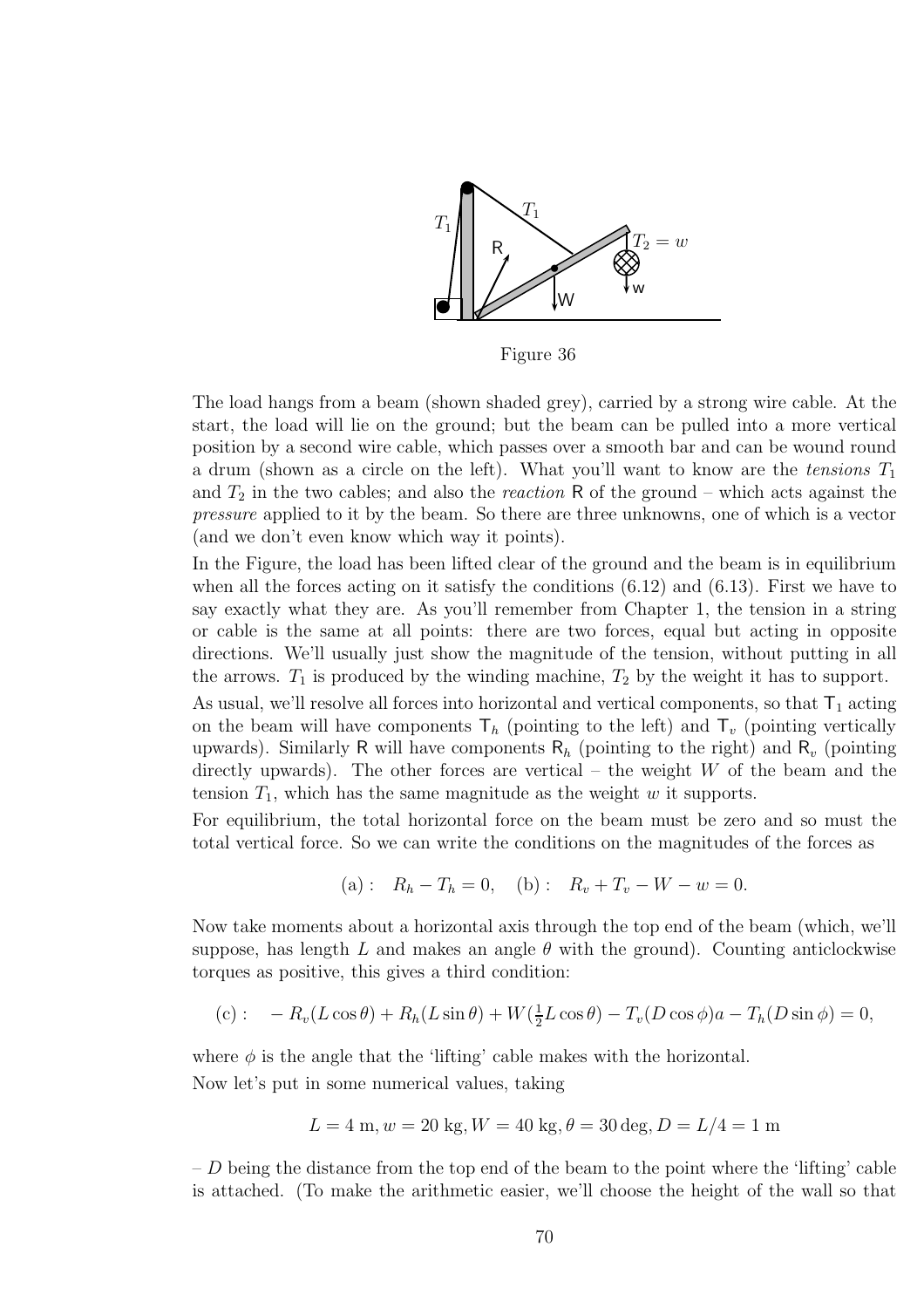$\phi = \theta$ , but if you have a pocket calculator you can use other values.) The three conditions then become

(a): 
$$
R_h - T_h = 0
$$
, (b):  $R_v + T_v = 60$  kg wt,

and, for zero torque around a horizontal axis (pointing towards you out of the plane of the Figure),

(c): 
$$
-R_v(4\cos 30 \text{ deg}) + R_h(4\sin 30 \text{ deg}) + W(2\cos 30 \text{ deg})
$$
  
=  $T_v(3/2)\cos 30 \text{ deg} + T_h(3/2)\sin 30 \text{ deg}.$ 

There are then four things we don't know, two components of the reaction R and two components of the tension  $T_1$ , which is a vector – even though we've only used its magnitude  $T_1 = |T_1|$ . And there's a golden rule that to find n 'unknowns' you must have  $n$  independent conditions. We have only three – so something is missing. We must find another equation. What can it be?

You'll remember, from Chapter 1, that a string or cable can't apply a 'push'. It can only feel a tension – and this force can only be *along the string*. But here we have resolved the force (the vector  $T_1$ ) into two components, one (horizontal) of magnitude  $T_h = T \cos \theta$ , the other (vertical) of magnitude  $T_v = T \sin \theta$ ; and we were hoping to solve our equations as if the two components were independent. In fact, they are not: the ratio  $T_v/T_h$  is fixed by the direction of the string – so here is our missing equation. It is

(d): 
$$
\frac{T_v}{T_h} = \frac{T \sin \theta}{T \cos \theta} = \tan \theta = \tan 30 \deg.
$$

And now we can solve the four equations  $(a), (b), (c),$  and  $(d)$ .

(Remember that the sine, cosine and tangent of 30 deg can be obtained from an equilateral triangle, all angles being 60deg. Take each side of length 2 units and drop a perpendicular from one corner to the opposite side: each half of the triangle then has one angle of 90deg and sides of lengths 1,2 and  $\sqrt{3}$  units. If you draw it, you'll see that sin 30 deg = 1  $\frac{1}{2}$ , cos 30 deg =  $\frac{1}{2}$  $\sqrt{3}$ , and  $\tan 60 \text{ deg} = 1/\sqrt{3}$ .

On putting in the numerical values and dividing all terms by 4 cos 30 deg equation (c) becomes

$$
-R_v + R_h(1/\sqrt{3}) - T_v(1/4) - T_h(1/4\sqrt{3}) = -20 \text{ kg wt}.
$$

But from (a)  $R_h = T_h$  and from (d)  $T_v = T_h/\sqrt{3}$ ; so on putting these values in the last equation above we get (check it!)

$$
-R_v + (1/2\sqrt{3})T_h = -20
$$
 kg wt.

We're nearly there! Equation (b) told us that  $R_v + T_v = 60 \text{kg wt}$ , which is the same as  $R_v + (\sqrt{3})T_h = 60$ kg wt. If you add this to the last equation above, you get rid of one unknown,  $R_v$ , which cancels out. So you are left with

$$
(3/2\sqrt{3})T_h = 40
$$
kg wt, or  $T_h = (80/\sqrt{3})$ kg wt.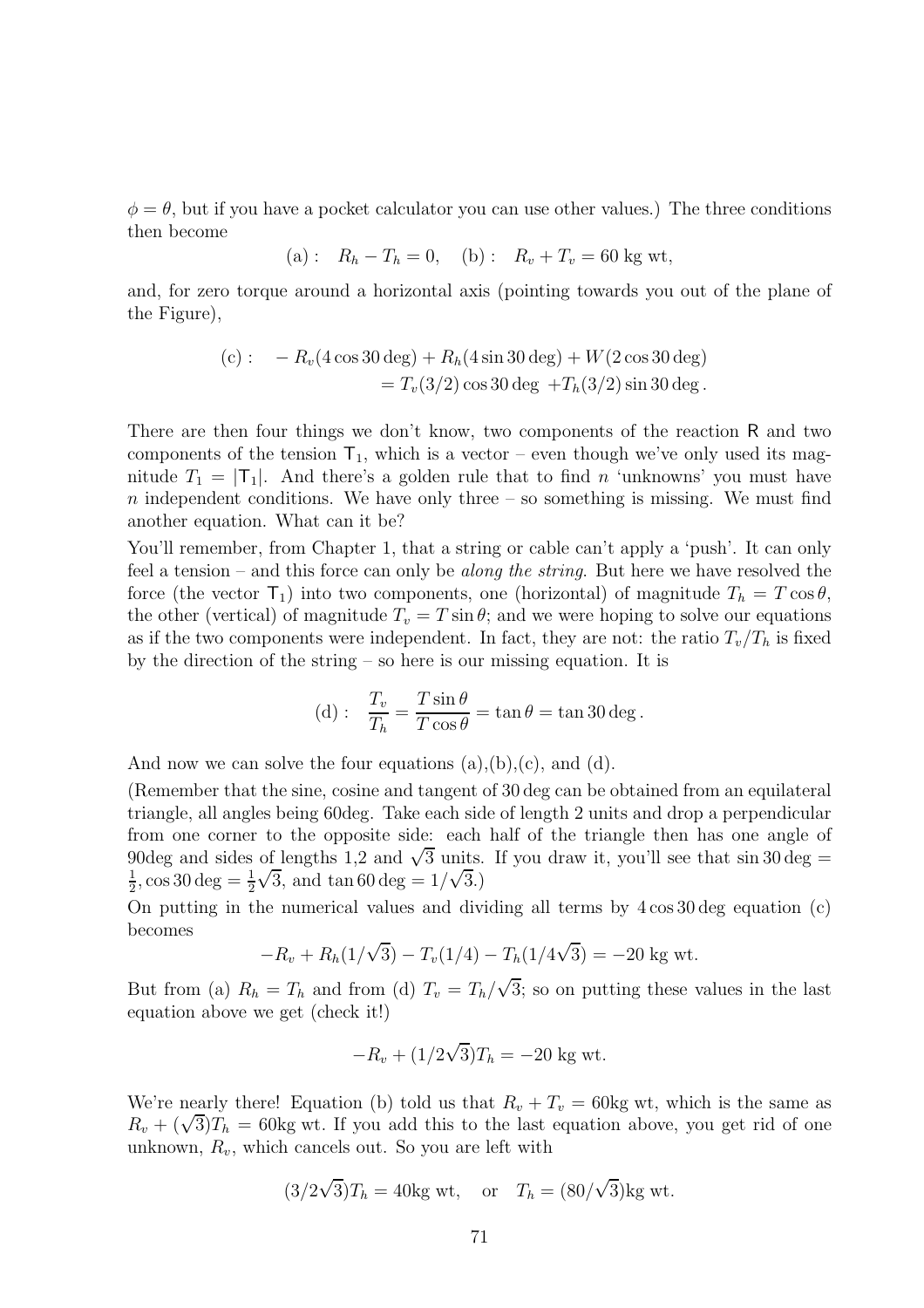That's the first result. The next follows at once because (a) told us that  $R_h = T_h$ . And we know from (d) that  $T_v = T_h/\sqrt{3}$ . So  $T_v = (80/3)$ kg wt. Finally, putting the values of  $R_v$  and  $T_v$  into (b), we get  $R_v = (60 - 80/3)$  kg wt = (100/3) kg wt. And we're done! Notice that the units (the metre and the kilogram weight) have been kept throughout, but if your equations are right you can safely leave out the units – they will 'look after themselves'. We kept them in just to make sure that everything was OK: the numbers that come out at the end are

$$
R_h = 46.189
$$
,  $R_v = 33.333$ ,  $T_h = 46.189$ ,  $T_v = 26.667$ 

and as they all refer to forces they are correctly measured in 'kg wt'. The magnitude of the tension in the cable is also important and comes out as  $T = \sqrt{T_h^2 + T_v^2} = 80(2/3) = 53.333$ – again in 'kg wt'.

#### Example 3 - equilibrium with friction

Sometimes we've talked about strings passing over smooth pegs and things sliding down smooth surfaces, as if there was nothing to stop the motion or to slow it down. But we know that real life is not like that: something may be hard to move because it is resting on a rough surface and, however hard you push, it never gets started. Or if it is already moving it doesn't go on forever – eventually it stops. But Newton's first law told us that an object could only change its "state of uniform motion in a straight line" if some force was acting on it – to make it move faster or to slow it down. Even when something is falling 'freely' through the air – perhaps a man falling from an aircraft, before he opens his parachute – the constant force due to gravity doesn't produce an acceleration that goes on forever: there is a 'terminal velocity' and when the speed stops increasing the total force on the body must be zero. In other words, the force applied by gravity, or by pushing or pulling, must be opposed by some kind of resistance; and when the two forces are equal and opposite the state of motion will stop changing. In Dynamics, we've usually left this resistance out of our calculations, saying it was so small we could forget about it and that our equations would be a 'good approximation'. But in Statics, where the forces acting are 'in balance' and result in equilibrium, we can't neglect anything, however small. The resistance to motion offered by a rough surface, or by the air being pushed out of the way by a falling body, is called friction. It opposes any kind of motion and it's not easy to make theories about it because it depends on very small details of the 'interface' between things in contact. But it's so important that life would be very different without it. You wouldn't even be able to walk without it! Try walking on a very smooth slippery surface: if you step forward with one foot, the other one goes backwards and your centre of mass stays where it was – without friction you have nothing to push against. And you wouldn't be able to write, because without friction the pen would slip through your fingers!

So how do we deal with friction in our theories? We have to fall back on experiment, which can give us 'empirical' laws, that can then be expressed mathematically. For hundreds of years the laws of friction have been known; and they're very simple to write down and apply. A body like, say, a brick, resting on a horizontal surface (Fig.37) will feel only the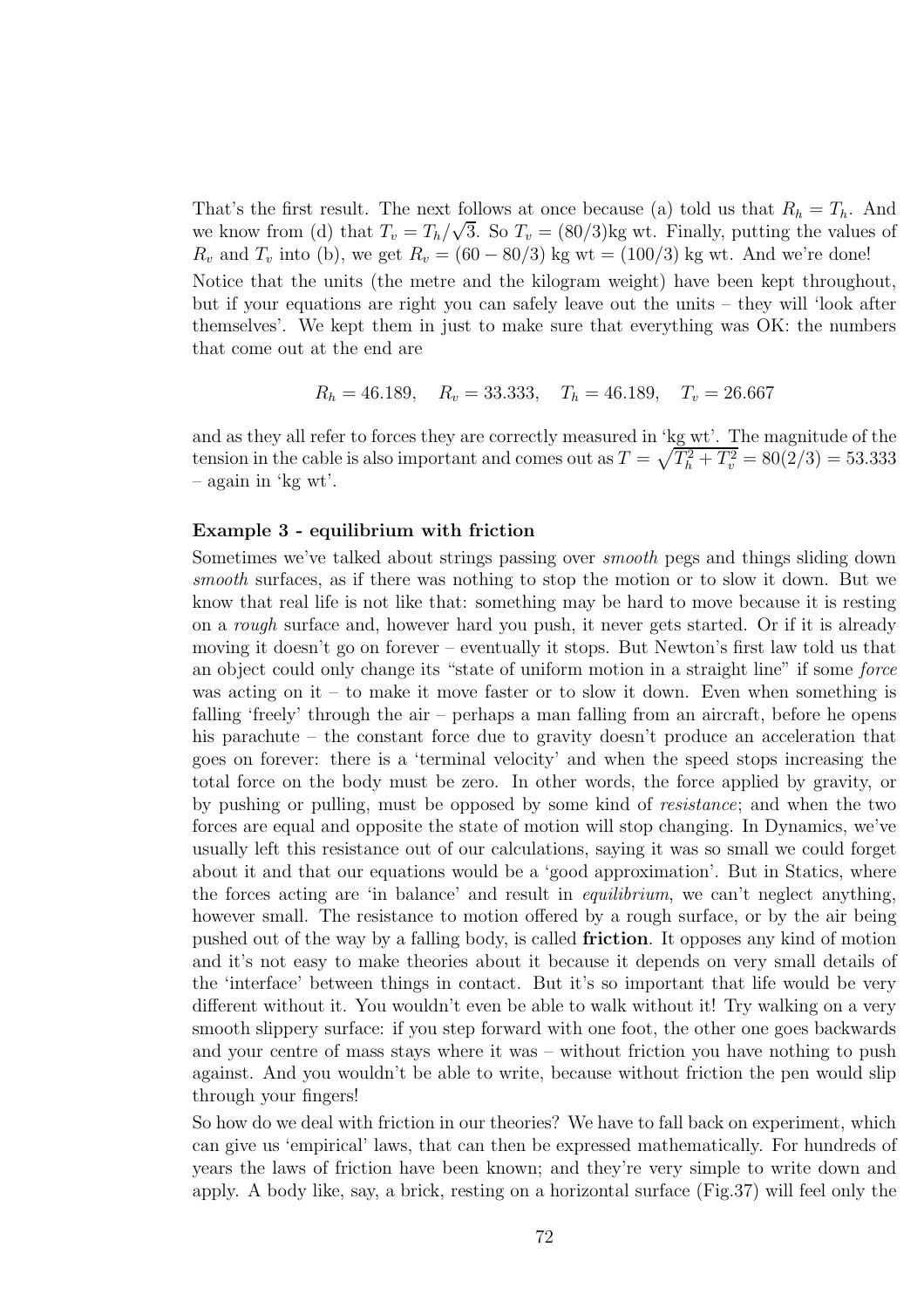the downward force (its weight W) due to gravity, and an upward reaction ( $N = -W$ ) exerted by the surface. Suppose you now apply a horizontal push F, as shown in the Figure.



What you'll find is this: At first nothing happens; but then, when  $F$  reaches a certain value  $F_0$ , the equilibrium is broken and the brick begins to slide. At that point, F is exactly opposed by a **frictional force**  $f$ , which arises from the contact between the two surfaces – the underneath of the brick and the surface that supports it. So we can say  $f \n\leq F_0$ , where the equality applies just when the brick begins to move. Moreover,  $F_0$ depends only on the nature of the two surfaces and  $N$ , the modulus of the normal force  $N$ that presses them together: if you double N then you double  $F_0$  – the maximum frictional force you can get is proportional to N. Putting all this together, the basic law of friction can be written

$$
f \le \mu_s N,\tag{6.15}
$$

where the proportionality constant  $\mu_s$  is called the "coefficient of (static) friction". Once the block starts moving, the frictional force usually becomes a bit smaller, but the same relationship holds except that  $\mu_s$  is replaced by  $\mu_d$  – the "coefficient of (dynamical) friction". Note that both coefficients, relating one force to another, are numbers – without physical dimensions – and that they relate only the magnitudes of the forces. For any given surfaces they can be found only by experiment. Also N is always normal to the contact surface, while f is perpendicular to N and opposes the force F producing the motion.

Equation (6.15) is not an exact law; but it usually holds in good approximation and is easy to apply. Let's have a go.

Figure 38 shows a ladder propped against a vertical wall (the y-axis): without friction between the foot of the ladder and the horizontal floor (the x-axis), there could be no equilibrium (can you say why?). The ladder would just slide down before you could even start to climb it. Suppose the ladder has length L, with its CM at the midpoint, and that its foot is a the point  $(X, 0)$  while its top is at  $(0, Y)$ . The labelled arrows indicate the forces acting:

 $W =$  weight of the ladder,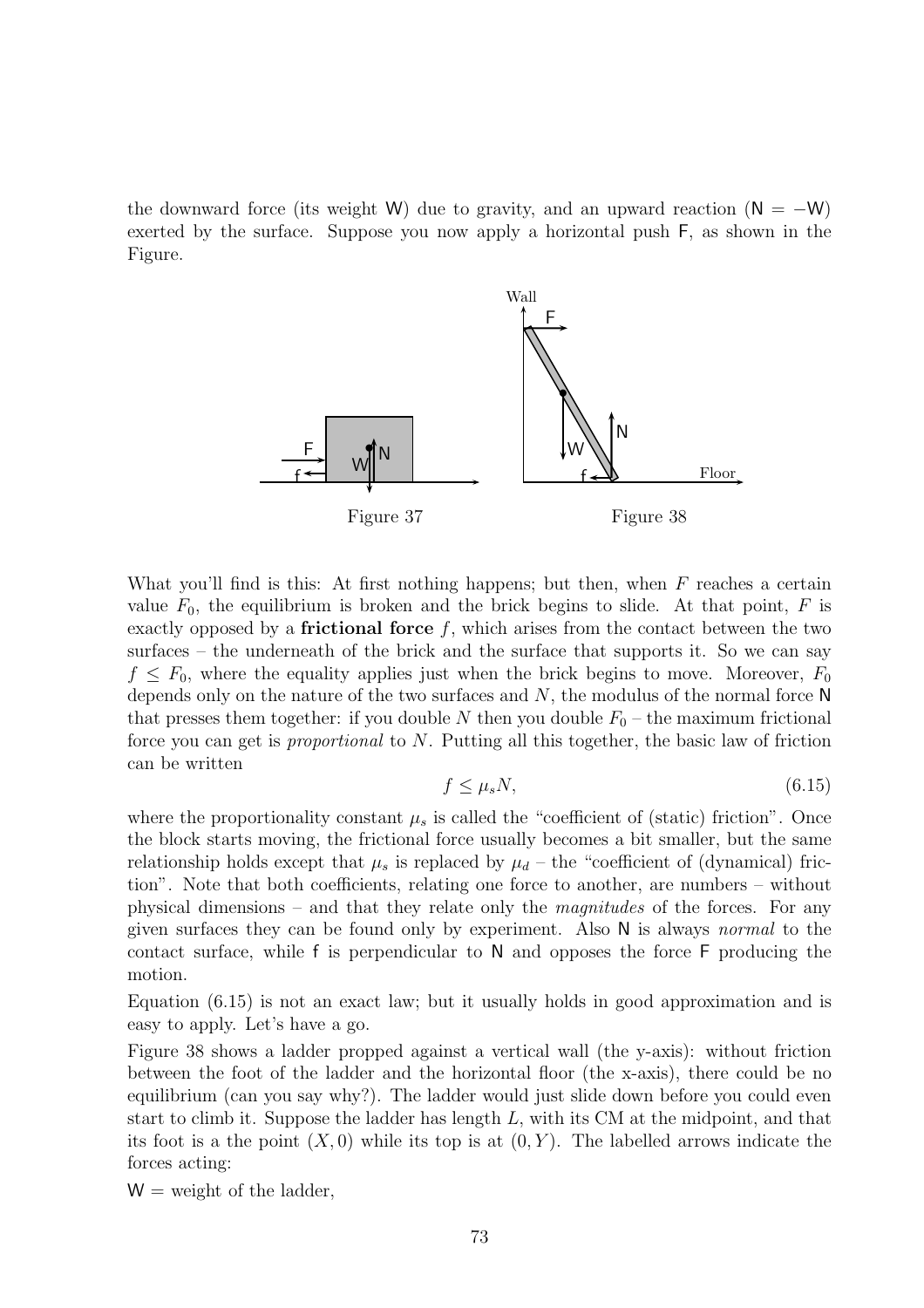$N =$  normal reaction from the floor,

 $f =$  frictional force  $(f \leq N)$ ,

 $F =$  normal reaction from smooth wall.

Resolving all forces into their x- and y-components, equilibrium requires that

(a) 
$$
F - f = 0
$$
, (b)  $N - W = 0$ ,

for no motion in the x- and y-directions.

Now take a horizontal axis through the foot of the ladder: the condition for zero torque around the axis is,

(c) 
$$
-F \times Y + W \times (\frac{1}{2}X) = 0.
$$

The first question to ask is: Will the ladder stay up, or will it slip? And of course we'll need to know how long and heavy it is; and also what angle it makes with the wall and what is the value of the coefficient of friction. To make the arithmetic easy let's take the length as  $L = (13/2)$  m and put the foot of the ladder  $(5/2)$  m away from the wall. Suppose also that  $W = 80$  kg wt and that the coefficient  $\mu_s = 0.4$ .

There are now three conditions  $(a,b,c)$  and the things we don't know are  $f, N, F$  – so we have enough equations to find them. It's easy: from (b) we have  $N = W = 80$  kg wt; and from (c)  $F \times 6 = W \times (5/4)$ , which gives  $F = 50/3$  kg wt. Finally, from (a),  $f = F = (50/3)$  kg wt.

Now the greatest possible value of f is  $0.4 \times N = 0.4 \times 80 = 32$  kg wt. So we've answered the question: we only need a frictional force of  $(50/3)$  =16.667 kg wt to keep the ladder in equilibrium, so all is well – f can go up to 32 kg wt before the ladder will slip!

The next question to ask is: How far can I climb up the ladder before it slips? Try to answer this for yourself. Put in your own weight,  $w$ , and suppose you go a horizontal distance x from the foot of the ladder. Then ask how equations  $(a)$ ,  $(b)$  and  $(c)$  must be changed and finally solve them.

Exercises (in preparation)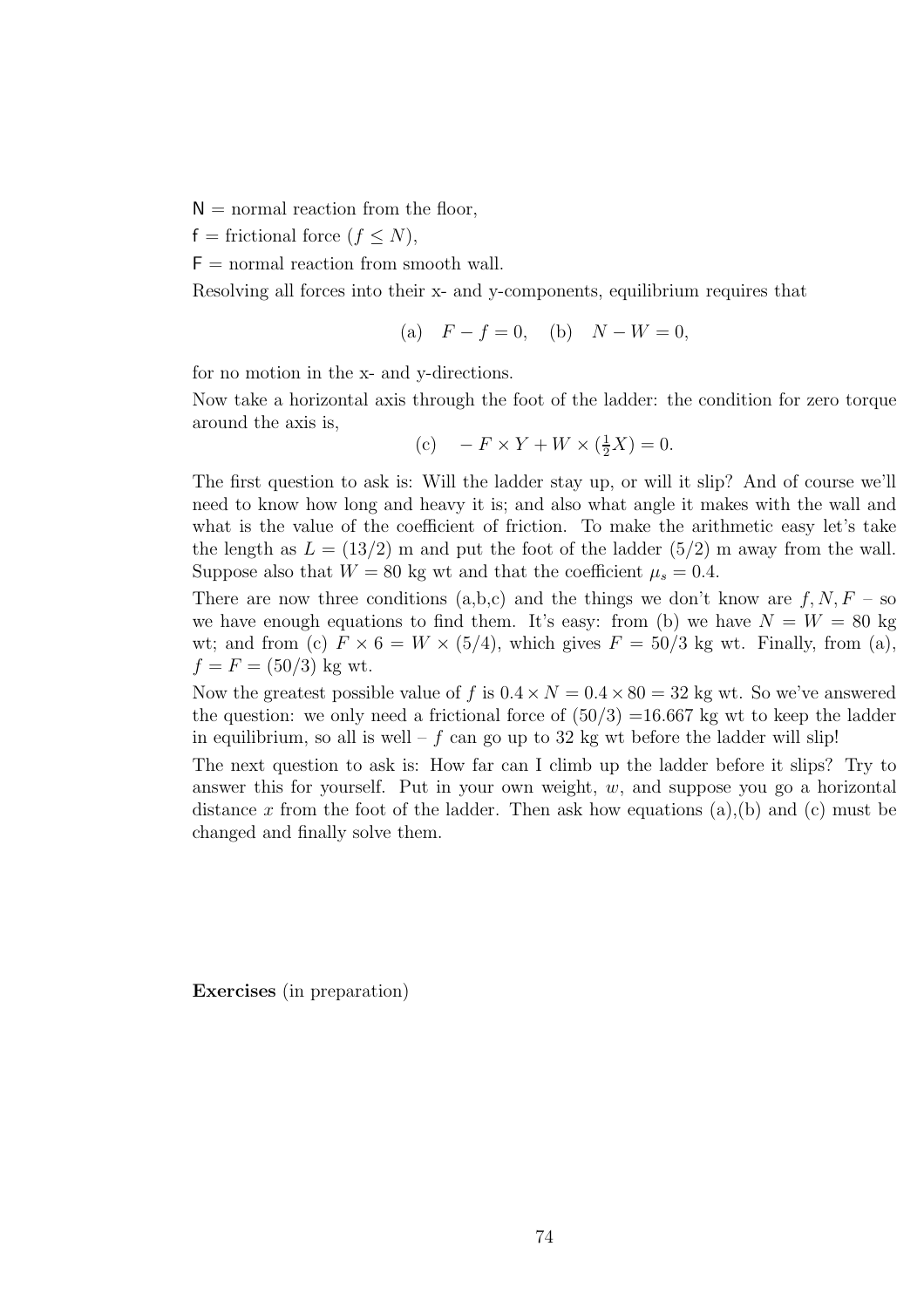## Chapter 7

## Some simple machines

#### 7.1 Levers

A machine or device is some kind of tool that will help you to do a particular job, like lifting a heavy weight or digging a hole in hard ground. One of the simplest machines you can imagine is probably a lever, which can take many forms depending on what you want to do; and the simplest lever is just a strong iron bar – strong so it won't bend when you use it. Two kinds of lever are shown in Fig.39, each being used for a similar purpose – to topple a heavy block of wood.



In Fig.39a a long bar is supported (at some point P) by a **pivot**, strong enough to carry a heavy weight without sinking into the ground and 'sharp' enough to allow the bar to turn easily around the particular point P. Suppose you want to push over the big block of wood, on the left in Fig.39a, and it's much too heavy to move by hand. You can do it by putting one end of the lever under the block (you may have to dig a small hole if there isn't enough space to get the bar in) and then pressing down with all your weight on the other end. How does it work?

Suppose the horizontal distance from the pivot P to the end of the bar, under the block, is  $d_1$  and that from P to the point where you apply the force f is  $d_2$ . Then the force F applied to the block when it just starts to move will be equal but opposite to its reaction −F on the bar. When the bar is 'in balance' we can take moments about P and say that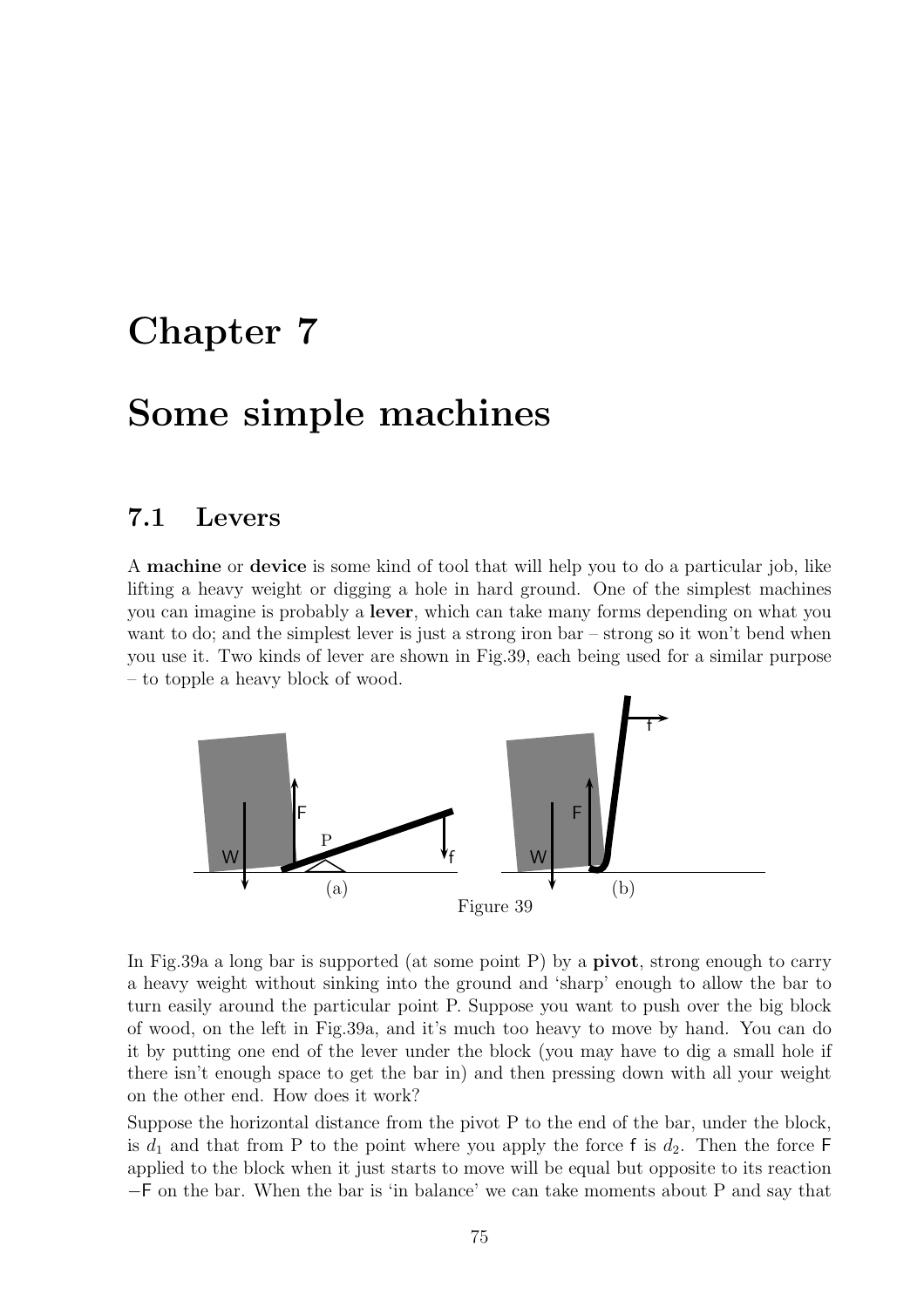the anticlockwise moment of −F plus the clockwise moment of our applied force f must be zero; and that means that  $-Fd_1 + fd_2 = 0$ . The ratio of the magnitudes of the two forces is thus  $R = F/f = d_2/d_1$ : the force you can apply to the block is R times as big as the force you have to apply with your muscles. This ratio is called the mechanical advantage of the device – with good reason, because if the bar is 2 m long and you put the pivot 10 cm from the edge of the block you can apply an upward force to the block of twenty times your own weight!

Figure 39b shows another kind of lever, in which the bar is bent at one end: that's the end you use, by putting it under the edge of the block and this time pulling the free end of the bar (which is nearly vertical) towards you. Sometimes it's easier to pull than to push; and also there's no need to supply a separate pivot – the bent end of the bar acts as its own pivot, provided you put a bit of iron plate under it so that it doesn't sink into the ground. In both cases, whether you push or pull, the mechanical advantage is  $R = d_2/d_1$ ; but notice that in Fig.39b the distance  $d_1$ , from the lifting end to the pivot (the point of contact between bar and ground - or plate) can be very small, making the ratio R correspondingly larger.

There are many other kinds of lever, but the idea is always the same: There is a Load, a Pivot, and an Applied Force; and if the distance from Load to Pivot is  $d_1$ , while that from Applied Force to Pivot is  $d_2$ , then your mechanical advantage is the ratio  $d_2/d_1$  – the force you apply is 'magnified' by this factor.

### 7.2 Weighing machines

At the beginning of Book 1, the idea of weighing things was introduced. The thing to be weighed was put in a 'pan', which moved a pointer over a scale (marked in kilogramme weight units) to show how much the object weighed. The weight is a *force* and two forces are equal if they move the pointer to the same point on the scale. The weighing machine must be **calibrated** by putting, in turn,  $1,2,3,...$  standard units (of 1 kg) in the pan and marking the 'pointer readings' on the scale in the same way; and if an object put in the pan moves the pointer to half way between the points marked '2 kg' and '3 kg' then we say it weighs 2.5 kg.

The basic operation in weighing is that of *comparing* two weights. The easiest way of doing that is to make a simple balance: all you need is a wooden board and something to act as a pivot as in Fig.40. Near each end of the board you draw a line to show where the weights must be placed. Before putting anything on the board you must make sure it stays 'in balance' (i.e. in equilibrium) when you rest it on the pivot, placed halfway between the two lines (if it doesn't, you can add a lump of clay on one side or the other until it does). When it's right, as near as you can make it, go ahead –

To use the balance you need a standard set of weights: perhaps a small plastic bag of sand would weigh about 100 gm, so you'll need ten of them to make 1 kg. Make sure they are equal by putting one on each side (on top of the line) and checking that they stay in balance: then, if the distance from the pivot is  $d$ , one weight will have an anticlockwise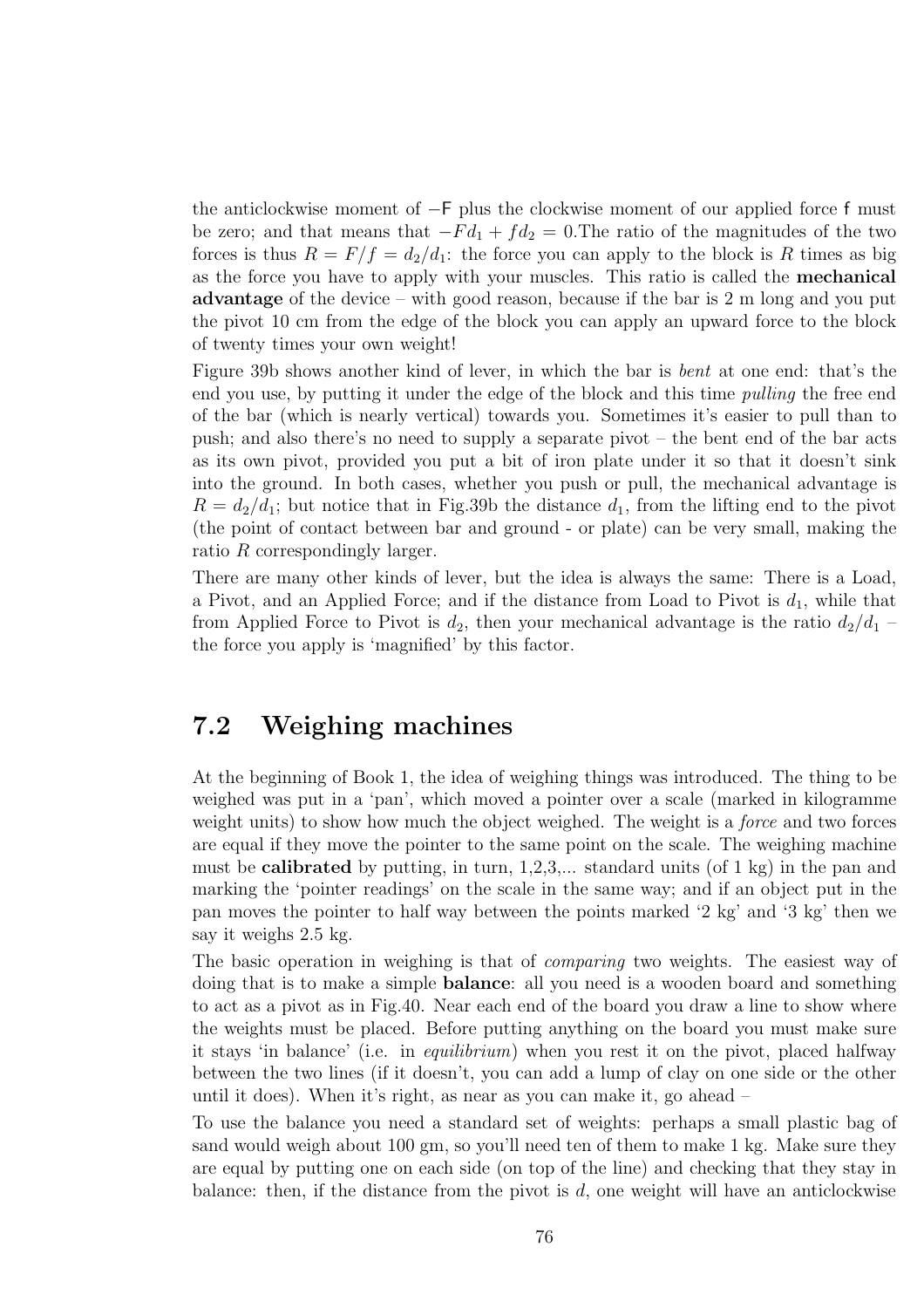moment  $d \times w_1$  and the other a clockwise moment  $-d \times w_2$ ; so the total torque will be zero only when  $d \times (w_1 - w_2) = 0$  and the units are equal,  $w_1 = w_2$ . Now you can weigh anything up to 1 kg by putting it on one side and seeing how many 100 gm units you must put on the other side to get equilibrium. When the weight  $W$  is balanced by five units  $W = 500$ qm. If 5 units are not enough, but six are too much, you'll need a set of sub-units (each of, say, 20 gm) and you can go ahead in exactly the same way; if you have to add two sub-units to get things to balance then the unknown W will be 540 gm or 0.54 kg.



Of course such a simple 'machine' is not going to give accurate results (can you give some reasons?) but it can easily be improved. A more accurate type of balance is indicated in Fig.41. It is usually made of metal and contains more than one pivot. The central column supports the horizontal arm on a 'knife-edge'; and two equal 'pans' hang from the two ends of the arm, each being supported on its own knife-edge. There's usually a pointer, with a scale behind it, to show when things are exactly in balance – but not for showing the weight. The standard weights to be used are now usually very accurately made pieces of metal, coming in units of 100 gm,  $50 \text{ gm}$ ,  $20 \text{ gm}$ ,  $10 \text{ gm}$  etc. down to  $1 \text{ gm}$ ,  $0.5 \text{ gm}$  ( $5$ ) milligrammes), and even smaller sub-units, depending on what the balance is being used for. This kind of balance was used for many years in weighing chemicals, in shops and laboratories, but nowadays you nearly always find electronic devices which automatically show the weight in figures.

Another kind of weighing machine is still widely used in markets, for weighing heavy things like sacks of vegetables – or even people. In its simplest form it is made from a long iron bar, hanging from a strong beam (as shown in Fig.42) on a hook which acts as the pivot. Not far from the pivot hangs a scale pan on which you put the thing you want to weigh. The standard weights are usually heavy metal slabs going from, say, 5 kg down to 1 kg that you can put on a metal plate hanging from the bar – on the other side of the pivot – as in the Figure . So if you put two of the big weights and three of the smallest on the plate you'll have a 13 kg weight.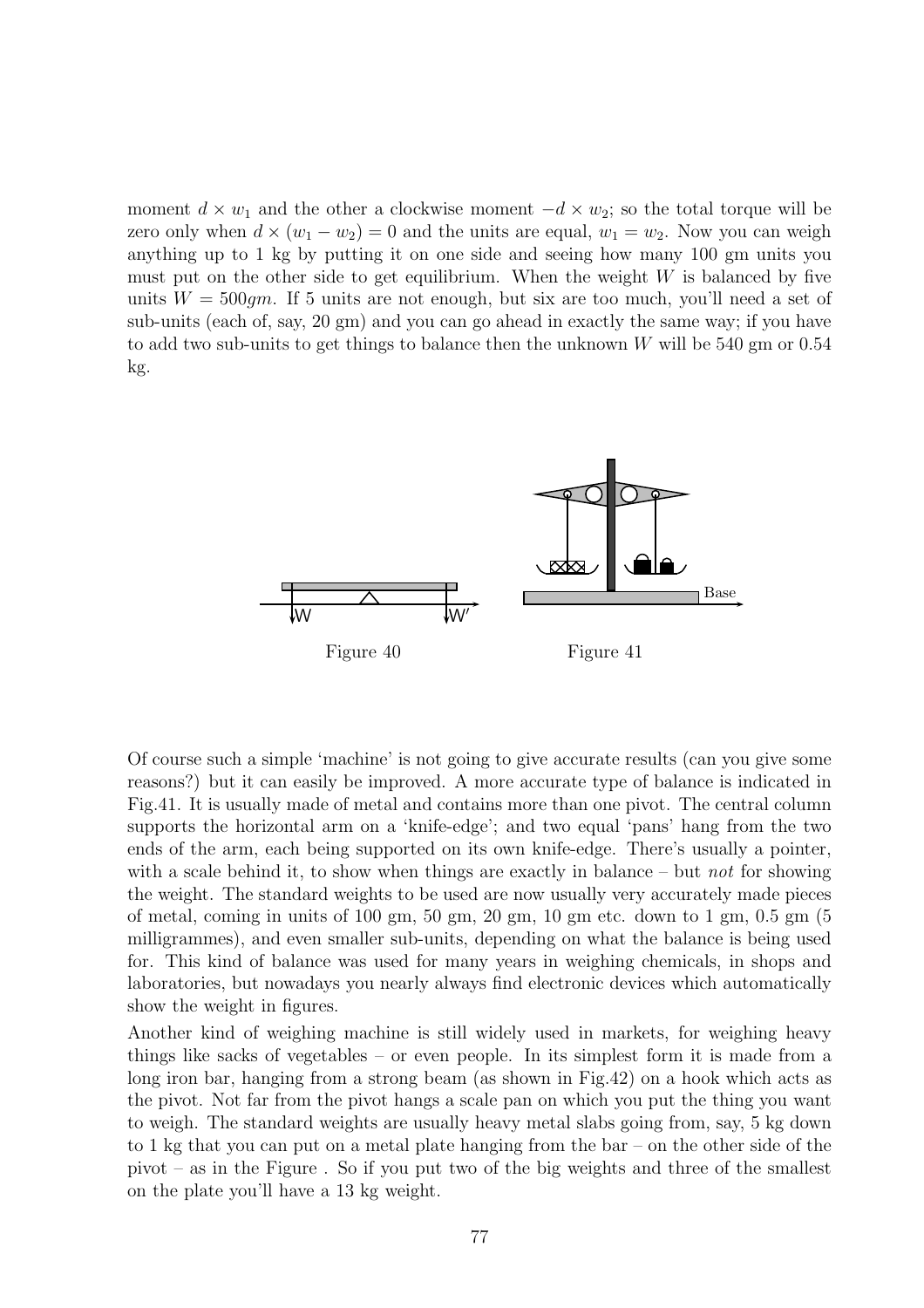

Figure 42

If you want to be more accurate you'll need also sets of smaller weights, perhaps going down from 500 gm to 50 gm, and a smaller plate to carry them, which you can hang from a different point on the bar – as shown in the Figure: this kind of balance used to be called a "steelyard" (the 'yard' being an English measure of length, a bit shorter than the metre, and 'steel' being a much stronger material for making the bar from). Often the bar has a number of holes at various points, so you can choose where to put the weights, according to the load you are weighing.

To use this kind of balance, you put the load on the scale pan (shown on the left in the Figure) and hang the weight you guess will be about right from the first hole to the right of the pivot. If the distance  $d_1$  is twice the distance d, and the guessed weight is  $W_1$  (e.g. 15 kg if you've put three of the 5 kg slabs on the plate), then the balance will go down on the left if the unknown W is greater than  $2 \times 15 = 30$  kg; but down on the right if W is less than 30 kg. Suppose it goes down on the right. If you take away one of the 5 kg weights  $W_1$  will be 10 kg; and if the balance then tips to the left you can then say  $W > 2 \times 10 = 20$  kg – so you took away too much. Try, instead, with  $W_1 = 14$  kg (adding two weights of 2 kg): if it still tips to the left, then  $W > 2 \times 14 = 28$  kg. So you can say  $28 \text{ kg} < W < 30 \text{ kg}$ . Of course if your guess of 28 kg was correct the balance will tip neither left nor right – it will "stay in balance" on the knife-edge. But if this is not so, then you'll have to start with the smaller weights.

Suppose the smaller weight  $(W_2)$  hangs at a distance  $d_2 = 4d$  from the pivot. Then the condition for staying in balance – the weights having zero total moment around the pivot – will be

$$
d \times W - d_1 \times W_1 - d_2 \times W_2 = 0.
$$

When this condition is satisfied (with  $d_1 = 2d$  and  $d_2 = 4d$ ) we can cancel the factor d and write  $W = 2W_1 + 4W_2$ . And if equilibium results when the smallest weight is  $W_2 = 150$ g (=0.15 kg) then we can say  $W = 28 + 4 \times 0.15 = 28.60$  kg.

Balances of this kind have been used for thousands of years in all parts of the world: you find pictures of them in the wall paintings in Egyptian tombs, in ancient Persian manuscripts, and in many other places. They can also be found in improved forms, which are easier to use. For example, the arm of the balance which carries the weights sometimes has a scale, with numbers showing the distance of points from the pivot, and a single fixed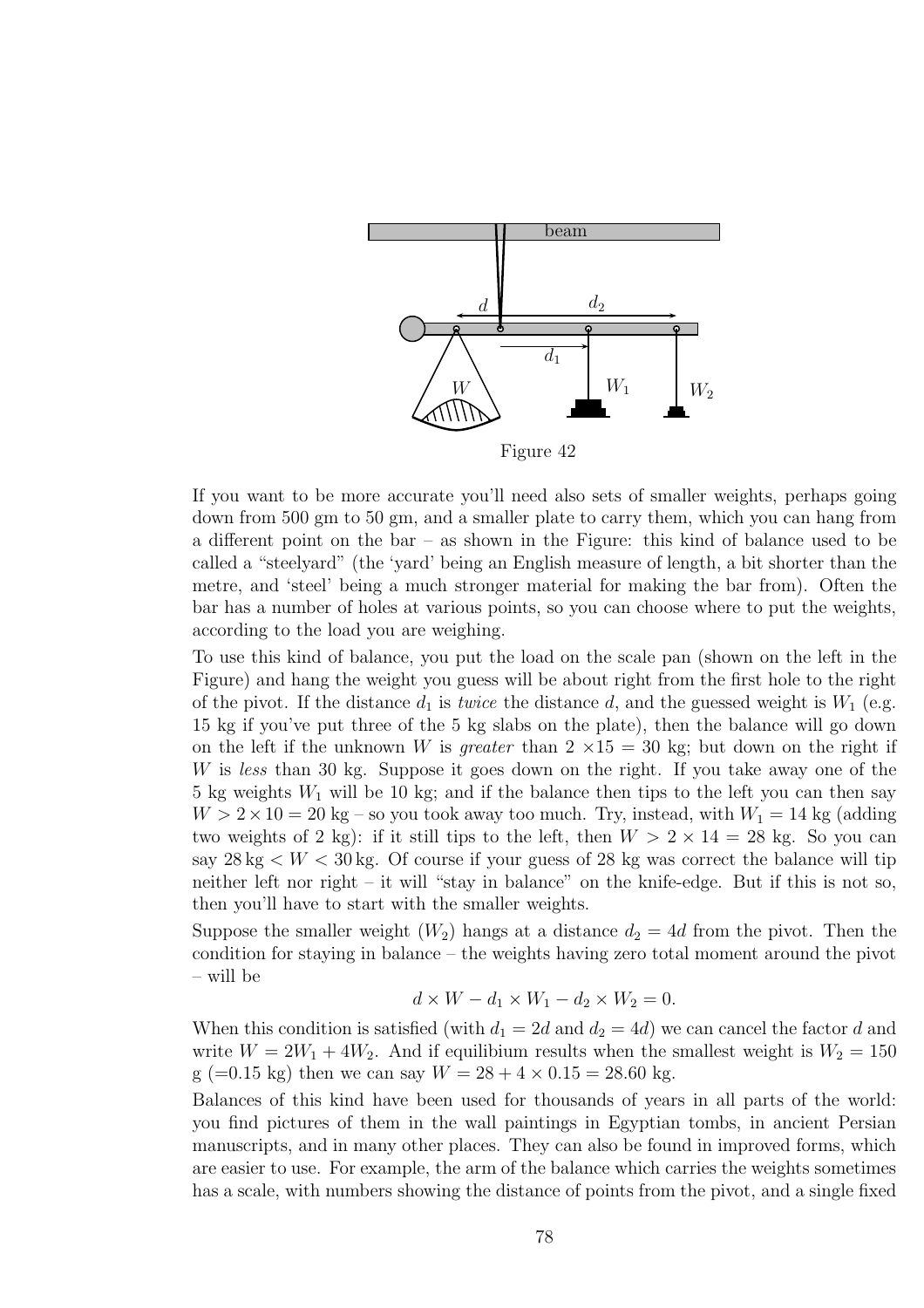weight  $W_0$  can slide along the scale. If equilibrium results when the weight (or rather its centre of mass!) is at a distance D then the unknown weight is  $W = (D/d)W_0$  – which can be read off directly from the scale, once it has been calibrated.

### 7.3 The wheel

Wheels, in one form or another, have also been in use for many thousands of years. In this book, we met them first in thinking about pushing and pulling things, using some kind of cart: without the cart, and its wheels, you'd have to drag everything you wanted to move – so the invention of the wheel was an enormous step forward. Now we know about friction it's clear that the wheel makes it easier to move things by getting rid (almost completely) of the forces called into play when things rub together: if you try to drag a heavy box over rough ground it may be impossible, but if you put wheels on it it will run smoothly. Until a few hundred years ago this was one of the most important uses of the wheel; another one being that it made it easier also to rotate heavy objects, like a heap of wet clay, by putting them onto a horizontal wheel, or table, with the axis pointing vertically upwards. The "potter's wheel" has been in use for probably two or three thousand years in the production of urns and pots of all kinds.

The next big advance was in the use of wheels for moving water in countries where it hardly ever rains and water is very precious. Nothing can grow without water; and, even if there is a short rainy season, the water soon runs away unless you can get it out of the river and up onto the land, where it's needed for growing crops. How to do it is the problem of irrigation. And if you have to move water you need energy. One way of solving both problems came with the development of the water wheel.



Figure 43

The first wheels of this kind probably came from Egypt, where they were in use over a thousand years ago: they came to be known as "noria" wheels and in some places they can still be found. At Hama, for example, in Syria there are some giant wheels (20 m or more in diameter!) which have been running continuously for hundreds of years, using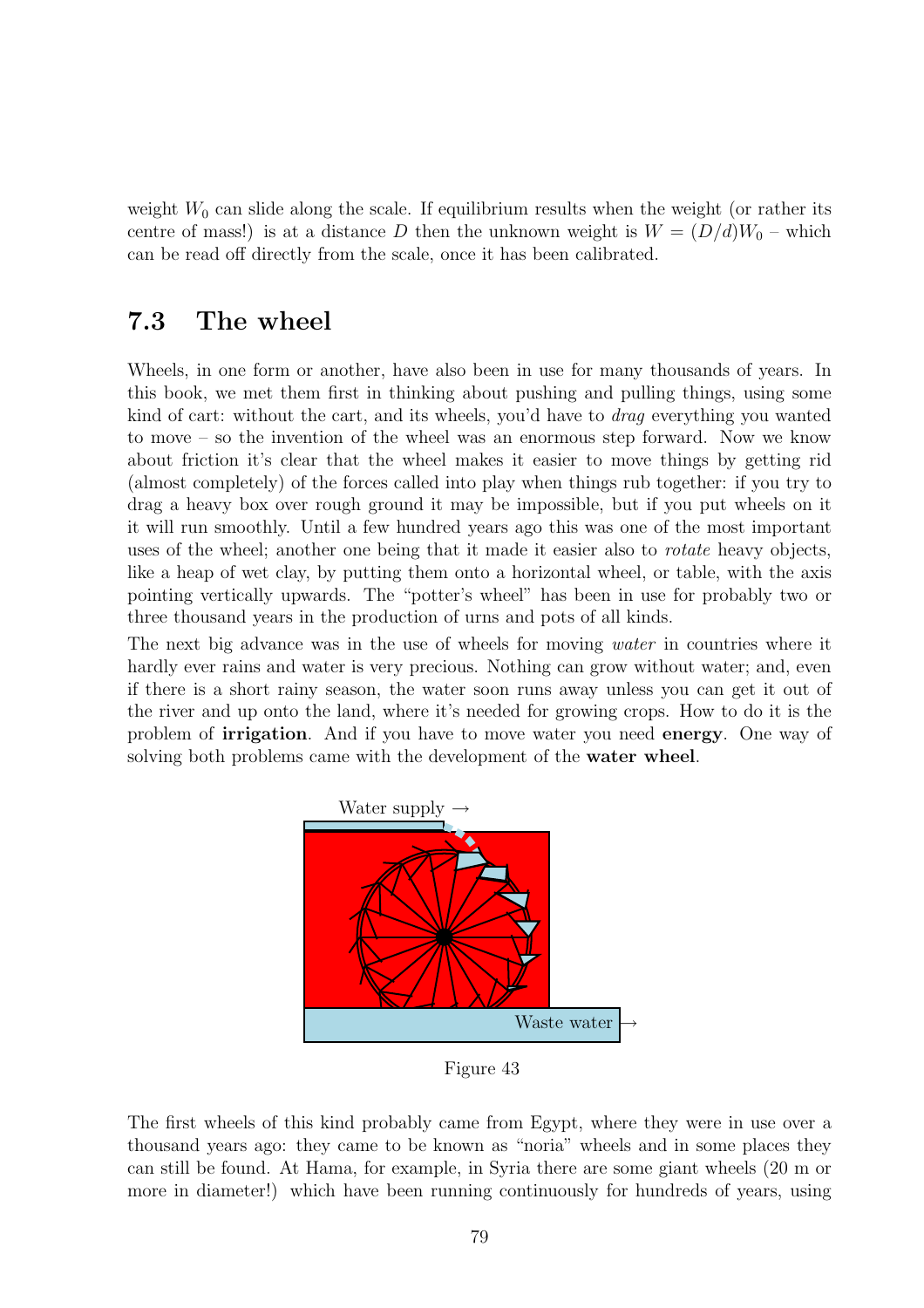water power to lift water from the River Euphrates and supply it to aqueducts, which carry it a long way to irrigate the fields.

First, let's look at a simple water wheel (Fig.43) of the kind that was widely used in some countries during the Industrial Revolution – when people started working with machines, in factories, instead of depending on their own muscles. Fig.43 shows a wheel of the type used in driving a heavy 'millstone' for milling grain to make flour for bread. They were also once used for driving mechanical hammers in the steel industry (but more of that later).

The 'water supply' comes from a point 'upstream' on the river, where the water level is higher; it comes to the mill wheel along an open pipe or channel (at the top in the Figure) and falls onto the specially made 'boxes' around the edge of the wheel. As the boxes fill with water, their weight produces the torque that turns the wheel. But as they go down the water spills out; and finally it goes back into the river as 'waste water' – having done its work.

The giant noria wheels at Hama are very similar in design, but do exactly the opposite job: they take water from the river (at low level), by scooping it up in the 'buckets' fixed around the rim of the wheel, and then emptying them into the aqueduct (at high level) when they reach the top. A wheel of this kind is shown Fig.44, where you see it from the edge, which lies in the vertical plane with the axle horizontal. The river, shown in blue, is flowing away from you and the top edge of the big wheel is coming down towards you.

Because a lot of energy is needed to lift all that water, the wheel needs power to drive it; but, if there's plenty of fast-flowing water in the river, some of it can be used to turn a much smaller wheel like the one in Fig.44 and this can provide the power. How to get the energy from one wheel to the other is a problem in power transmission, which we'll think about next.



Figure 44

Suppose we have two wheels, one big and one small, and want to make one drive the other. The simplest way of doing it is to put them side by side in the same plane, each with its own axle, which supports the wheel and provides the axis around which it can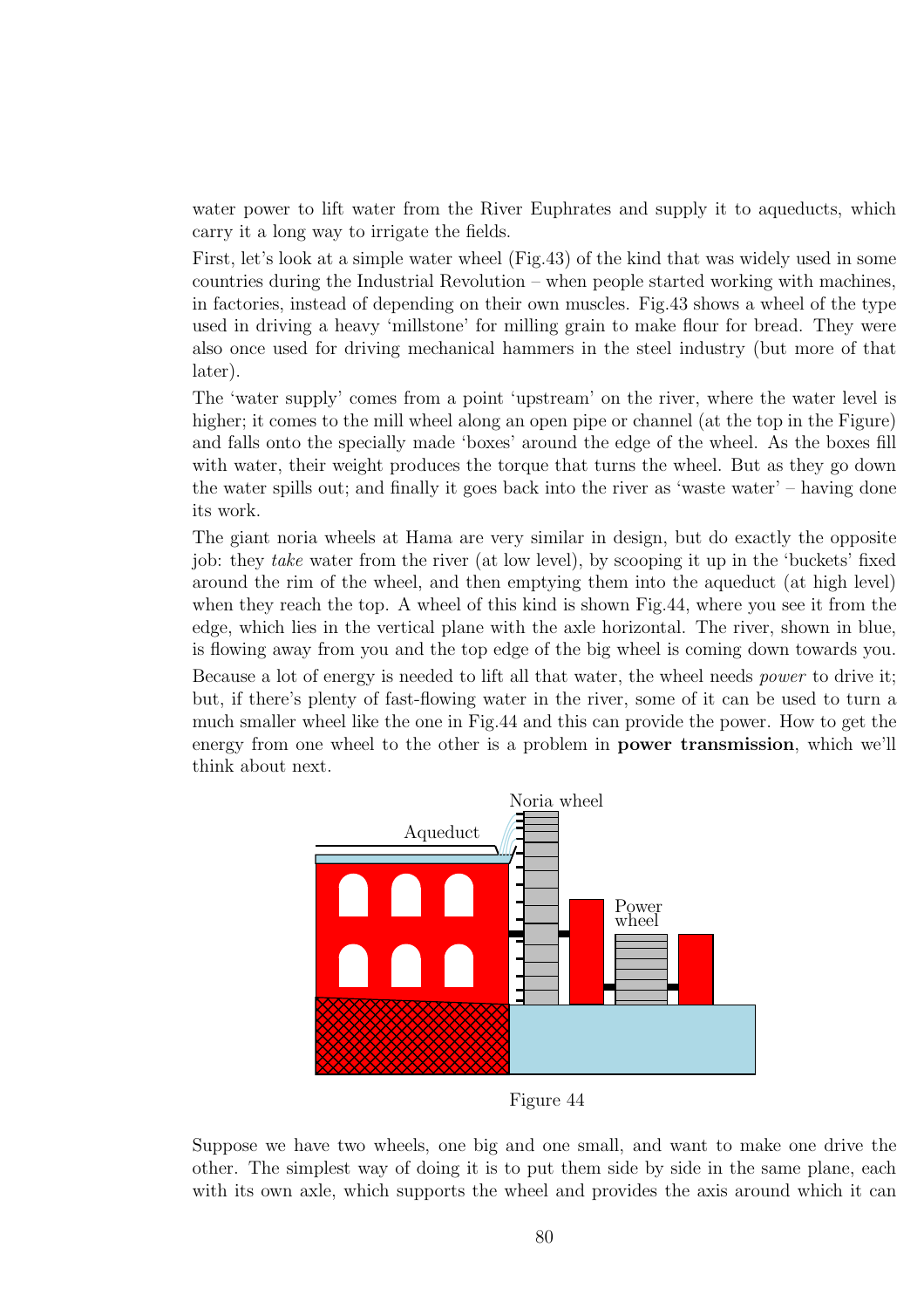turn; and then to tie them together with a loop of rope or a 'belt' – as in Fig.45 (below). Each axle must be carried by a pair of 'bearings', to hold it in the right place, and the belt must be kept *tight* so that it doesn't slip when the wheels are turning.



Note that the wheels don't have to be close together; but if they are (Fig 45a) then they mustn't touch. That's because (as the red arrows show) the two wheels turn in the same sense (clockwise or anticlockwise), so the parts that come closest are going in opposite directions; and if they were rubbing together the friction would slow them down – or even stop them.

The big wheels in the Figure have diameters three times as big as the small wheels; so, if they are d and  $D = 3d$ , any point on the rim of the small one will travel a distance  $\pi d$  in one turn and that's the length of rope it will pull in. It will also be the distance moved by the other end of the rope, where it meets the big wheel; but it's only a fraction of the distance  $\pi \times 3d$  that any point on the big wheel travels in one complete turn. So one turn of the big wheel takes 3 turns of the small one! The small wheel has to turn  $D/d$ times as fast as the big one, where  $D$  is the diameter of the wheel it is driving and d is its own diameter. This result doesn't depend on how far apart the wheels are, as long as the belt is tight and there is no slipping. The big wheel in both Fig.45a and Fig.45b goes just three times as slow as the wheel that is driving it.

Now we have a way of transmitting power from one rotating wheel to another we can look at ways of using the idea. In Fig.44, for example, the 'power wheel' has to transmit its energy (remember that power is the energy spent in unit time) to the noria wheel. If, in the Figure, the river is flowing away from you, then both wheels will turn the same way – their tops coming down towards you. So it's possible (though I don't know if this is the way it's done in Hama!) that the building between the two wheels holds two much smaller wheels, arranged as in Fig.45b, with the smaller of the two fixed on the axle of the power wheel and the bigger one fixed on the axle of the noria wheel. That way the flowing water, pushing agains the big flat boards of the power wheel, will drive the noria wheel.

Another example is the water-driven mechanical hammer, which was once used in the steel industry, in countries where it rains a lot and there are many small streams coming down from the hills. Some of this machinery, originally made from wood, can still be found today – in museums – and sometimes can be seen actually working!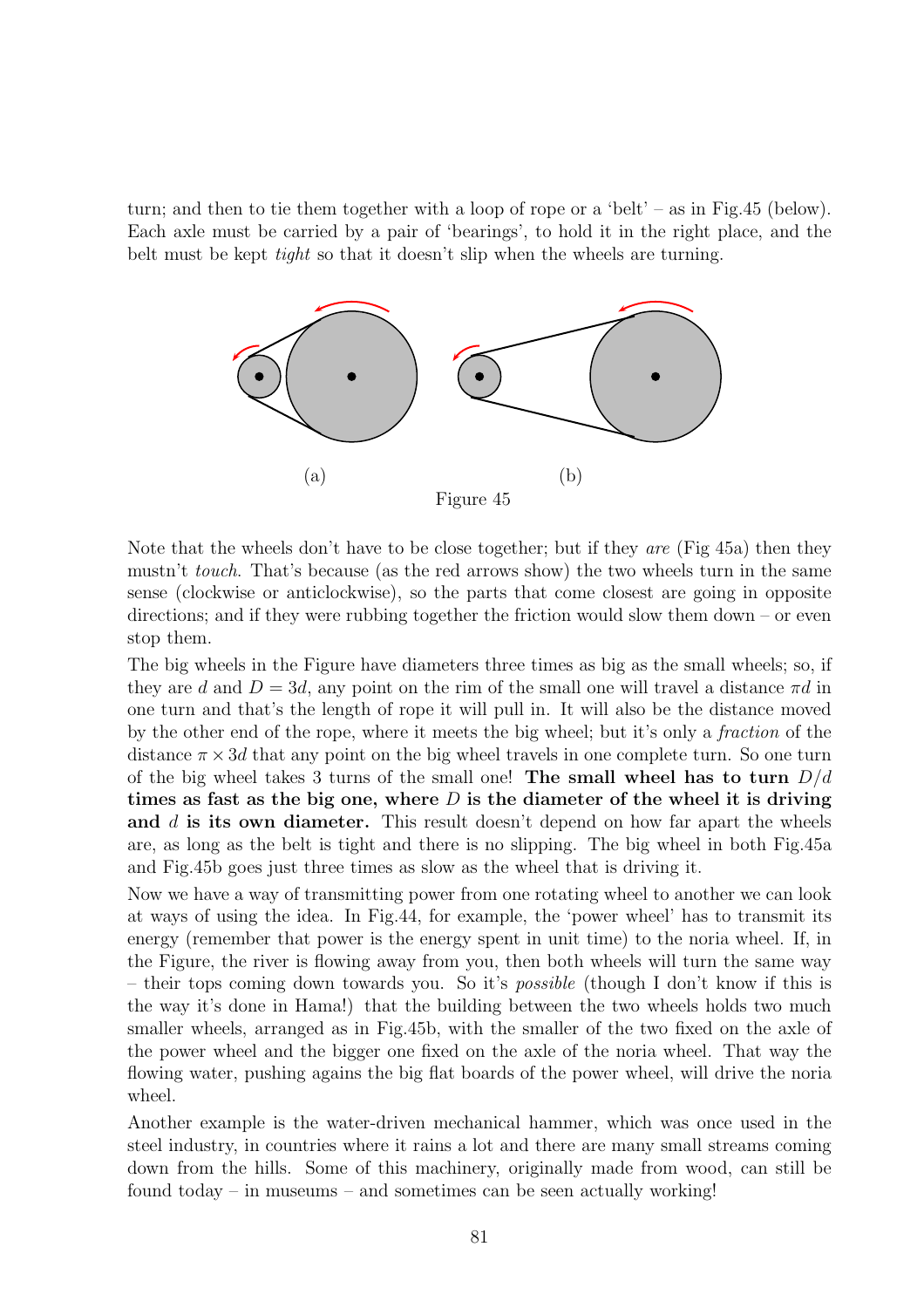Figure 46 shows how it works. The big hammer on the right has to be lifted and then dropped (it's very heavy) on a bar of red-hot metal which will be put on the heavy steel 'anvil' – where it will be beaten into shape. The power for doing this, again and again, all day long, comes from a water wheel like that in Fig.43. It is transmitted from a small wheel (overhead on the left) through a belt which drives a bigger wheel, which in its turn lifts and drops the hammer. How can it do that?

The big wheel has strong pegs sticking out of it, close to the rim, while the shaft of the hammer is supported on a pivot, which allows it to be turned when you press down on the free end. That's what is happening in Fig.46a, where one of the pegs on the wheel that drives it is pressing down on the end of the shaft – and lifting the hammer.



In Fig.46b the hammer is shown in the lifted position and the end of its shaft is just about to slip off the peg as the wheel goes on turning. That gives the man who works the machine just enough time to put the red-hot bar on the anvil before the hammer comes crashing down and flattens the metal; and that's how knives (and swords) were made! Usually there would be many machines, side by side, all driven by the same water wheel. Nowadays, of course, things have changed and the power needed in our factories hardly ever comes from water: it comes instead from burning fuel – wood or coal, gas or oil – and a lot of the energy it contains is wasted in heat and smoke. We'll study energy production in other Books of the Series; but the idea of the wheel is here to stay and plays an important part in our daily life.

### 7.4 Clocks and mechanisms

The next big advance in using the wheel came with the invention of the gearwheel, a wheel with 'teeth' or 'cogs' around its rim. Two such wheels are shown in Fig.47, which you can compare with Fig.45a. Instead of the belt, one wheel drives the other by making contact with it, the teeth of the first wheel fitting into the spaces between the teeth of the second; the gearwheels are said to 'engage'. So when the first wheel turns, the second one turns with it but in the opposite sense, as indicated by the red arrows in the Figure.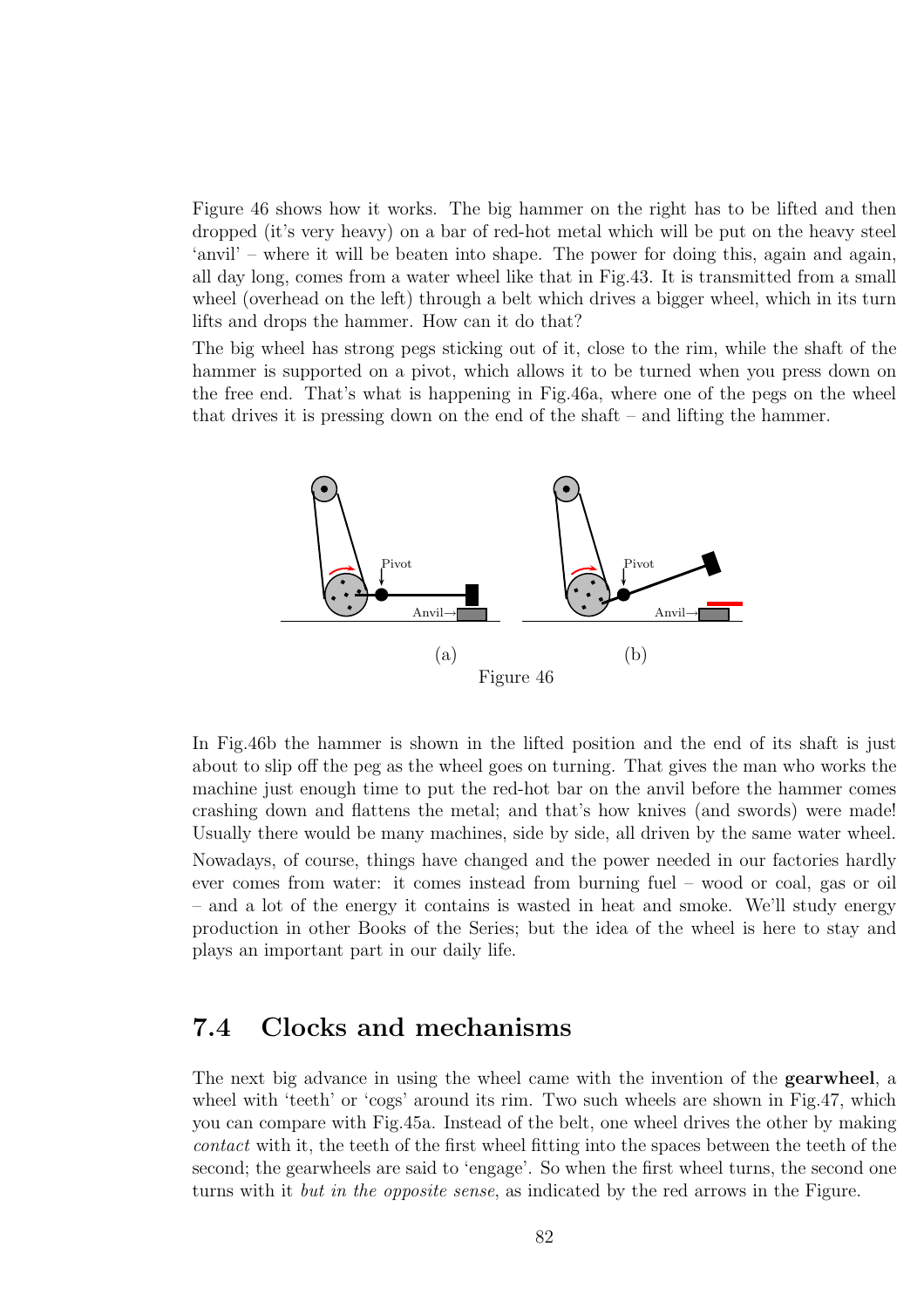

Of course you may want the second wheel to rotate in the same direction as the one that's driving it; and if the first wheel is going anticlockwise and you can't change it (perhaps it's fixed to a water wheel – and you can't change the way the water flows!) how can you make the driven wheel go the same way, anticlockwise?

The next Figure (Fig.48) shows how it can be done. With the driving wheel on the left, going anticlockwise, the next wheel must go clockwise; but, if you add a third wheel, then that will again go the opposite way – anticlockwise – which is what you wanted! In fact, if you have a 'train' of N wheels, the last one will turn the same way as the first if N is an odd number, but the opposite way whenever  $N$  is *even*. And this doesn't depend on the size of the wheels, or on how many teeth they have. So when you are transmitting power through a train of wheels you can always get the right sense of rotation by using the right number of wheels. You can also make the last wheel rotate *faster or slower* than the first, because when a small wheel drives a bigger one the speed will be reduced, while a big wheel driving a smaller one will make it go faster.

A train of wheels is an example of a **mechanism**, usually just a *part* of a machine, which carries out one special job. If you ever take an old clock apart you'll find it's full of strange mechanisms, each with its own job to do. In the rest of this Section we'll look at other examples.

In a clock the number 60 is very important: there are 60 seconds in a minute and 60 minutes in an hour. The simplest device for measuring time is the **pendulum** – just a weight (called a 'bob') on the end of a string or a light stick. The time taken for one 'double-swing' (back and forth) is the period and this depends (in good approximation) only on the length  $l$  of the pendulum and the acceleration due to gravity  $(g, \text{ which we})$ met in Chapter 1). When  $l \approx 1$  m the period is almost exactly one second; so we could use a simple pendulum as a clock – every 3600 double-swings would tell us that 1 hour had passed. But who is going to count them? That's the job of the clock.

Three things are needed: *power* to drive the clock; a mechanism to convert every 3600 swings into the turn of a pointer (the 'hour-hand') through one twelth of a complete revolution; and some way of giving the pendulum a little push, now and then, to keep it swinging. It can all be done by using wheels.

Let's start in the middle by looking for reducing the rate of rotation of a wheel by a factor of 60, which is  $3 \times 4 \times 5$ , so that the clock won't run down too fast. We already know (Fig.47) that we can get a factor of 3 from two wheels, by making the diameter of one three times that of the other; and clearly we can do the same for factor 4 and 5. In the next Figure (Fig.49a) we show wheels of diameters d and 4d, with six teeth and 24 teeth, respectively, so the big one will go four times slower than the one that's driving it. We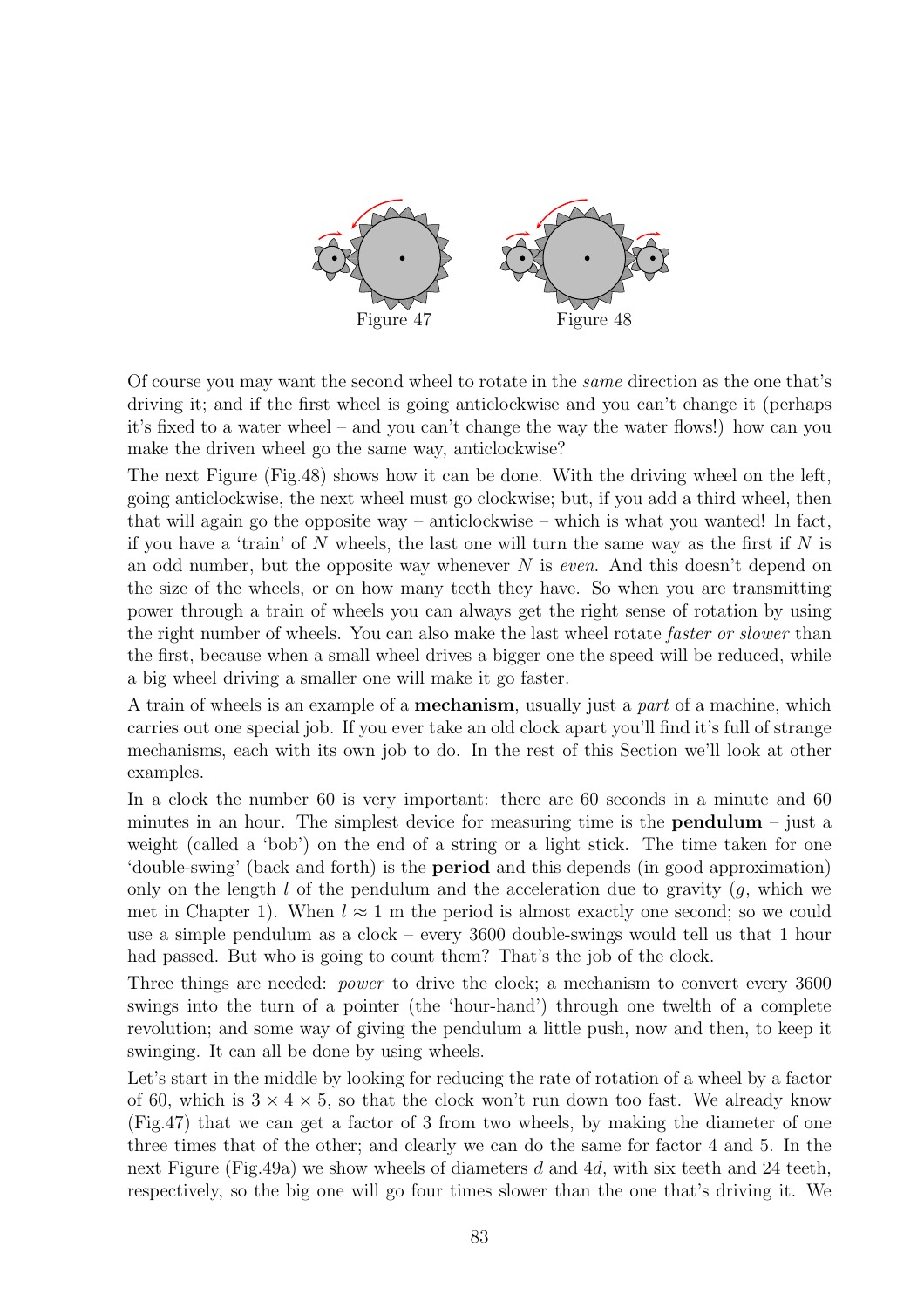could even get that factor of 60 by making a wheel sixty times the diameter of the small one and cutting 360 teeth into it – though that would take a lot of material and a lot of patience!



But now we do something clever! We combine this mechanism with the one in Fig.47 by putting the 6-tooth wheel on the same axle as the 18-tooth wheel. So now Wheel 2 will rotate 3 times slower than the driving wheel (Wheel 1) and Wheel 3 will rotate 4 times slower than Wheel  $2$  – and  $4 \times 3 \times$  times slower than the driving wheel! We only need one more pair of wheels, with diameters d and  $5d$  (6 teeth and 30 teeth), to get in exactly the same way the remaining factor 5. And then we'll have a mechanism, with only six wheels and three axles, that will give us the magic factor of sixty! Once we have have made two of them, we can use the first one to go down from pendulum swings (seconds) to minutes; and the second to go down from minutes to hours. All we need now is a source of *power*, to keep everything moving, and some kind of control to make sure the wheels don't all turn too fast – running down the clock in almost no time.

In the simplest clocks the power is usually provided by a falling weight, the loss of potential energy being changed into rotational motion, which has to overcome the frictional forces that resist the motion. You have to 'wind up' the clock at night to give it enough energy to get through the next day; and to do this you can hang the weight on a string (or a wire cable) and wind the cable round a cylinder (or 'drum'), as in Fig.50a, by turning the handle. To prevent the weight dropping to the ground, as soon as you let go of the handle, another small device is needed. The axle of the drum must have a special kind of toothed wheel on it (called a 'ratchet') and something (called a 'pawl') to 'lock' the wheel if it tries to turn the wrong way. The 'ratchet and pawl' is shown in Fig.50b and you can see how it works: in the picture the wheel can only turn in the clockwise direction, the pawl being lifted by the force acting on it and letting the wheel turn – one tooth at a time; if you try to turn it the other way the pawl gets pushed to the bottom of the tooth – and stops it moving.

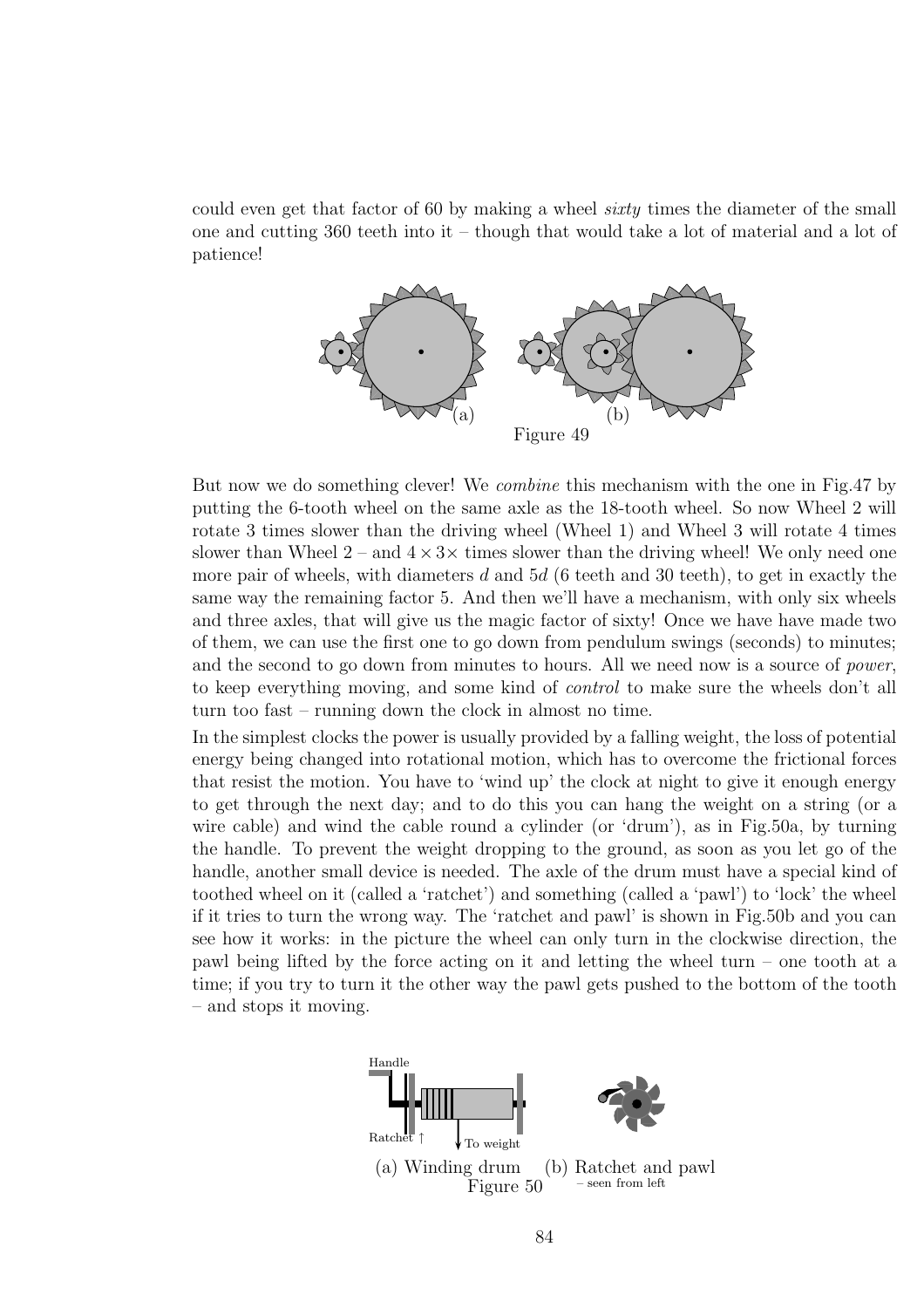Now we come to the most important thing, the 'brain' of the clock, which controls all its movements: what we need is some device to hold back the wheels, so they don't let the clock run down (wasting all the potential energy we gave it in winding it up) in the first few seconds. We want it to take 24 hours, so it need winding up only once a day.

The thing that takes care of this is called an 'escapement wheel', because it holds back the teeth but lets them 'escape' one at a time, once for every double-swing of the pendulum. Figure 51 shows just the top half of such a wheel, along with the 'escapement' itself, which has two legs and sits astride the wheel. In the first position (Fig.51a) the left-hand leg is digging its 'heel' (really called a "pallet") in between two teeth; and is pressing itself against the vertical side of a tooth so it can't turn in the direction of the arrow (clockwise). The power that drives the wheel will have to wait – but for what?



At this point, the pendulum (hanging down behind the escapement in the direction of the thick arrow) is just a bit to the right of vertical. But as the pendulum swings back to the left it moves the escapement so that its left leg comes up, letting the tooth 'escape' and move one place to the right. At the same time, its right leg goes down (Fig.51b), between two teeth further along the wheel, and again stops the wheel turning. But only until the pendulum completes its double-swing and everything returns *almost* to Position (a): this really means just before Position (a), where the tooth is just about to move. So the escapement wheel moves by one tooth at a time, once in every double-swing of the pendulum!

How does the power keep the pendulum swinging? The pendulum hangs down between the two prongs of a fork (not shown), which is fixed to the axle of the escapement. As the escapement rocks backwards and forwards, the fork gives the pendulum a little push, to the left or the right – just enough to keep it moving. To do this, the pallets must be carefully cut to shape so that, when the pallet slips off a tooth, its 'sloping' face (at the bottom) is given a sudden impulse by the tooth as it pushes its way past: that part of the pallet is called the "impulse face". Similarly, the tooth is 'stopped dead' when it meets the "dead face" of a pallet. The impulse goes to the pendulum through the fork that embraces it; and keeps it swinging, once every second, for as long as there is power to turn the wheels. The "tick...tock" of the clock is the noise made by the teeth of the escapement wheel alternately striking the 'impulse face' and the 'dead face' of the pallets.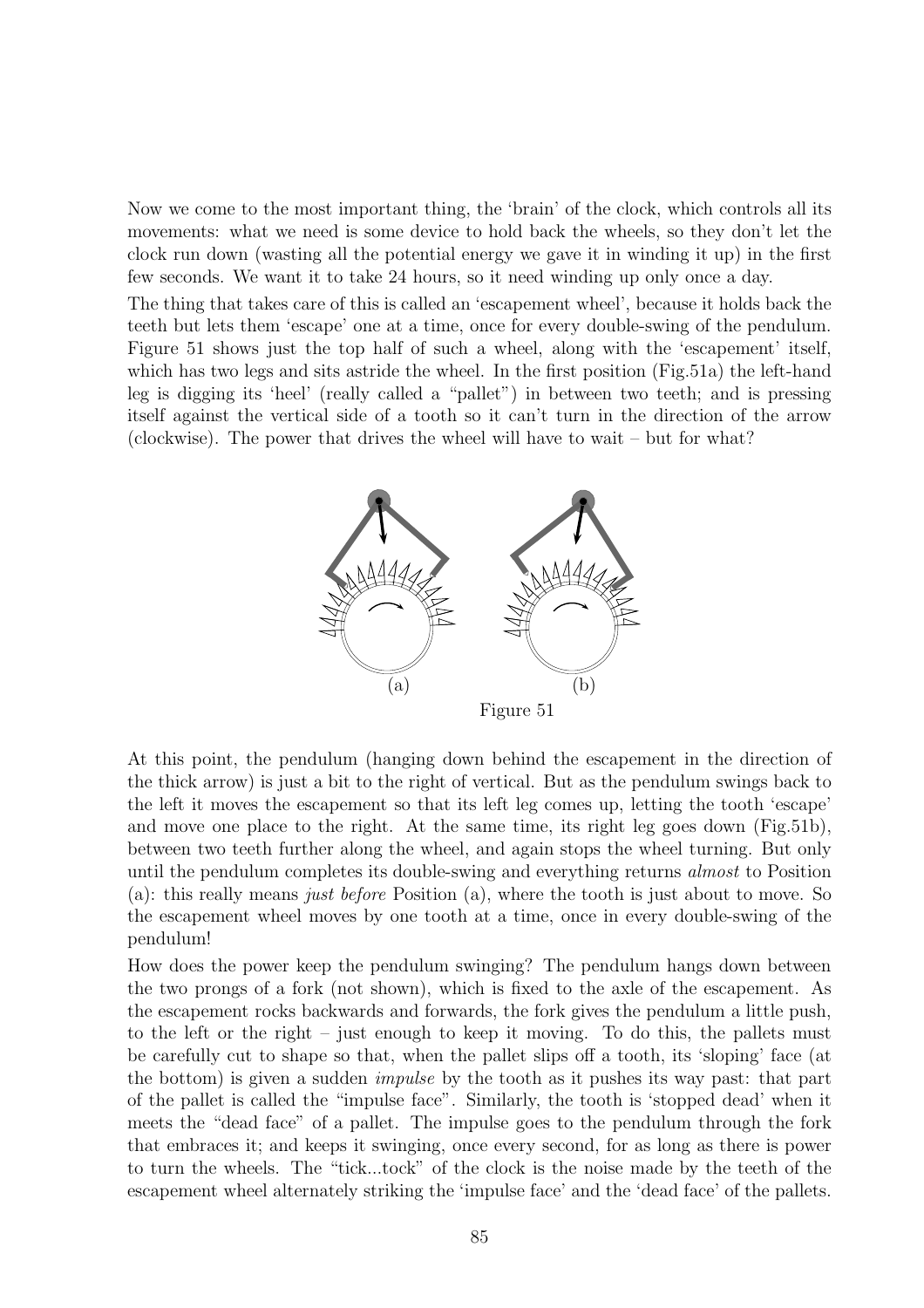What a marvellous invention! Such a small and simple thing – which has kept pendulum clocks going, all over the world, ever since it was first thought of 300 years ago.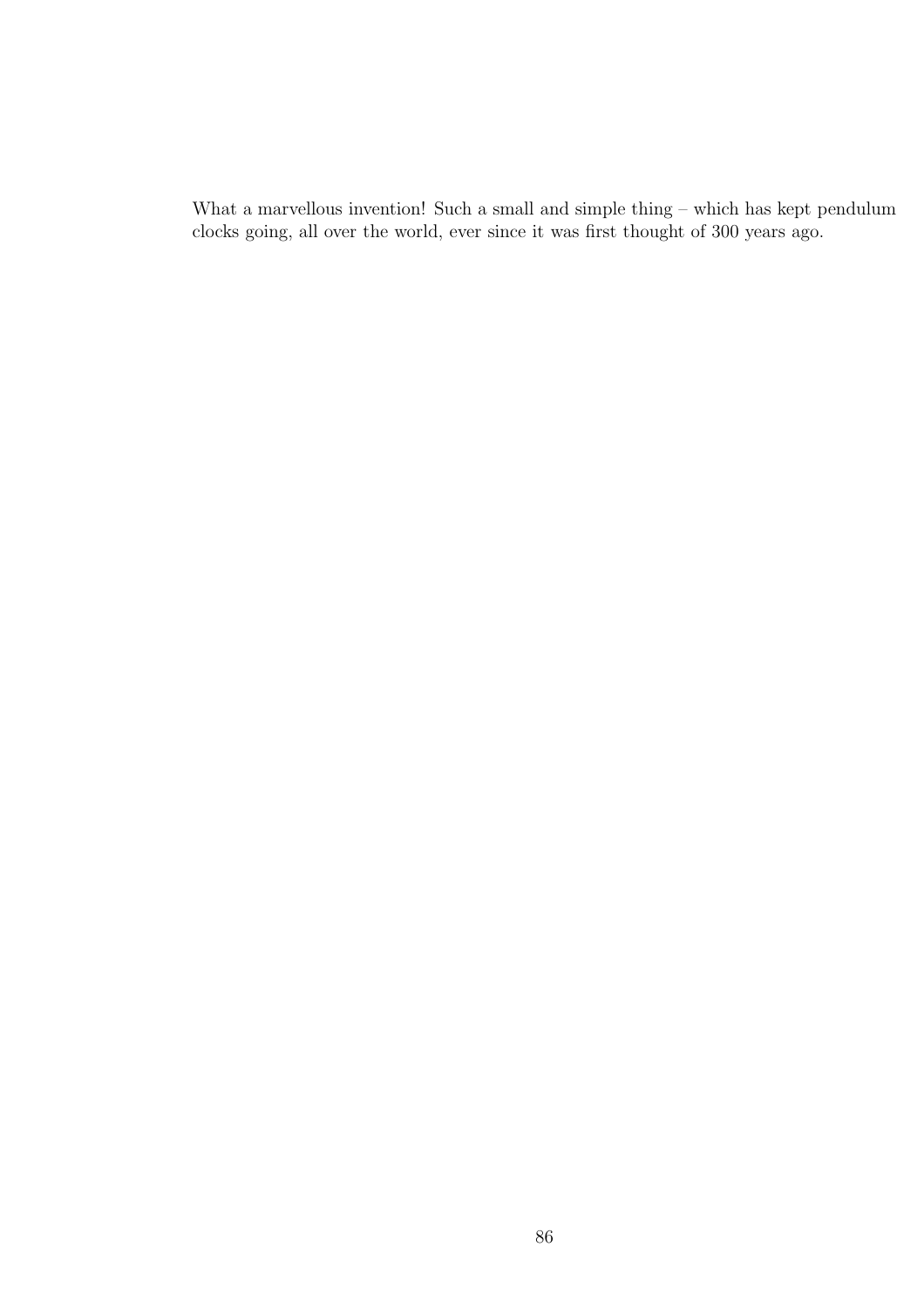## Chapter 8

## Turning mass into energy

### 8.1 A reminder of special relativity theory

In Book 2 we started from simple ideas about measuring distance and showed how the whole of Euclid's geometry could be built up from a **metric axiom** (Section 1.2): in three dimensional space this states simply that the distance s from some **origin**  $\overline{O}$  to any point P can be obtained from the formula

$$
s^2 = x^2 + y^2 + z^2 \tag{8.1}
$$

where  $x, y, z$ , the **coordinates** of point P, are distances from O to P measured along three perpendicular axes (the x-axis, y-axis, and z-axis). (If you've forgotten all this, go back and look at Chapter 5 in Book 2.) And for two points whose coordinates differ by amounts  $dx, dy, dz$ , however small, the distance between them is obtained in the same way

$$
ds^2 = dx^2 + dy^2 + dz^2.
$$
 (8.2)

This 'differential form' of  $(8.1)$  is called the 'fundamental metric form',  $dx, dy, dz$  being the differentials (Book 3, Section 2.4).

But we ended Chapter 7 of Book 2 by saying how much our ideas about space had changed over the last 100 years. Einstein showed that Euclidean geometry could not be perfectly correct and in his theories of relativity showed how and why it must be changed. The changes needed are so small that in everyday life they are completely negligible; but in Physics they can't be neglected. By taking them into account, the world has already been changed!

In coming to the end of Book 4, the first one on physics, you now know enough to understand what's been happening; so let's first remind ourselves of the relativity theory outlined in Section 7.2 of Book 2. The new thing is that the idea of a point in space, indicated by three distances  $(x, y, z)$ , needs to be replaced by an *event* in which a fourth 'coordinate' t is also included: If I say "I'm here today but there tomorrow" then I'm referring to two events, the first being  $x_1, y_1, z_1, t_1$  and the second being  $x_2, y_2, z_2, t_2$ . The sets of four 'coordinates' then indicate two points in spacetime; and if we want to define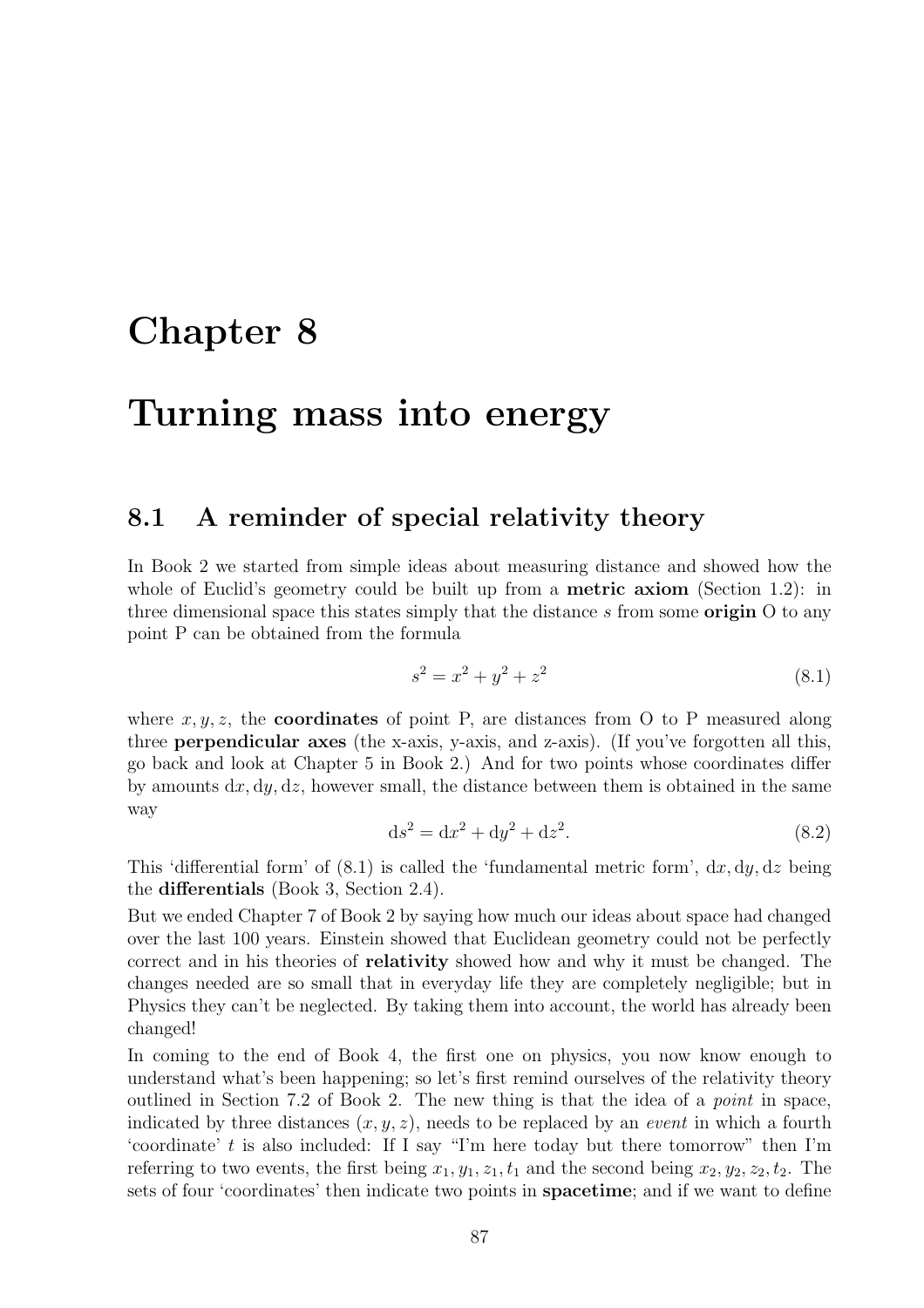the 'separation' of two 'nearby' events we'll do it by writing

$$
ds^{2} = -dx^{2} - dy^{2} - dz^{2} + c^{2}dt^{2},
$$
\n(8.3)

where the constant  $c$  is put in to keep the physical dimensions right – it must have the dimensions of velocity  $LT^{-1}$  so that when multiplied by a time it gives a *distance*, like the other quantities  $dx, dy, dz$ . But what about the + and – signs? Why don't we just add all the terms together?

Equation  $(8.3)$  is used as the fundamental metric form in '4-space'; and ds defined in this way is called the interval between the two events. We met a similar equation first in Section 7.2 of Book 2, where we noted that the condition

$$
s^2 = c^2 t^2 - x^2 - y^2 - z^2 = 0
$$
\n(8.4)

was one way of saying that some kind of signal, sent out from the origin of coordinates  $(x = y = z = 0)$  at time  $t = 0$  and travelling with velocity c, would arrive after time t at points on the surface of a sphere of radius  $R = \sqrt{x^2 + y^2 + z^2}$ . That was why we started to think that separations in 'ordinary' space  $(dx, dy, dz)$  and those in time, namely c dt (defined after multiplying by c to get the dimensions right), should be treated differently. By choosing (8.3) as a measure of the 'interval' it is clear from the start that a 'time coordinate' ct is not the same as a space coordinate: the interval between two events is said to be 'time-like' if the time term  $c^2 dt^2$  is greater than the space term  $dx^2 + dy^2 + dz^2$ , or 'space-like' if it's the other way round.

The next important idea in Section 7.2 of Book 2 was that of the **invariance** of the interval as measured by two different people (the 'observers') in different reference frames, each moving with uniform velocity relative to the other. Such frames are inertial frames, in which Newton's laws about the motion of a particle, and its resistance to change ('inertia') when no force is acting, are satisfied for an observer in the same frame as the particle.

In the Figure below two such reference frames are indicated within an outer box, Frame 1 holding the first observer and Frame 2 (shaded in grey) holding the second; Frame 2 is moving with constant speed u along the x-direction and for Observer 2 it's 'his world'.



Figure R1

We first met the idea of invariance in Book 2 (Section 5.2), where we noted that certain changes of coordinates, in which  $x, y, z$  are replaced by  $x', y', z'$ , left unchanged lengths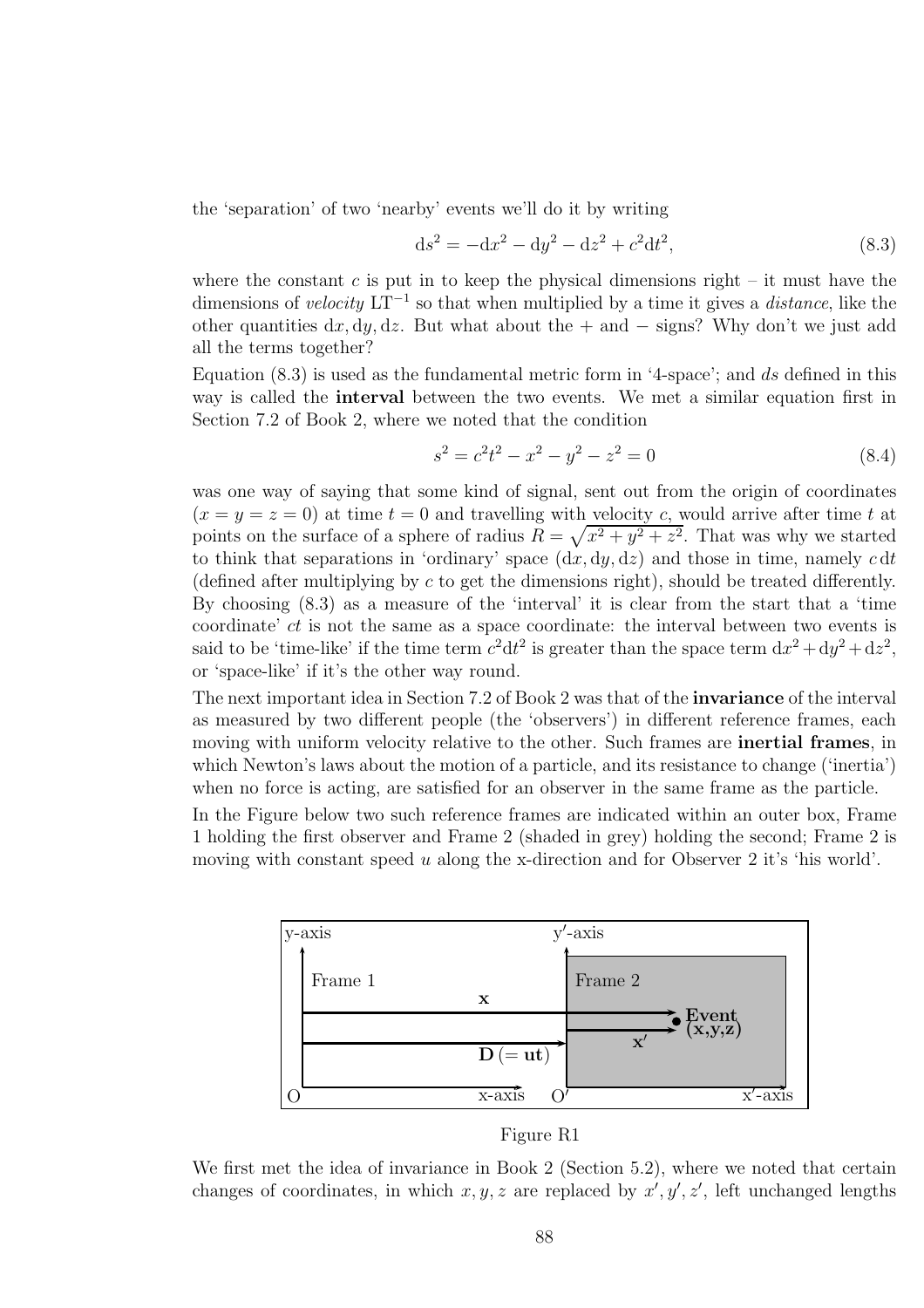and angles in 3-space. For example, the distance  $r$  from the origin O to Point P, with coordinates x, y, z is given by  $r^2 = x^2 + y^2 + z^2$ ; and any **transformation** in which the line OP is simply rotated into OP' leaves invariant the squared length –

$$
x^{2} + y^{2} + z^{2} \rightarrow x'^{2} + y'^{2} + z'^{2} = r^{2}.
$$

But now we're thinking about *events*, in which *four* coordinates are needed to specify a corresponding point in spacetime; and we already know from Book 2 that it's possible to find transformations in which  $x, y, z, t$  are replaced by  $x', y', z', t'$  in such a way that the form (8.4) stays invariant. The simplest transformation, is the one that corresponds to shifting the reference frame for Observer 1 along the x-axis by an amount  $D$  equal to an x-velocity  $(u)$  times the time  $(t)$  on his clock: this is the distance from the origin O to the origin O′ of the new reference frame (Frame 2) in which we're putting Observer 2. This is usually taken as the 'standard' Lorentz transformation: it relates the distances and time  $(x', y', z', t')$  at which Observer 2 records the event to those  $(x, y, z, t)$  recorded by Observer 1. There's only one event, taking place at the point shown by the bold dot in Frame 2, but both observers can see it. The transformation equations are

$$
x' = \gamma_u(x - ut),
$$
  
\n
$$
y' = y,
$$
  
\n
$$
z' = z,
$$
  
\n
$$
t' = \gamma_u \left( t - \frac{u}{c^2} x \right),
$$
\n(8.5)

where the quantity  $\gamma_u$ , which depends on the speed u with which Frame 2 is moving relative to Frame 1, is given by

$$
\gamma_u = \frac{1}{\sqrt{(1 - u^2/c^2)}}.\tag{8.6}
$$

 $\gamma_u$  is called the *Lorentz factor*. The transformation ensures that

$$
s^{2} = c^{2}t^{2} - x^{2} - y^{2} - z^{2} = c^{2}t^{2} - x^{2} - y^{2} - z^{2}
$$
\n(8.7)

so that (8.4) is an invariant, even when the space-time interval is not a differential form, the separation between O and P being as big as we please. And now we see why the  $+$ and – signs are needed.

Some of the amazing results that follow from the Lorentz transformation equations were noted in Book 2 Section 7.2. Perhaps they seemed unbelievable at the time – especially as you hadn't studied any physics. But now you know something about mass and energy we can start to connect all these strange ideas together; and you'll get some even bigger surprises. First, however, you'll have to do a little bit more mathematics: after all we're going from 3-space to 4-space and that's a big jump. A hundred years ago the cleverest people in the world were only just beginning to think about it.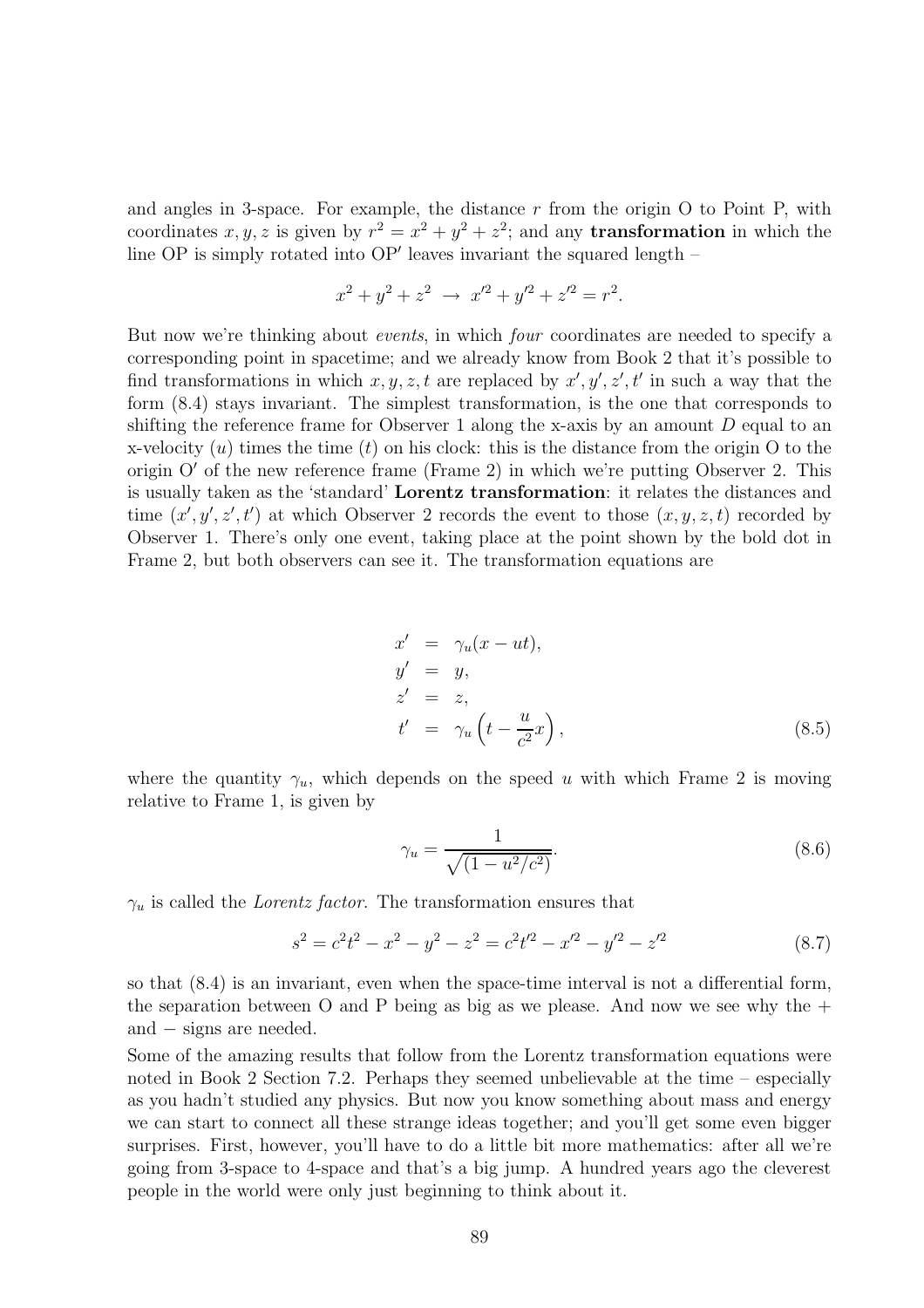#### 8.2 Vectors in 4-space

First let's remember again what (8.4), or its differential form (8.3) really means. A typical 'event' can be some kind of signal or disturbance, which travels through space with a certain speed, which we've called  $c$ ; it might start at point O and move away in all directions, like the ripples on a pond when you throw a stone into it, arriving at point P (and many others) at some time t. Each observer has a clock and the two clocks are set to the same time (or 'synchronized') so that when Frame 2 is just passing Frame 1  $(O'$ coinciding with O) they show the same zero time,  $t' = t = 0$ . And each observer has, we suppose, reliable instruments for accurately measuring distances. So each observer can record the values of the coordinates and times, *relative to his own frame*, at which the event – the arrival of the signal at  $P$  – takes place.

Each observer thinks his own time is 'right' – after all they have 'perfect' clocks and they were set to agree at the start of the experiment; but what does that mean? The fundamental invariant is often written as

$$
ds^{2} = -dx^{2} - dy^{2} - dz^{2} + c^{2}dt^{2} = c^{2}d\tau^{2} = \text{invariant.}
$$
 (8.8)

By writing the invariant as  $c^2 d\tau^2$ , we simply introduce a *proper time* interval  $(d\tau)$  between the two events. So if a clock is fixed in any frame it will not move relative to the frame; and in any small interval we can therefore take  $dx = dy = dz = 0$ , finding  $dt = d\tau$ . The 'proper time' for any observer is the time he reads on his own fixed clock. But this does not mean that the time  $t'$  at which an event is observed in Frame 2 (i.e. by Observer 2) is the same as the time  $t$  recorded by Observer 1; because both Observer 2 and his clock are moving with velocity u relative to Frame 1 and the times recorded will therefore be related by the Lorentz transformation (8.5). In particular

$$
t' = \gamma_u \left( t - \frac{u}{c^2} x \right) = \gamma_u t \left( 1 - \frac{u^2}{c^2} \right) = \gamma_u t / \gamma_u^2 = t / \gamma_u
$$

– since the moving clock (fixed in Frame 2) is now at the point with  $x = ut$ . Thus, the times at which the event takes place are  $t$  for Observer 1 and  $t'$  for Observer 2, related by

$$
t = \gamma_v t' \tag{8.9}
$$

– the proper (or 'local') time for an observer in Frame 2 must be multiplied by  $\gamma_u$  to get the time for one in Frame 1. Since  $\gamma_u$  is always greater than 1, it will always appear to Observer 1 that things happen happen later (t larger) in the moving frame than they 'really' do (as shown on the local clock).

One outcome of the time relationship (8.9) will seem very strange. If one of two twins travels at enormous velocity in a spacecraft (Frame 2) and returns home after 10 years to the other twin, who never left Frame 1, they may find it hard to recognise each other. The 'travelling twin' will say he has been away only 10 years (by his clock); but, if the speed u is big enough to make  $\gamma_u = 2$ , the 'stay-at-home' twin will say it was 20 years – and he will have aged by 20 years, because everything that goes on in living material in Frame 1 will be going on at the same rate as the clock fixed in Frame 1. Of course, this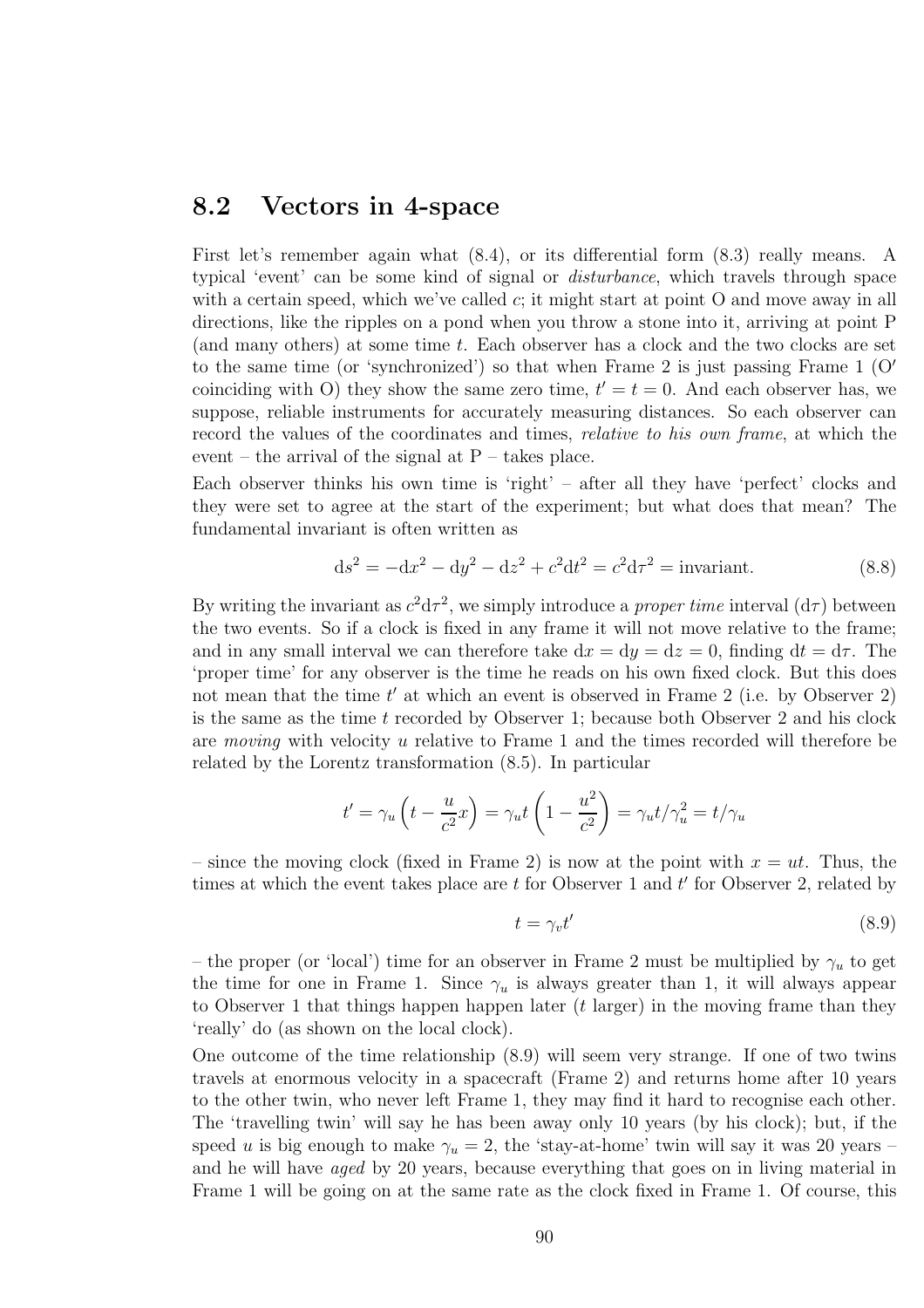is not an experiment you could actually do because  $\gamma_u = 2$  would require the speed u to be unbelievably large (how large?– given that  $c \approx 3 \times 10^8 \,\mathrm{m\,s^{-1}}$ ); and the velocity would have to be uniform and rectilinear to satisfy Einstein's assumptions (Book 2, p.60). All the same, many experiments have been made, with smaller velocities and very accurate clocks, and all confirm the equations of this Section.

Now let's get back to the ideas of mass and motion. In Newton's second law, the mass of a particle enters as a proportionality constant relating the rate of change of its velocity to the force applied to it. The mass is a property of the particle and is taken to be a constant. In relativity theory, things are different, but it is still supposed that any particle has a property called its proper mass or rest mass, which 'belongs' to it and will be denoted by  $m_0$ . This rest mass, carried along with the particle, is taken to be an invariant, independent of the frame in which observations are made. How should we relate it to the coordinates  $(x, y, z)$  and velocity components  $(v_x, v_y, v_z)$  when we go from 3-space to 4-space? Note that the particle velocity may not be the same as the frame velocity so a different letter is used for it  $(v, \text{not } u)$ .

First we have to learn how to use vectors in 4-space. With any displacement of a particle in 4-space we can associate a 4-vector, whose 'length' squared now includes a time component as in (8.3):

$$
ds^2 = -dx^2 - dy^2 - dz^2 + c^2 dt^2.
$$

But what about the vector itself? In Book 2, and also in the present book, distances and lengths of vectors have always been expressed in terms of cartesian components along perpendicular axes: in 3-space, for example, the squared length of a vector r with components x, y, z is given by  $r^2 = x^2 + y^2 + z^2$ . Here, instead, there are some minus signs and if we tried taking  $(-dx, -dy, -dz, cdt)$  as the components it just wouldn't work: the sum-of-squares form would contain only *positive* terms, giving  $ds^2 = dx^2 + dy^2 + dz^2 + c^2 dt^2$ – which is not what we want.

The 4-vector components can, however, be chosen in various other ways to give us the correct invariant  $ds^2$ . The simplest one is to introduce, along with the first three ('spatial') components, an extra factor  $i$  – the 'imaginary unit' with the property  $i^2 = -1$ , which you met long ago in Book 1. Remember that measurements always give real values and that the components only give a way of getting those values. So let's take as the components of the 4-vector with length  $ds^2$  the 'complex numbers' (which contain somewhere a factor i)

$$
-i dx_1 = -i dx
$$
,  $-i dx_2 = -i dy$ ,  $-i dx_3 = -i dz$ ,  $dx_4 = c dt$  (8.10)

and note that the sum of squares now gives the right value for  $ds^2$ :

$$
ds^{2} = dx_{1}^{2} + dx_{2}^{2} + dx_{3}^{2} + dx_{4}^{2} = -dx^{2} - dy^{2} - dz^{2} + c^{2}dt^{2}.
$$

Sometimes a 4-vector is indicated just by showing its four components in parentheses: thus the infinitesimal interval with squared length (8.3) would be

$$
ds \to (-idx_1 - idx_2 - idx_3 dx_4). \tag{8.11}
$$

This is the first of a number of important 4-vectors: all have a similar form, the first three components behave like those of a displacement vector in 3-space (e.g. on rotating the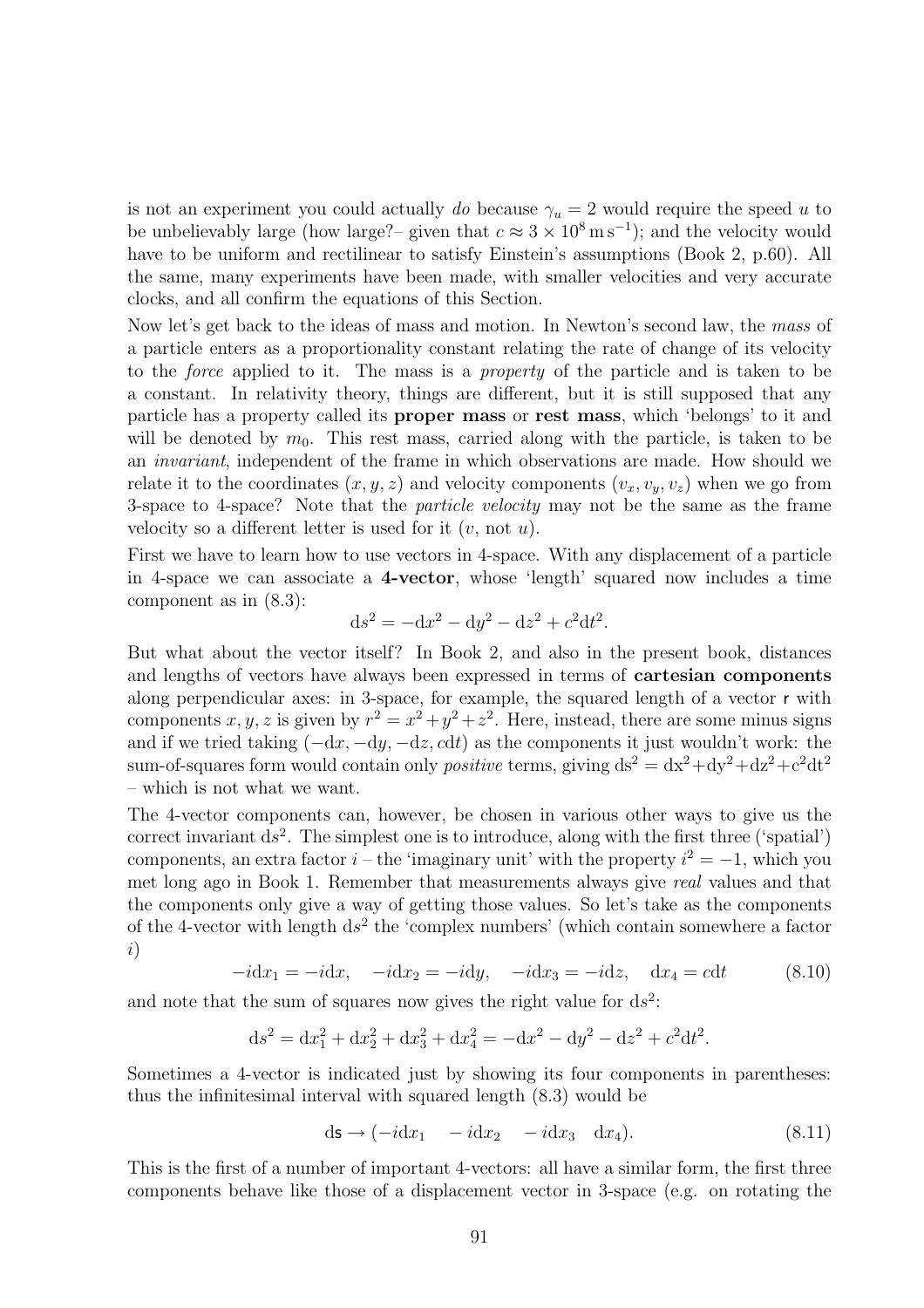frame by changing the directions of the x- y- and z-axes), but the fourth is a scalar (not depending on axial directions).

We can get other 4-vectors, all with invariant lengths, by multiplying the components in  $(8.10)$  by any other invariant quantities, for example the proper time interval  $(d\tau)$  or the proper mass  $(m_0)$ . First think of the velocity of a particle: it will have three components  $v_x = dx/dt$ ,  $v_y = dy/dt$ ,  $v_z = dz/dt$  for an observer in Frame 1, and has been called by the letter v, because it has nothing to do with the u used for the speed along the x-axis of Frame 2 relative to Frame 1. It is a local velocity whose x-component, for example, is the limit of the ratio of two small quantities, the displacement  $(dx)$  of the particle and the time taken  $(dt)$  – all measured by Observer 1 in Frame 1. How will this particle velocity look to Observer 2 in Frame 2?

To answer this question we must start from the invariant interval, whose components are shown in (8.10) and form the 4-vector (8.11). If we divide every component by the invariant time  $d\tau$  corresponding to the time interval dt measured on the clock in Frame 1, we shall get a 4-vector with components (leaving out, for the moment, the factors  $-i$ in the first three)

$$
\frac{\mathrm{d}x}{\mathrm{d}\tau}, \frac{\mathrm{d}y}{\mathrm{d}\tau}, \frac{dz}{d\tau}, \frac{cdt}{d\tau}.
$$

– and these will behave, on going from Frame 1 to Frame 2, just like those in the basic 4-vector (8.10); they will undergo a Lorentz transformation. But how can we express them in terms of velocity components like  $v_x = dx/dt$ , as defined above? Clearly, we need an expression for  $d\tau$  in terms of Frame 1 quantities. This comes from the definition (8.8), namely  $c^2 d\tau^2 = c^2 dt^2 - dx^2 - dy^2 - dz^2$ , which gives (note that this is just the ratio of two squares – nothing has been differentiated!)

$$
\frac{\mathrm{d}\tau^2}{\mathrm{d}t^2} = 1 - \frac{1}{c^2} \left( \frac{\mathrm{d}x^2 + \mathrm{d}y^2 + \mathrm{d}z^2}{\mathrm{d}t^2} \right) = (1 - v^2/c^2),
$$

where  $(\mathrm{d}x/\mathrm{d}t)^2 = v_x^2$  and the sum of three similar terms gives the squared magnitude of the particle velocity,  $v^2$ .

Now we have  $d\tau$  as a function of dt, namely  $d\tau = \sqrt{(1 - (v^2/c^2))}dt$ , we can find the relativistic velocity components that will appear in the velocity 4-vector. A common convention is to name the 4-vector components with a capital (upper-case) letter, so they won't get mixed up with the ordinary 3-vector components (shown in lower-case letters as  $v_x$  etc.). With this notation, the first three 4-vector components (still without the  $-i$ factors) will be  $V_x = dx/d\tau$ ,  $V_y = dy/d\tau$ ,  $V_z = dz/d\tau$ .

Let's get  $V_x$ , knowing the others will be similar: we'll do it by relating  $v_x$  to  $V_x$ , which is easier. Thus,

$$
v_x = \frac{\mathrm{d}x}{\mathrm{d}t} = \frac{\mathrm{d}x}{\mathrm{d}\tau} \frac{\mathrm{d}\tau}{\mathrm{d}t} = V_x \frac{\mathrm{d}\tau}{\mathrm{d}t}.
$$
\n(8.12)

Here  $v_x$  is a function of dt but is also a function of  $d\tau$ , since  $d\tau$  is related to dt by  $d\tau = \sqrt{(1-(v^2/c^2)}dt$ ; and we are using what we know from calculus (Book 3, Chapter 3) to 'change the variable'. Thus

$$
\frac{d\tau}{dt} = \sqrt{(1 - (v^2/c^2))} = 1/\gamma_v,
$$
\n(8.13)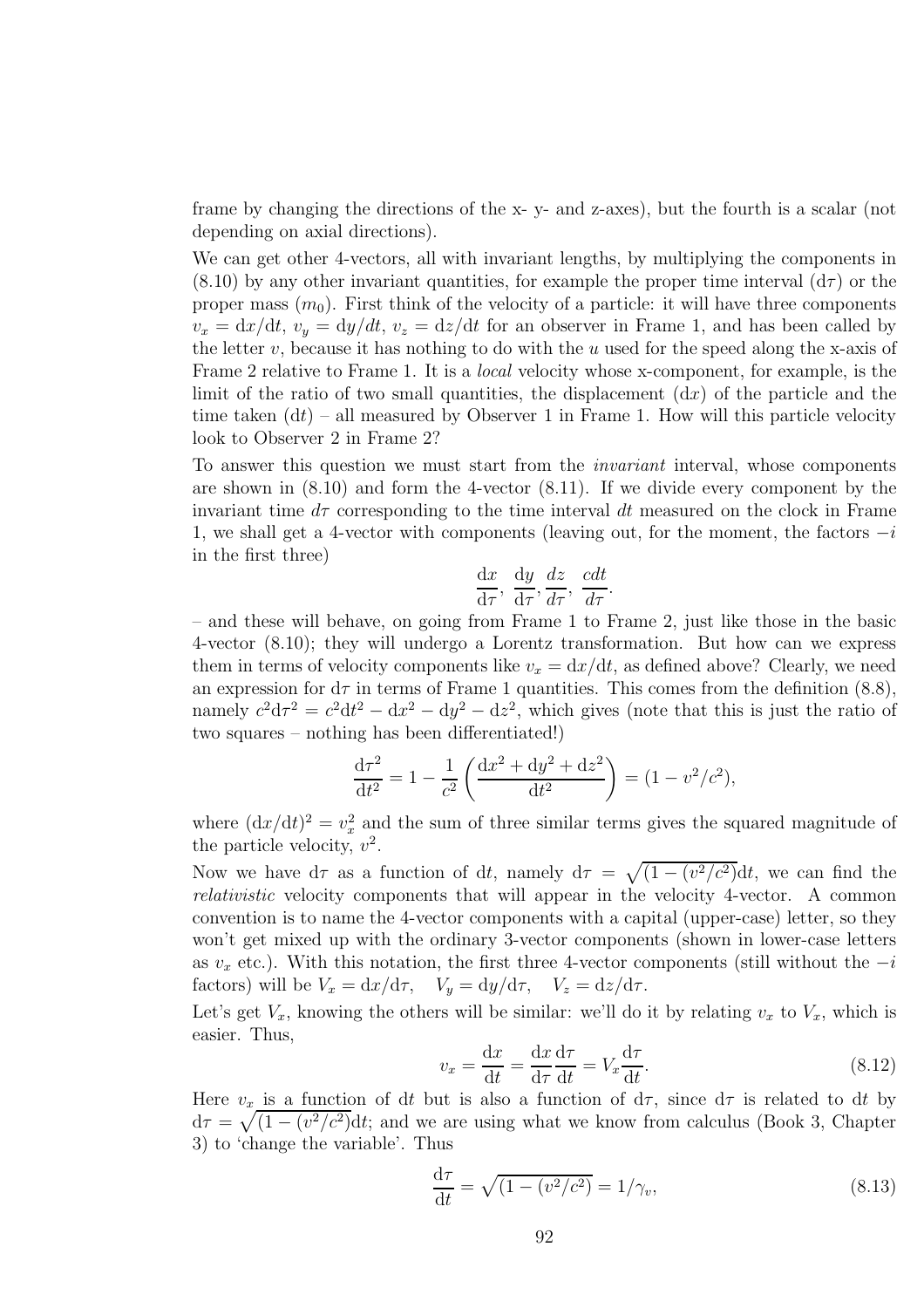where  $\gamma_v$  is defined exactly like the Lorentz factor (8.6) except that now it contains the particle speed v instead of the the speed u of Frame 2 relative to Frame 1.

On putting this last result into (8.12) we find

$$
v_x = \frac{\mathrm{d}x}{\mathrm{d}\tau} \left(\frac{1}{\gamma_v}\right) = V_x/\gamma_u.
$$
\n(8.14)

Similar results follow for the y- and z-components of velocity, while the fourth (time) component in (8.10) will give

$$
\frac{cdt}{d\tau} = c\gamma_v,
$$

where we've remembered (Book 3, Section 2.4) that when  $y = f(x)$  the derivative of x as a function of y (the 'inverse' function) is simply  $dx/dy = (dy/dx)^{-1}$ .

On adding the  $-i$  factors to the first three (spatial) 4-vector components we finally get the velocity 4-vector

$$
(-iV_1 - iV_2 - iV_3 V_4) = \gamma_v(-iv_x - iv_y - iv_z c).
$$
 (8.15)

This particle velocity will behave, under a change of reference frame, just like the basic 4-vector (8.11) for the interval: its components will follow the standard Lorentz transformation.

### 8.3 Momentum and energy:  $E = mc^2 - a$  hope for the future?

In earlier chapters we soon discovered that, in pre-relativistic dynamics, the linear momentum vector **p** and the kinetic energy  $E = \frac{1}{2}mv^2$  were very important quantities. The components of linear momentum of a particle moving with velocity v were simply

$$
p_x = mv_x, p_y = mv_y, p_z = mv_z, E = \frac{1}{2}mv^2,
$$

where of course  $v^2 = v_x^2 + v_y^2 + v_z^2$ . We now want to know what are the corresponding quantities for a very fast moving particle.

In the last section we saw how a new 4-vector could be obtained from a given 4-vector simply by multiplying its four components by any invariant quantity: in that way we got the velocity 4-vector (8.15) from the displacement 4-vector (8.11) on multiplying it by the reciprocal  $(1/d\tau)$  of the proper time interval. The next invariant quantity we'll use is the proper mass  $m_0$ ; and, since linear momentum is particle mass  $\times$  velocity, we might expect that  $m_0$  times the velocity 4-vector (8.15) will give us something interesting. Let's try it. The result is

$$
m_0(-iV_1 - iV_2 - iV_3 V_4) =
$$
  
\n
$$
m_0\gamma_v(-iv_x - iv_y - iv_z c)
$$
  
\n
$$
= (-i\gamma_v m_0 v_x - i\gamma_v m_0 v_y - i\gamma_v m_0 v_z \gamma_v m_0 c).
$$
\n(8.16)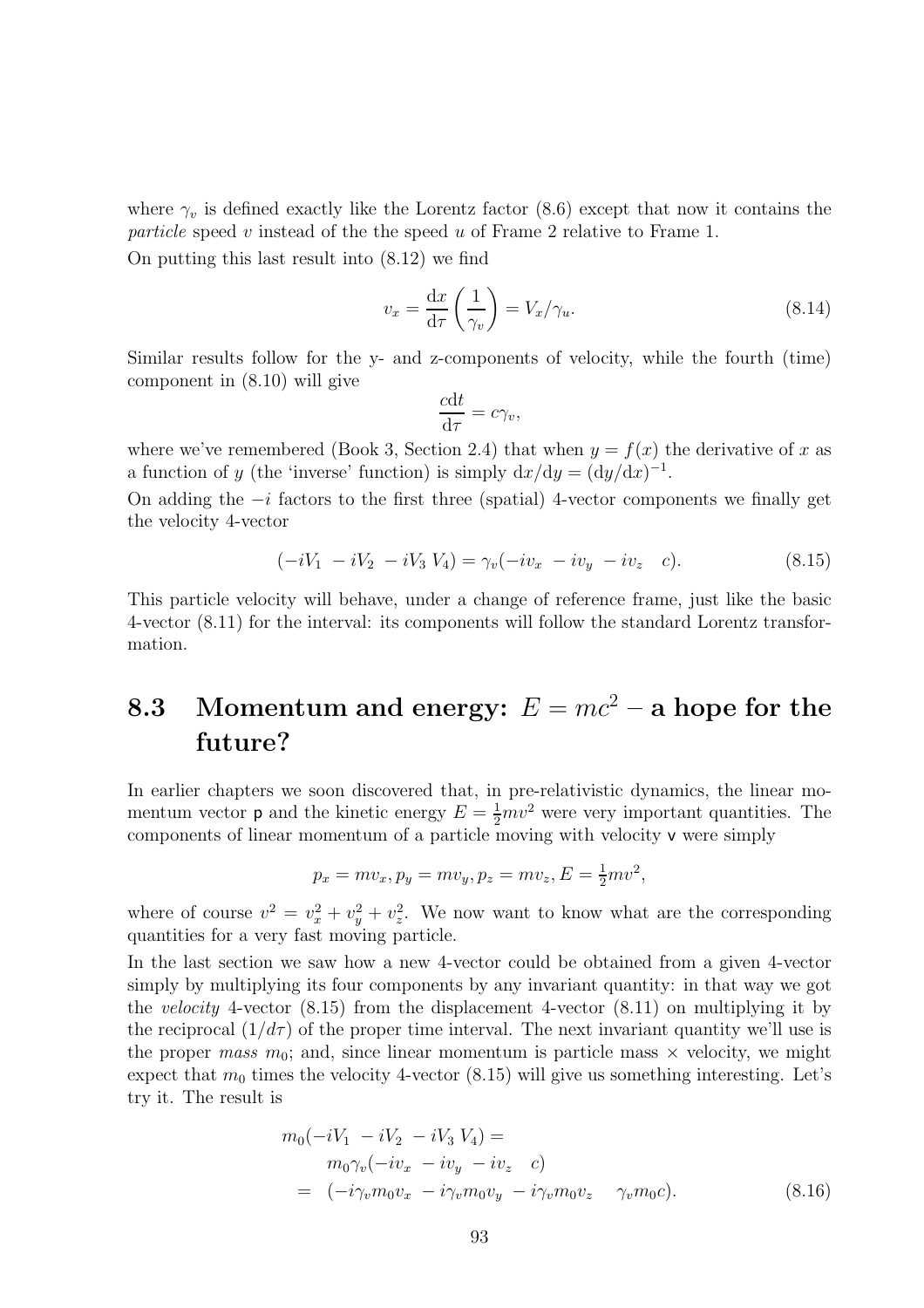The first three components are the ordinary (pre-relativistic) momentum components  $p_x, p_y, p_z$ , multiplied by the Lorentz factor  $\gamma_v$  (along with the usual imaginary factor  $-i$ , for spatial components); the fourth component is  $m_0V_4 = \gamma_u m_0c$ . What does all this mean?

What Newton called m, the mass, now seems to be replaced by  $\gamma_v m_0$  – the rest mass, multiplied by a factor depending on the particle speed  $v$ . So let's go on using  $m$  for this 'apparent mass', noting that when the speed is very small compared with  $c, m$  will become the same as  $m_0$  (quite independent of the speed, just as Newton had supposed and experiments seemed to confirm). The relativistic momentum components can thus be written

$$
-iP_1 = -imV_1, -iP_2 = -imV_2, -iP_3 = -imV_3, \quad P_4 = mc,
$$

capital letters again being used for the components of the relativistic 4-vector. The first three components are all of 'mass  $\times$  velocity' form, as we expected.

The fourth component, however, doesn't look like anything we've met before: it's simply mc. To interpret it, remember that in Newton's dynamics a moving particle had a **kinetic** energy (KE) of the form  $\frac{1}{2}mv^2$ . Can you guess what form it will take in the relativistic theory? Perhaps, like the momentum components, it will change only because Newton's mass m must be replaced by the apparent mass  $m = \gamma_m m_0$ , which depends on how fast it's going? It's easy to test this idea. Putting in the value of  $\gamma_v$ , from (8.13), the apparent mass becomes

$$
m = m_0 \gamma_v = \frac{m_0}{\sqrt{(1 - v^2/c^2)}} = m_0 \left(1 - \frac{v^2}{c^2}\right) = m_0 \left(1 + \frac{1}{2}\frac{v^2}{c^2} + \dots\right),
$$

where we've expanded the square root, using the binomial theorem (Book 3 Section 3.1). On throwing away the negligible terms (represented by the dots) this can be written  $m = m_0 + \left(\frac{1}{2}(m_0 v^2)/c^2\right)$  or, multiplying by  $c^2$ ,

$$
mc^2 = m_0 c^2 + \frac{1}{2} m_0 v^2.
$$
\n(8.17)

Now  $\frac{1}{2}m_0v^2$  is the KE of a particle of mass  $m_0$  moving with speed v. So what we've discovered is that the quantity  $m_0c^2$  (mass times velocity squared – which has the dimensions of energy,  $ML^{2}T^{-2}$ ) is increased by the amount  $\frac{1}{2}m_{0}v^{2}$  when the particle is moving. When the particle is *not* moving, relative to the observer, the KE term in  $(8.17)$  is zero and  $m \to m_0$ ; but the energy term  $m_0c^2$  never disappears – it is called the **rest energy** of a particle of rest mass  $m_0$  and was discovered by Einstein, who first wrote down the equation

$$
E = m_0 c^2 \tag{8.18}
$$

– perhaps the most famous equation of the last century. What it tells us is that any bit of mass is exactly equivalent to a certain amount of *energy*; and because c is so large ( $\approx 3 \times 10^8$  m s<sup>-2</sup>) that energy will be enormous. One teaspoonful, for example, holds perhaps 10 grammes of water (mass units) – but  $10 \times (3 \times 10^8)^2 = 9 \times 10^{14}$  kg  $\text{m}^2 \text{ s}^{-2}$ =9×10<sup>14</sup> Joules of *energy*; and that's enough to boil more than 200 million kg of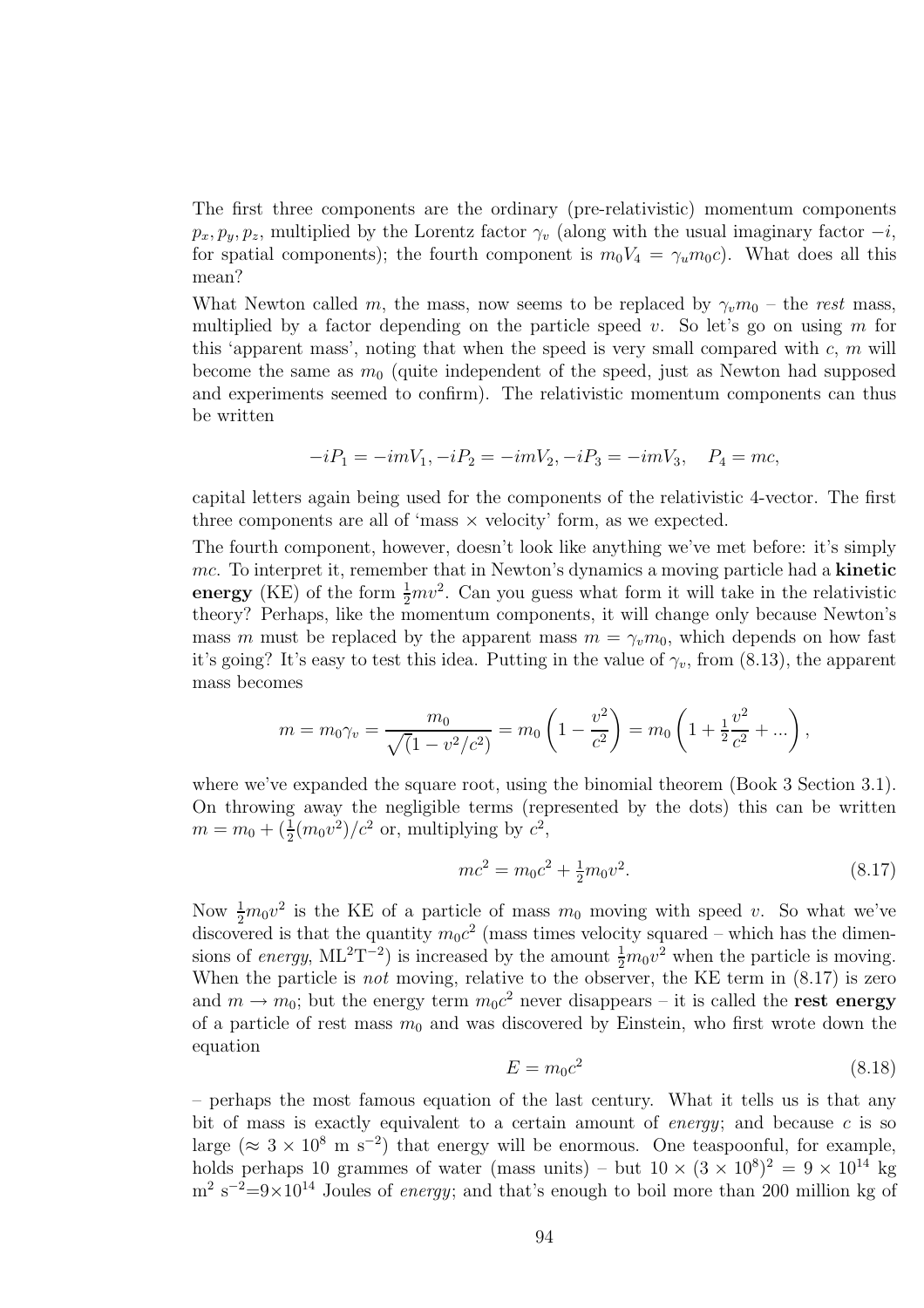ice-cold water (roughly 200 million litres)! And that's where we are today: if only we could get the energy out of matter, where it's locked away in the form of mass, there would be enough for everyone in the world. You'll come back to such problems when you know what 'matter' is – what's it made of? This is one of the great questions we meet in Book 5.

Before stopping, however, note that the third 4-vector we have found holds nearly all we need to know about the dynamics of a moving particle: it is

$$
(-iP_1 - iP_2 - iP_3 E/c) \tag{8.19}
$$

– where the first three components are just like the x- y- z-components of momentum in pre-relativity times, except that the particle mass is  $m = \gamma_v m_0$ . The fourth component is shown in energy units; and now we know that  $E = mc^2$  it corresponds to  $P_4 = E/c =$  $mc$  – agreeing with what we found above. The important vector  $(8.19)$  is called the energy-momentum 4-vector. Many of the principles we discovered in 'classical' (prerelativistic) dynamics still apply to very fast moving particles, as long as you remember that the mass  $m$  is not the same as for a particle at rest. So we find momentum and energy conservation laws need very little change. These results haven't been proved here, but they can be proved and you can take them on trust. The very small changes are not noticible unless the particle speed  $v$  is enormous; but we've already noted that the constant c will turn out (in Book 10) to be the speed of light. There is a natural limit to how fast anything can go; and now we can see what will happen when the speed of a particle gets closer and closer to that limit. When  $v \to c$  in the Lorentz factor  $\gamma_v$ , the mass  $m = \gamma_v m_0$  gets bigger and bigger, going towards the limit  $m_0/0$ , infinity! The faster it goes the heavier it gets, until finally nothing can move it faster.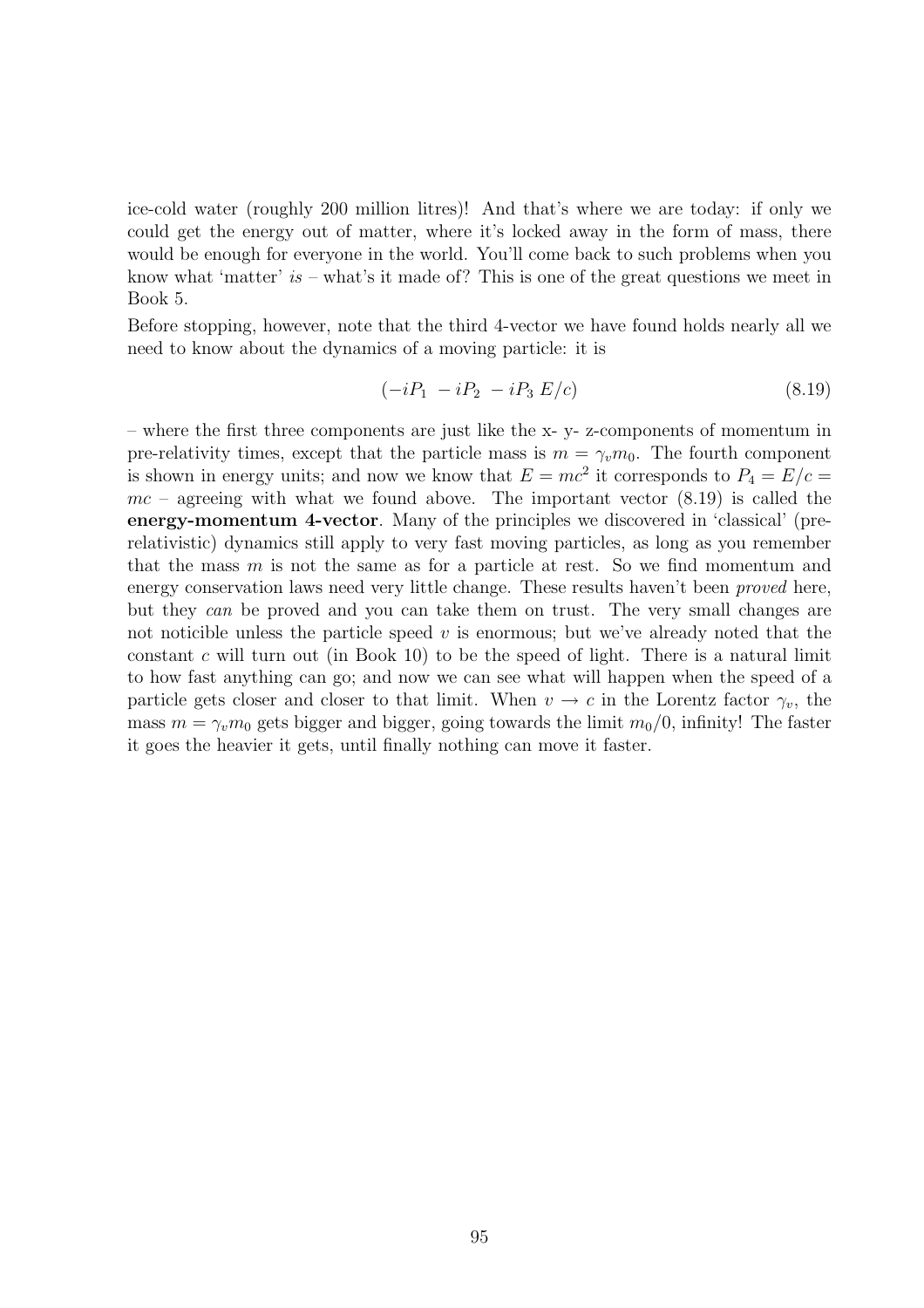## Looking back –

You started this book knowing nothing about Physics. Where do you stand now?

Building only on the ideas of number and space (Books 1 and 2) and simple mathematical relationships (Book 3), you've come a long way:

- In Chapers 1 and 2 you've learnt about building physical *concepts* from your own experience of pulling and pushing, working and using you energy. You know about force, mass, weight, and how things move; and about Newton's famous laws. You've learnt that energy is *conserved*, it doesn't just disappear – it can only change from one kind to another.
- Chapter 3 extended these ideas to the motion of a particle (a 'point mass'), acted on by a force and moving along any path. Energy is still conserved. You learnt how to calculate the path of the Earth as it goes round the Sun, using the same simple laws that worked for a small particle. Amazing that it came out right, predicting a year of about 360 days!
- In Chapter 4 you found out how that could happen, by thinking of a big body as a collection of millions of particles, and using Newton's laws. You learnt about the centre of mass, which moves as if all the mass were concentrated at that one point; and about momentum and collisions.
- Chapter 5 showed how you could deal with rotational motion. You found new laws, very much like Newton's laws, and met new concepts – 'turning force', or torque, and angular momentum. And from the new laws you were able to calculate the orbits of the planets.
- In Chapters 6 and 7 you've begun to study the **Dynamics** and **Statics** of a rigid body; and the construction of simple machines. You're well on the way to the Engineering Sciences!
- The final Chapter 8 brought you to the present day and to the big problems of the future. You found that mass was a form of energy and that in theory a bottle of seawater, for example, could give enough energy to run a big city for a week! – if only we could get the energy out! This is the promise of nuclear energy.

We all need energy in one way or another: for transporting goods (and people), for digging and building, for running our factories, for keeping warm, for almost everything we do. At present most of that energy comes from burning fuel (wood, coal, oil, gas, or anything that will burn); but what would happen if we used it all? And *should* we go on simply burning these precious things (which can be used in many other ways) until they're finished. If we do, what will our children use? Another thing: burning all that stuff produces tons of smoke, which goes into the atmosphere and even changes the world's climate – always for the worse!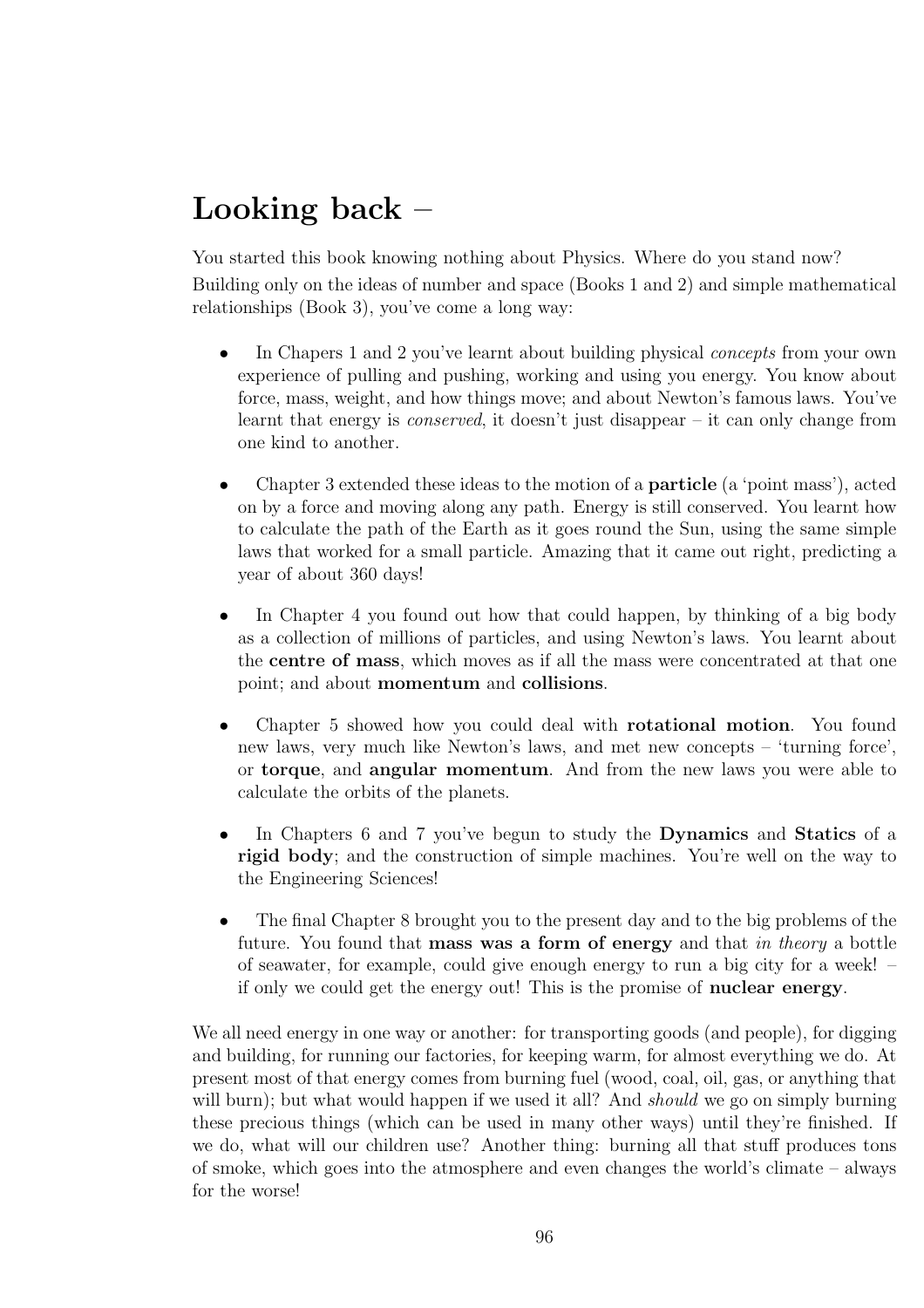We probably have to solve such problems before the end of this century: how can we do it? Do we go back to water-mills and wind-mills, or do we turn to new things, like trying to trap the energy that comes to us as sunlight – or getting the energy out of the atom? Nuclear power is being used already in many countries; but it brings new problems and many dangers. To understand them you'll have to go beyond Book 4.

In Book 5 you'll take the first steps into Chemistry, learning something about atoms and molecules and what everything is made of.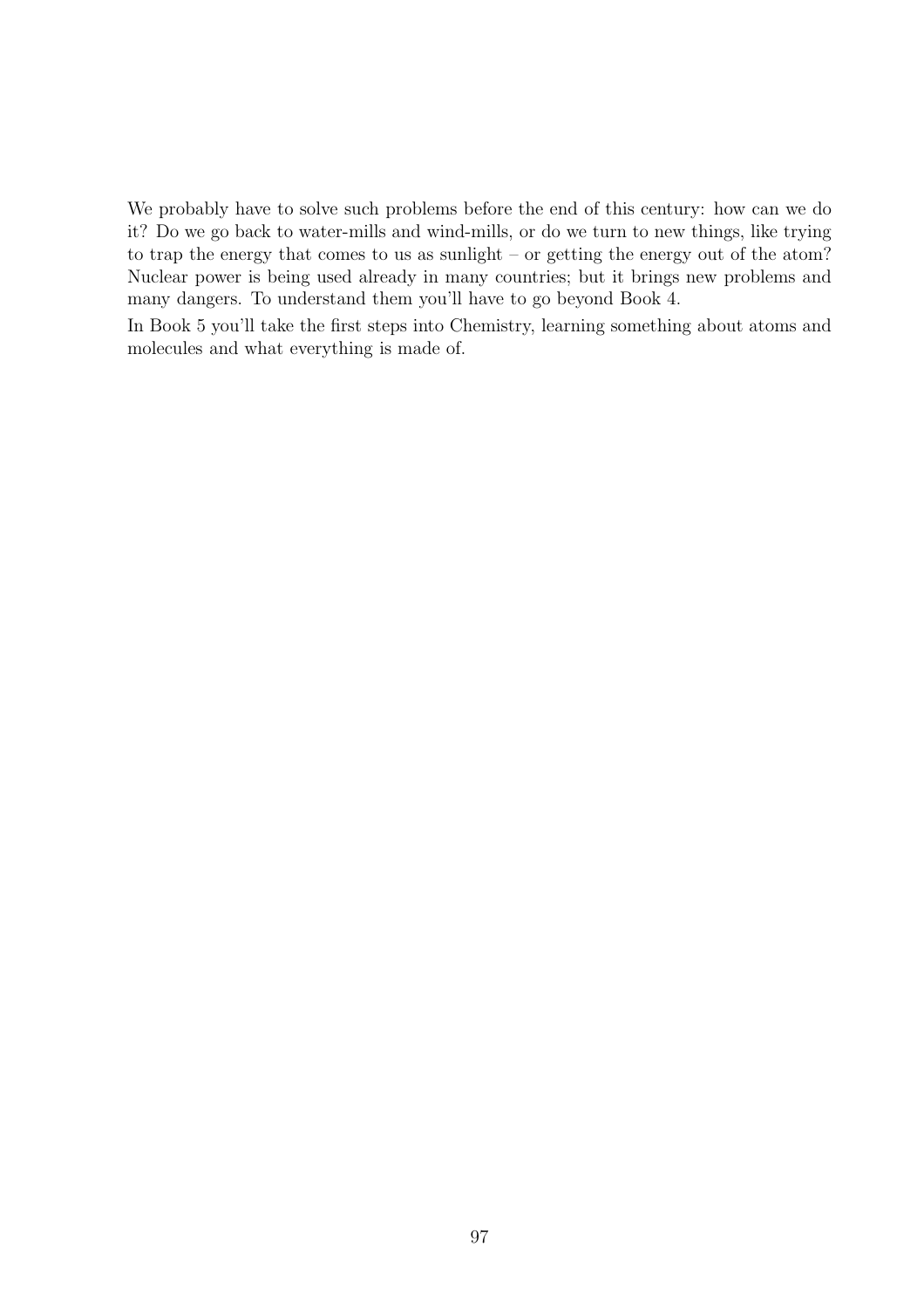# Index

Acceleration Action and reaction Angular momentum Angular velocity Areal velocity Aristotle Balance, calibration of Calculus, differential integral 30 use of Central field Centroid - centre of mass (CM) Clocks Collisions elastic inelastic Compression Conservation of energy, differential form of Conservation of momentum, angular linear Conservative forces Conservative system Constant of the motion Coordinates Deterministic equations Differential calculus Differential equation Differentials

Ellipse, area of axes of

Dynamics

eccentricity of foci of Equilibrium Energy, conservation of kinetic potential other forms of Energy-momentum, - as a 4-vector Escapement wheel Field Force Friction, laws of Galileo Gearwheel Gravity, law of Hooke's law Impulse Inertial frame Integration Interaction Interval (spacetime) Invariance Irrigation Joule (J), unit Kepler's laws Kinematics Kinetic energy (KE) Lamina Lever Linear momentum